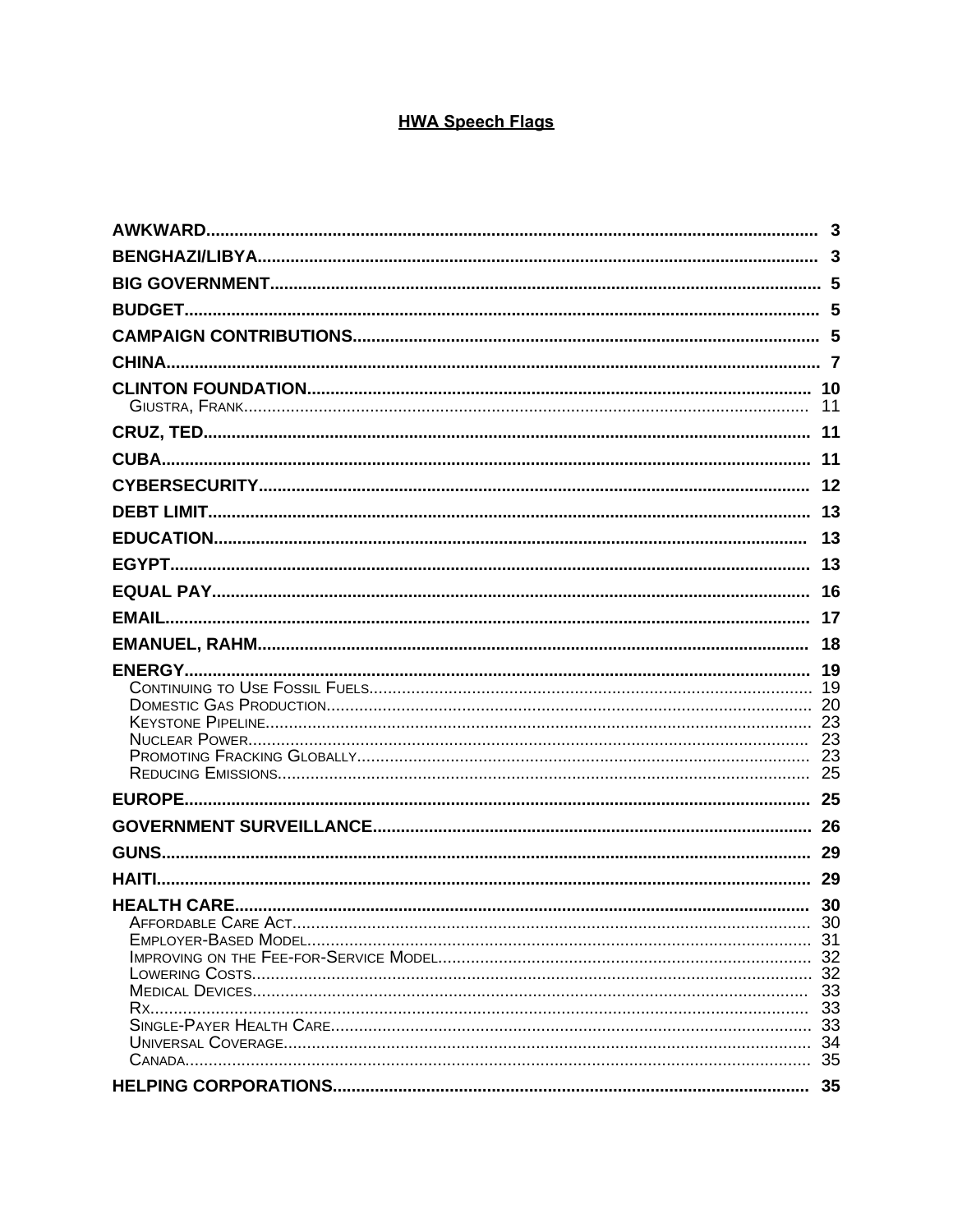|              | 38  |
|--------------|-----|
|              | 39  |
|              | -40 |
|              |     |
|              |     |
|              |     |
|              |     |
|              |     |
|              |     |
|              | 47  |
|              |     |
|              |     |
|              | 48  |
|              | 49  |
|              |     |
|              |     |
|              | 49  |
|              | 50  |
|              | 50  |
|              |     |
|              |     |
|              | 59  |
|              |     |
|              | 61  |
|              | 62  |
|              | 63  |
| <b>TAXES</b> | 68  |
|              |     |
|              |     |
|              |     |
|              |     |
|              |     |
|              |     |
|              |     |
|              |     |
|              |     |
|              |     |
|              |     |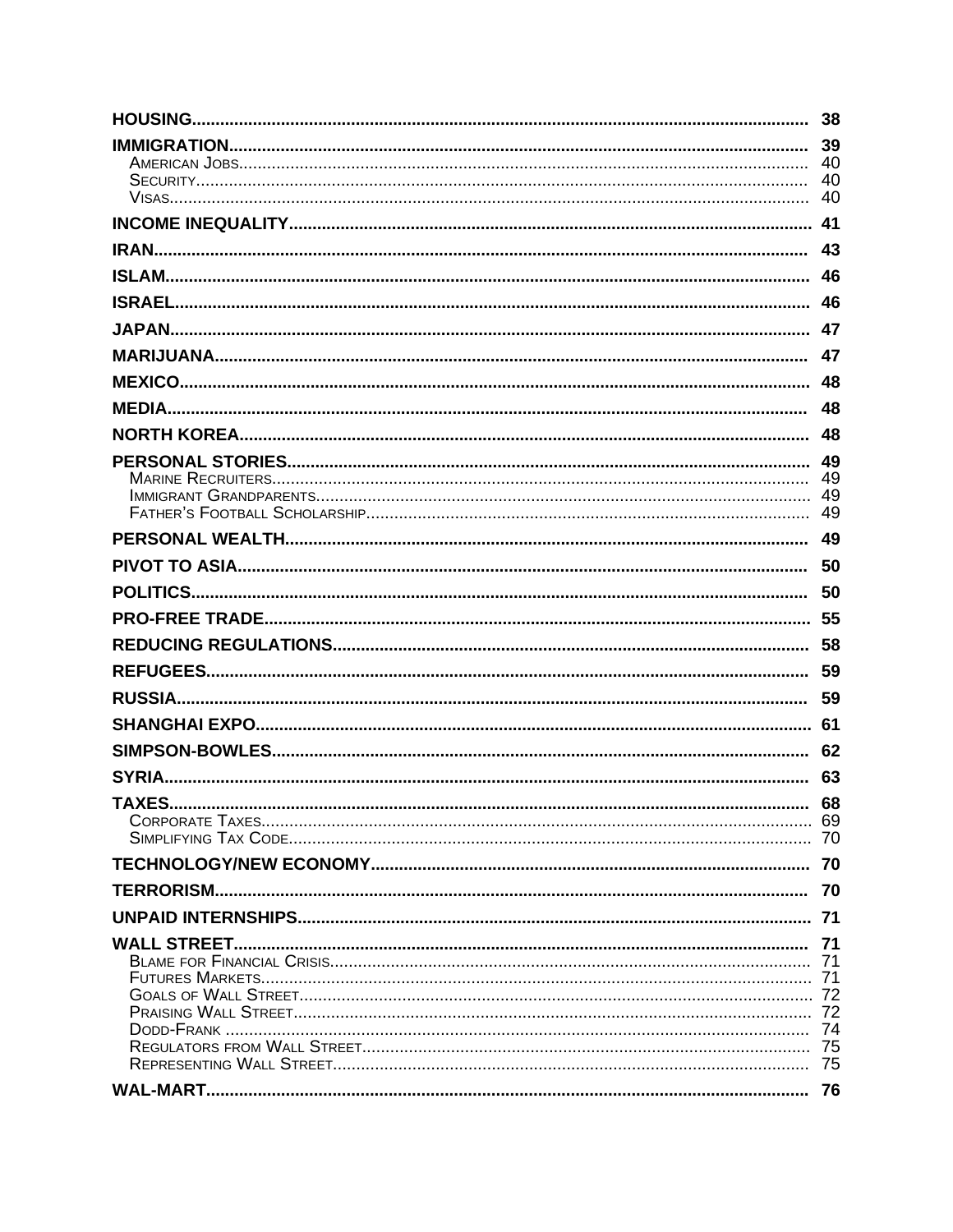#### **Awkward**

**When A Questioner At Goldman Sachs Said She Raised Money For Hillary Clinton In 2008, Hillary Clinton Joked "You Are The Smartest People."** "PARTICIPANT: Secretary, Ann Chow from Houston, Texas. I have had the honor to raise money for you when you were running for president in Texas. MS. CLINTON: You are the smartest people. PARTICIPANT: I think you actually called me on my cell phone, too. I talked to you afterwards." [ Speech to Goldman Sachs, 2013 IBD Ceo Annual Conference, 6/4/13]

**Hillary Clinton Joked That If Lloyd Blankfein Wanted To Run For Office, He Should "Would Leave Goldman Sachs And Start Running A Soup Kitchen Somewhere. "** "MR. BLANKFEIN: I'm saying for myself. MS. CLINTON: If you were going to run here is what I would tell you to do -- MR. BLANKFEIN: Very hypothetical. MS. CLINTON: I think you would leave Goldman Sachs and start running a soup kitchen somewhere. MR. BLANKFEIN: For one thing the stock would go up. MS. CLINTON: Then you could be a legend in your own time both when you were there and when you left." [ Speech to Goldman Sachs, 2013 IBD Ceo Annual Conference, 6/4/13]

**Hillary Clinton Noted President Clinton Had Spoken At The Same Goldman Summit Last Year, And Blankfein Joked "He Increased Our Budget."** "SECRETARY CLINTON: Well, first, thanks for having me here and giving me a chance to know a little bit more about the builders and the innovators who you've gathered. Some of you might have been here last year, and my husband was, I guess, in this very same position. And he came back and was just thrilled by— MR. BLANKFEIN: He increased our budget. SECRETARY CLINTON: Did he? MR. BLANKFEIN: Yes. That's why we -- SECRETARY CLINTON: Good. I think he—I think he encouraged you to grow it a little, too. But it really was a tremendous experience for him, so I've been looking forward to it and hope we have a chance to talk about a lot of things." [Goldman Sachs Builders And Innovators Summit, 10/29/13]

#### **Benghazi/Libya**

**Hillary Clinton Discussed Libya's Struggles After Gaddafi's Fall.** "In Libya, they had one of the best elections in the whole region after the fall of Gaddafi, but they've not been able to assert control over the security of their nation in any way yet. So they have a lot of the right impulses and desires, but don't know how to move the levers of authority to provide security for citizens, business interests and the like." [Hamilton College Speech, 10/4/13]

**Clinton Said Libya Was A Challenging Situation And That Benghazi Was Very Much On Her Mind.** "Libya is a very challenging situation for everybody. There the people of Libya wanted help. Neither the United States nor Arab countries imposed their campaign against Gaddafi on them. They were demonstrating. He was going after them. We helped in an unprecedented coalition between NATO and the Arab League. Gaddafi is thrown off, but, remember, this is a man who did not permit any institution to be firmly established. He didn't have an army because he came out of the army, and he knew that if he had an army somebody like him might come out after him. So he had mercenaries, and militias were heavily armed, largely with the weaponry they stole from Gaddafi's storehouses. They had an election, which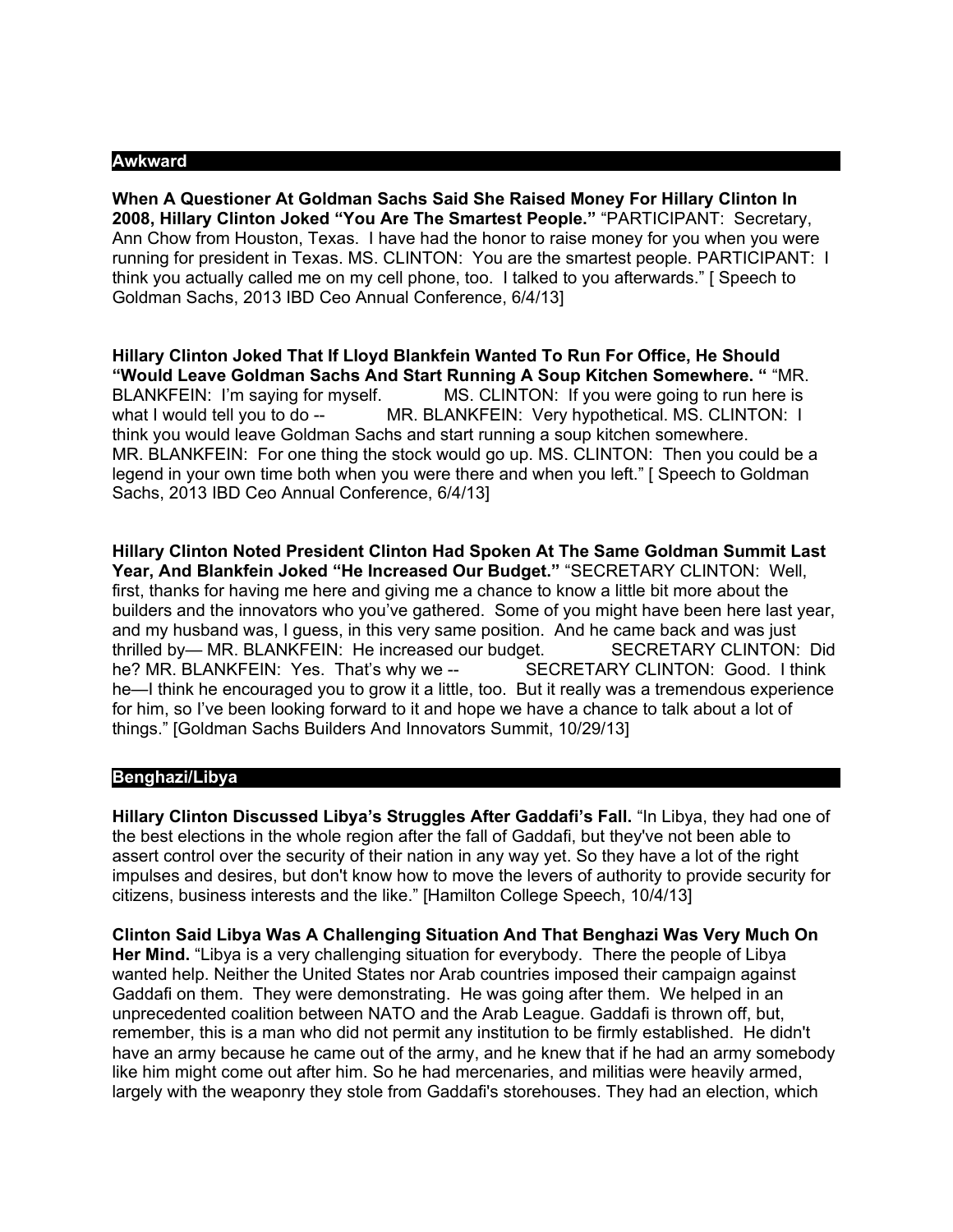was really a promising election, broad cross-section of people elected, but they're insecure, and a government's first job is to secure its people, and they can't figure out how to do it, and it's a big debate in our country and Europe what can we do to help them because, you know, obviously I'm sitting up here with Benghazi very much, you know, in my mind. You try to help, you try to create relationships, and, you know, the hard guys with the guns have a different idea. So if you don't have overwhelming force, it's difficult. So Libya is an open book yet." [Clinton Speech For General Electric's Global Leadership Meeting – Boca Raton, FL, 1/6/14]

**Clinton Discussed Lack Of Institutions In Libya After Gaddafi's Fall.** "Now, you know, in Libya, the United Nations voted how to protect civilians. And the coalition that was put together was unprecedented. It was NATO plus the Arab League. That had never happened before. The over flights, the boat, air, sea and land efforts included Arab nations as well as Europeans, Canadians and Americans. Khadafy was told but then, you know, the lid was taken off. You have a country that had been under the thumb of Khadafy and his henchmen for 42 years. All institutions were destroyed. There was not even a military because he didn't trust anybody since he had been a Colonel who had done a coup, so he had mercenaries, there were African mercenaries and some European mercenaries that were in his direct pay. They had really just conducted themselves as if the entire Libyan oil fortune was personally theirs." [Clinton Remarks At Boston Consulting Group, 6/20/13]

**Clinton Said Libya Could Not Provide Security "As We Found Much To, You Know, Our Terrible Experience In Benghazi."** "So what happened? Well, Khadafy is gone. They start to organize. They had one of the best elections that any of these new countries had. They did not elect extremists. They had a very good outcome of people representing the various factions, but they didn't, they don't have a military. They can't provide security as we found much to, you know, our terrible experience in Benghazi, but we see it all over the country. So the jury is out but it is not for lack of trying by the people who have inherited the positions of responsibility." [Clinton Remarks At Boston Consulting Group, 6/20/13]

**Clinton: "My Biggest Regret Is The Loss Of Our Four Americans In Benghazi With The Attack On Our Mission, Our Post There."** "My biggest regret is the loss of our four Americans in Benghazi with the attack on our mission, our post there. It wasn't a consulate. That was I knew the ambassador. I had sent him there. I had picked him as someone during the Libyan revolution to actually go to Benghazi, because he understood Libya, he spoke great Arabic and French. And he built relationships with a lot of the local people. And of course it was just devastating that there was this attack on our post and on our CIA annex, which I can talk about now, because it's all been made public. And that the kind of reliability that governments have to count on from the governments in which they operate, like we're responsible for the security ultimately of every embassy in Washington. Well, the Libyan government has no capacity to deliver and the people that we had contracted with were incapable or unwilling to do it. So that was a deep regret. And you learn from these events, just as we have over the last 30-plus years, where embassies have been attacked or taken over, or the terrible events in Beirut in 1983-84. You learn from them, but it always comes down to this very hard choice, should American civilians be in dangerous places?" [Remarks at Cisco, 8/28/14]

**Hillary Clinton Said Worst Event On Her Watch Was Benghazi, Saying It Was Motivated By "Militias As The Others In Eastern Libya."** "Well, the worst thing that happened on my watch was Benghazi. There is no doubt about that. It was a terrible, tragic event that, you know, was motivated by, you know, the militias and the others in eastern Libya and in which, unfortunately, you know, killed four brave Americans, including one Chris Stevens, who I knew quite well. I had sent him as a diplomat to Benghazi during the Libyan uprising. He had served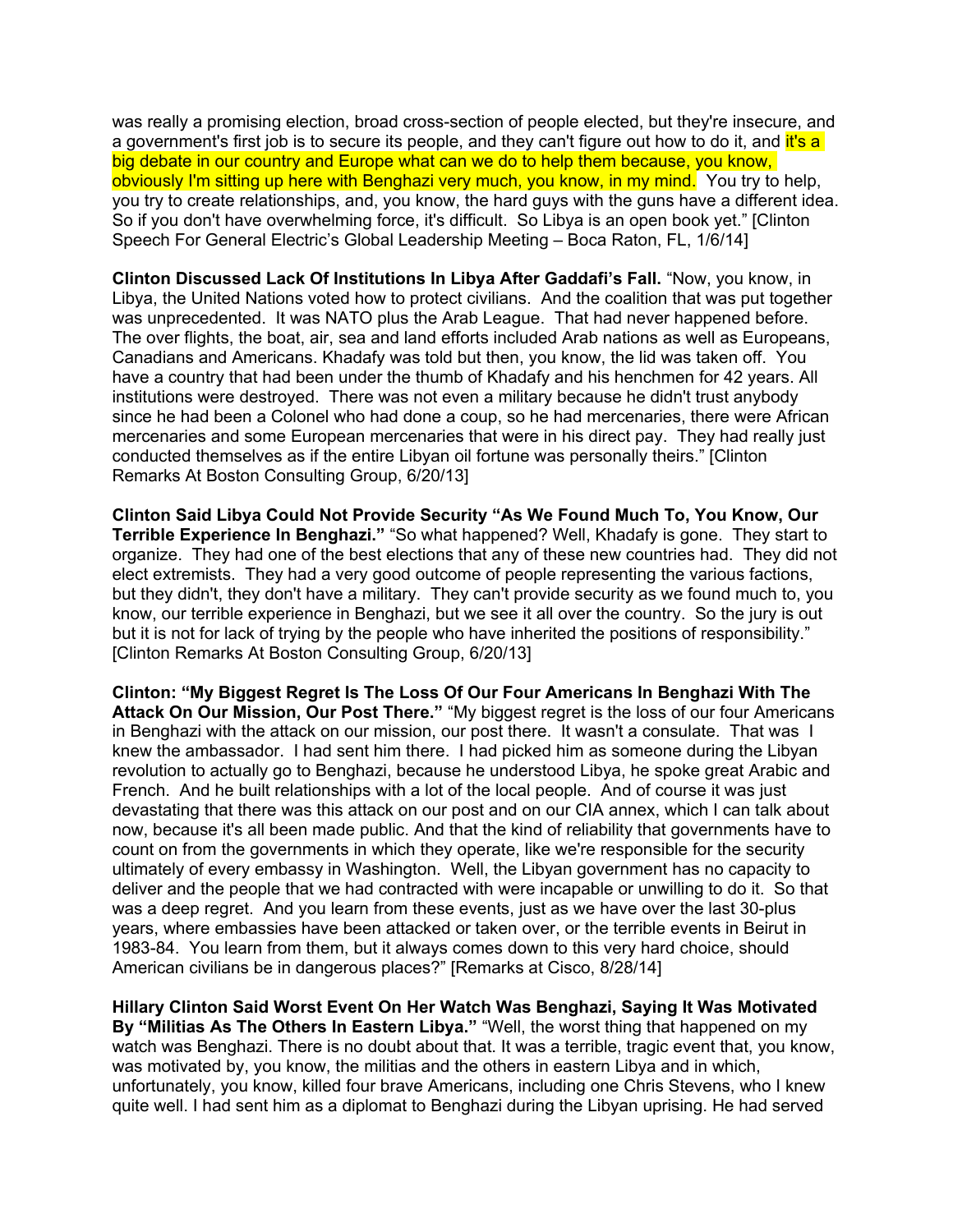there. He spoke flawless Arabic. He knew a lot of the people. He had been in Tripoli as our what's called Deputy Chief Of Mission, DCM. We had to close the embassy because Gaddafi and his thugs were threatening our diplomats. So Chris was back home, and when we saw what was happening, I said, 'You know, we need somebody to connect with the uprising, the rebels, the militias.' He held up his hand. He volunteered. He went to Benghazi during the war, came back. I recommended him for ambassador. Of course the President agreed. So he was out in Tripoli. He really knew the country as well as any American and assessed that it was important for him not to just be behind the walls, but to get out, and, you know, really connect with Libyan leaders and citizens. And it was just a terrible crime that he was killed doing what was really in the best interests of both the United States and Libya." [Hillary Clinton remarks to Global Business Travelers Association, 8/7/13]

### **Big Government**

**Clinton: "My Father Raised Me To Be Suspicious Of Big Everything, Big Government, Big Business, Big Anything."** "I'll just end by, you know, my father was a rock-ribbed republican, he and my mother always split the votes, they started what is called the gender gap in American politics, but my father raised me to be suspicious of big everything, big government, big business, big anything, you know, people lose touch with what really is happening if they're not held accountable, if they don't have the right information because it can't get to them, you are going to run into problems. And so for me growing up with a small businessman father in the middle west, having great experiences I've had in practicing law, in teaching law, in working on public company boards and certainly, you know, serving in many not for profit as well as public service positions, running for office, holding office, winning, losing, yeah, I come out of it all even more optimistic about our country, but I'm well aware that we have to get our act together, and by getting our act together, we will be able to look at the next hundred years as an American century that will have benefits for all of us, and that's really my core conviction and what I will spend my time trying to contribute to for the years to come." [Hillary Clinton remarks at Sanford Bernstein, 5/29/13]

### **Budget**

**Hillary Clinton: "You've Got To Have Spending Restraints And You've Got To Have Some Revenues In Order To Stimulate Growth." "**And there are other ways that we can put ourselves on a better footing, like passing a decent immigration law and dealing with our budget and being smart about it and realizing there is two sides to the equation. You've got to have spending restraints and you've got to have some revenues in order to stimulate growth." [ Speech to Goldman Sachs, 2013 IBD Ceo Annual Conference, 6/4/13]

### **Campaign Contributions**

**Clinton Said That Because Candidates Needed Money From Wall Street To Run For Office, People In New York Needed To Ask Tough Questions About The Economy Before Handing Over Campaign Contributions.** "Secondly, running for office in our country takes a lot of money, and candidates have to go out and raise it. New York is probably the leading site for contributions for fundraising for candidates on both sides of the aisle, and it's also our economic center. And there are a lot of people here who should ask some tough questions before handing over campaign contributions to people who were really playing chicken with our whole economy." [Goldman Sachs AIMS Alternative Investments Symposium, 10/24/13]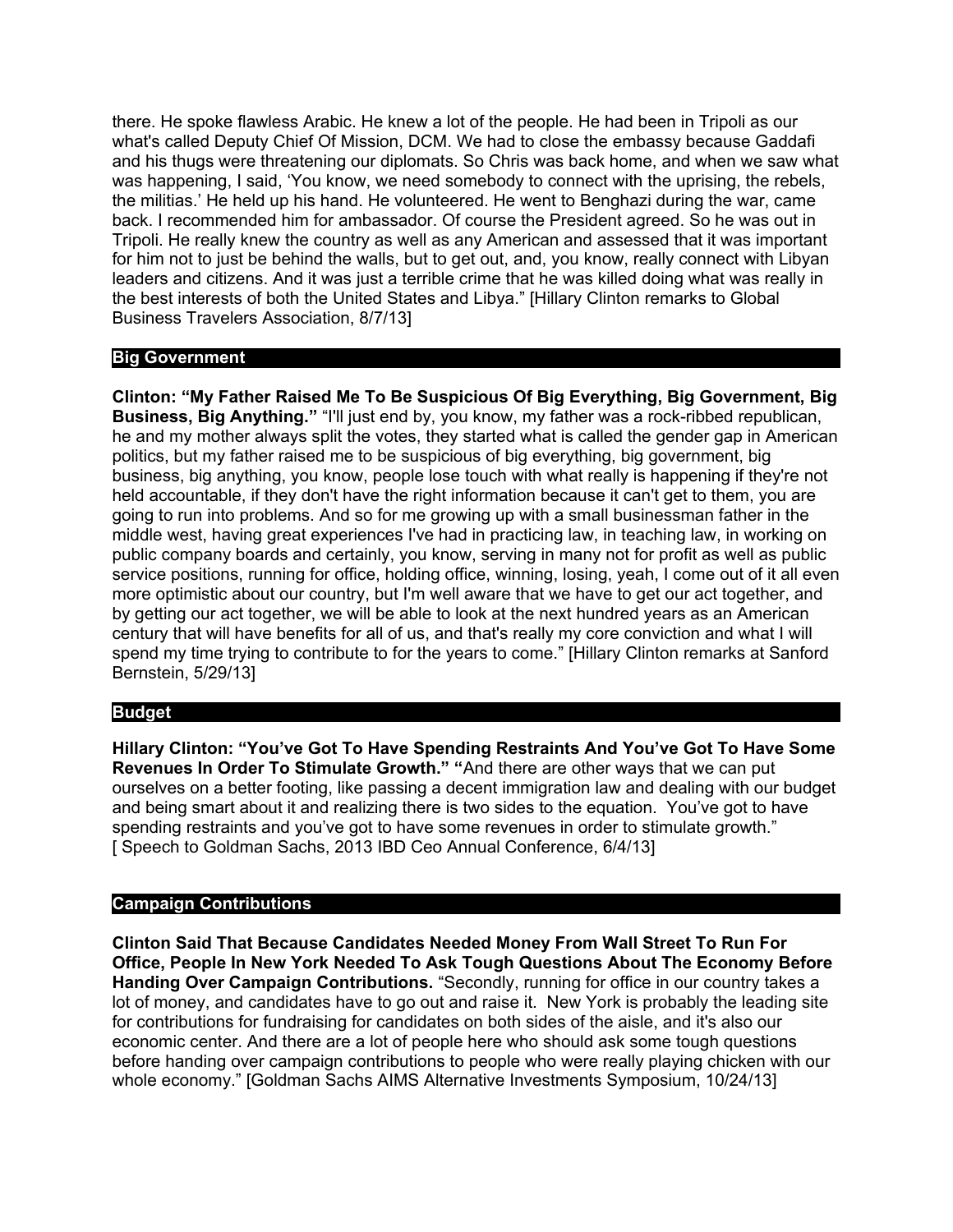**Clinton: "It Would Be Very Difficult To Run For President Without Raising A Huge Amount Of Money And Without Having Other People Supporting You Because Your Opponent Will Have Their Supporters."** "So our system is, in many ways, more difficult, certainly far more expensive and much longer than a parliamentary system, and I really admire the people who subject themselves to it. Even when I, you know, think they should not be elected president, I still think, well, you know, good for you I guess, you're out there promoting democracy and those crazy ideas of yours. So I think that it's something -- I would like -- you know, obviously as somebody who has been through it, I would like it not to last as long because I think it's very distracting from what we should be doing every day in our public business. I would like it not to be so expensive. I have no idea how you do that. I mean, in my campaign -- I lose track, but I think I raised \$250 million or some such enormous amount, and in the last campaign President Obama raised 1.1 billion, and that was before the Super PACs and all of this other money just rushing in, and it's so ridiculous that we have this kind of free for all with all of this financial interest at stake, but, you know, the Supreme Court said that's basically what we're in for. So we're kind of in the wild west, and, you know, it would be very difficult to run for president without raising a huge amount of money and without having other people supporting you because your opponent will have their supporters. So I think as hard as it was when I ran, I think it's even harder now." [Clinton Speech For General Electric's Global Leadership Meeting – Boca Raton, FL, 1/6/14]

**2013: Hillary Clinton Said Someone Running For President In 2016 Would Need To Be Raising Money "Sometime Next Year Or Early The Following The Year."** "So let's give some space and some attention to these issues instead of who is going to run and what they're going to do and: Oh, my gosh. What is happening tomorrow? But if someone were going to run, given the process of raising money, given the—you know, for better or worse I apparently have about a hundred percent name recognition. Most of it my mother would say is not true, but I live with it. So for me it might be slightly different than for somebody else, but you certainly would have to be in raising money sometime next year or early the following year." [ Speech to Goldman Sachs, 2013 IBD Ceo Annual Conference, 6/4/13]

**Hillary Clinton Said She Admired Peter King Because He Told New York Donors To Not Give Money To Republicans Who Voted Against Sandy Aid.** "MS. CLINTON: Well, you know, I really admire Peter King. He's a Republican representative from Long Island. He and I did a lot of work together after 9/11 on terrorism and all of that. But when the vote on Sandy came up—and a lot of Republicans voted against aid for New York and New Jersey, Peter King said to the New York funders: Don't give any of them any money because somehow you have to get their attention. So I thought it was pretty clever. I know what it's like. I mean, everybody is New York on Mondays." [ Speech to Goldman Sachs, 2013 IBD Ceo Annual Conference, 6/4/13]

**Hillary Clinton Said Politicians Treat NYC Like An ATM And "Political Givers" Need To Tell Politicians "Here Are Things I Want You To Do For The Country."** "So I think that we're going to have to take seriously how we fund disasters, but I think Peter's point was a larger one, which is—you know, New York is kind of an ATM machine for both Democrats and Republicans, and people come up and they visit with many of you and they ask for money, and often they're given—if they're coming they're going to get it. And at some point the American public—and particularly political givers—have to say: Here—and it's not just about me. It's not just about my personal standings. Here are things I want you to do for the country and be part of that debate about the country." [ Speech to Goldman Sachs, 2013 IBD Ceo Annual Conference, 6/4/13]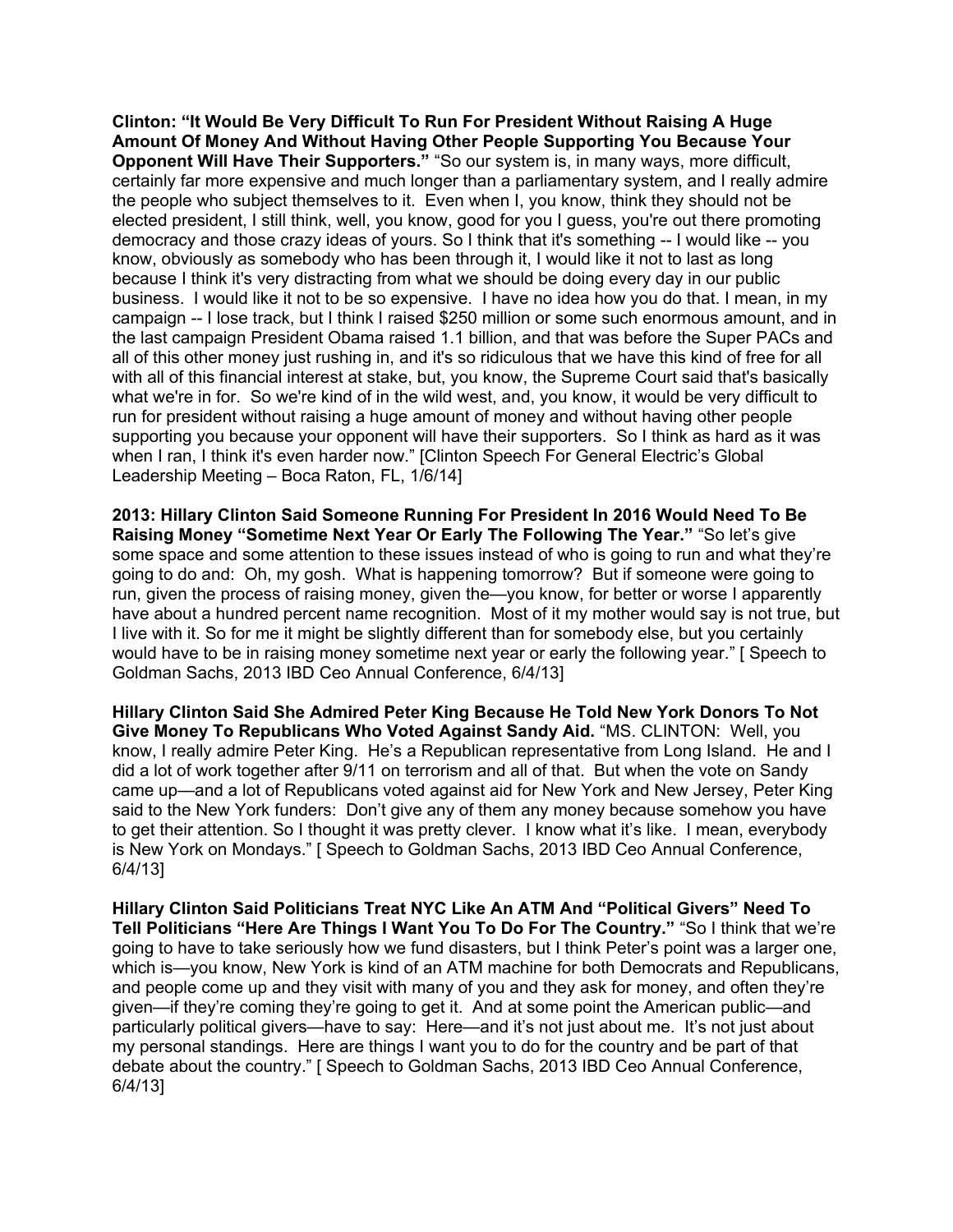**Hillary Clinton: "Those Who Help To Fund Elections, I Think It's Important That Business Leaders Make It Clear, Why Would You Give Money To Somebody Who Was Willing To Wreck The Full Faith And Credit Of The United States."** "And then it comes down to who we vote for and what kind of expectations we set and who we give money to. Those who help to fund elections. I think it's important that business leaders make it clear, why would you give money to somebody who was willing to wreck the full faith and credit of the United States. I mean, that just makes no sense at all because the economic repercussions would have been very bad, and the long-term consequences with, you know, the Chinese saying, let's de-Americanize the world and eventually move to a different reserve currency wouldn't be, you know, beneficial, either." [Goldman Sachs Builders And Innovators Summit, 10/29/13]

#### **China**

**Clinton Praised The New President Of China Xi Jinping As "Much More Sophisticated" Than Hu Jintao, Praised His "Far-Reaching" Plans For Economic And Social Reform.** "Well, I think it is such a consequential relationship. And the new president of China is a much more sophisticated actor than his predecessor. He lived in the United States for a short period of time, actually lived in Iowa on a -- on a farm. He was working in agricultural issues within the Communist party, you know, about 30 years ago. He is a better politician than his immediate predecessor, Hu Jintao. He has consolidated his power quite quickly over the military and over the Communist party. He has set forth a plan for economic reform, some of which is quite farreaching, and some social reform as well like, you know, saying they're going to end, at least to some extent, the one-child policy." [Remarks to CME Group, 11/18/13]

**Hillary Clinton Called Xi Jingping "He's A More Sophisticated, More Effective Public**  Leader Than Hu Jintao Was." "I think it's a good news/maybe not so good news story about what is going on right now in China. On the good news side I think the new leadership—and we'll see more of that when Xi Jinping gets here in the United States after having gone to Latin America. He's a more sophisticated, more effective public leader than Hu Jintao was. He is political in the kind of generic sense of that word. You can see him work a room, which I have watched him do. You can have him make small talk with you, which he has done with me. His experience as a young man coming to the United States in the 1980s—going to Iowa, spending time there, living with a family—was a very important part of his own development." [Speech to Goldman Sachs, 2013 IBD Ceo Annual Conference, 6/4/13]

 **Hillary Clinton Said "He Understands The Different Levers And The Constituencies That He Has To Work With Internally And Externally."** "So he's someone who you at least have the impression is a more worldly, somewhat more experienced politician. And I say that as a term of praise, because he understands the different levers and the constituencies that he has to work with internally and externally. That's especially important because of the recent moves he's making to consolidate power over the military." [ Speech to Goldman Sachs, 2013 IBD Ceo Annual Conference, 6/4/13]

**Hillary Clinton Said Chinese Leaders Don't Like People Knowing Most Of Their Children Attend American Universities.** "MR. BLANKFEIN: His daughter is at Harvard? MS. CLINTON: Yes. They don't like you to know that, but most of the Chinese leadership children are at American universities or have been. I said to one very, very high ranking Chinese official about a year, year and a half ago—I said: I understand your daughter went to Wellesley. He said: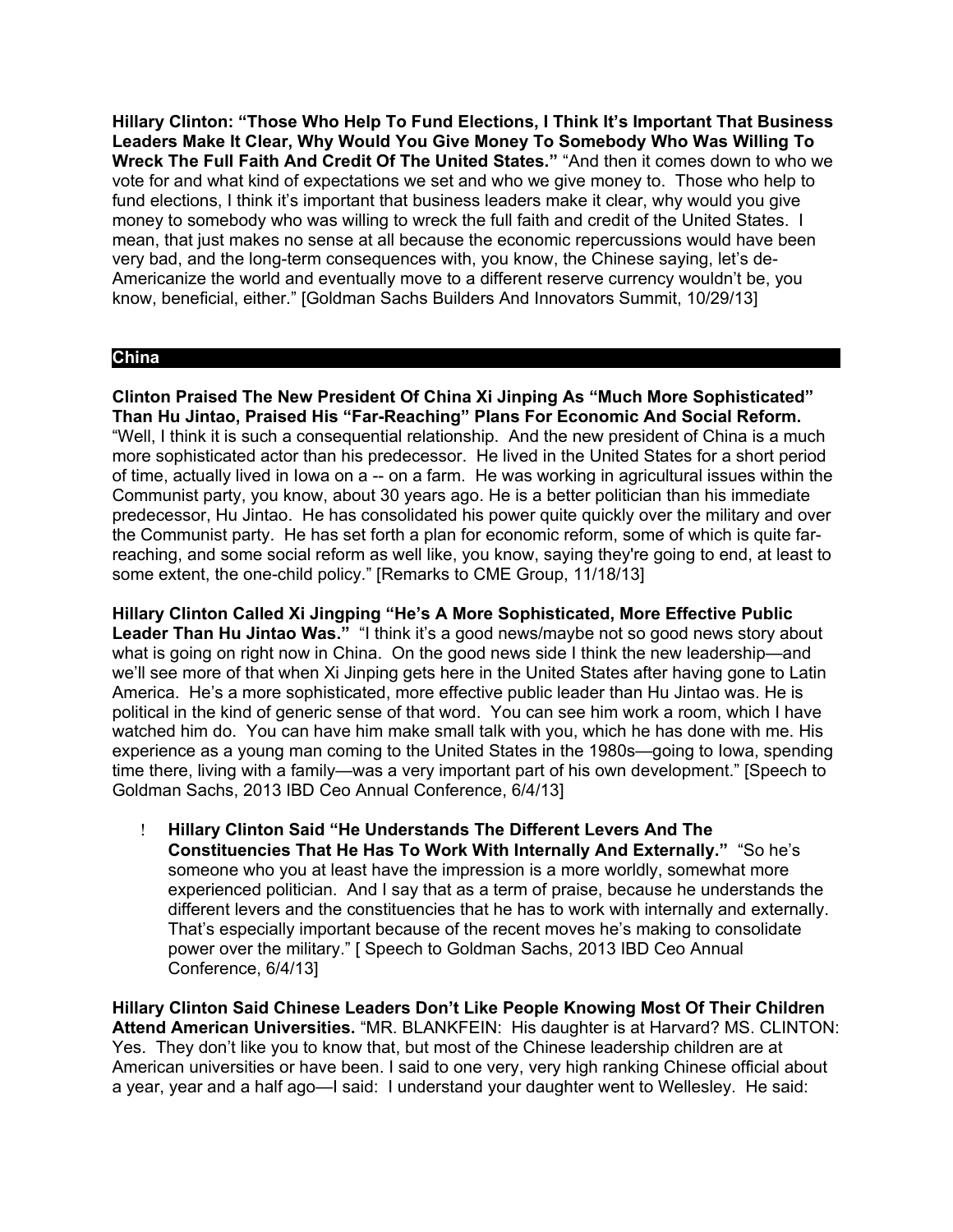Who told you? I said: Okay. I don't have to punish the person then." [ Speech to Goldman Sachs, 2013 IBD Ceo Annual Conference, 6/4/13]

**Hillary Clinton Said "President Xi Is Doing Much More To Try To Assert His Authority, And I Think That Is Also Good News."** "One of the biggest concerns I had over the last four years was the concern that was manifested several different ways that the PLA, the People's Liberation Army, was acting somewhat independently; that it wasn't just a good cop/bad cop routine when we would see some of the moves and some of the rhetoric coming out of the PLA, but that in effect that were making some foreign policy. And Hu Jintao, unlike Jiang Zemin before him, never really captured the authority over the PLA that is essential for any government, whether it's a civilian government in our country or a communist party government in China. So President Xi is doing much more to try to assert his authority, and I think that is also good news." [ Speech to Goldman Sachs, 2013 IBD Ceo Annual Conference, 6/4/13]

**Hillary Clinton Warned Of Rising Nationalism In China, Saying "I Had High Chinese Officials In Their 60s And 50s Say To Me: We All Know Somebody Who Was Killed By The Japanese During The War."** "On the not so good side there is a resurgence of nationalism inside China that is being at least condoned, if not actively pushed by the new Chinese government. You know, Xi Jinping talks about the Chinese dream, which he means to be kind of the Chinese version of the American dream. There has been a stoking of residual anti-Japanese feelings inside China, not only in the leadership but in the populace. It's ostensibly over the dispute that is ongoing, but it's deeper than that and it is something that bears very careful watching. Because in my last year, year and a half of meetings with the highest officials in China the rhetoric about the Japanese was vicious, and I had high Chinese officials in their 60s and 50s say to me: We all know somebody who was killed by the Japanese during the war. We cannot let them resume their nationalistic ways. You Americans are naive. You don't see what is happening below the surface of Japan society." [ Speech to Goldman Sachs, 2013 IBD Ceo Annual Conference, 6/4/13]

**Hillary Clinton Said "The Biggest Supporters Of A Provocative North Korea Has Been The PLA."** "Now, that looks back to an important connection of what I said before. The biggest supporters of a provocative North Korea has been the PLA. The deep connections between the military leadership in China and in North Korea has really been the mainstay of the relationship. So now all of a sudden new leadership with Xi and his team, and they're saying to the North Koreans—and by extension to the PLA—no. It is not acceptable. We don't need this right now. We've got other things going on. So you're going to have to pull back from your provocative actions, start talking to South Koreans again about the free trade zones, the business zones on the border, and get back to regular order and do it quickly." [ Speech to Goldman Sachs, 2013 IBD Ceo Annual Conference, 6/4/13]

**Hillary Clinton Said She Warned China That If North Korea Continued Developing Its Missle Program, The US Would "Ring China With Missile Defense."** "You know, we all have told the Chinese if they continue to develop this missile program and they get an ICBM that has the capacity to carry a small nuclear weapon on it, which is what they're aiming to do, we cannot abide that. Because they could not only do damage to our treaty allies, namely Japan and South Korea, but they could actually reach Hawaii and the west coast theoretically, and we're going to ring China with missile defense. We're going to put more of our fleet in the area. So China, come on. You either control them or we're going to have to defend against them." [ Speech to Goldman Sachs, 2013 IBD Ceo Annual Conference, 6/4/13]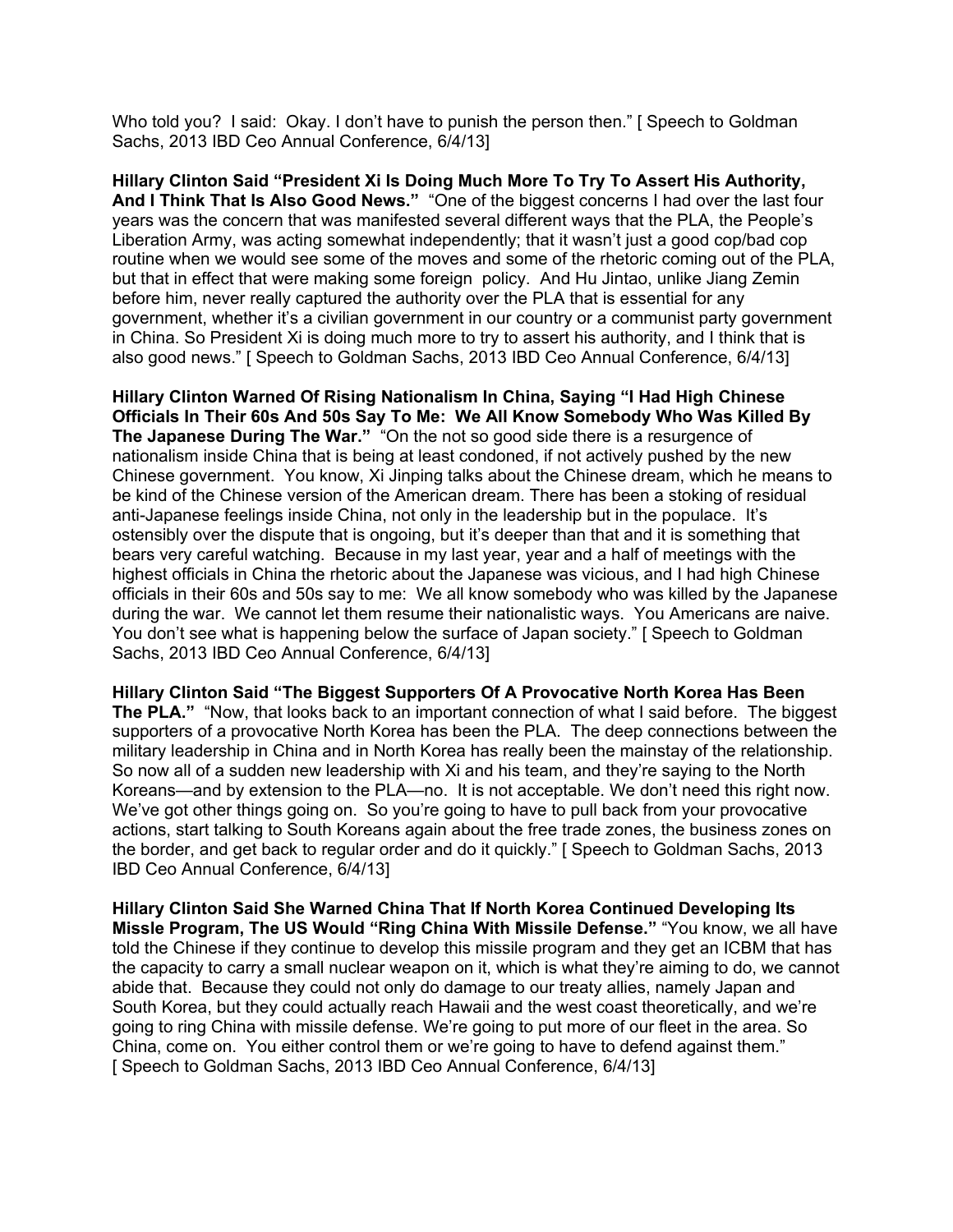**Hillary Clinton Said The Chinese "Have A Right To Assert Themselves" In The South China Sea But The US Needed To "Push Back" So They Don't Get A Chokehold Over World Trade.**"48 percent of the world's trade, obviously that includes energy but includes everything else, goes through the South China Sea. Some of you may have seen the long article in the New York Times Magazine on the South China Sea this past weekend, an issue that I worked on for the entire time was in the State Department because China basically wants to control it. You can't hold that against them. They have the right to assert themselves. But if nobody's there to push back to create a balance, then they're going to have a chokehold on the sea lanes and also on the countries that border the South China Sea." [Goldman Sachs Builders And Innovators Summit, 10/29/13]

**Hillary Clinton Said She Told The Chinese They Can't Just Claim The South China Sea And By Their Argument The US Could Claim The Pacific Because Of World War Two.** "I think that—you know, one of the greatest arguments that I had on a continuing basis was with my Chinese counterparts about their claim. And I made the point at one point in the argument that, you know, you can call it whatever you want to call it. You don't have a claim to all of it. I said, by that argument, you know, the United States should claim all of the Pacific. We liberated it, we defended it. We have as much claim to all of the Pacific. And we could call it the American Sea, and it could go from the West Coast of California all the way to the Philippines. And, you know, my counterpart sat up very straight and goes, well, you can't do that. And I said, well, we have as much right to claim that as you do. I mean, you claim it based on pottery shards from, you know, some fishing vessel that ran aground in an atoll somewhere. You know, we had conveys of military strength. We discovered Japan for Heaven sakes. I mean, we did all of these things." [Goldman Sachs Builders And Innovators Summit, 10/29/13]

 **Hillary Clinton Said The Chinese Said In That Case They Would Claim Hawaii And She Joked They Would Give China A "Red State."** "MR. BLANKFEIN: These are more technical conversations than I thought they would be. (Laughter.) SECRETARY CLINTON: Yes, yes. And then he says to me, well, you know, we'll claim Hawaii. And I said, yeah, but we have proof we bought it. Do you have proof you brought any of these places you're claiming? So we got into the nitty-gritty of -- MR. BLANKFEIN: But they have to take New Jersey. (Laughter.) SECRETARY CLINTON: No, no, no. We're going to give them a red state." [Goldman Sachs Builders And Innovators Summit, 10/29/13]

**Hillary Clinton Said The Most Important Advantage The US Has Over China Was "Freedom."** "MALE ATTENDEE: Madam Secretary, what is the most important competitive advantage that you think the U.S. will keep as compared to a country like China? SECRETARY CLINTON: Freedom. I think freedom. Freedom of the mind, freedom of movement, freedom of debate, freedom of innovation. You know, I just—I don't think we fully value—we sometimes take it for granted, and we sometimes even dismiss it, how much stronger we are. Because in addition to that individual freedom that we have in great abundance compared to China, for example, we do have checks and balances. We have constitutional order. We have protection of intellectual property, we have a court system that we use for that purpose. We have a lot of assets that support the free thinking and free acting of individuals. And in the long run, that's what I would place my bet on. I think that is what gives us such a competitive advantage." [Goldman Sachs Builders And Innovators Summit, 10/29/13]

**Hillary Clinton Said Freeing Chen Guangchen Was One Of Her Proudest Moments As Secretary Of State.** "On the opposite end was helping a blind Chinese dissident get safety in the American Embassy in Beijing and then negotiating with the Chinese to get him and his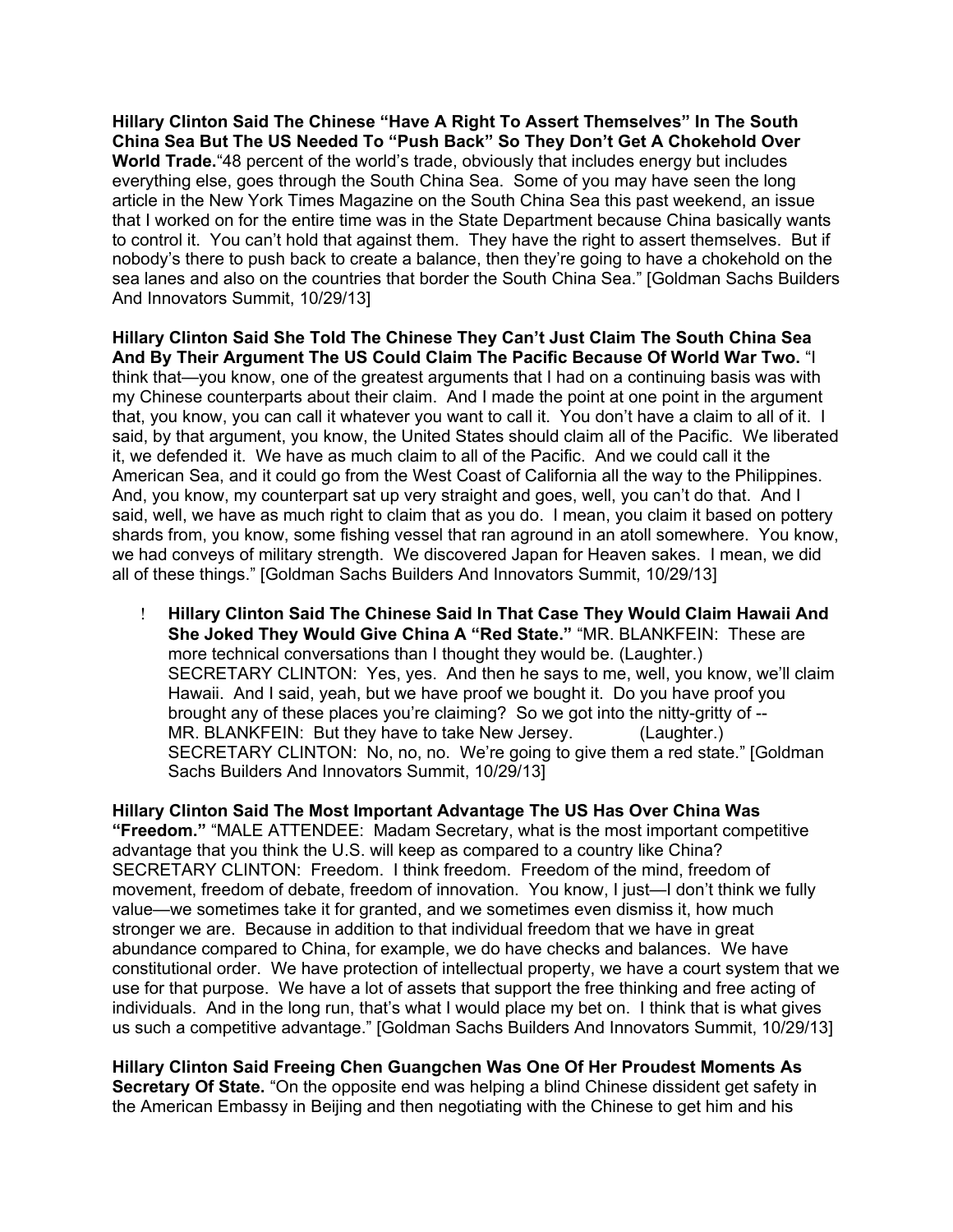immediate family out of China. That was one of those moments where you have to think hard about what America really stands for so when I got a call late one night saying that Chen Guangcheng had escaped from his house where he had been under house arrest, he'd been picked up by sympathizers and he was on his way to Beijing and he wanted safety in the American Embassy, there were many who said, 'Don't do it, we'll totally destroy our relationship with the Chinese government.'" [Jewish United Fund Of Metropolitan Chicago Vanguard Luncheon, 10/28/13]

### **Clinton Foundation**

**Clinton Cited Morocco As A Country Managing Turmoil In The Middle East Well.** "So where are we now? Well, I think let's take them one at a time. Let's take North Africa first, and I won't start with Egypt. I'll start with Morocco. I give King Mohammed the VI a lot of credit for managing a process of change in Morocco. It would be much better to have orderly change that opens up these societies than the kind of terrible carnage we're seeing in Syria and the great confusion and reaction we've seen in Egypt and elsewhere. I don't know what the future holds for Morocco, but that's another country that I would be, you know, advising people to look at and invest in because it seems to have made a transition, at least in this first phase, successfully." [Clinton Speech For General Electric's Global Leadership Meeting – Boca Raton, FL, 1/6/14]

**Clinton Thanked BCG For Its Commitment To Clinton Global Initiative During Speech.** "I especially want to thank you for your commitment through the Clinton Global Initiative to educate multi-national manufacturing companies about opportunities for expanding and reshoring operations in the United States." [Clinton Remarks At Boston Consulting Group, 6/20/13]

**Clinton Said Canadians, Per Capita, Are The Biggest Supporters Of The Clinton Foundation.** "Well, I should say thank you because Canadians per capita are the biggest supporters of the Clinton Foundation and the Clinton Global Initiative, so it's great to be supported by so many Canadians." [Remarks at Mediacorp, 11/13/13]

**Hillary Clinton Noted Gap Inc. Program's Connection To Clinton Global Initiative.** "I also want to salute your Personal Achievements and Career Enhancement Program known as PACE, P-A-C-E. In partnership with the Clinton Global Initiative that my husband started, PACE has helped more than 14,000 women garment workers in factories in seven countries across Southeast Asia." [Hillary Clinton remarks to Gap Inc., 5/8/13]

**Hillary Clinton Thanked Qualcomm For Its Work To Help Women Enter Technology Sector Through Clinton Global Initiative Commitments.** HILLARY CLINTON: "Technology, especially mobile technology, has become a crucial tool in promoting participation. That's why we want to see mobile technology in the hands of more people, particularly women and girls. Now, Qualcomm's leadership to this mission has been vital. Your commitments, especially those I would thank you for through the Clinton Global Initiative, are bringing innovative, new approaches to this challenge, like WeTech, which is helping more women and girls get into the technology sector, or your work with the Cherie Blair Foundation to provide online mentoring programs to women in Malaysia, or your Digital Inclusion effort connecting thousands of people in rural Sub-Saharan Africa with communication technology in their own languages." [Hillary Clinton Remarks for Qualcomm, 10/14/14]

**Clinton Thanked Bank Of America For Its "Exemplary" Work With The Clinton Foundation's Vital Voices.** "Well, let me start with a thank you. I mean, I think Bank of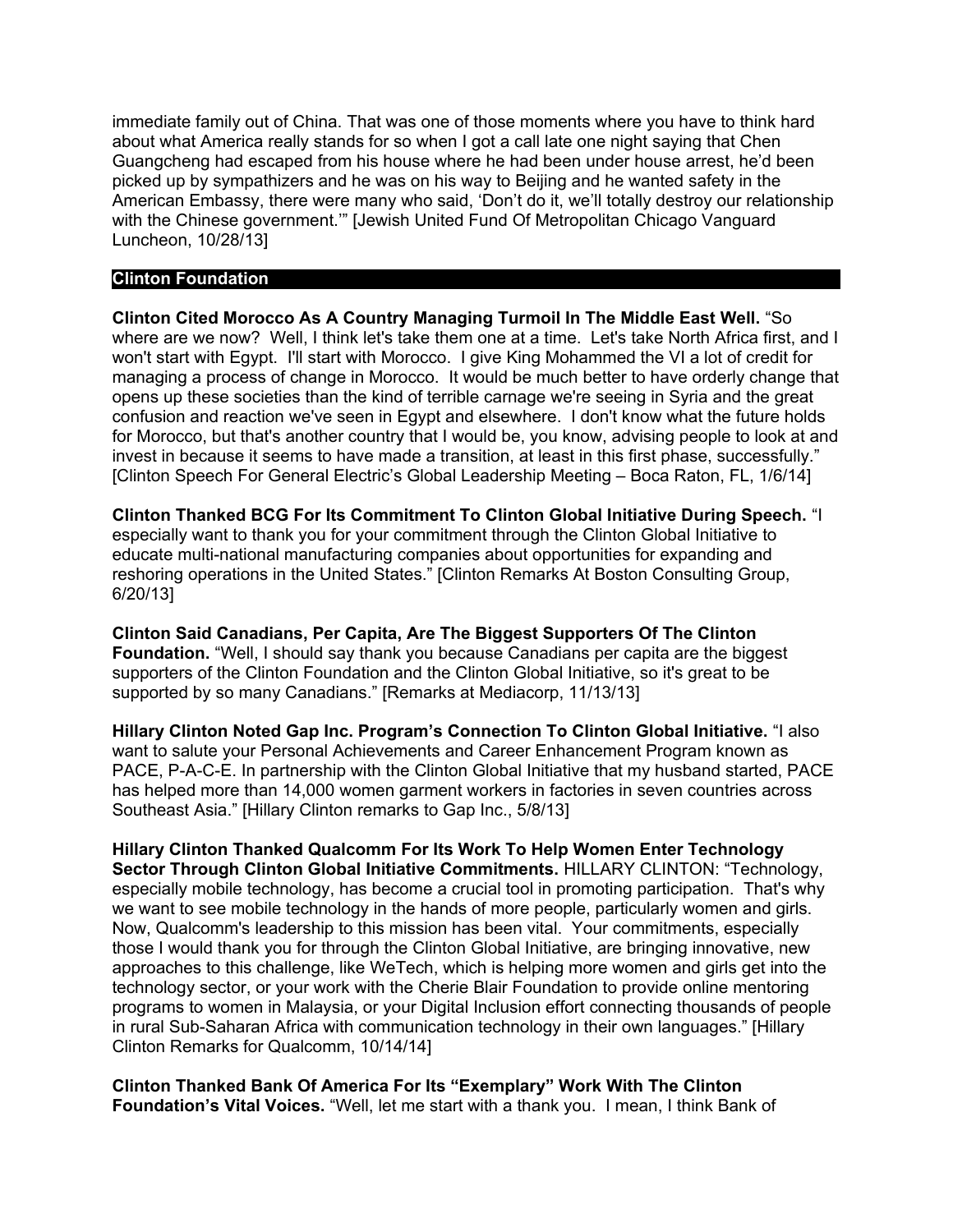America's partnership with Vital Voices is just exemplary. I mean, what you're doing to support Vital Voices in the mentoring and development arena really matters." [Remarks at Bank of America, 11/13/13]

**Hillary Clinton Promoted The Clinton Foundation's Climate Initiative In Delhi, India.** "So a few examples of what we're doing at the Clinton Foundation. First, the Clinton Climate Initiative has a solid waste management program that works with governments and with businesses to reduce their dependency on landfills and develop systems to convert waste into new products or into sources of energy. For example, we are working with the city of Delhi in India to develop that country's first integrated solid waste management system." [Hillary Clinton Remarks at the Institute of Scrap Recycling Industries Convention, 4/10/14]

**Hillary Clinton Bragged About The Clinton Climate Initiative Convinced Walmart To Start A Pilot Program On Recycling.** "Now, closer to home the Clinton Climate Initiative wanted to show that recycling can be a better alternative than landfills, even for a huge company like Wal-Mart in a state like Texas, which has, as you know, some of the lightest regulations and lowest landfill costs in the country. So we convinced Walmart to start a pilot program for recycling food waste at three of their superstores in Houston. It has proven to be such a success that the company decided to expand it to every store in the United States that sells groceries, and they're working on taking it global." [Hillary Clinton Remarks at the Institute of Scrap Recycling Industries Convention, 4/10/14]

### **Giustra, Frank**

**Clinton Praised Frank Giustra's Work In Latin America.** "At the Clinton Foundation we have a partnership with Frank Justra (ph), a Canadian businessman, working in Latin America, again focusing on women and their economic agencies, and we used a very old fashioned idea: doorto-door sales in the Andes. We weren't going to bring a big factory or some other large employer but through recruiting dozens at first, then hundreds and maybe eventually thousands of women to be their own employee, their self-employed business, by selling products that would otherwise not be available, we see a ladder of opportunity that had never been created before." [International Leaders' Series, Palais des Congrès de Montréal, 3/18/14]

### **Cruz, Ted**

**Told That Ted Cruz Wanted To Renounce His Canadian Citizenship, Clinton Joked, "Don't Let Him."** FRANK MCKENNA: "And by the way, Teddy Cruz who is one of the apostles or disciples of the Tea Party was born in Canada and wants to renounce his Canadian citizenship. HILLARY CLINTON: Don't let him." FRANK MCKENNA: "Well, there's a lot of us - a lot of us are prepared to take up a collection if it would help." [Hillary Clinton Remarks at the Vancouver Board of Trade, 3/5/14]

#### **Cuba**

**Clinton Described Latin America As Coming Out Of "Two Good Decades" And Described Countries Were "By And Large" Democratic, Except For Cuba.** "That's a great question. You know, I think that we, in America, don't pay enough attention to our neighbors in Latin America. They are our biggest trading partners, bigger than China, bigger than Europe. They have had a good two decades coming out of, in some cases, civil wars, gorilla wars, conflicts,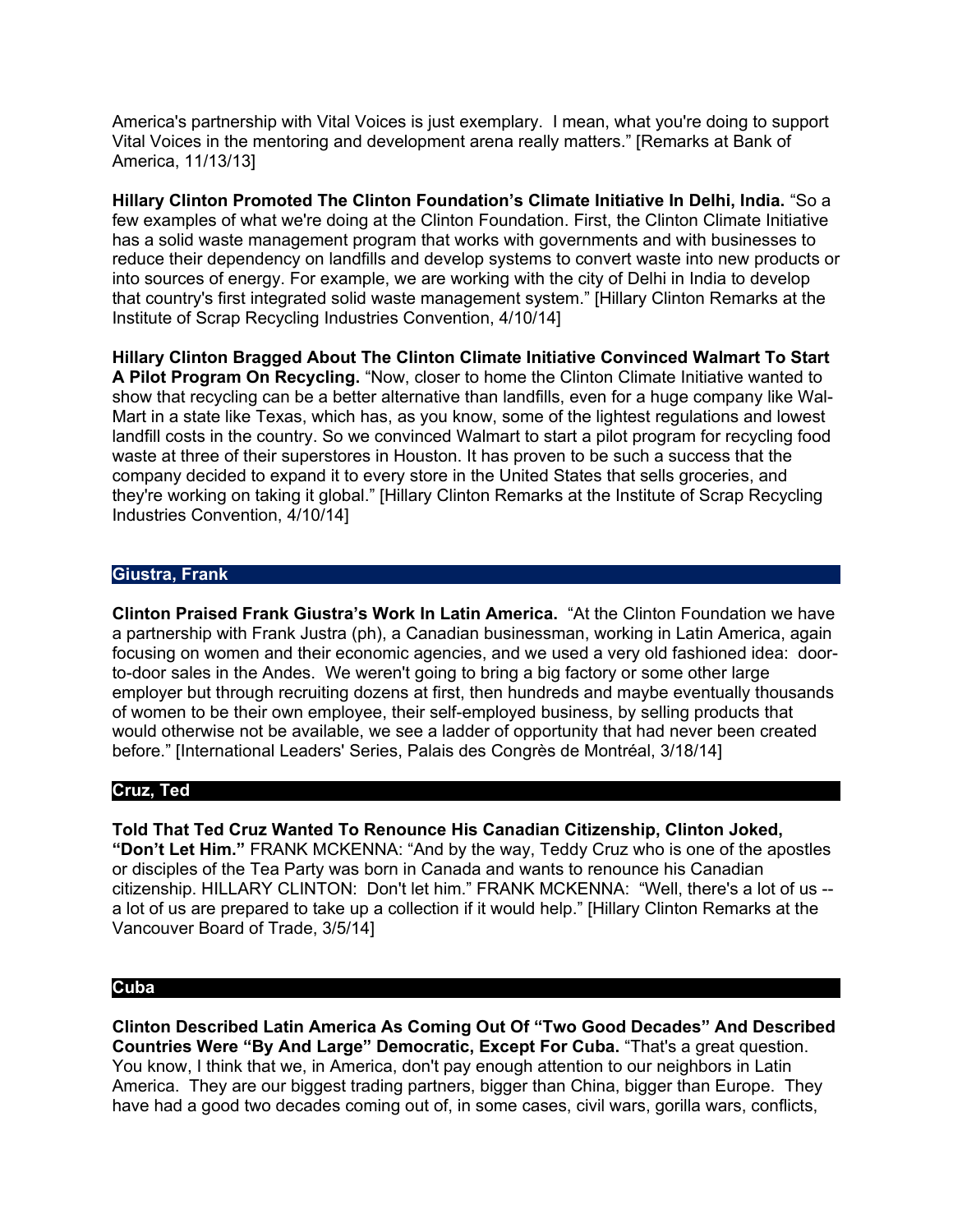military dictatorships. They are by and large democratic. There are some notable exceptions such as Cuba, but they are have had a good run, and I think there's some adjusting going on in some places right now, but I'm quite optimistic about the entire hemisphere." [Clinton Speech For General Electric's Global Leadership Meeting – Boca Raton, FL, 1/6/14]

### **Cybersecurity**

**Clinton Said Issuing An Executive Order On Cybersecurity Would Be In Top Five Executive Order Priorities.** "QUESTION: Hi there. We're had a lot of cyber attacks this year, Target, Home Depot, JP Morgan, not Deutsche Bank. If you were ever in a position to issue an executive order, where would cyber be in your administration? SEC. HILLARY CLINTON: I think cyber security, cyber warfare are in the top five, because it's a growing threat. And it is a complicated threat to deal with. A lot of the attacks are traced back to either Russia or China, but not exclusively. We've had some Iranian attacks, as some of you know, on distribution of disruption of service in financial institutions. And it's a relatively cheap, labor-intensive way to take advantage of our dependence on the Internet, both for criminal purposes, as well as strategic national purposes." [Clinton Remarks to Deutsche Bank, 10/7/14]

**Clinton: "At The State Department We Were Attacked Every Hour, More Than Once An Hour By Incoming Efforts To Penetrate Everything We Had. And That Was True Across The U.S. Government."** CLINTON: But, at the State Department we were attacked every hour, more than once an hour by incoming efforts to penetrate everything we had. And that was true across the U.S. government. And we knew it was going on when I would go to China, or I would go to Russia, we would leave all of our electronic equipment on the plane, with the batteries out, because this is a new frontier. And they're trying to find out not just about what we do in our government. They're trying to find out about what a lot of companies do and they were going after the personal emails of people who worked in the State Department. So it's not like the only government in the world that is doing anything is the United States. But, the United States compared to a number of our competitors is the only government in the world with any kind of safeguards, any kind of checks and balances. They may in many respects need to be strengthened and people need to be reassured, and they need to have their protections embodied in law. But, I think turning over a lot of that material intentionally or unintentionally, because of the way it can be drained, gave all kinds of information not only to big countries, but to networks and terrorist groups, and the like. So I have a hard time thinking that somebody who is a champion of privacy and liberty has taken refuge in Russia under Putin's authority. And then he calls into a Putin talk show and says, President Putin, do you spy on people? And President Putin says, well, from one intelligence professional to another, of course not. Oh, thank you so much. I mean, really, I don't know. I have a hard time following it. [Clinton Speech At UConn, 4/23/14]

**Hillary Clinton: "The State Department Was Attacked Hundreds Of Times Every Day, Some By State-Sponsored Groups, Some By More Independent Operators."** "And it's not only on the government side that we should be worried about. I mean, the cyber attacks on businesses, and I'm sure many in this room have experienced that, is aimed at commercial advantage. In some instances, when it's aimed at defense businesses, it's aimed at, you know, security and strategic advantage. But, you know, the State Department was attacked hundreds of times every day, some by state-sponsored groups, some by more independent operators. But it was the same effect. People were trying to steal information, use it for their own purposes." [Goldman Sachs Builders And Innovators Summit, 10/29/13]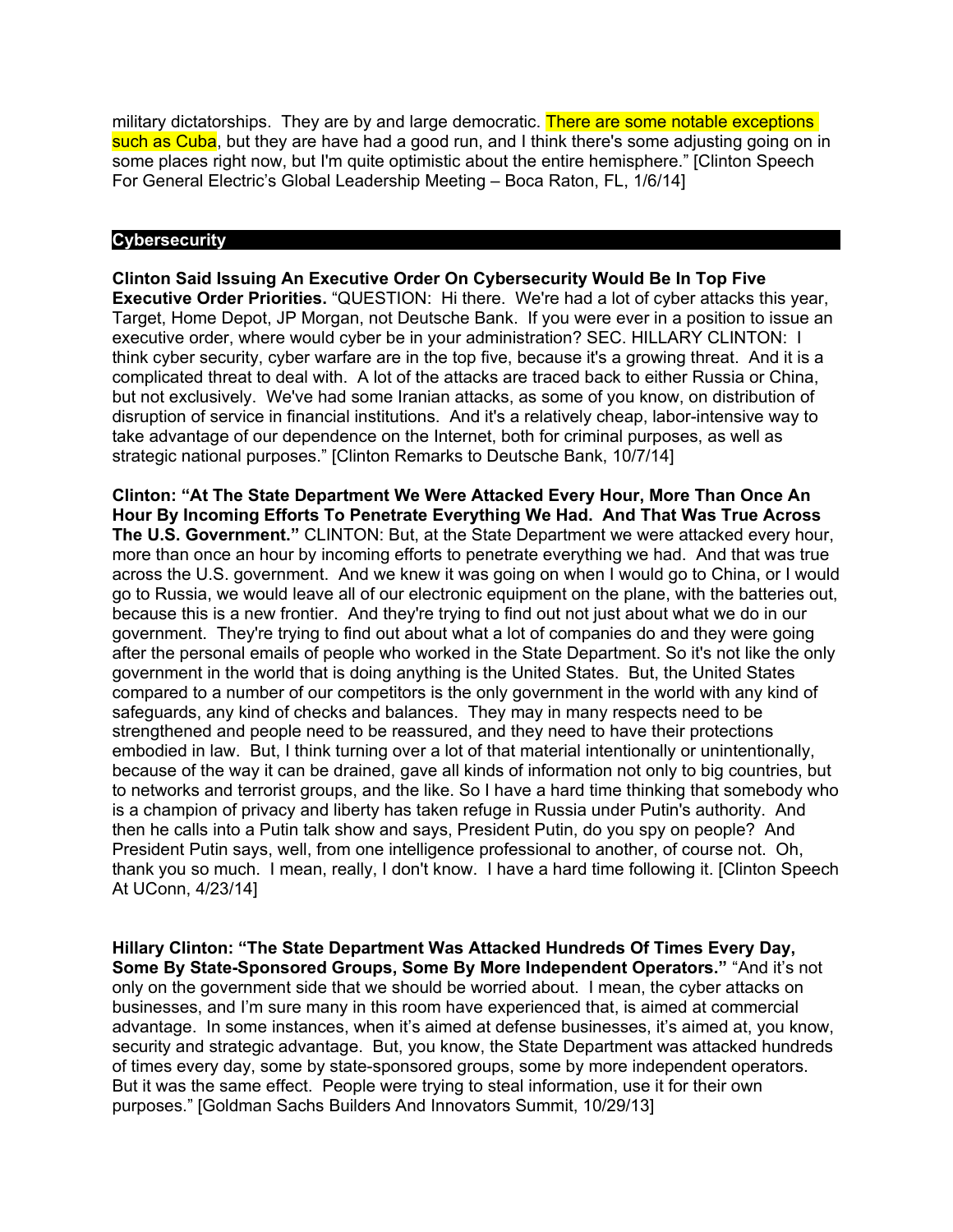#### **Debt Limit**

**Clinton Said The Business View Speaking Out During The Debt Limit Debate Was Helpful In Getting Through The Crisis.** "So what you saw was a relatively small group in the House of Representatives and very few in the Senate who were trying to achieve one objective, namely make a political point about the health care law by holding hostage the entire rest of the government and putting the full faith in credit of the United States at risk. Although it went up to the last hour, the fact that they were a minority and that there were much more level heads, even in the same political party, that the business view started speaking out after having been relatively silent, thinking this is going to work out, but then people of experience and expertise began speaking out, it was possible to get through that crisis." [Goldman Sachs AIMS Alternative Investments Symposium, 10/24/13]

#### **Education**

**Clinton: Because Of The Way Our Education System Is Governed, "Unless You're A Governor Or Maybe A Mayor…There's Not Very Much That Most Politicians Can Do."** In her remarks at Knewton, Hillary Clinton said, "I think there have been a number of politicians in the last 35 years, going back to A Nation at Risk, who have been very engaged in and outspoken about education. But unless you're a governor or maybe a mayor who has authority over your schools, there's not really very much that most politicians can do because of the way our system of education is governed. Obviously, local school boards, colleges and universities, they have separate governance. And we don't want politicians interfering too much in the independence of the governance of education. What we want is for politicians to be more knowledgeable about what actually works in education and support that, as opposed to seizing on past ideas and just driving those without regard to evidence." [Hillary Clinton's Remarks at Knewton, 7/22/14]

**Hillary Clinton: Common Core Was "A Political Failure."** In her remarks at Knewton, Hillary Clinton said, "The common core is a perfect example. I mean, the common core was negotiated by a bipartisan group of governors. And maybe they thought -- I mean, I think this was a political failure because they negotiated something and they had no real agreed-upon program for explaining it and selling it to people so that they left an opening for those who were always in the education debate, who don't think anybody should be told anything about what to study, even if it's the multiplication tables. You know, that that should all be left to local control. And then you get into more complicated areas, as we all know, that that's just totally off limits. And then using common core results for teacher evaluation when everybody knew that it was going to be complicated to implement." [Hillary Clinton's Remarks at Knewton, 7/22/14]

### **Egypt**

**Clinton Said After The Egyptian Revolution "We Had To Admit Our Ability To Shape Events Was Highly Limited."** "In our foreign policy that means, among other things, getting good at balancing our long-term interests against short-term pressures. That's what we tried to do when the revolution broke out in Egypt. And the National Security Team gathered around the table in the situation room day after day facing a difficult set of choices. First of all, we had to admit our ability to shape events was highly limited. The Mubarak Regime had refused to reform despite our warnings over years and was crumbling in the face of widespread popular protest. Egyptian citizens were, after all, demanding the chance to shape their own destinies.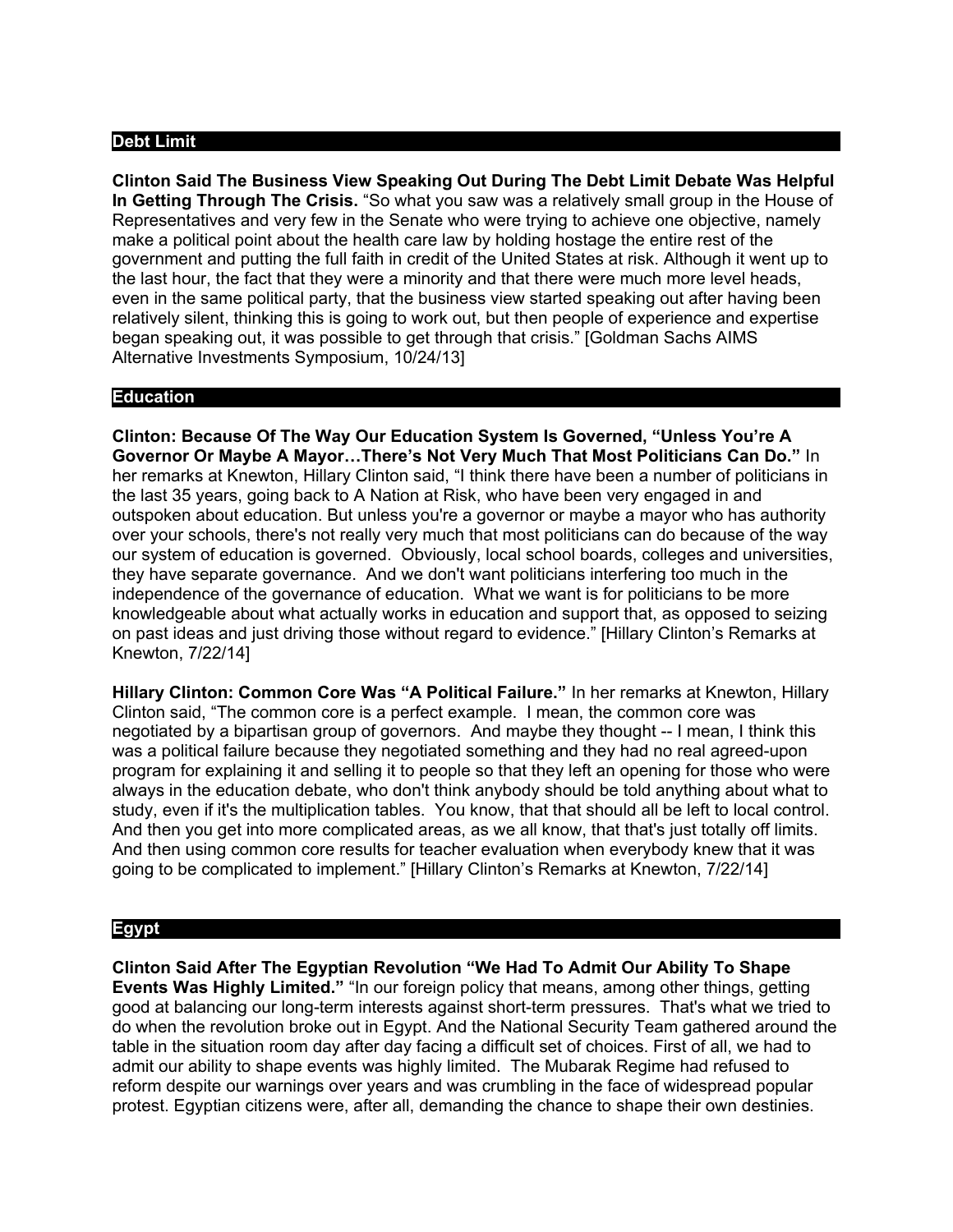On the one hand this was encouraging. We believe in democracy, not just on moral and philosophical grounds, but because over the long run, democracy gives us more partners and fewer adversaries. But let's be honest. Mubarak had been an ally of the United States for many years. We have important interests in the region in addition to democracy including our fight against terrorism; defense of our allies, especially Israel; and a secure supply of energy. There are times in government, as in business, when not all of our interests align. Now, we work to align them, but that's just the reality." [Clinton Speech For Morgan Stanley, 4/18/13]

**Clinton: "The Muslim Brotherhood Won. In The Beginning We Said They Won Legitimately. We Worked With Them."** "But, I have to say I was not convincing. I did not persuade the young people to do that and you know what happened. The Muslim Brotherhood won. In the beginning we said they won legitimately. We worked with them. We tried to persuade them, starting with President Morsi, to run an inclusive government, to make every Egyptian feel that they had a place at the table. They became much more interested in promoting their ideology, that produced a reaction. The military took over and now a general has become president. So those were very hard decisions to try to figure out how to manage on all of these fronts. But, the point I hope you take away is change for the sake of change is not going to make the difference you hope for unless you are prepared and organized to follow up on that change and politics, small P politics, is the way people in democracies work together to try to institutionalize the changes that you are seeking and I don't know if we're going to see any renewal of that kind of hopefulness in the Arab world for quite some time, because of the problems that arose as a result of overthrowing existing regimes without anything to fill the vacuum." [Remarks to Fundacion TelMex, 9/5/14]

**Hillary Clinton Said Egypt Posed A Threat To The Israelis Due To The Unpredictability Og The Morsi Government, And To The Saudis And Emiratis Because Their Version Of**  Political Islam Was A Threat To Their Status Quo. "Certainly Egypt posed very direct threats to Israel because of the, number one, instability and then number two, the unpredictability of the Morsi government. That also posed in the eyes of the Saudis and the Emiratis a threat to them because they view the organized efforts for political Islam to be threatening their status quo. We also were very concerned about the breeding of instability in terrorist havens in the Sinai which could be used just as the FATA between Pakistan and Afghanistan had been used by Al-Qaeda as launching sites for extremist attacks against Egypt, against Israel, against Jordan and further afield in the Gulf." [Jewish United Fund Of Metropolitan Chicago Vanguard Luncheon, 10/28/13]

**Hillary Clinton Said Mubarak Prevented The Formation Of Any Opposition, Which Made The Muslim Brotherhood The Only Organized Opposition When His Regime Fell.** "Well, I am one who was very cautious about the aftereffects of the Arab Spring, in part because there was no organized opposition that was not the Muslim Brotherhood. What Mubarak had done, unfortunately, for more than 30 years was to really prevent any other outlets for political positions, for any letting off of steam, any organization of groups that had policy or political goals. And the Muslim Brotherhood, despite Mubarak's best efforts to try to break it, was able to continue to develop because it had the mosques, and it had small businesses. And it had a network that he could never penetrate, but the non-Islamic opposition was decimated." [2014 Jewish United Fund Advance & Major Gifts Dinner, 10/28/13]

**Hillary Clinton Said She Went To Egpyt After The Uprising And Found The Opposition To Be "Political Neophytes To The Nth Degree."** "So after Tahrir Square, I went to Egypt to see what was going on. That was before the presidential election had been held; it was still while the military was in charge trying to figure out how to run presidential elections. And I met with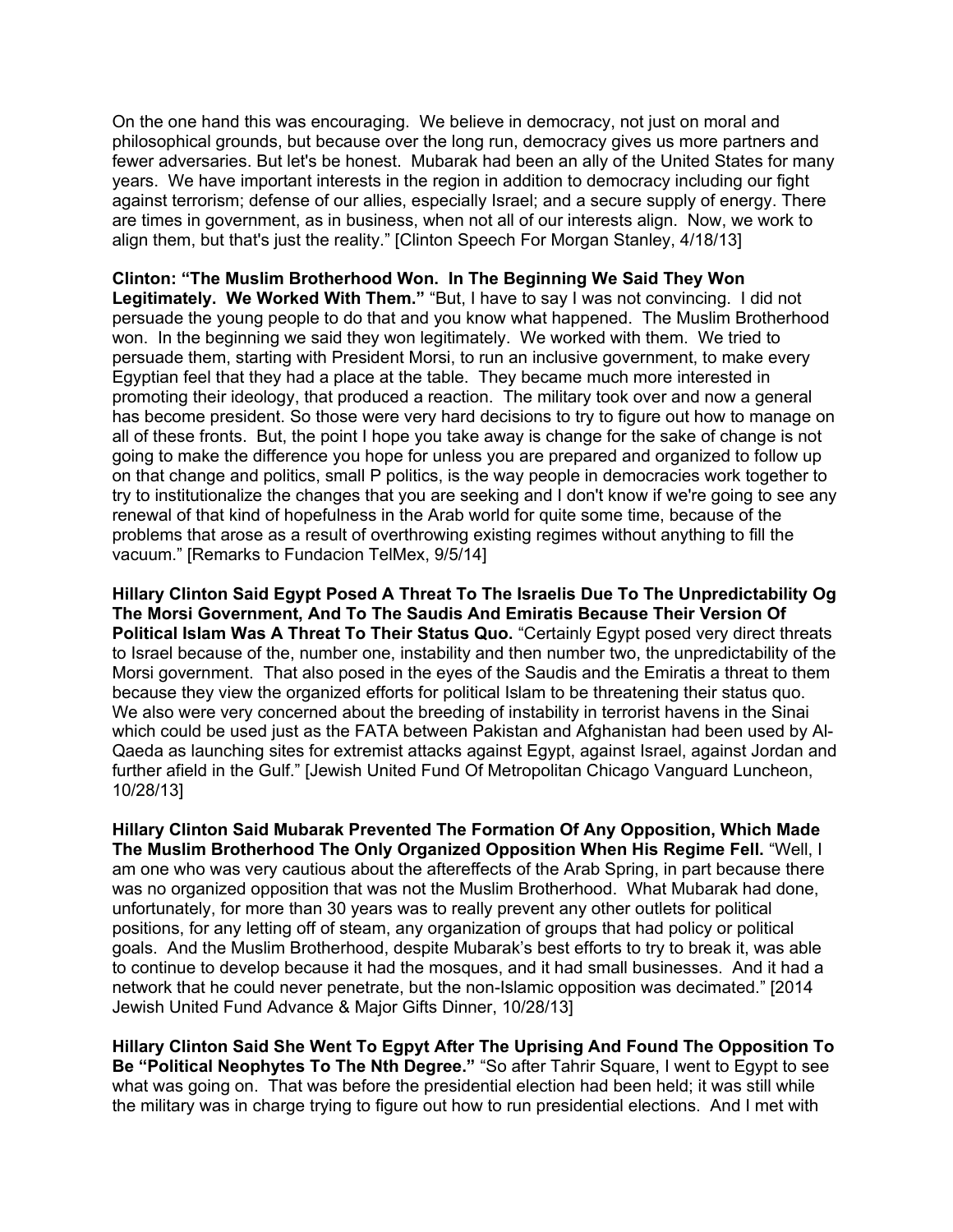representatives of a lot of the groups that had been at Tahrir Square with all of their optimism and enthusiasm and their inclusivity between Muslims and Christian Copts and all the Twittering and Facebooking that they were doing, and they were political neophytes to the nth degree." [2014 Jewish United Fund Advance & Major Gifts Dinner, 10/28/13]

**Hillary Clinton Her Meetings With The Political Opposition Left Her Pessimistic About Their Ability To Be An Opposition For The Muslim Brotherhood.** "They had no experience, no understanding about how to organize political parties, how to run candidates, how to conduct campaigns. They didn't have platforms. They were totally divided, and I came away feeling very pessimistic that there could be a vigorous opposition to the Muslim Brotherhood. And yet at the same time, holding elections is something we favor in our country, and we believe that elections are not in and of themselves sufficient because too many people believe in one election one time and then they never give up power. So we tried hard to continue to work to build up a secular opposition." [2014 Jewish United Fund Advance & Major Gifts Dinner, 10/28/13]

**Hillary Clinton Said The US Couldn't Not Support An Election In Egypt But Eventually Morsi's Government Became "More Authoritarian," Which Caused His Removal.** "So it put the United States, it put Europeans, it put everybody in a difficult position because you can't say you are for democracy and not support democratic aspirations, something that the United States governments have been pushing Egypt to do for decades, both Republican and Democratic administrations, and you have to try to do everything you can to influence, in a democratic way, those who win. Upshot was that as time went by, it became more and more apparent, first and foremost to Egyptians, that the Morsi government was becoming more authoritarian, much less open, and that caused, as we saw, the upheaval leading to his removal." [2014 Jewish United Fund Advance & Major Gifts Dinner, 10/28/13]

**Hillary Clinton Said Morsi Was Very Naïve About Al Qaeda And Extremism.** So he came into office quite naive. I remember one of my very first meetings with him saying 'What are you going to do to prevent Al-Qaeda and other extremists from taking up positions inside Egypt and, in particular, in the Sinai?' His response was, 'Well, why would they do that? We have an Islamist government now. Why would they do that?' And I said, 'Because you will never be pure enough. It does not matter. I don't care what your positions are. You cannot be a president of a country and not do everything you can to protect your country against these internal threats.'" [2014 Jewish United Fund Advance & Major Gifts Dinner, 10/28/13]

**Hillary Clinton Said What Happened In Egypt Was A "Military Takeover" And No One Was Willing To "Make The Hard Reform Necessary For The Economy."** "We are kind of back to the future. We have a military takeover. We have a planned-for election, likely winner to be one of the generals, if not al-Sisi himself, and we have a lot of continuing instability and violence within Egypt and a deteriorating economy because neither of the Morsi government nor the military leadership is willing to make the hard reform necessary for the economy to be stabilized and grow in a way to meet the needs of the Egyptian people." [2014 Jewish United Fund Advance & Major Gifts Dinner, 10/28/13]

**Hillary Clinton Implied That America Was "Pretty Close" To Doing Nothing In Egypt And That No One Likes The US There At The Moment.** "MR. LESTER CROWN: Do we then have actually three choices: Either military, Muslim Brotherhood or do nothing? Under those circumstances, should we have suspended aid to the one who was at least the least bad of those three? Because we really can't do nothing. Egypt is tremendously important to the region, to us, to Israel, to everything else. So doing nothing is really not an option. MS.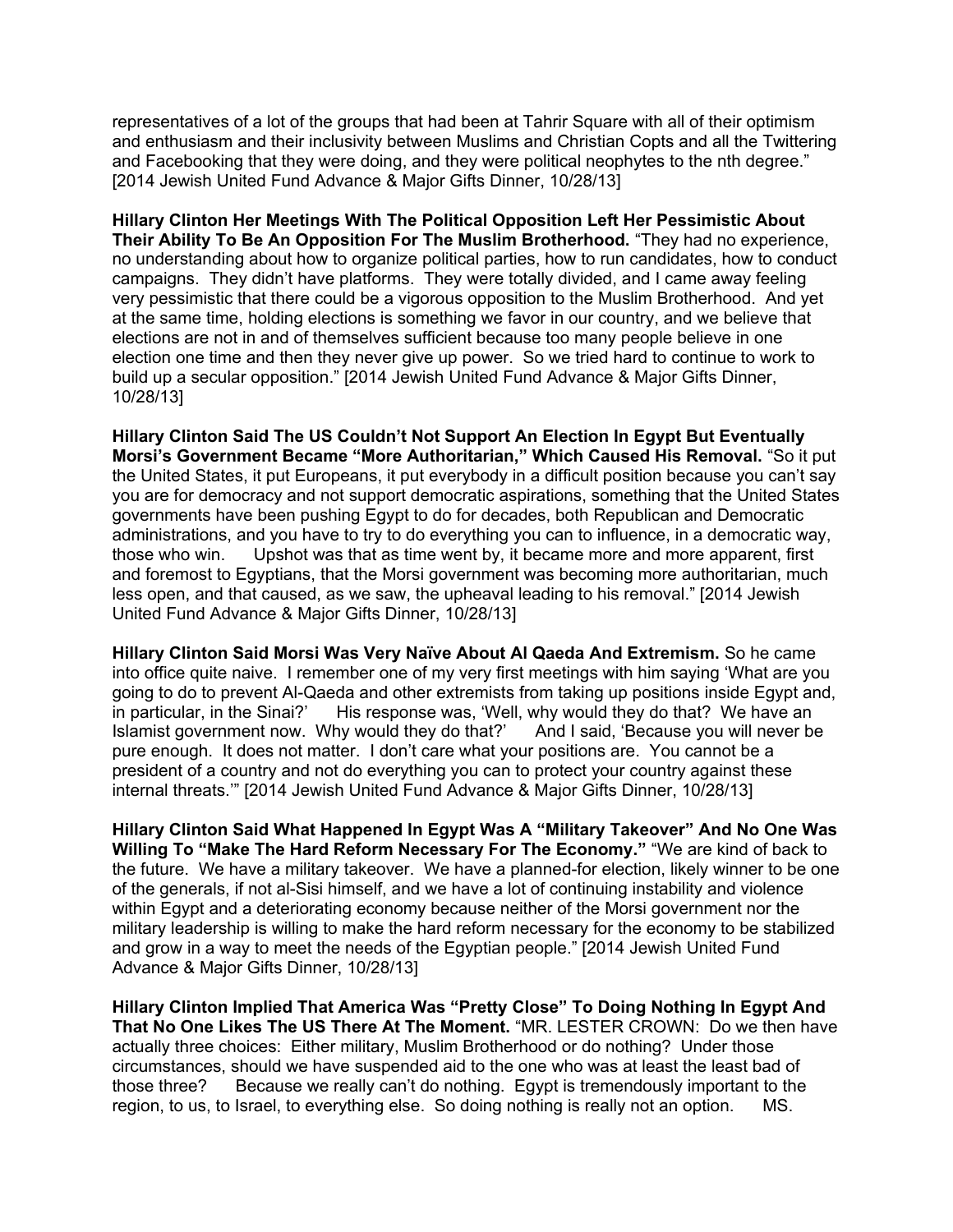HILLARY CLINTON: Well, there are some who would argue that's pretty close to what we're doing because we put into—I say we, the Administration, was put into a very difficult position and I think did all that it could under our own laws to not be pushed into taking action that could sever the relationship that we had built up over the years since the Camp David Accords with the Egyptian military. Nobody likes us in Egypt right now. It doesn't matter whether you are on the military side, the Muslim Brotherhood side, the young blogger side. Everybody thinks we supported the other guy, and what I believe the Administration tried to do was to support principles and values and keep pressure on the Muslim Brotherhood and others to try to move toward actions that would be much more democratically recognizable, embedded in the Egyptian government and society." [2014 Jewish United Fund Advance & Major Gifts Dinner, 10/28/13]

**Hillary Clinton Said The Military Would Govern Egypt For As Long As They Wanted And**  Were Being Supported By The Saudis And Emiratis. "So it's, right now, playing itself out. The military is going to remain in charge for as long as they choose to, really. They are going to face more internal threats that they are going to have to be very tough in dealing with, and they are going to try to, in as much as they can, squash the Muslim Brotherhood and their political arm. And they are getting a lot of help from the Saudis to the Emiratis—to go back to our original discussion—because the Saudis and the Emiratis see the Muslim Brotherhood as threatening to them, which is kind of ironic since the Saudis have exported more extreme ideology than any other place on earth over the course of the last 30 years." [2014 Jewish United Fund Advance & Major Gifts Dinner, 10/28/13]

**Hillary Clinton Said The Saudis Opposed The Muslim Brotherhood, "Which Is Kind Of Ironic Since The Saudis Have Exported More Extreme Ideology Than Any Other Place On Earth Over The Course Of The Last 30 Years."** "And they are getting a lot of help from the Saudis to the Emiratis—to go back to our original discussion—because the Saudis and the Emiratis see the Muslim Brotherhood as threatening to them, which is kind of ironic since the Saudis have exported more extreme ideology than any other place on earth over the course of the last 30 years." [2014 Jewish United Fund Advance & Major Gifts Dinner, 10/28/13]

**Hillary Clinton Said The US And Israel Would Need To Continue Working The Egyptian Military, "But Egypt Is Going To Go Through Its Own Turmoil For A While."** "But they see the current situation as one that they have to help the Egyptian military manage and control. So it's not that we take a position of doing nothing. It's that right now we are continuing most of the aid to the Egyptian military. We are continuing the kind of ongoing contacts that we've done for decades. We are working with the Israelis who are reestablishing their connections and on an ongoing, consultative basis working to keep the Sinai under control and try to head off other threats. But Egypt is going to go through its own turmoil for a while, and they need a leader and a leadership ethos that will actually try and improve the lives of Egyptian people." [2014 Jewish United Fund Advance & Major Gifts Dinner, 10/28/13]

**Hillary Clinton: "I Mean The Biggest Rebuke To Mubarak Is That He Was In Power For More Than 30 Years And In Many Ways The Country Was Worse Off When He Left Than When He Came."** "I mean the biggest rebuke to Mubarak is that he was in power for more than 30 years and in many ways the country was worse off when he left than when he came on literacy, on health, on all kinds of indicators, and the jobs for educated Egyptians are few and far between and on and on." [2014 Jewish United Fund Advance & Major Gifts Dinner, 10/28/13]

**Equal Pay**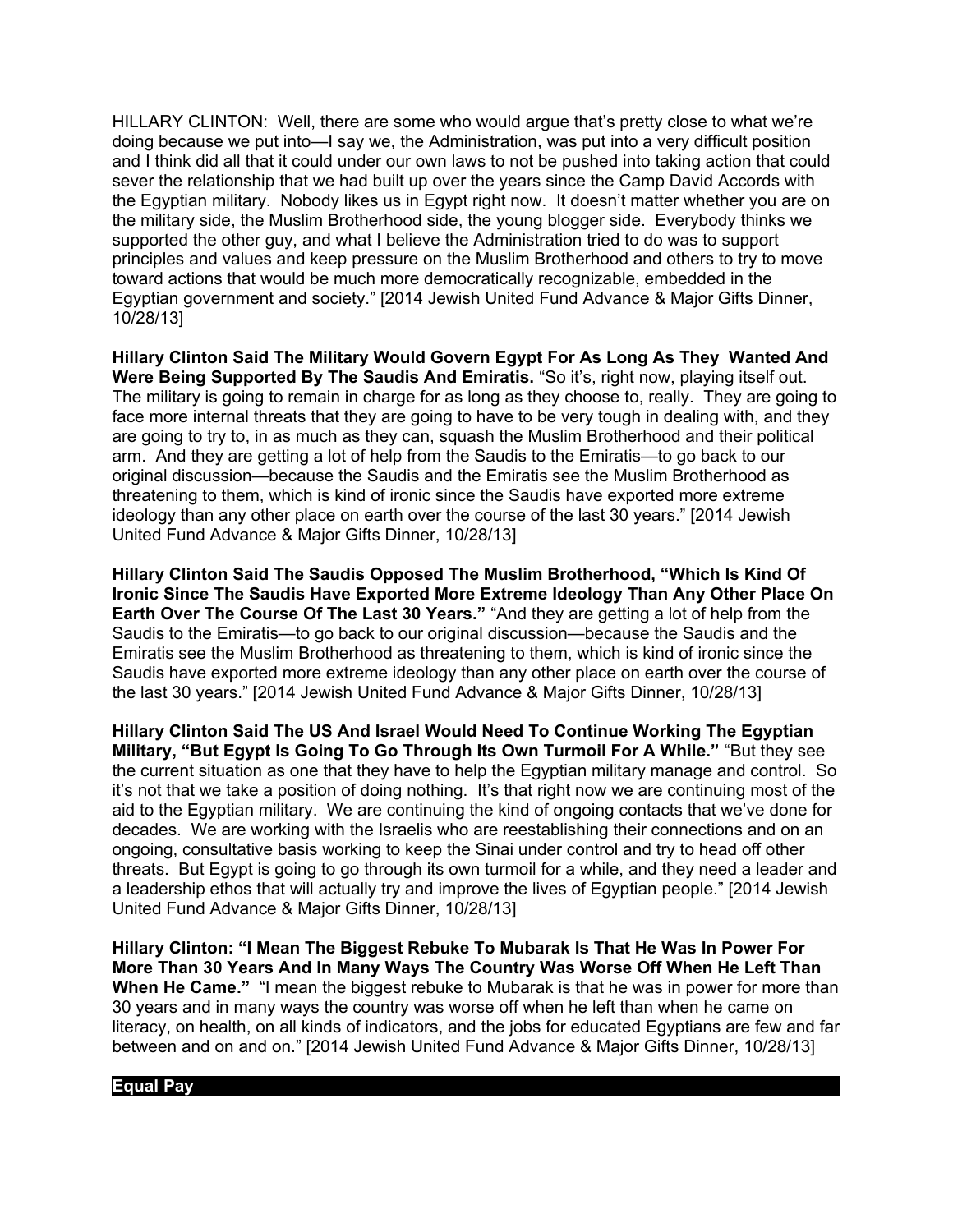**Asked What Needed To Change To Close The Pay Gap, Clinton Said We Needed To Enforce The Laws Already On The Books.** "MS. TINKHAM: Okay. What about the wage gap? So the U.S. Census Bureau released data recently that in 2012, women still earned only 77 cents to every dollar on men. What do you think needs to change to make that more even? SECRETARY CLINTON: Well, I think we have laws on the books. Enforcing them is the first step. And too often it is very difficult for the woman who herself is being discriminated against. You know, the Lilly Ledbetter case which established firmly the absolute right to be paid equally for equal work was a great step forward, but if people don't know about it, if they don't have a safe harbor to go to to get somebody to advocate for them, you know, it's not going to increase the number of women being paid what they should be paid. So I think first and foremost, we have to enforce the law." [Accenture Women's Leadership Forum, 10/24/13]

#### **Email**

**Hillary Clinton: "When I Got To The State Department, It Was Still Against The Rules To Let Most -- Or Let All Foreign Service Officers Have Access To A Blackberry."** "I mean, let's face it, our government is woefully, woefully behind in all of its policies that affect the use of technology. When I got to the State Department, it was still against the rules to let most -- or let all Foreign Service Officers have access to a Blackberry. You couldn't have desktop computers when Colin Powell was there. Everything that you are taking advantage of, inventing and using, is still a generation or two behind when it comes to our government." [Hillary Clinton Remarks at Nexenta, 8/28/14]

**Hillary Clinton: "We Couldn't Take Our Computers, We Couldn't Take Our Personal Devices" Off The Plane In China And Russia.** "I mean, probably the most frustrating part of this whole debate are countries acting like we're the only people in the world trying to figure out what's going on. I mean, every time I went to countries like China or Russia, I mean, we couldn't take our computers, we couldn't take our personal devices, we couldn't take anything off the plane because they're so good, they would penetrate them in a minute, less, a nanosecond. So we would take the batteries out, we'd leave them on the plane." [Hillary Clinton Remarks at Nexenta, 8/28/14]

**Clinton Said When She Got To State, Employees "Were Not Mostly Permitted To Have Handheld Devices."** "You know, when Colin Powell showed up as Secretary of State in 2001, most State Department employees still didn't even have computers on their desks. When I got there they were not mostly permitted to have handheld devices. I mean, so you're thinking how do we operate in this new environment dominated by technology, globalizing forces? We have to change, and I can't expect people to change if I don't try to model it and lead it." [Clinton Speech For General Electric's Global Leadership Meeting – Boca Raton, FL, 1/6/14]

**Hillary Clinton Said You Know You Can't Bring Your Phone And Computer When Traveling To China And Russia And She Had To Take Her Batteries Out And Put them In A Special Box.** "And anybody who has ever traveled in other countries, some of which shall remain nameless, except for Russia and China, you know that you can't bring your phones and your computers. And if you do, good luck. I mean, we would not only take the batteries out, we would leave the batteries and the devices on the plane in special boxes. Now, we didn't do that because we thought it would be fun to tell somebody about. We did it because we knew that we were all targets and that we would be totally vulnerable. So it's not only what others do to us and what we do to them and how many people are involved in it. It's what's the purpose of it, what is being collected, and how can it be used. And there are clearly people in this room who know a lot about this, and some of you could be very useful contributors to that conversation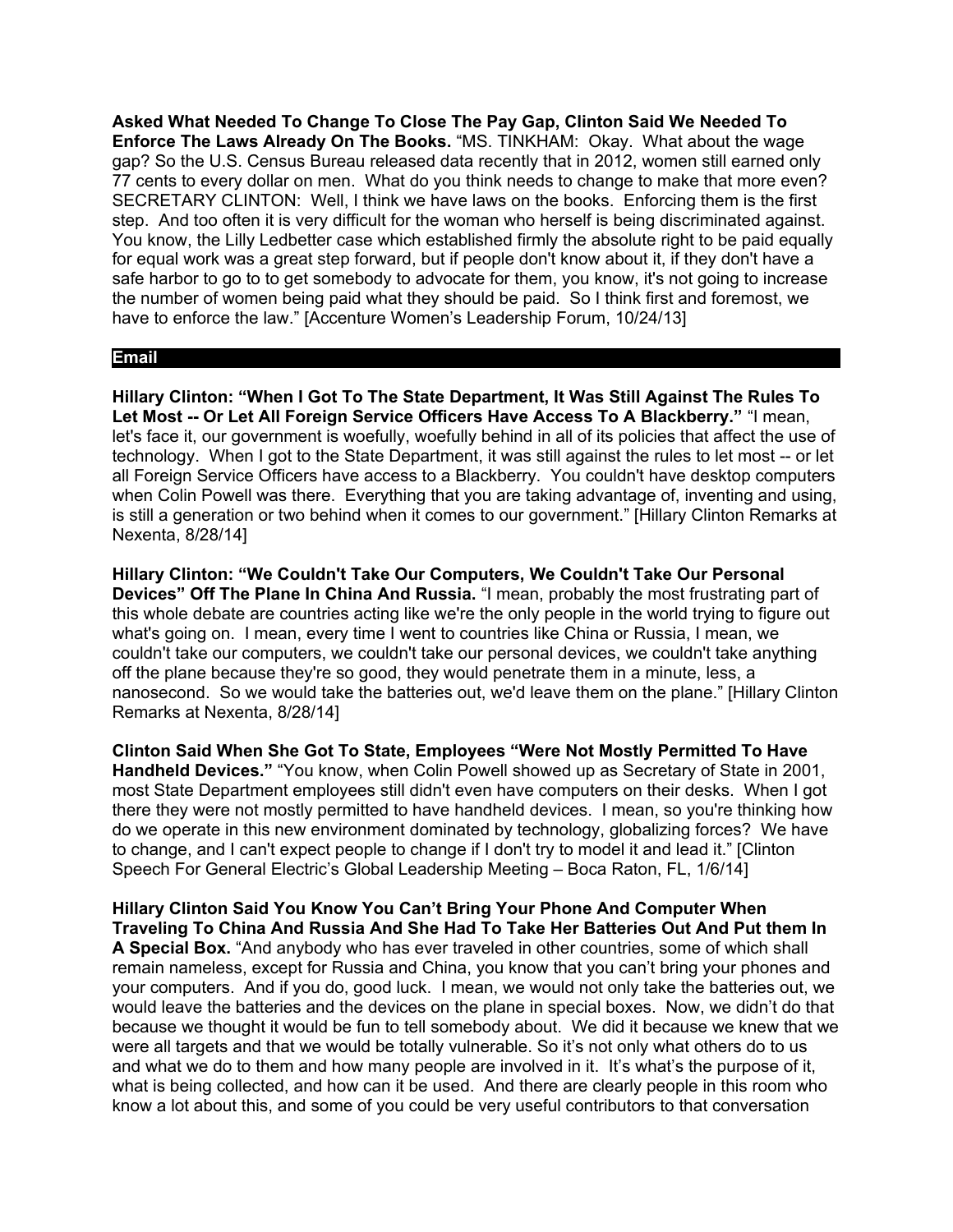because you're sophisticated enough to know that it's not just, do it, don't do it. We have to have a way of doing it, and then we have to have a way of analyzing it, and then we have to have a way of sharing it." [Goldman Sachs Builders And Innovators Summit, 10/29/13]

**Hillary Clinton Lamented How Far Behind The State Department Was In Technology, Saying "People Were Not Even Allowed To Use Mobile Devices Because Of Security Issues."** "Personally, having, you know, lived and worked in the White House, having been a senator, having been Secretary of State, there has traditionally been a great pool of very talented, hard-working people. And just as I was saying about the credit market, our personnel policies haven't kept up with the changes necessary in government. We have a lot of difficulties in getting—when I got to the State Department, we were so far behind in technology, it was embarrassing. And, you know, people were not even allowed to use mobile devices because of security issues and cost issues, and we really had to try to push into the last part of the  $20<sup>th</sup>$ Century in order to get people functioning in 2009 and '10." [Goldman Sachs Builders And Innovators Summit, 10/29/13]

**Hillary Clinton Noted Snowden Traveled With Sensitive Material On Computers And "Why Are Those Computers Not Exploited When My Cellphone Was Going To Be Exploited."** "I can't speak one way or the other on that. But what I think is true, despite Snowden's denials, is that if he actually showed up in Hong Kong with computers and then showed up in Mexico with computers, why are those computers not exploited when my cellphone was going to be exploited." [Goldman Sachs Builders And Innovators Summit, 10/29/13]

### **Emanuel, Rahm**

**Clinton Encouraged Attendees Of The ASCP Annual Meeting In Chicago To "Spend Some Money, Because [Emanuel] Probably Has Surveillance Watching To Determine Who Does And Doesn't."** "Thank you so much. I'm deeply honored to receive this award from such an esteemed organization. I know that the mayor is rushing off to his next assigned event and responsibility. I just want to thank him and tell you that reliving a lot of my experiences with Rahm makes me once again realize how much you want him in any foxhole you end up in, maybe not at Buckingham Palace for tea with the Queen, but for any other challenging situation, he always had my back. He always had both President Clinton's and President Obama's back, and now he's got Chicago's back. So if I were you, I would find some way to go spend some money because he probably has surveillance watching to determine who does and who doesn't." [American Society for Clinical Pathology Annual Meeting, 9/18/13]

**Clinton Praised Rahm Emanuel For "Working Very Hard To Try To Get A Handle On What Is A Terrible Blight Of Gun Violence In Chicago."** "Well, first of all, I think there's two parts to this. One is Chicago in particular and I know that Mayor Emanuel and the government of Chicago and a lot of the partners in the community throughout Chicago are working very hard to try to get a handle on what is a terrible blight of gun violence in Chicago." [Chicago House Remarks, 9/18/13]

**Clinton: Rahm Emanuel Is "Working To Come Up With The Solutions That Really Fit Whatever The Problems In Chicago Are."** "On the first issue, you know, I know from having talked with Rahm about this that he is, you know, working to come up with the solutions that really fit whatever the problems in Chicago are. I mean, I can remember a long time ago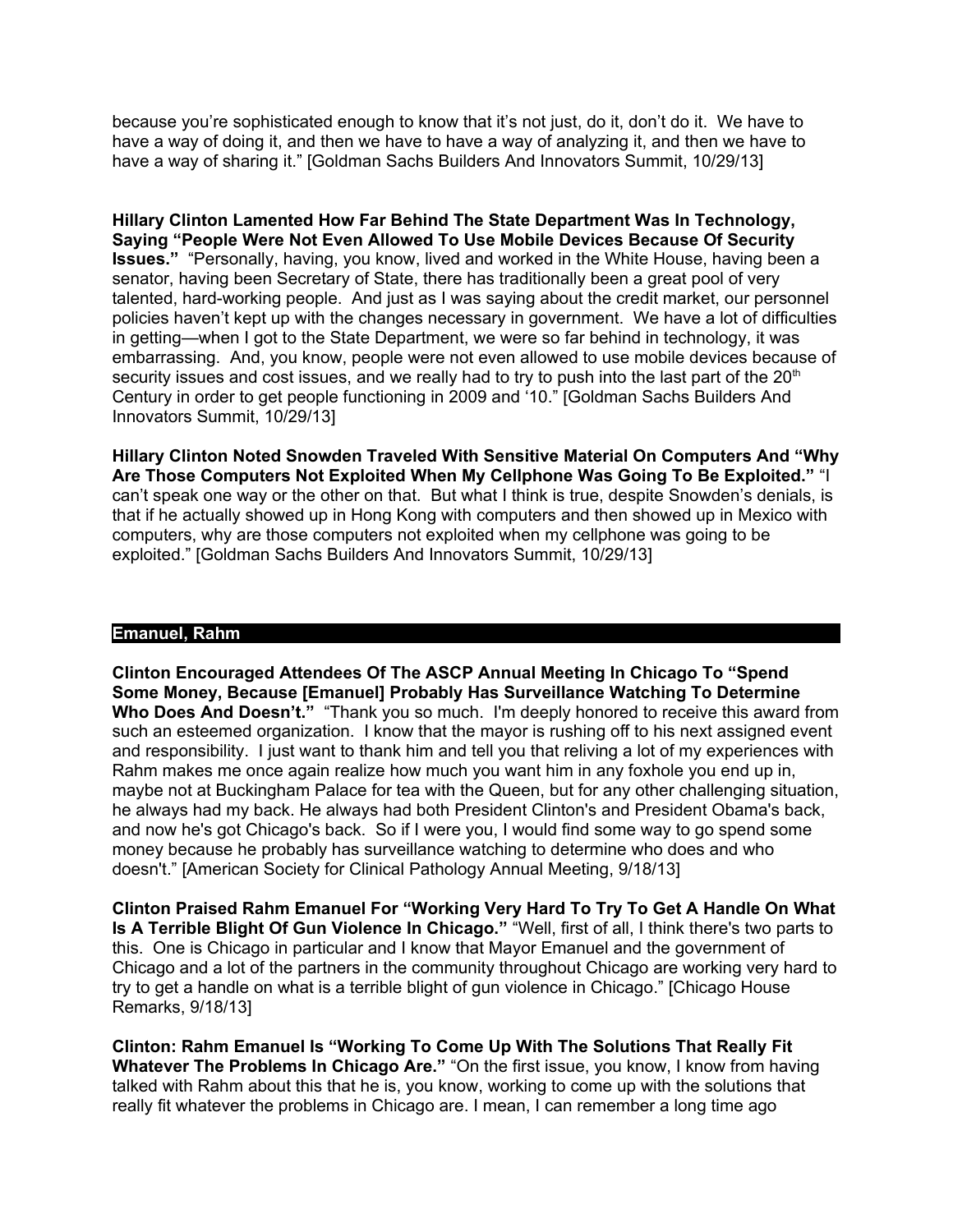knowing that gang violence in Chicago was particularly dangerous, and it's only gotten more so because of the Mexican drug cartels and others who have roots going to Chicago as distribution points throughout the Midwest. So every situation has to be analyzed, but there are some general criteria. You do need enough police on the streets, and that is something that communities are now facing because of the cutbacks, the sequestrations and other budget pressures." [Chicago House Remarks, 9/18/13]

**Clinton: "I Know Chicago Is Working. It Has To Be A Whole-Of-Government, Really A Whole-Of-City Approach."** "I remember, you know, when Bill ran for President and he talked a lot about community policing, he said that, you know, in 1960, there were three police for every felon, and by 1990, we had three felons for every police officer. So manpower does make a difference. Equally, strong, positive partnerships with community groups and leaders makes a difference particularly to intervene and try to prevent young people from getting sucked into gangs or being enticed into violence because of their need to feel part of something. So I know Chicago is working. It has to be a whole-of-government, really a whole-of-city approach." [Chicago House Remarks, 9/18/13]

**At A Speech To A Jewish Group In Chicago, Hillary Clinton Said "Rahm And I Were Talking Backstage About What He's Trying To Do Here In The City For Preschool And After School And Jobs For Unemployed Young People."** "So one of the great challenges as we look at our trend lines, our social and cultural trend lines, is to begin to focus where our efforts can make the most difference, where we can begin to try to reverse some of the changes that are not in America's interests. Now, for me, that starts with our children. Rahm and I were talking backstage about what he's trying to do here in the city for preschool and after school and jobs for unemployed young people. I feel strongly that these kinds of efforts are needed now more than ever, and maybe it's harder to summon the political will and to find the scarce resources, but just as we did during the Great Depression by giving people a sense that they still had meaning and purpose and would be part of the new future in America, we have to look seriously at what is happening among our youngest children." [Jewish United Fund Of Metropolitan Chicago Vanguard Luncheon, 10/28/13]

**Hillary Clinton Praised Mitch Landrieu And Rahm Emanuel As Mayors Doing Good Work.**  "SECRETARY CLINTON: Well, look, I—I think that everyone agrees that we're in a bad patch in our political system and in Washington. It's—you know, there's a lot of good things happening elsewhere in the country. There are a lot of mayors, you had Mitch Landrieu here, I was with Rahm Emanuel yesterday. There's a lot of innovative, interesting, new ideas being put into practice by mayors, by some governors. So I think when we talk about our political system, we're really focusing more on what's happening in Washington. And it is dysfunctional right now. And it is for a variety of reasons, some of them systemic, as you suggested." [Goldman Sachs Builders And Innovators Summit, 10/29/13]

# **Energy**

# **Continuing to Use Fossil Fuels**

**Clinton: "Of Course, We're Going To Continue Using Fossil Fuels, But I Think We Should Set The Global Example For Transitioning In Some More Orderly Way Away From Fossil Fuels…"** "We could do so much more. Looking across North America at our electric grids, you know we have coal-fired plants in the United States that went online when Franklin Roosevelt was President. That can't possibly be smart. And what President Obama did with the EPA rules to begin to try to lower greenhouse gas emissions primarily from burning coal is an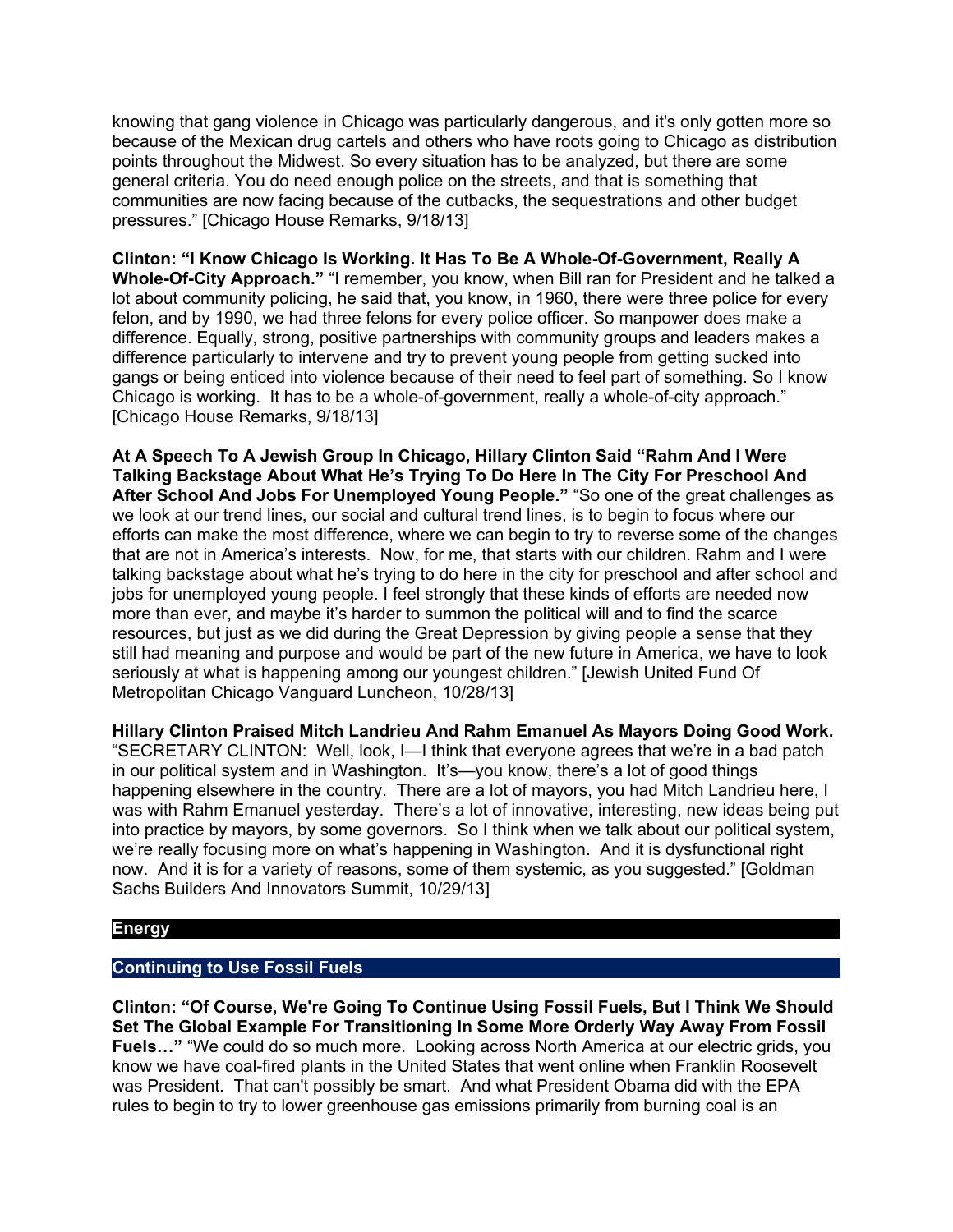important step that shouldn't be seen in isolation. It should be seen as part of a broader energy strategy. Of course, we're going to continue using fossil fuels, but I think we should set the global example for transitioning in some more orderly way away from fossil fuels, and given the innovation, given the research capacity, given the experiences on both sides of our border, we're in a perfect position to do that." [Remarks at tinePublic, 6/18/14]

### **Domestic Gas Production**

**Hillary Clinton Noted The Unlocking Of Gas From Shale Formations As An Advance In Technology.** "The unlocking of, you know, gas from shale formations, the advances in technology that have improved our ability to go back to what we thought were dry wells and drill for oil." [05162013 Remarks to Banco Itau.doc, p. 34]

**Hillary Clinton Said The Transition From Coal To Natural Gas Has Contributed To The Economic Recovery.** "It's one of the contributing factors to our economic recovery and to at least the, you know, the resumption of manufacturing because of the lower prices for natural gas and cleaning up to some limited extent emissions because of the transfer from coal to natural gas." [05162013 Remarks to Banco Itau.doc, p. 35]

**Hillary Clinton Said The United States Has An Opportunity To Be An Energy Exporter.** "It will certainly make us less dependent on Middle East oil or on Venezuelan oil over time, which I think gives us an opportunity not only to take care of our own needs but to be an exporter, you know, in the market." [05162013 Remarks to Banco Itau.doc, p. 35]

**Hillary Clinton Said She's Not Crazy About The Consequences Of Natural Gas – With The Release Of Methane – But It Is Replacing Coal.** "Secondly we do have to work on diminishing our reliance on fossil fuels but there's going to be bridging there, there's no alternative especially in other countries. I'm not crazy about the consequences of natural gas with the release of methane but it is replacing coal. We have to be smarter about the technology and about the control of how we extract oil and gas in the United States and elsewhere to try to get as close to a clean bridge as possible." [02262014 HWA Remarks at UMiami.DOC, p. 24]

**Hillary Clinton Said Advances In Technology Have Enabled The Capture Of Oil And Gas, Including Hydraulic Fracturing.** "And the advances in technology that have enabled the capture of oil and gas in -- you know, from hydraulic fracturing and other approaches that was just not possible a decade or two ago has created this enormous opportunity for us." [02042014 HWA Remarks at Citi [Westchester].DOC, p. 24]

**Hillary Clinton Said We Have To Figure Out If We're Going To Export Energy Sources, And That's A Complicated Issue.** Third, we have to figure out if we're going to export. And that's a complicated issue and sides are being drawn and you have some arguing that we should not export, at least not for the foreseeable future; that we should try to lower the cost of energy in this country, we should try to replace as much coal as possible, we should try to use clean energy, namely natural gas for more transportation, more manufacturing, and that should be our first priority before we get to any kind of export regime. Obviously, on the other side, led principally by the gas and oil industry, they want to, you know, begin exporting, building the refineries, getting into the business. [02042014 HWA Remarks at Citi [Westchester].DOC, pg. 25]

**Hillary Clinton Said The Federal Government, Through The Department Of Energy, Pioneered Hydraulic Fracturing And Has An Obligation To Help Develop Regulations.**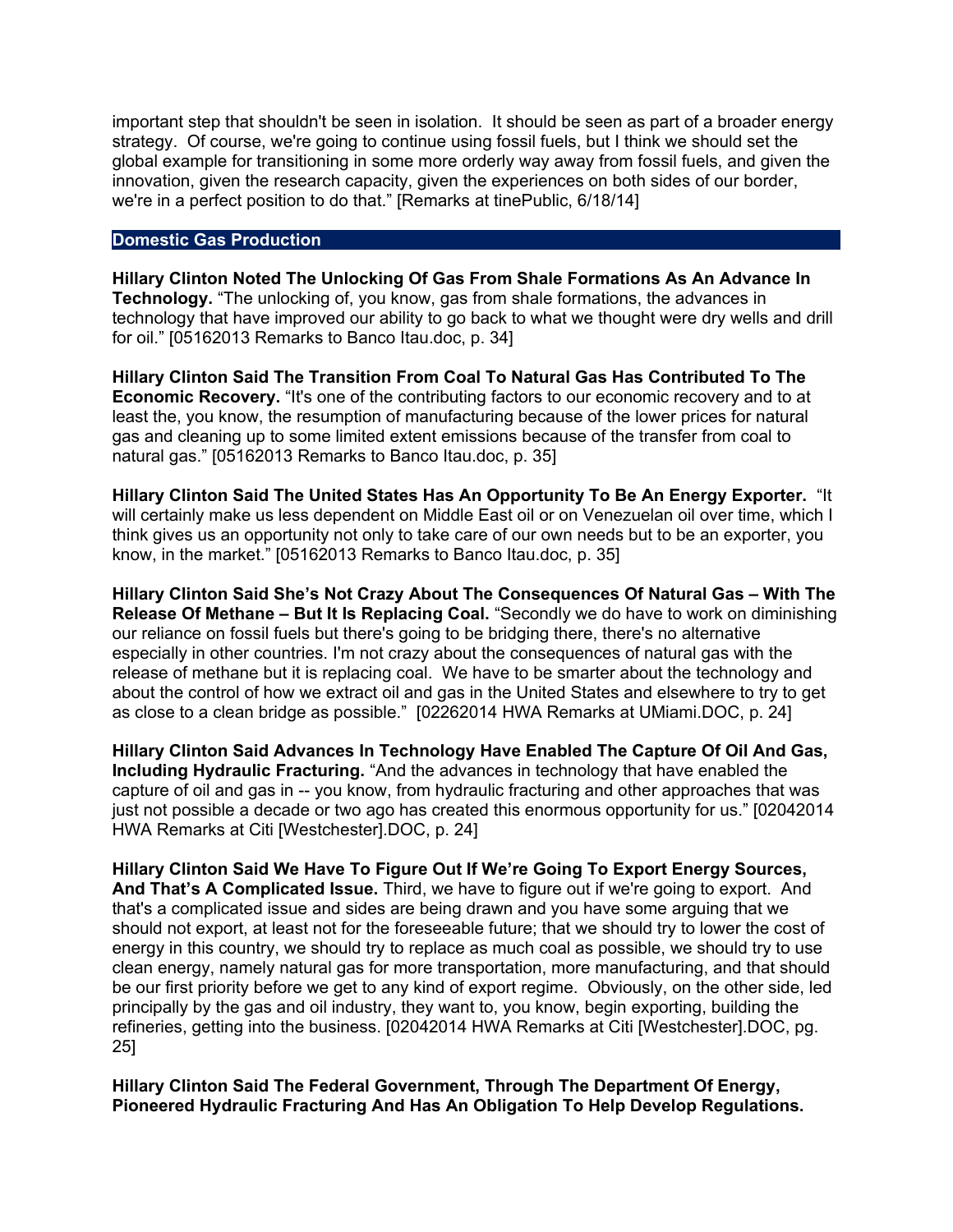"And the federal government which, basically, through the Department of Energy, pioneered hydraulic fracturing, has an obligation to work with states to come up with those kinds of regulations. You know, we've got to make sure that we're not releasing methane in the air. That's a great house gas, that's not a good outcome. We have to be sure that, you know, we are protecting the water supply. We have to, you know, make it possible for local communities to have some greater knowledge about the chemicals that are used." [02042014 HWA Remarks at Citi [Westchester].DOC, p. 24]

**Clinton Said She Wanted U.S. And Canada To Work Toward Finding Opportunities Energy Independence, As New Techniques For Extracting Oil And Gas Emerged.** "But looking at Canada and the United States, I personally would like to see a process bringing together decision-makers, experts, in looking at where we could have greater symmetry between our electric grids, our gas and oil, because what is happening, as you know so well, Frank, is that with the new discoveries, with the new techniques for extracting oil and gas, the United States and Canada are going to be powerhouses for however the gas is transported and used or exported. We have tremendous opportunities now to be energy independent, energy secure, and that has great ramifications for our own economies and societies as well as globally." [Hillary Clinton Remarks at the Vancouver Board of Trade, 3/5/14]

**Hillary Clinton Praised American And Canadian Leadership Towards Energy Independence.** "Our friends in the Caribbean pay the highest prices for electricity in the world, with a combination of geography and oligarchy that had prevented those countries from moving towards energy affordability and independence. Now, one of the reasons I'm optimistic about the future of the Americas is because this hemisphere can really be the anchor for peace, progress and prosperity for the entire world. If one thinks about the diversity and the democratization and the progress that has been made in North and Central and South America, it is mind-boggling. When it comes to energy, global competitiveness, leadership on the world stage and so much else, our hemisphere is positioned to thrive, led by North America, if we work together." [Canada 2020 Speech, 10/6/14]

**Hillary Clinton Noted That Domestic Oil And Gas Production Were Set To Surpass** 

**Russia.** "I've dealt with him over a number of years. He is a very tough customer. He has a lot of problems inside Russia, you know, they're much too dependent on oil and gas, and with all of our oil and gas discoveries and production in the United States, we are in a path to surpass Russia in actual oil and gas production. I hope we know what we're doing to take advantage of that, but he's used Russian resources to really intimidate his neighbors." [LIA Speech, 10/4/13]

**Clinton Said She Wanted United States To Export Gas.** "Right now, we have a platform for increasing manufacturing, for decreasing the cost of energy that I don't want to lose, but at the same time I want to be able to export gas, especially to our friends, in order to undercut in Europe's case the pressure from Russia, or in Asia's case the turn back to using Iran if we don't figure out a way to resolve our nuclear issue." [Clinton Remarks to Deutsche Bank, 10/7/14]

**Hillary Clinton Praised The Increase In Gas And Oil Production In The U.S., Saying "We Are Now Energy Independent, Something We Have Hoped For And Worked For Over Many, Many Years."** In her remarks at Ameriprise, Hillary Clinton said, "And as we speak, Gazprom is attempting to take over other strategic energy infrastructure in Europe. This is pure power politics. And that's why as secretary of state, starting in March of 2009, I pushed the Europeans to get serious about finding alternative energy sources, and to invest real resources in their infrastructure so they would not be at Putin's mercy. […] And we're in such a great position to do that because of the increase in gas and oil production in our own country, we are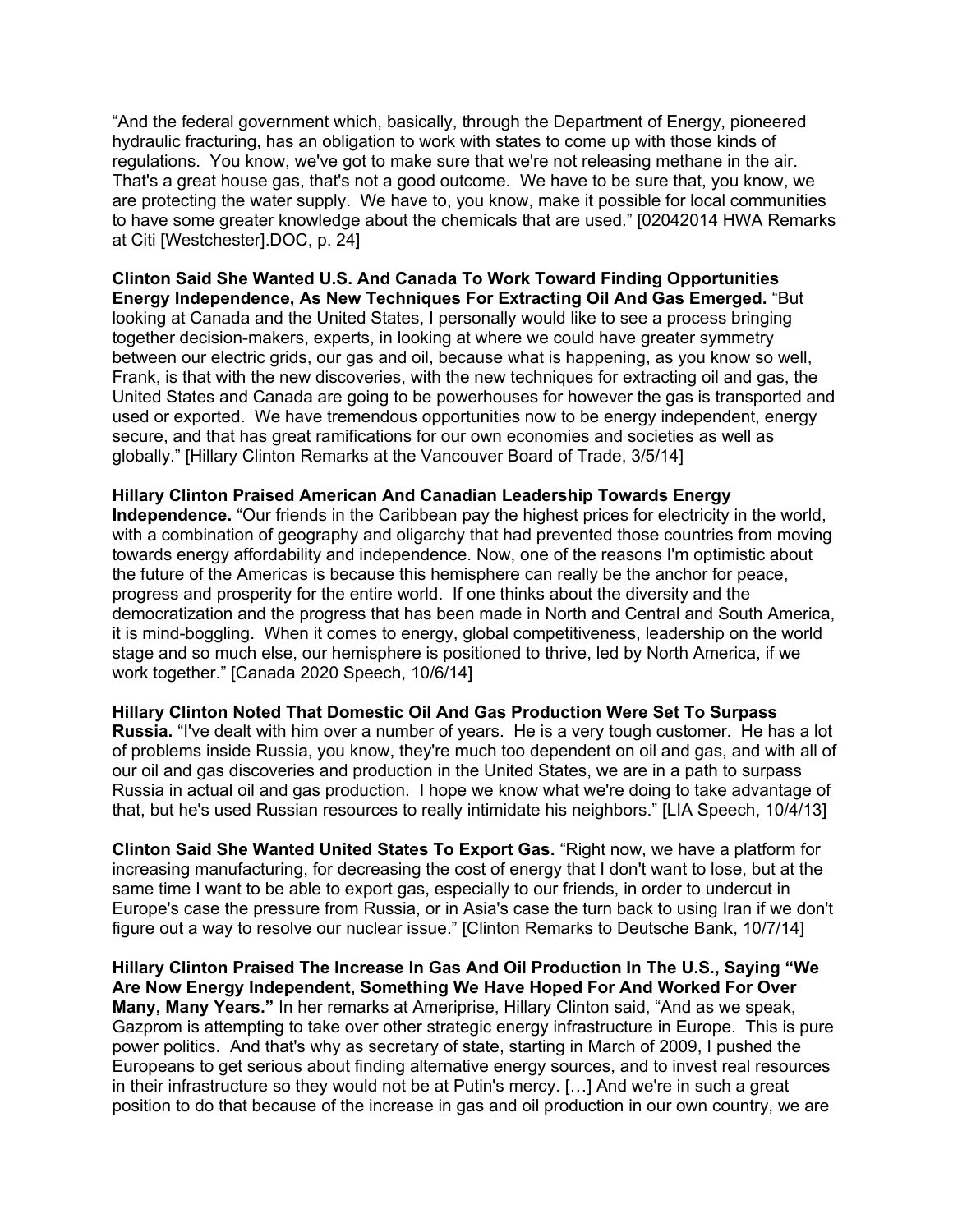now energy independent, something we have hoped for and worked for over many, many years. That gives us tools we didn't have before. And it also gives us the opportunity not only to invest those resources in more manufacturing and other activities that benefit us directly here at home, but to be a bulwark with our supplies against the kind of intimidation we see going on from Russia." [Hillary Clinton's Remarks at Ameriprise, 7/26/14]

**Hillary Clinton Called Increased Oil And Gas Production In The U.S. A "Tremendous Opportunity," But Said It Needed To Be Extracted In A Way That Would Not Harm The Environment.** In remarks at Robbins, Gellar, Rudman & Dowd in San Diego, Hillary Clinton said, "I'll make a couple of points, because it's really an important question. Number one, because of changes in technology as all of you know, we are now producing more oil and gas than we ever have in our history and we're on our way to be the number one producer in the world. Now, that is a tremendous opportunity, as long as we are smart about it. And we have to start by being smart about making sure we extract oil and gas in ways that don't destroy water tables, leak methane into the air, undermine the quality of life for people who live near the wells. And we have to do that. And there will be some places, frankly, where we will have to decide we can't do it there. But, many places we'll be able to, as long as we have the appropriate precautions undertaken." [Hillary Clinton's Remarks at Robbins Geller Rudman & Dowd in San Diego, 9/04/14]

**Hillary Clinton: I Favor Oil And Gas Exports "Under The Appropriate Circumstances."** In remarks at Robbins, Gellar, Rudman & Dowd in San Diego, Hillary Clinton said, "Secondly, then we have to decide are we going to start exporting? And after the era of embargo back in '73 we stopped. We don't export, because we didn't have enough for ourselves and we didn't want to be giving it away. But, now we have to be, again, smart about trying to figure out how much we can export, what are the triggers for stopping exporting, natural disasters, other kinds of challenges that maybe we export, but we can always shut it off and everybody in the industry knows that, in the event of certain **The certain consequences that we have to deal with.** I favor going into exporting under the appropriate circumstances and I'll be saying in my remarks later today that exporting to Europe would really weaken Putin's hand, which is very important, because I think otherwise he's not going to be stopped. We have to call him up short, and that's the best way and then just demanding that the Europeans do more for themselves." [Hillary Clinton's Remarks at Robbins Geller Rudman & Dowd in San Diego, 9/04/14]

**Hillary Clinton: "The Energy Revolution In The United States Is Just A Gift, And We're Able To Exploit It And Use It And It's Going To Make Us Independent."** "We were talking at dinner. I mean, the energy revolution in the United States is just a gift, and we're able to exploit it and use it and it's going to make us independent. We can have a North American energy system that will be unbelievably powerful. If we have enough of it we can be exporting and supporting a lot of our friends and allies. "[ Speech to Goldman Sachs, 2013 IBD Ceo Annual Conference, 6/4/13]

### **Hillary Clinton: "I Think It's Mostly A Positive That We Are More Energy Sufficient. Obviously It's Imperative That We Exploit The Oil And Gas In The Most Environmentally Careful Way Because We Don't Want To—We Don't Want To Cause Problems."**

"SECRETARY CLINTON: Well, look, I think it's mostly, again, on the balance sheet metaphor of where we are in the world today. I think it's mostly a positive that we are more energy sufficient. Obviously it's imperative that we exploit the oil and gas in the most environmentally careful way because we don't want to—we don't want to cause problems that we also will have to deal with taking advantage of what is a quite good windfall for us in many other respects." [Goldman Sachs Builders And Innovators Summit, 10/29/13]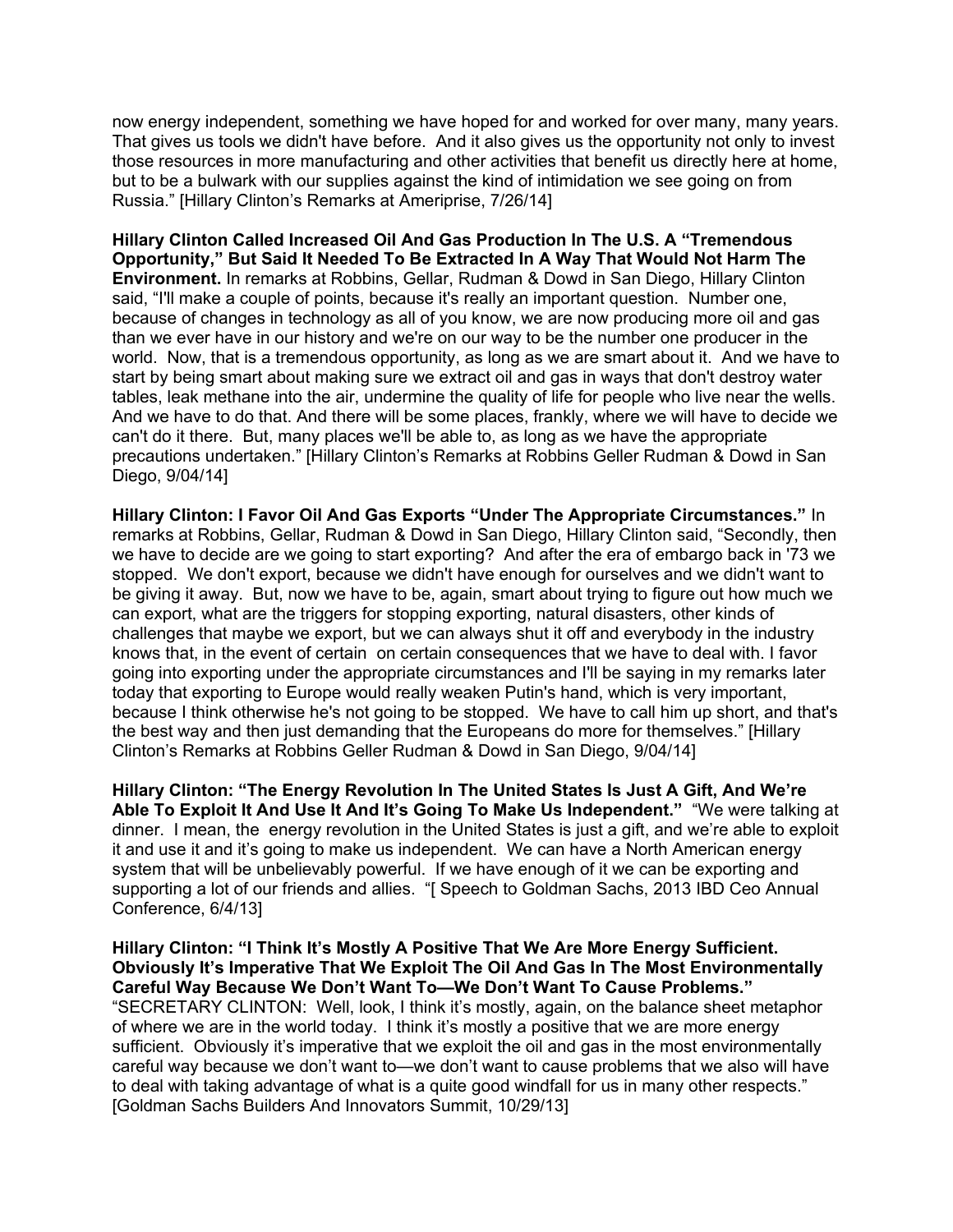#### **Keystone Pipeline**

**Clinton: "So I Think That Keystone Is A Contentious Issue, And Of Course It Is Important On Both Sides Of The Border For Different And Sometimes Opposing Reasons…"** "So I think that Keystone is a contentious issue, and of course it is important on both sides of the border for different and sometimes opposing reasons, but that is not our relationship. And I think our relationship will get deeper and stronger and put us in a position to really be global leaders in energy and climate change if we worked more closely together. And that's what I would like to see us do." [Remarks at tinePublic, 6/18/14]

#### **Nuclear Power**

**Clinton: "Nuclear Deserves A Role. The Problem With Nuclear Is That It Is Just Not Economically Feasible For Private Interests To Build Nuclear Plants, At Least In Our Country."** "I think that we have to be looking to try to do more on the clean energy side even as we continue on the fossil fuel side. We already have dozens of pipelines crossing our borders, you all know that. And we have hundreds of tankers on trains crossing our borders. So it's not like one pipeline is going to make the difference between the trading in fossil fuels between our two countries, but I think that there are other ways we could be smarter about how to change our energy mix, and to provide the right incentives to do that. Nuclear deserves a role. The problem with nuclear is that it is just not economically feasible for private interests to build nuclear plants, at least in our country. The cost, the liabilities are so enormous. Well, are there second, third, fourth, fifth generation nuclear reactors that would be less expensive, more efficient, cheaper, not cheaper but more safe, safer. We should have a Manhattan Project about all of this, to coin a description from a previous era that opened the nuclear age." [Remarks for CIBC, 1/22/15]

### **Promoting Fracking Globally**

**Hillary Clinton Praised Argentina For Using New Technologies To Unlock Natural Gas.**  "The United States is not the only country in our hemisphere enjoying an energy revolution, Canada, Mexico, Brazil, is developing major new oil finds, continues to lead the way on bio fuels. Argentina is using new technologies to unlock natural gas." [05162013 Remarks to Banco

Itau.doc, p. 19]

**Clinton: "The Whole Idea Of How Fracking Came To Be Available In The Marketplace Is Because Of Research Done By Our Government. And I've Promoted Fracking In Other Places Around The World."** CLINTON: So I am an all-in kind of person, all-of-the-above kind of person when it comes to America's energy and environmental future. And I would like us to get over the political divide and put our heads together and figure out how we can be really, really smart about doing this. I mean, fracking was developed at the Department of Energy. I mean, the whole idea of how fracking came to be available in the marketplace is because of research done by our government. And I've promoted fracking in other places around the world. Because when you look at the strangle-hold that energy has on so many countries and the decisions that they make, it would be in America's interest to make even more countries more energy self-sufficient. So I think we have to go at this in a smart, environmentally conscious way, pursuing a clean-energy alternative agenda while we also promote the advantages that are going to come to us, especially in manufacturing, because we're now going to produce more oil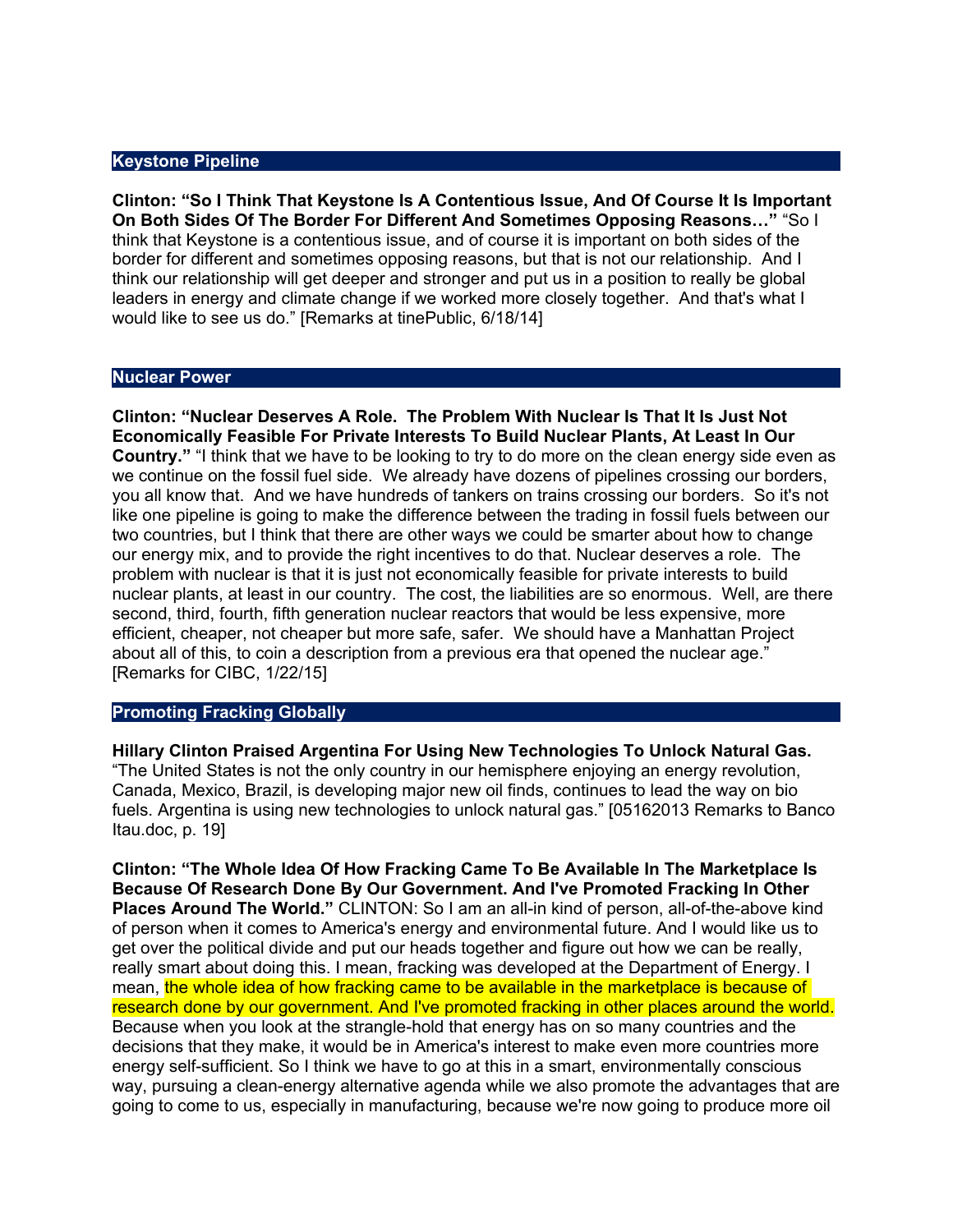and gas. And that's what I would like to see us talking about instead of standing on two sides of the divide and not working to try to minimize the damage and maximize the upside. [Clinton Speech For Deutsche Bank, 4/24/13]

**Clinton: "With The New Technology Known As Fracking, We Are Truly On A Path -- And It's Not Just United States; It's All Of North America -- That Will Be Net Energy Exporters Assuming We Do It Right."** AUDIENCE MEMBER: Thanks very much. I'm wondering if you can comment on the issues at stake in the evaluation of the Keystone XL pipeline and maybe more broadly talk about the role that energy and the environment both play in our foreign policy. SECRETARY CLINTON: Well, I can talk generally. I can't specifically, because the State Department makes the decision, recommendation about Keystone pipeline, and it's not appropriate for me to comment on the merits or on the ultimate decision. But it is something that I care deeply about, energy and the environment, because I think we have a fabulous opportunity to get both right in this country. As Secretary of State I created the first Energy Bureau, because, as you know, we're on the cusp of being energy self-sufficient. And that is a big change from where we were a decade ago. The ability to extract both gas and oil from previously used places that didn't seem to have much more to offer, but now the technology gives us the chance to go in and recover oil and gas; or with the new technology known as fracking, we are truly on a path -- and it's not just United States; it's all of North America -- that will be net energy exporters assuming we do it right. And doing it right means not sacrificing the environment in ways that are preventable. There will always be some environmental cost in extracting hydrocarbons, rare earth minerals, you name it from both the earth and the oceans. But we ought to be smart enough, and we ought to be committed enough to ensure that we set the example for the world about how to do it with the minimal amount of environmental damage. I think that's all within our reach. And I believe that we can afford to do it, and I think we have an obligation to do it. So I want to see us become the number one oil and gas producer while we also pursue a clean-energy agenda at the same time. I don't think it has to be either or. I think it's a mistake to think it does. I happen to think we are missing a great opportunity by not dealing with climate change, not just because it's a rolling crisis that we're dealing with, but also I think there's a lot of money to be made from pioneering and manufacturing and exporting and creating a global market for how we deal with climate change. [Clinton Speech For Deutsche Bank, 4/24/13]

**Clinton Talked About "Phony Environmental Groups" Funded By The Russians To Stand Against Pipelines And Fracking.** "We were up against Russia pushing oligarchs and others to buy media. We were even up against phony environmental groups, and I'm a big environmentalist, but these were funded by the Russians to stand against any effort, oh that pipeline, that fracking, that whatever will be a problem for you, and a lot of the money supporting that message was coming from Russia." [Remarks at tinePublic, 6/18/14]

**Clinton Discussed Promoting Oil Pipelines and Fracking In Eastern Europe.** "So how far this aggressiveness goes I think is really up to us. I would like to see us accelerating the development of pipelines from Azerbaijan up into Europe. I would like to see us looking for ways to accelerate the internal domestic production. Poland recently signed a big contract to explore hydraulic fracturing to see what it could produce. Apparently, there is thought to be some good reserves there. And just really go at this in a self interested, smart way. The Russians can only intimidate you if you are dependent upon them." [International Leaders' Series, Palais des Congrès de Montréal, 3/18/14]

**Hillary Clinton Began Urging Europe To Be More Energy Independent And Pushing For "A More Competitive Marketplace For Energy."** "HILLARY CLINTON: [On Putin] Secondly,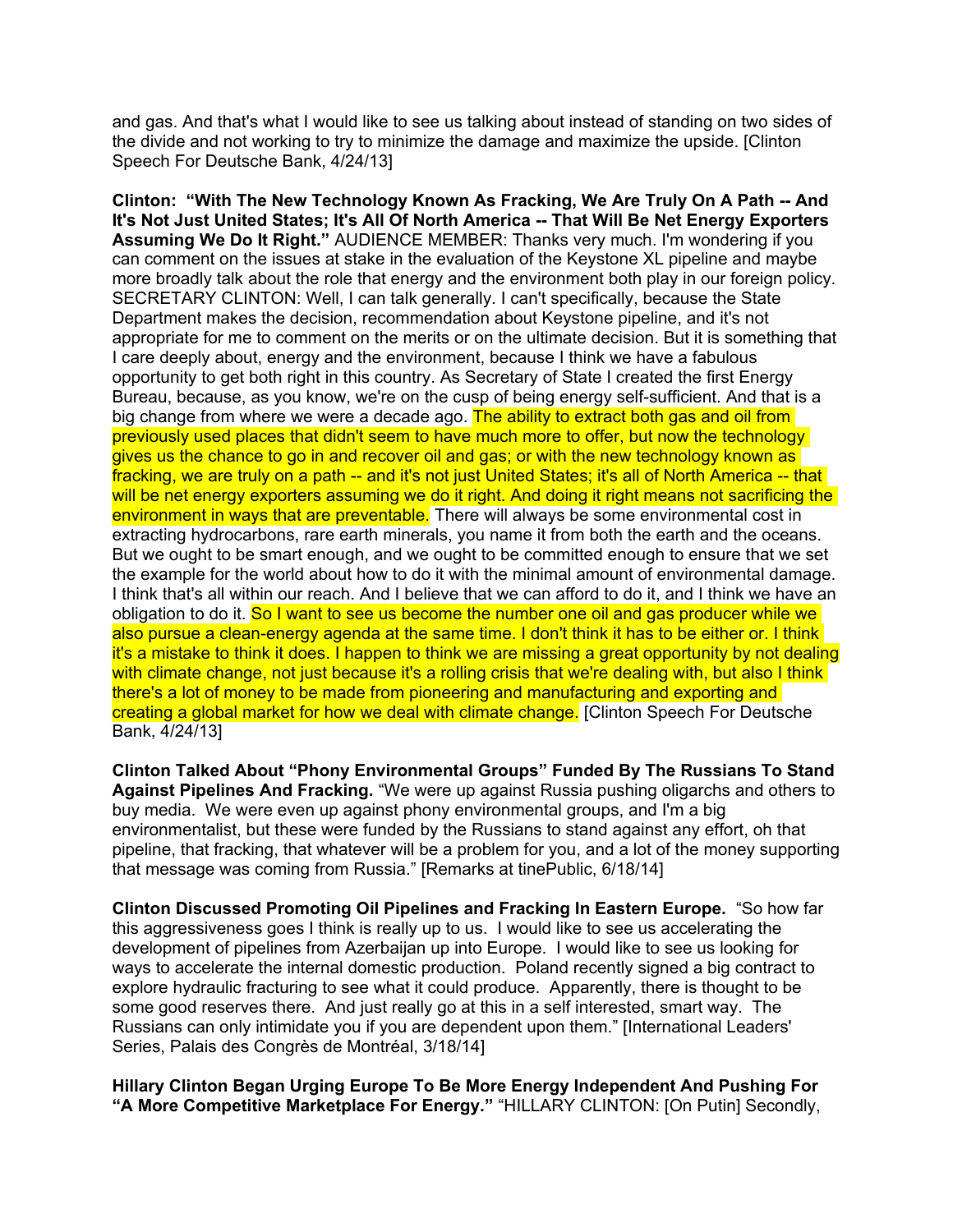the effort to undermine the market in oil and gas and commodities goes right at the source of Russia's wealth. When I was Secretary I cannot say I saw this coming, but what I saw was that in 2006 in January he cut off gas to Eastern Europe. I think like a dozen people froze to death in Poland. He did it again in 2009, primarily focused on Ukraine. He has used his energy weapon to intimidate Europe. And starting in 2009 I began having conversations with the Europeans that they had to do more to be more independent and to push for a more competitive marketplace for energy. I formed something called the U.S.-EU Energy Council and began trying to look at what more we could do to really wean people away from Russian supplies. The more we can do that the more difficult it will be for Putin to maintain his hold on leadership, even with his inner circle without changing course." [Hillary Clinton Remarks at Marketo, 4/8/14]

### **Reducing Emissions**

**Clinton Said That China And India's Initial Reluctance To Reduce Emissions Was A "Totally Rational Response If You Were The Leader Of China Or India."** "And at that time you could not get China and India to agree to do anything on their emissions because they, I think understandably, one an authoritarian regime, one a democracy, a raucous democracy, were of the opinion it would interfere with their efforts to continue to grow, a totally rational response if you were the leader of China or India." [Remarks for CIBC, 1/22/15]

**Hillary Clinton Talked Up Her Work On Clean Cookstoves To Fight Climate Change.** "One quick example. One of the biggest contributors to climate change are the short-acting pollutants, methane and black carbon, soot as we sometimes call it. One of the biggest contributors to that are cook stoves, you know, more than a billion-plus women and girls every day cooking on fires, burning not just wood but dung and other kinds of material. And so it became clear that if we could create a market for a different kind of cook stove, we would accomplish not only a drop in the contributors to climate change that flow from that but also save lives because the fourth-leading cause of death now in the entire world are respiratory ailments due to women and mostly girls cooking over these stoves, very often inside small contained places during cold weather, but even without being in climates that change, having that kind of responsibility hour after hour, day after day, has serious health consequences. So we put together an international alliance for clean cook stoves, and we worked of course with governments but we also began working with the private sector, trying to incentivize and encourage companies to turn some R&D to figuring out how to make cook stoves that would be appealing to consumers and get the cost low enough." [Remarks at London Drug Toronto, 11/4/13]

### **Europe**

**Hillary Clinton: "Unless The National Leaders And The European Union And Eurozone Leaders Get Their Act Together, You Will See Some Pretty Unpredictable Leaders And Political Parties Coming To The Forefront."** "So I would certainly not count the Europeans out, but I think they have a lot of work to do. And I'm actually more concerned from another perspective. I think that unless the national leaders and the European union and Eurozone leaders get their act together, you will see some pretty unpredictable leaders and political parties coming to the forefront in a lot of countries. You'll see a lot of nationalism. You will see a lot of chauvinism. You'll see UK parties that is—winning elections in UK is going to push Cameron and his coalition government to the right as it moves towards an election—I think in 2015. What does that mean for Europe? What does that mean for our relationship?" [ Speech to Goldman Sachs, 2013 IBD Ceo Annual Conference, 6/4/13]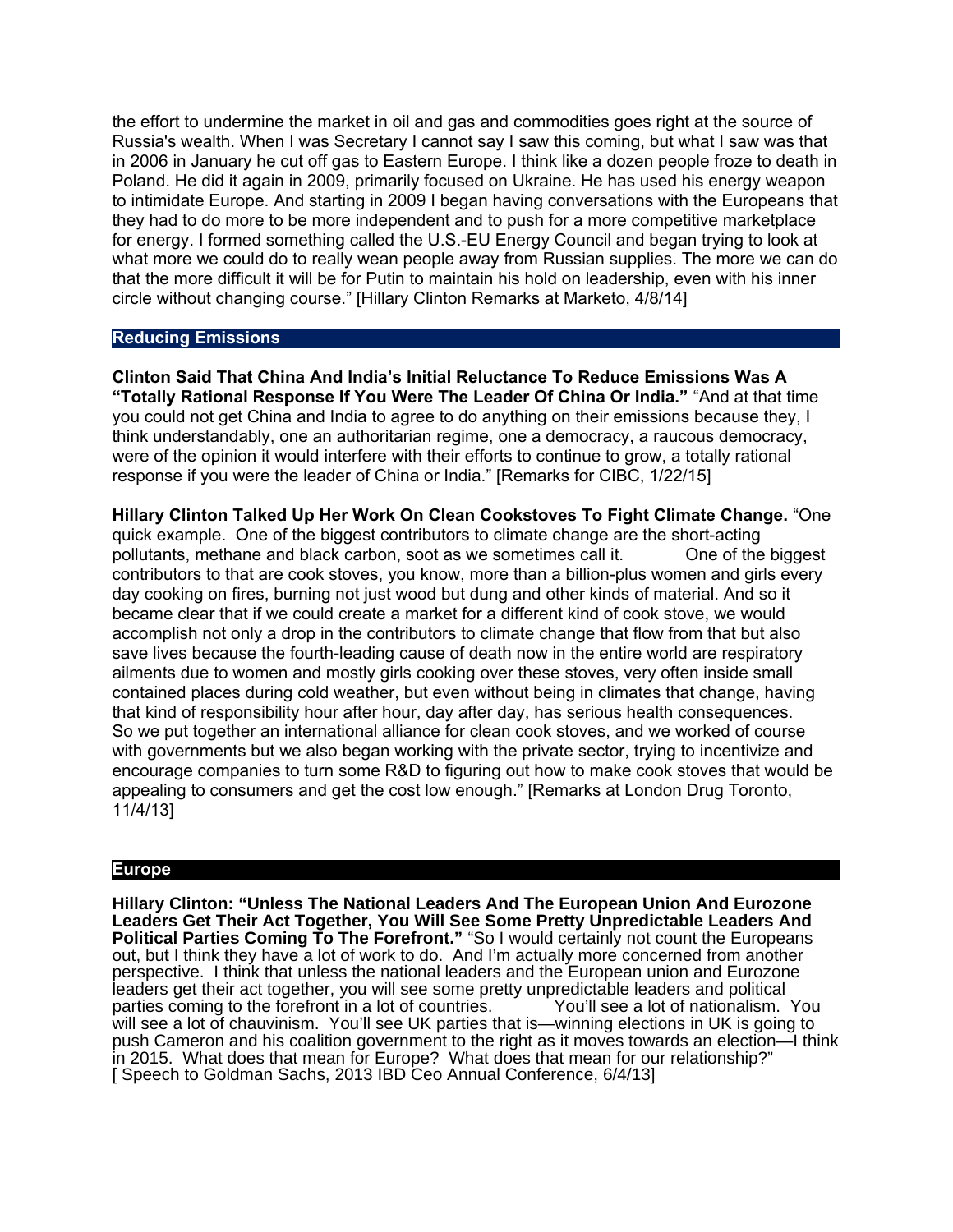#### **Government Surveillance**

**Clinton Criticized Snowden For Exposing Sensitive Information To China, Russia, Iran, And Others.** CLINTON: Now as to Snowden, I am of the mind that he did a great service to China, Russia, Iran and others. And he did a wake up call for the United States to engage in this debate. But it is beyond my comprehension how someone could abscond with so much material that is so sensitive, because it's not just whether or not somebody was listening to Angela Merkel, it is so much deeper and broader, and really does address serious threats and dangers to us, and to either intentionally or unintentionally turn that over to the Chinese and the Russians is really troubling to me. So I'll just lay it on the table. Some people think he's quite a heroic figure. I don't. I don't. I think he could have been whistleblower. If he really cared about raising some of these issues and stayed right here in the United States, there's a lot of whistleblower protections. He did not have to run off to Hong Kong. He did not have to take laptops. When we used to go into Hong Kong, China, or Russia, we left every piece of electronic equipment with the batteries out on our plane. So I think there's more to this story that will eventually over time unspool, but your main point that we need to have a thorough debate to protect Americans privacy I agree with 100 percent. As somebody who has had my privacy scrutinized and violated for decades, I'm all for privacy, believe me. [Clinton Speech For JP Morgan, 4/22/14]

**Clinton Described Wikileaks As Exemplifying The Line Between Endangering The Line Between Liberty And Privacy, Said State Department And Defense Department Agreed To Share Cables Before She Started.** "How do we deal with that without crossing the line and endangering people's liberty and privacy is going to be a very big issue for us. Now, that's somewhat exemplified, but not totally in the same framework, by the WikiLeaks problem. WikiLeaks came about because the military, in their efforts to do counterinsurgency, particularly in Iraq and that region, and also in Afghanistan but not exclusively, wanted to provide their intelligence officers and even commanders with more context and texture, like, you know, if I'm a captain and I'm going off to negotiate with some sheikh in Mosul, I'd better know a little bit more about what he believes and who he is and on and on. So before I got there, the Defense Department asked the State Department if the State Department would share what are called cables, sort of a diplomatic tool that is being overtaken by email and the like, but nevertheless, reporting cables, and the State Department agreed and were told that this was a very secure site. And it might have been secure if you were an Iranian or a Chinese hacker but it wasn't secure from Private Manning who became convinced that he needed to pass this information on to WikiLeaks." [Remarks at Mediacorp, 11/13/13]

**Clinton Said The Lesson From Wikileaks And Snowden Is That Even Encrypted Information Can Be Hacked And Said She Doesn't Know How To Protect Against Employees Who Were Supposedly Vetted.** "Now, what did we learn from that? Well, we learned, as we learned again with Snowden, that we have so much information on the internet, even if you encrypt it, even if you think it's the most secure site in the world that the Chinese will not be able to get into it, even the Russians who are constantly knocking on the door can't get into it, somebody in your own operation can get into it. And in order to guard against that, you would have to have so many more layers of bureaucracy and encryption that was available through jumping through hoops and the like that you don't really know how to protect against the very people that you have vetted, supposedly, and employed." [Remarks at Mediacorp, 11/13/13]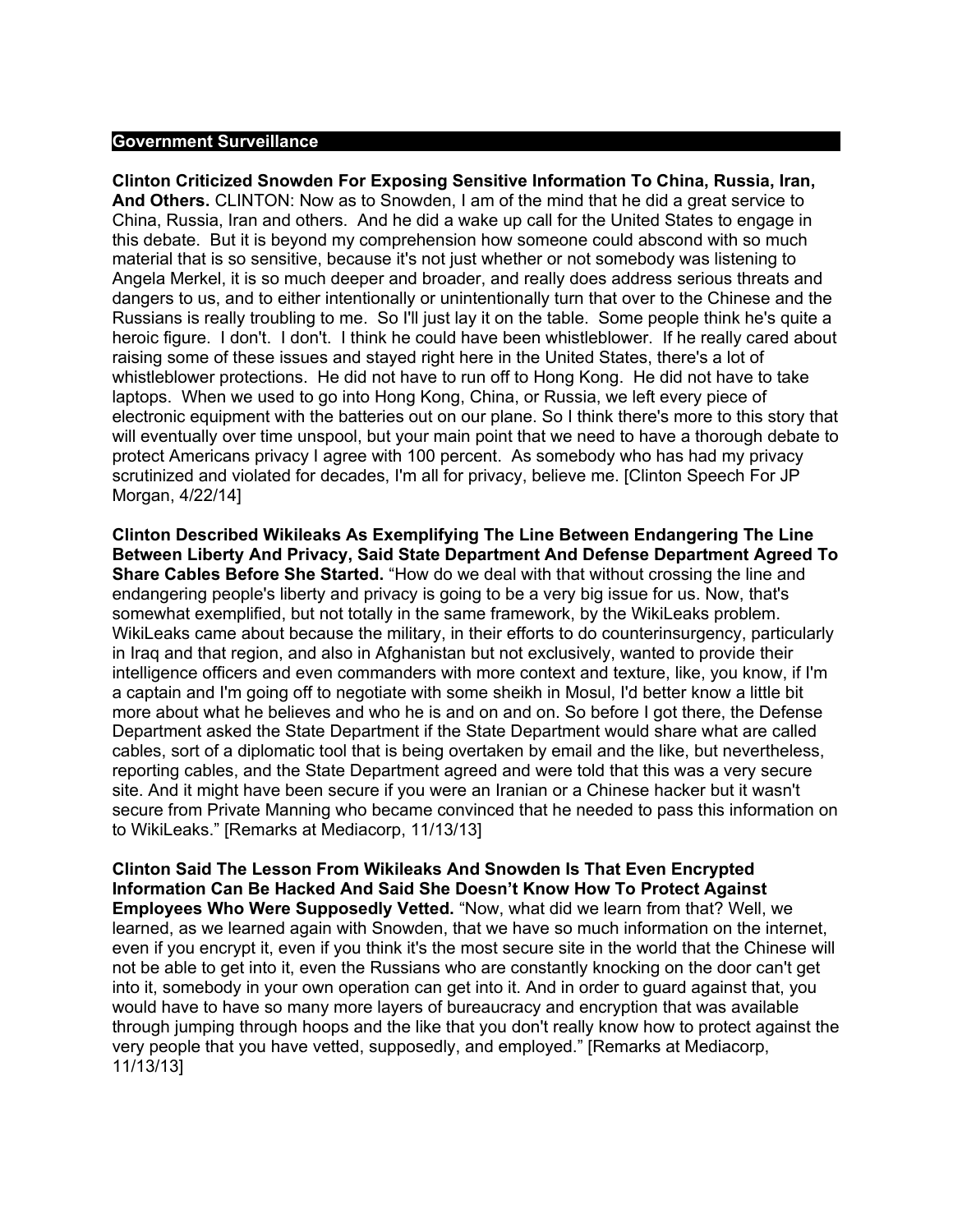**Clinton Said Criticism Of Government Surveillance Was In Part Because Information About The Program Leaked That Was "Not In Context And It's Not Clearly Explainable Or Understood."** "So trying to go up to the line of what is appropriate surveillance and security measures and not over the line is something we need to have a full comprehensive discussion about. Because what we need to do to keep ourselves and our friends secure, people need to know about it. Maybe not in all the details, because we also don't want to alert adversaries, but in enough detail so people can say, Okay, they're not really listening to my conversation when I, you know, call home and talk to my daughter, whatever. And I think part of the problem has arisen because the stuff that has been leaked is sort of bits and pieces. It's not in context and it's not clearly explainable or understood." [Speech at Colgate University, 10/25/13]

**Hillary Clinton "Fully" Supported What President Obama And Congress Were Trying To Do On Privacy.** "I start from the vantage point that this is a constant tension, and because we are now so much more advanced in what we can learn about people, not just in governments, private sector holds far more information about individuals than the government does, it's just the way that business is done today, then we have to keep striking the right balance. And I think what the president has begun to do and what the Congress is trying to do is something that I fully support." [Hillary Clinton Remarks at Nexenta, 8/28/14]

**Hillary Clinton: NSA Didn't "Cross Legal Lines" But Sat On Them.** "I think it's fair to say that the government, the NSA didn't so far as we know cross legal lines but they came right up and sat on them. And when people understood that it could perhaps mean that their data was being collected in these gigantic metadata configurations, that that was somehow threatening." [Hillary Clinton Remarks at Nexenta, 8/28/14]

**Hillary Clinton Noted The "Huge Brouhaha Over Surveillance And The Fights That Are Incumbent Upon The United States And Our Intelligence Services To Respond To." "**"So on the headlines, if you look around right now, obviously people are focused on the Middle East, which is a perennial crisis. In Syria, what's happening with the charm offensive by Iran and the negotiations that are taking place on the nuclear program. The somewhat slow but I think glib signs of some economic activity finally in parts of Europe, but that's combined with the huge brouhaha over surveillance and the fights that are incumbent upon the United States and our intelligence services to respond to." [Goldman Sachs Builders And Innovators Summit, 10/29/13]

**Hillary Clinton Said Bin Laden Was Found By Intercepting A Phone Call, Not From A**  Walk In Tip. "I was in the small group that recommended to the President that he go after bin Laden. The amount of work that was required to get a strong enough basis of information on which to plan took more than a decade. The people who were the analysts and collectors and good old-fashioned spies who were gathering bits and pieces of information, some of them from cell phone conversations, I will tell you, and then all of a sudden putting this matrix together and saying this guy used to protect bin Laden. He has just made a phone call. He said this in the phone call. We need to figure out where he is. Then we need to follow him And that is how we found this compound in Abbottabad. It didn't happen because somebody walked into our embassy and said, You know, there is a suspicious compound in Abbottabad that you guys should go take a look at." [Remarks at London Drug Toronto, 11/4/13]

**Hillary Clinton Talked About Her Apology Tour After Wikileaks And Said Some Leaders Actually Cried, With The Implication It Was Silvio Berlusconi.** "SECRETARY CLINTON: Okay. I was Secretary of State when WikiLeaks happened. You remember that whole debacle.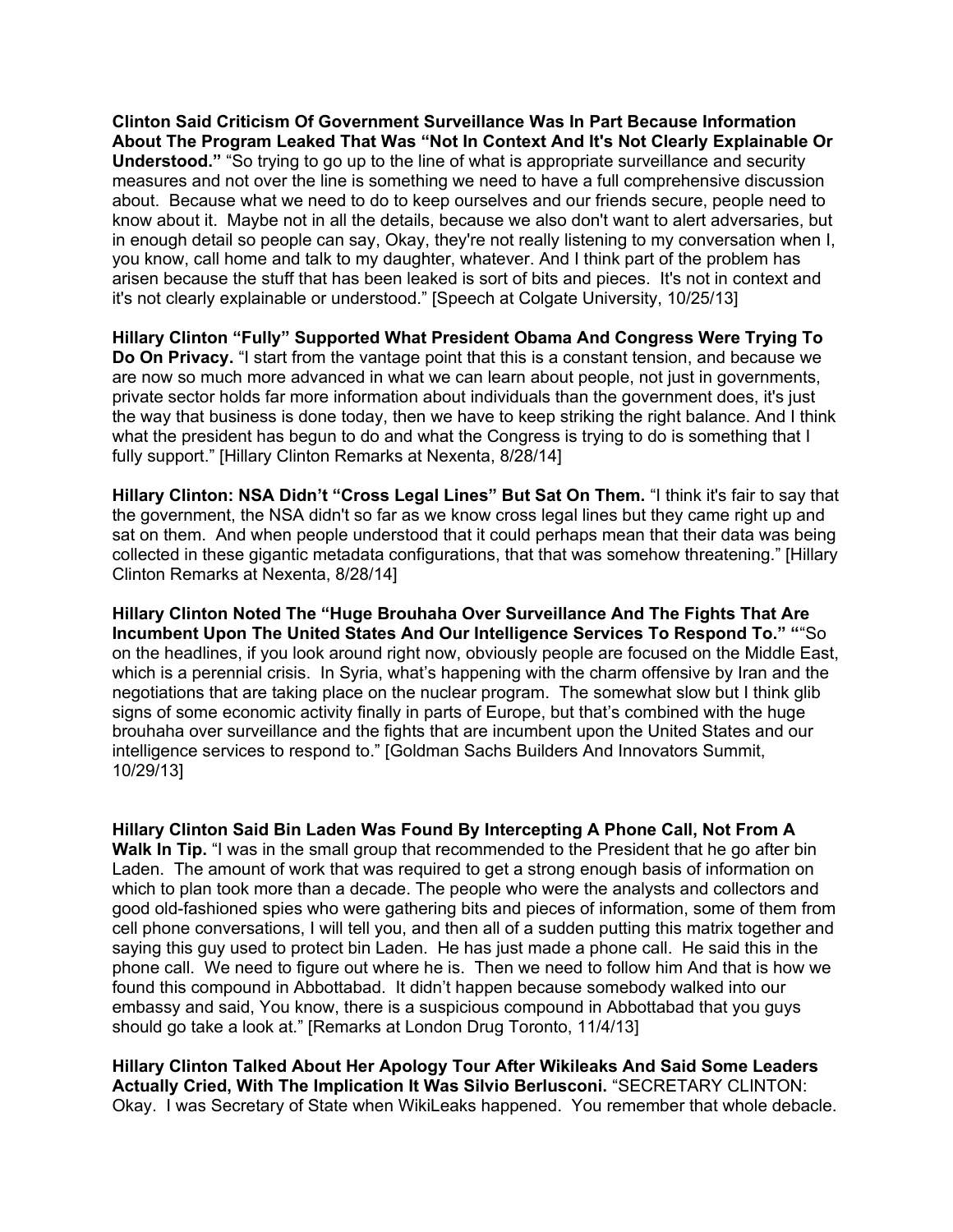So out come hundreds of thousands of documents. And I have to go on an apology tour. And I had a jacket made like a rock star tour. The Clinton Apology Tour. I had to go and apologize to anybody who was in any way characterized in any of the cables in any way that might be considered less than flattering. And it was painful. Leaders who shall remain nameless, who were characterized as vain, egotistical, power hungry -- MR. BLANKFEIN: Proved it. SECRETARY CLINTON: -- corrupt. And we knew they were. This was not fiction. And I had to go and say, you know, our ambassadors, they get carried away, they want to all be literary people. They go off on tangents. What can I say. I had grown men cry. I mean, literally. I am a friend of America, and you say these things about me. MR. BLANKFEIN: That's an Italian accent. SECRETARY CLINTON: Have a sense of humor." [Goldman Sachs Builders And Innovators Summit, 10/29/13]

**Hillary Clinton: "There's No Doubt That Much Of What We've Done Since 9/11 Has Kept Us Safer. That's Just A Fact. It's Also Kept Our Friends And Our Partners And Our Allies Safer, As Well."** "SECRETARY CLINTON: So, fast forward. Here we are. You know, look, I have said, and I will continue to say, we do need to have a conversation with and take a hard look at the right balance that we could strike between, you know, privacy and security because there's no doubt, and I've seen this and understand it, there's no doubt that much of what we've done since 9/11 has kept us safer. That's just a fact. It's also kept our friends and our partners and our allies safer, as well. The sharing of intelligence requires the gathering of intelligence and the analysis of intelligence." [Goldman Sachs Builders And Innovators Summit, 10/29/13]

**Hillary Clinton: "But The Collection Of The Metadata Is Something That Has Proven To Be Very Useful."** "SECRETARY CLINTON: Well, we do better. I mean, that's the problem. We have a lot of information. And not the kind of information that most of our citizens are worried about because I really have no evidence and have no reason to believe that, you know, we've got people listening to American citizens' conversations. But the collection of the metadata is something that has proven to be very useful." [Goldman Sachs Builders And Innovators Summit, 10/29/13]

**Hillary Clinton Said We Needed To Reassure Citizens And Allies Nothing Is Being Collected Beyond What Is Necessary.** "So I think maybe we should be honest that, you know, maybe we've gone too far, but then let's have a conversation about what too far means and how we protect privacy to give our own citizens the reassurance that they are not being spied by their own government, give our friends and allies the reassurance that we're not going beyond what is the necessary collection and analysis that we share with them and try to have a mature conversation." [Goldman Sachs Builders And Innovators Summit, 10/29/13]

**Hillary Clinton Said Wikileaks Resulted In Vulnerable Individuals Being Moved After Being Exposed.** "SECRETARY CLINTON: Well, separate the two. The WikiLeaks problem put at risk certain individuals. We had to—we had to form a kind of investigative team that looked at all the names and all the documents, which was quite a challenge, to make sure that identities that were either revealed or described in enough detail that they could be determined would not put people who were at risk. I mean, without going into detail, you know, maybe they're—let's just hypothetically say there was somebody serving in a military in a certain country who was worried about some of the activities of the military that he served because he thought they were doing business with rogue states or terrorist networks, and so he would seek out an American diplomat to begin a conversation. And the American diplomat would report back about the concerns that were being expressed about what was happening in this country. And then it's—you know, it's exposed to the world. So we had to identify, and we moved a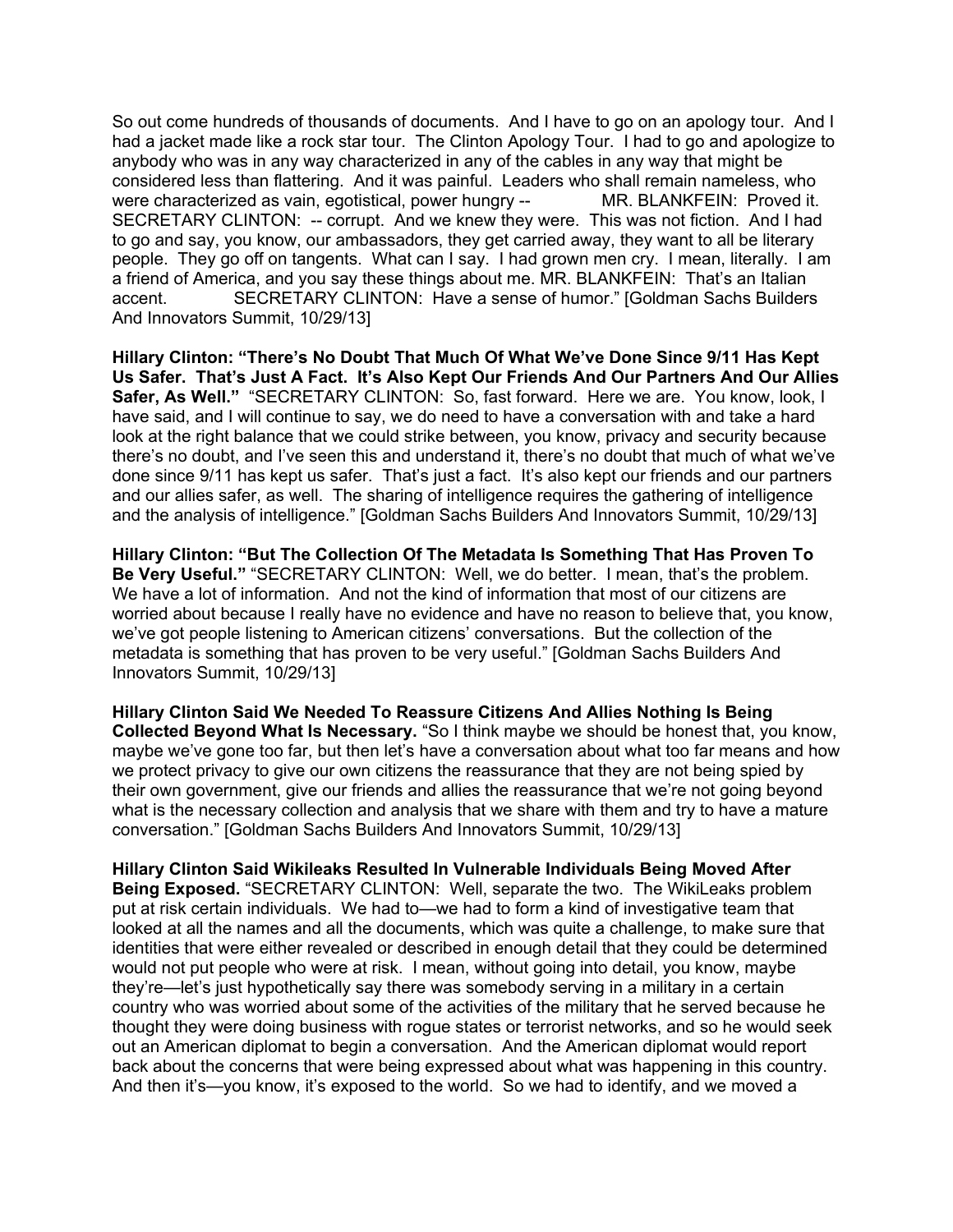number of people to safe—to safety out of where they were in order for them to be not vulnerable." [Goldman Sachs Builders And Innovators Summit, 10/29/13]

**Hillary: "Private Manning Should Have Never Had Access To A Lot Of What He Did Have Access To. So, In Effect, It Was A Problem."** "So on the WikiLeaks, there was the embarrassment factor, there were the potential vulnerability factors that individuals faced. The WikiLeaks issue was, you know, unfortunate. Private Manning should have never had access to a lot of what he did have access to. So, in effect, it was a problem. But it didn't expose the guts of how we collect and analyze data" [Goldman Sachs Builders And Innovators Summit, 10/29/13]

**Hillary Clinton Said The Snowden Leak Was A "Real Loss Of Important Information" And Noted Iranian Cyber Attacks Were Getting Worse.** "So I do think that there has been a real loss of important information that shouldn't belong to or be made available to people who spend a lot of their time trying to penetrate our government, our businesses. And even worse, you know, some who are engaged in terrorist activities. I mean, the Iranians did a disruption of service attack on American banks a year ago. The Iranians are getting much more sophisticated. They run the largest terrorist networks in the world." [Goldman Sachs Builders And Innovators Summit, 10/29/13]

**Hillary Clinton: "So I Think That Wikileaks Was A Big Bump In The Road, But I Think The Snowden Material Could Be Potentially Much More Threatening To Us."** "So, you know, if Snowden has given them a blueprint to how we operate, why is that in any way a positive. We should have the debate. We should have the conversation. We should make the changes where they're necessary. But we shouldn't put our systems and our people at risk. So I think that WikiLeaks was a big bump in the road, but I think the Snowden material could be potentially much more threatening to us." [Goldman Sachs Builders And Innovators Summit, 10/29/13]

### **Guns**

**Hillary Clinton Opposed Blind People Having Right To Guns.** "Well, I very much supported what my husband did when he was President, which was to ban assault weapons and large magazines. And it was a very contentious debate. Some of you may have followed it. But, it was part of a broader anti-crime initiative, including police on the streets and much more effort into community policing and the like. And I thought that it was a necessarily part of that. It was a law that is what we call in Washington it sunsetted. So it went out at the end of 10 years. And since then there has been a concerted effort by the gun lobby to basically end all restrictions on guns. And I don't think that's what is called for under the Constitution. I think that there are a number of sensible steps that can and should be taken. […] And one of the new claims that they're making is that blind people deserve to have their Constitutional rights, and deserve to have guns. And that you kind of think to yourself, that's almost beyond imagination. And it's pushing and pushing and pushing because there's no push back." [Hillary Clinton Remarks at Nexenta, 8/28/14]

### **Haiti**

**Clinton: "Brazil Has Led A Police Mission In Haiti For Years That Has Been Dramatically Successful."** "I think that there are some very difficult cases that call into question outcomes. But there are a lot of others, other quieter cases where there have been UN organized and directed interventions that have really saved lives and helped people. You know, Brazil has led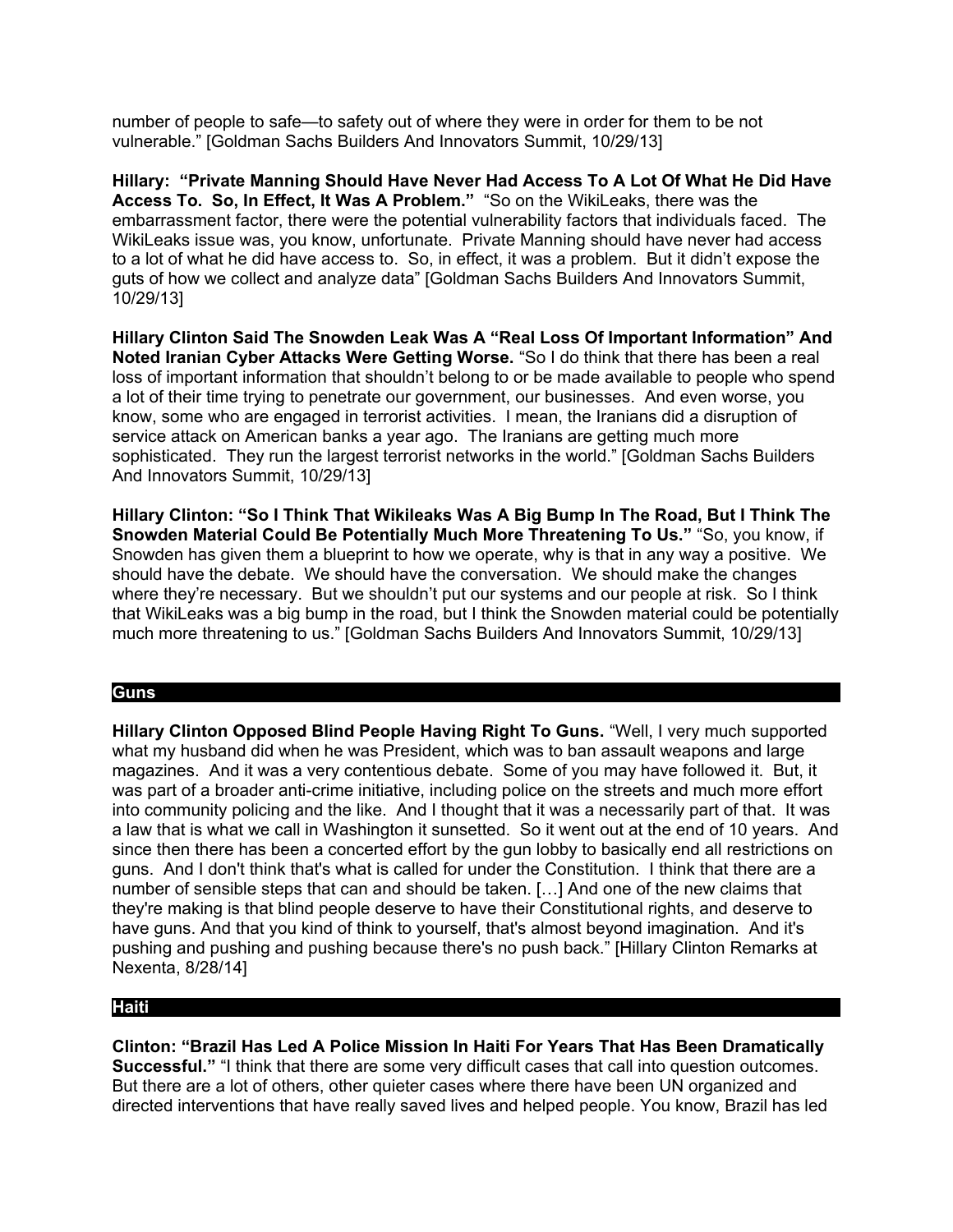a police mission in Haiti for years that has been dramatically successful, and there are many other examples that I could point to." [Clinton Remarks At Boston Consulting Group, 6/20/13]

**Hillary Clinton Noted That She Sat Down With All The Presidential Candidates In Haiti And Democracy Survived When Michel Martelly Became President.** "But it was very complicated inside Haiti because the now president President Martelly, emerged as the top vote getter and there were a lot of people who said we're not going to go along with this, we can't accept the fact that a majority of people who voted in the election voted for him. So I sit down to meet with all of the candidates plus President Preval because I thought it was important to help them talk through what they were facing because it would have setback the recovery of Haiti, it would have dried up donors money, if the results of an election denied the people their vote and yet at the same time it wouldn't be helpful, I didn't think, to, you know, stage press conferences and, you know, wave my arms and, you know, talk about the sanctity of the vote and condemn anybody who was trying to undermine it. I wanted to find a path to the right thing that would not embarrass anyone involved and give people a chance to save face. So we talked a lot about what it means to be a leader, with all the parties that were going to influence the final decision and in particular with President Preval who had given so much to his country and had suffered so much because of the earthquake, which leveled the Presidential Palace and killed so many people whom he knew and cared about. This was his defining moment. He was either going to be remembered as another in a long line of Haitian leaders who did not respect democracy or as the president, who, despite the worst possible circumstances, protected democracy. He had to choose. I think it was helpful that I was a former politician so I could sit there knee to knee and say, you know, I've won elections and I've lost elections, there's life after both. Democracy is not for the faint hearted. And I said, you got to do the hard thing because ultimately that will serve your country and your reputation. He agreed. Democracy - survived. Martelly became president." [05162013 Remarks to Banco Itau.doc, p. 24-25]

### **Health Care**

## **Affordable Care Act**

**Hillary Clinton Said She Wants Us To Have A Debate Where Our Differences Are Fully Aired On Healthcare Reform Since There Are Different Approaches.** "Now, what does that have to do with health care reform? Well, I want to see us have a debate where our differences are fully aired because, clearly, there are different approaches about what we think can work. We don't have one size fit all. Our country is quite diverse. What works in New York City is not necessarily going to work in Harrison, Arkansas or Albuquerque, so we do need to have people who are looking for common ways of approaching problems using evidence but leaving their blaming, their gaming, their shaming, point scoring at the door. Because when we think about it, our country is such a remarkable accomplishment. Think about how diverse we are. We've had lots of disagreements. We even had a civil war for heaven sakes, so it's not like we just -you know, like in those drug commercials where we just hold hands and dance through the meadows while somebody is telling you everything that can go wrong like your ear's falling off if you take the drug they're advertising." [02262014 HWA Remarks at HIMMS [Orlando].DOC, p. 10]

**Clinton Said American People Were "Right" To Be Frustrated By Slow ACA Website But To Remember Historical Context Of Slow Starts For Medicare Part D And Massachusetts Health Care**. "So President Obama and the American people are right to be frustrated by the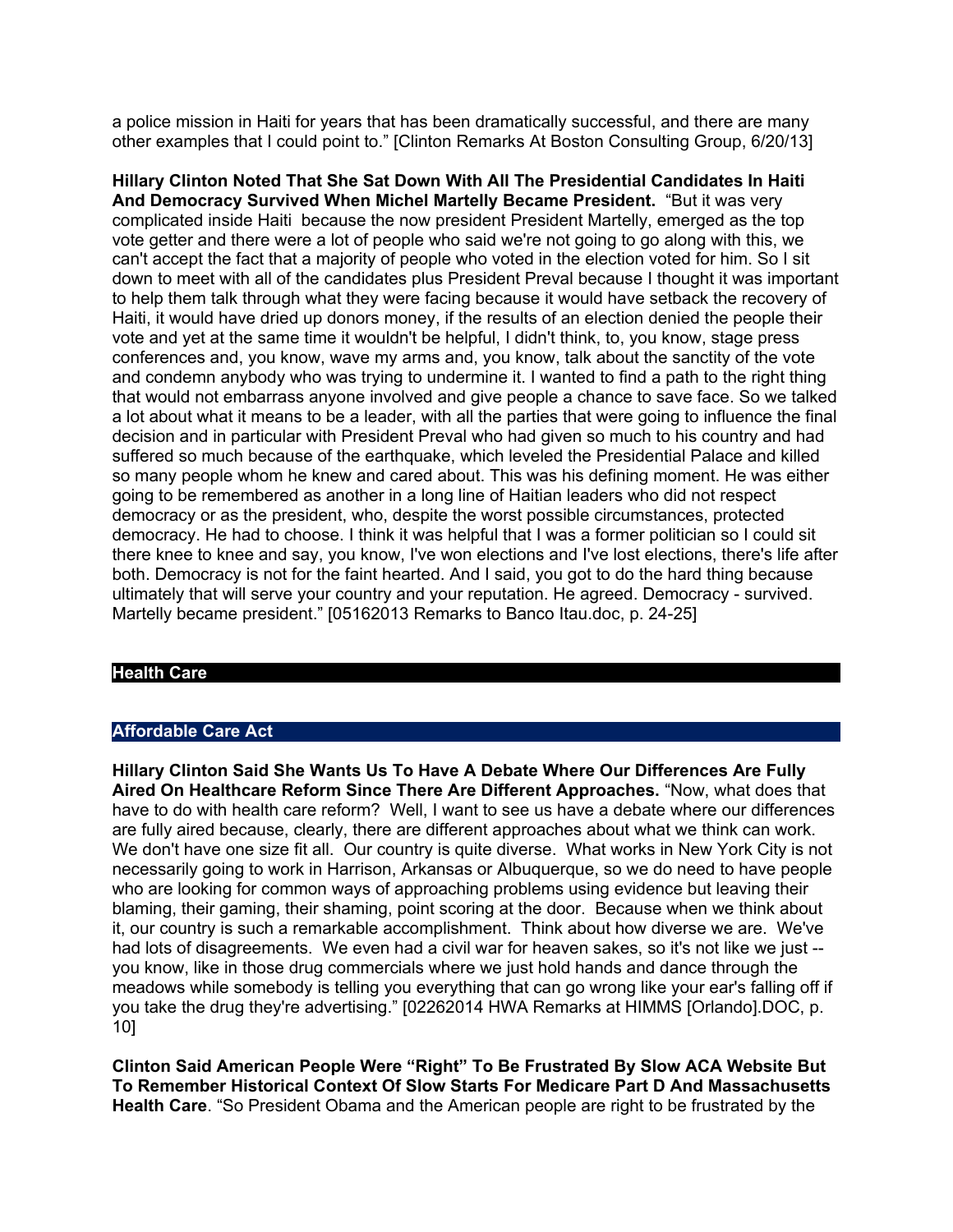technical problems with HealthCare.gov, the new health care website -- too slow, too many people getting stuck instead of getting served, and as the President has said, there is no excuse for this. But I think it's important to put it into some historical context. It was the same when President Bush rolled out Medicare Part D in 2005. I was a senator serving the people of New York. And our seniors were even less prepared to navigate the difficulties of understanding what they wanted and then figuring out how to sign up for it. It was the same in Massachusetts when the health care plan signed into law by then Governor Romney came into effect. It was plagued by early glitches, and only about 100 people signed up the first month." [Remarks at Beaumont Society Dinner, 11/6/13]

**Clinton Said People Should Have Been Told To Expect Problems With ACA Website Ahead Of Time**. "So I knew there would always be trouble, and I think everybody who thought about it, there would be. So I would make these -- these three quick points: First, I think more people should have been told that so that we didn't have this idea that on October 1, you just turn on your computer and it's, like, magically going to respond to every one of your questions. I assume that it's going to get fixed, the sooner the better, because there is a lot of good information and comparison shopping that's never been available in the health insurance market before." [Remarks to New York Tri-State Of The Market, 11/14/13]

**Clinton Said President Obama Spent More Time Than Democrats Wanted Him To Trying To Get Some Republicans To Support Health Care Reform.** "So you can get to the point of saying, okay, we can live with this, you say you can live with that, I can sell it to the Democrats, you sell it to the Republicans, and the answer would come back, I can't sell it to Republicans, so we have to jigger it around somehow. Whether that was a negotiating tactic or the hard reality that it was hard to sell it to the caucus, I don't know. But I do remember quite well the President working diligently to reach out to people and trying very hard on the health care bill, for example, spending more time than a lot of Democrats wanted him to, trying to figure out how he can get some Republicans on board." [Goldman Sachs AIMS Alternative Investments Symposium, 10/24/13]

**Clinton Said She Was "Sure That We'll Be Struggling" With ACA Implementation "For Some Time To Come."** "MODERATOR KRUEGER: One last easy, quick question: Health care. SECRETARY CLINTON: He's known for his sense of humor. MODERATOR KRUEGER: We now spend 18 percent, going up to 20 percent of our United States economy, the largest economy in the world, on health care. Recent articles seem to be that ObamaCare, the Affordable Healthcare Act, is going to increase that over time. What country is doing it best out there? The next developed industrialized country spends about ten-and-a-half percent of their economy on health care. What country is doing it best, or if we started with a blank canvas, what would we do? SECRETARY CLINTON: Well, first I have to say that I think the jury is out, because the implementation of the Affordable Care Act is going on as we speak. There are some very important features in that, you know, publicizing costs of medical procedures, which is giving a lot of food for thought about why does the same procedure cost three times as much three hundred miles away from where it's done somewhere else; looking at how we try to tie prevention to outcomes more effectively. I mean, I think there are a lot of very good parts of it. Now, implementing something this big is complicated, and I'm sure that we'll be struggling with it for some time to come, but I think there are important measures that are included." [Hillary Clinton remarks to ECGR Grand Rapids, 6/17/13]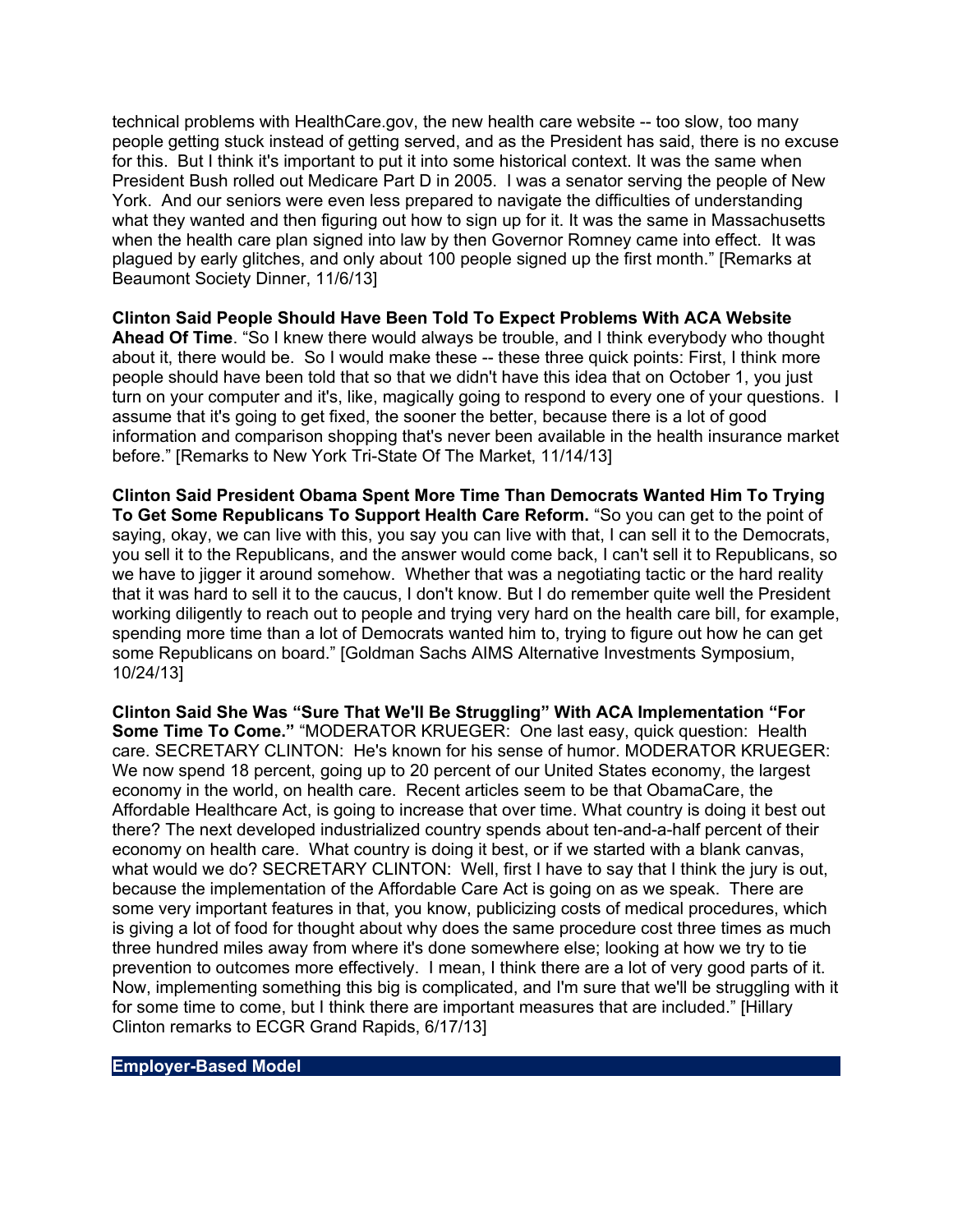**Clinton Said The US Seems "To Be Wedded To" Employer-Based Health Insurance, "It Would Be Very Difficult To Get A Consensus Politically" To Change That.** "So we have made a decision built on an old Word War II program that was using health benefits as a way of keeping people in the workforce and being competitive, linked to employment. That is very costly, and we also moved over time from what used to be non-profit insurance companies to mostly for-profit insurance companies today. People are entitled to make a profit, but that drives up costs, and we you know we have that built into this 18, 20 percent GDP. So we made decisions and we seem to be wedded to those decisions. So it would be very difficult to get a consensus politically that would dramatically change. I mean, if you look at the Affordable Care Act, it starts with an employer-based system. Most people who have in the private sector insurance won't see much change, depending upon, you know, what the pricing structure does. But their basic policies will remain as they are." [Hillary Clinton remarks to ECGR Grand Rapids, 6/17/13]

### **Improving on the Fee-for-Service Model**

**Clinton: "Ultimately How Might We Replace Our Fee For Service Model With Provider Led Community-Wide Care That Can Compete On Quality And Reward Value Over Volume?"** [1/27/14, HWA Remarks at Premier Health]

**Clinton: "At Some Point We Have To Move Away From Fee For Service Payments For Medical Care."** "I also in my statement alluded to the idea that at some point we have to move away from fee for service payments for medical care. It is not serving physicians well or any other health care provider, and I don't believe it's serving patients well." [4/11/14, Remarks at California Medical Association]

**Clinton: "How Might We Begin To Replace The Fee For Service Model With Provider-Led, Community-Wide Care That Can Compete On Quality And Reward Value Over Volume?"** "How might we begin to replace the fee for service model with provider-led, community-wide care that can compete on quality and reward value over volume? And while we try to maintain what makes the American health care system so special and extraordinarily effective, how do we work more closely with our research and scientific community, with our engineers, with our businesses so that new ideas get to market faster, can influence care and be taken to the next level?" [Remarks to Cardiovascular Research Foundation, 9/15/14]

**Clinton: "…The Fee For Service Model, Which Made A Lot Of Sense For A Long Time, May Not Make Sense."** "But most of what I see that has to be done in the future in my view should be led by a partnership of purpose between physicians and other caregivers and patients and payers. And the fact is that a lot o the cost in our system, which is not related to paying physicians, paying for research, paying for prevention, and all the things that we think would lead to better outcomes. We have to make a very principled decision, do we want to continue paying for that or is there a better way to pay? And that's why I said in my remarks the fee for service model, which made a lot of sense for a long time, may not make sense. It may not make sense for physicians or hospitals or any other provider, and it may not make sense for patients and payers. And I think we need to have as evidence-based, as mature a conversation as we can manage in our society at large." [Remarks to Cardiovascular Research Foundation, 9/15/14]

**Lowering Costs**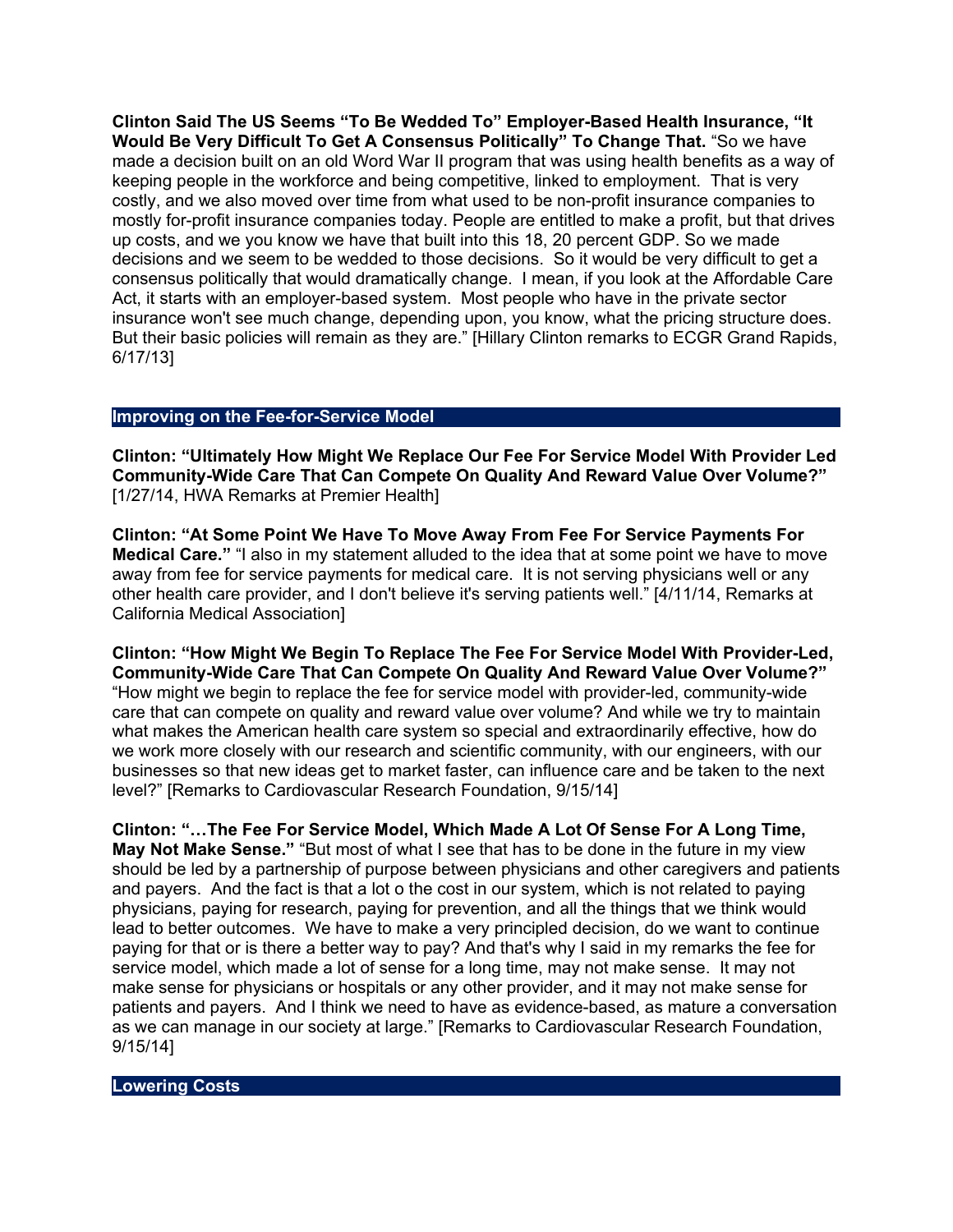**Hillary Clinton: "Businesses Pay Taxes" On Health Care Even In Single-Payer Systems, "So Businesses Also Have A Direct Interest In Getting The Cost Of Health Care To Be Lower."** "So employers in the United States have a very direct stake in trying to assure that their employees and their employees' families are healthier, because they end up bearing part of the cost burden when that is not the case. We just had a very widely reported incident of an executive of a major American company, you know, complaining that two babies born with serious health problems had each cost the company a million dollars. Well, there has to be a recognition that maybe some kinds of health problems cannot be avoided. They're genetic, they're congenital, they're accidental, they're infectious, but some kinds of health problems, particularly what we're talking about, the chronic disease load can be mitigated against. And so businesses have that direct opportunity, but even in other countries where you don't have an employer-based system but a single-payer system, businesses pay taxes. So businesses also have a direct interest in getting the cost of health care to be lower." [Hillary Clinton Remarks for the Novo Nordisk Diabetes Conference, 2/14/14]

#### **Medical Devices**

**Hillary Clinton Said She Worked Closely With The Medical Device Industry As Senator And Understands The "Critical Role" The Industry Plays.** HILLARY CLINTON: "The Affordable Care Act also promotes innovation and incentivizes solutions that emphasize the quality of medical care, not just the quantity, and medical technology is at the heart of this effort. Many of the innovations that will allow us both to provide care that is medically sound and costeffective will come from companies represented in this room. When I was a Senator from New York, I worked with the medical device industry on a number of important issues, and I understand how critical the role that you play is. And yes, I know that you have important questions that you would like addressed. But my view is that we need to keep working toward win-win solutions, improving what we have in sensible ways that will lead to lower costs, greater insurance at affordable costs for everyone, higher transparency for consumers who, after all, bear more and more of the burdens of out of pocket costs." [Remarks for AdvaMed, 10/8/14]

### **Rx**

**Clinton Disputed A Claim That She Proposed Price Controls On Drugs In The 90s, Arguing That She Proposed Greater Competition, Which Is More Effective In Managing Costs.** MR. SVOKOS: "Secretary Clinton, this is a room filled with individuals from the pharmaceutical industry. The policies that you proposed to contain health care costs in the '90's, mainly price controls, were not exactly popular with our industry at the time. Has your opinion changed since then? What policies would you propose today? SECRETARY CLINTON: Well, I have to start by saying I don't think we proposed price controls. We proposed more competition, more transparency, state exchanges, if those sound familiar, to entice greater negotiation over price. And I still believe in greater negotiation over price." [Hillary Clinton Remarks at DCAT – New York City, 3/13/14]

# **Single-Payer Health Care**

**Clinton Said Single-Payer Health Care Systems "Can Get Costs Down," And "Is As Good Or Better On Primary Care," But "They Do Impose Things Like Waiting Times."** "If you look at countries that are comparable, like Switzerland or Germany, for example, they have mixed systems. They don't have just a single-payer system, but they have very clear controls over budgeting and accountability. If you look at the single-payer systems, like Scandinavia,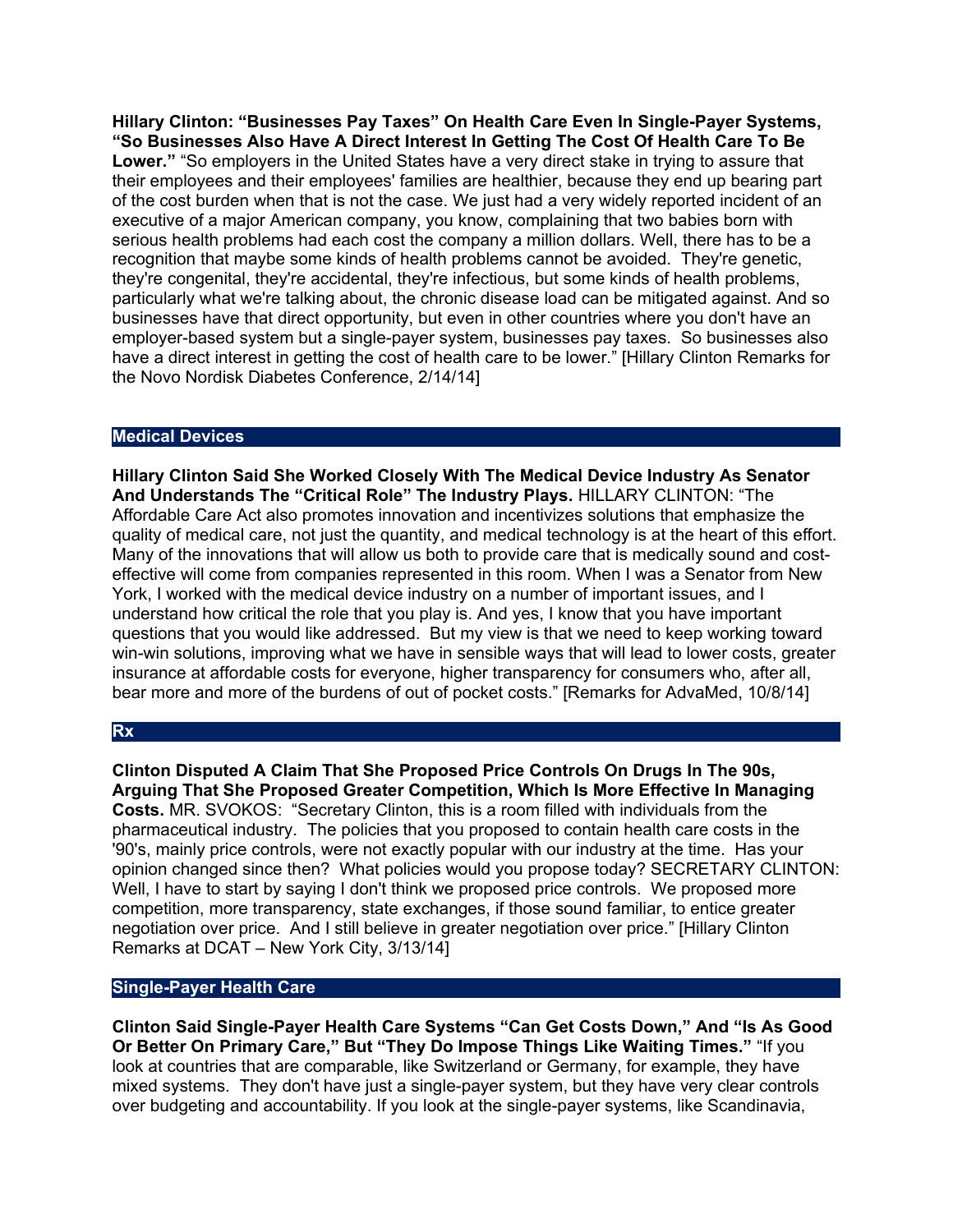Canada, and elsewhere, they can get costs down because, you know, although their care, according to statistics, overall is as good or better on primary care, in particular, they do impose things like waiting times, you know. It takes longer to get like a hip replacement than it might take here." [Hillary Clinton remarks to ECGR Grand Rapids, 6/17/13]

#### **Universal Coverage**

**Clinton Said Her Goal In The 90s Was To Create A Universal Health Care System Around The Employer-Based System, Which The Affordable Care Act Achieved.** "And so we were trying to build a universal system around the employer-based system. And indeed now with President Obama's legislative success in getting the Affordable Care Act passed that is what we've done. We still have primarily an employer-based system, but we now have people able to get subsidized insurance. So we have health insurance companies playing a major role in the provision of healthcare, both to the employed whose employers provide health insurance, and to those who are working but on their own are not able to afford it and their employers either don't provide it, or don't provide it at an affordable price." [Hillary Clinton Remarks for tinePublic – Saskatoon, Canada, 1/21/14]

**Clinton Cited President Johnson's Success In Establishing Medicare And Medicaid And Said She Wanted To See The U.S. Have Universal Health Care Like In Canada.** "You know, on healthcare we are the prisoner of our past. The way we got to develop any kind of medical insurance program was during World War II when companies facing shortages of workers began to offer healthcare benefits as an inducement for employment. So from the early 1940s healthcare was seen as a privilege connected to employment. And after the war when soldiers came back and went back into the market there was a lot of competition, because the economy was so heated up. So that model continued. And then of course our large labor unions bargained for healthcare with the employers that their members worked for. So from the early 1940s until the early 1960s we did not have any Medicare, or our program for the poor called Medicaid until President Johnson was able to get both passed in 1965. So the employer model continued as the primary means by which working people got health insurance. People over 65 were eligible for Medicare. Medicaid, which was a partnership, a funding partnership between the federal government and state governments, provided some, but by no means all poor people with access to healthcare. So what we've been struggling with certainly Harry Truman, then Johnson was successful on Medicare and Medicaid, but didn't touch the employer based system, then actually Richard Nixon made a proposal that didn't go anywhere, but was quite far reaching. Then with my husband's administration we worked very hard to come up with a system, but we were very much constricted by the political realities that if you had your insurance from your employer you were reluctant to try anything else. And so we were trying to build a universal system around the employer-based system. And indeed now with President Obama's legislative success in getting the Affordable Care Act passed that is what we've done. We still have primarily an employer-based system, but we now have people able to get subsidized insurance. So we have health insurance companies playing a major role in the provision of healthcare, both to the employed whose employers provide health insurance, and to those who are working but on their own are not able to afford it and their employers either don't provide it, or don't provide it at an affordable price. We are still struggling. We've made a lot of progress. Ten million Americans now have insurance who didn't have it before the Affordable Care Act, and that is a great step forward. (Applause.) And what we're going to have to continue to do is monitor what the costs are and watch closely to see whether employers drop more people from insurance so that they go into what we call the health exchange system. So we're really just at the beginning. But we do have Medicare for people over 65. And you couldn't, I don't think, take it away if you tried, because people are very satisfied with it, but we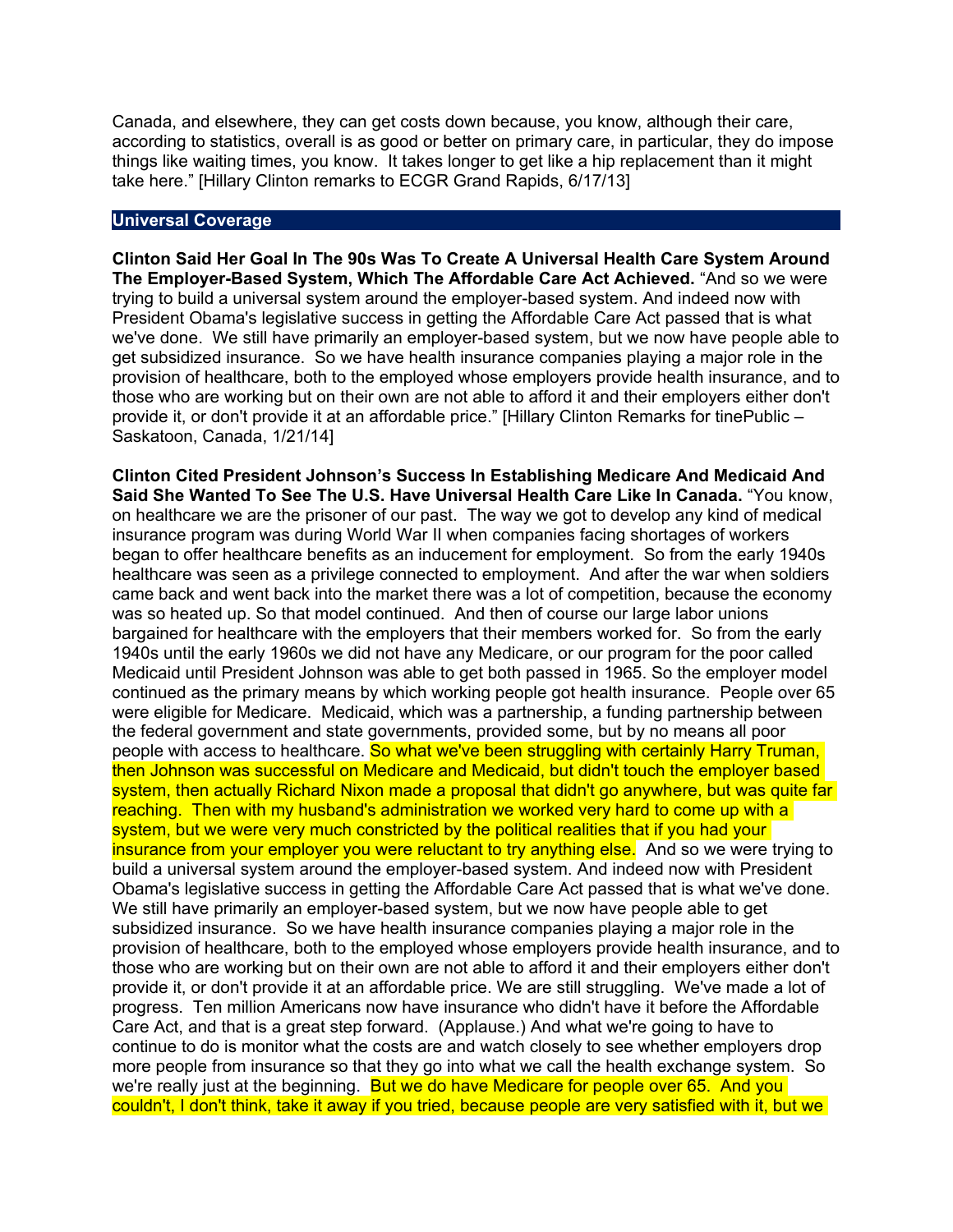also have a lot of political and financial resistance to expanding that system to more people. So we're in a learning period as we move forward with the implementation of the Affordable Care Act. And I'm hoping that whatever the shortfalls or the glitches have been, which in a big piece of legislation you're going to have, those will be remedied and we can really take a hard look at what's succeeding, fix what isn't, and keep moving forward to get to affordable universal healthcare coverage like you have here in Canada. [Clinton Speech For tinePublic – Saskatoon, CA, 1/21/15]

#### **Canada**

**Hillary Clinton Praised London Drugs Role In The Canadian Health System.** "So London Drugs is ahead of the curve in ways big and small. Employees are now equipped with iPads to help customers access product reviews, explore product specifications. More information in the hands of consumers is becoming and I think will increasingly become a huge competitive advantage. Each new store comes with what is called a Learning Lab with public seminars about key issues like preventive health, and that is really important not only in Canada but in our country and elsewhere because drugstores often represent the most accessible point of access to the entire health care system. So in many ways, what I have learned about London Drugs is that they are really trying to be creative and co-operative, I just saw the partnerships that were highlighted, moving more toward wellness, toward prevention, toward community-based, lower-cost, better results-driven health care." [Remarks at London Drug Toronto, 11/4/13]

**Hillary Clinton Praised London Drug For Provider Customers With Direct Access To Health Care Services** "And it is good news that a lot of drugstore and retail chains, and certainly London Drugs has been a leader in this, are helping their customers get access to direct health care services. You can get a flu shot. You can consult with a nurse practitioner. You can address minor and even chronic illnesses that would cost much more to treat in traditional medical settings." [Remarks at London Drug Toronto, 11/4/13]

### **Helping Corporations**

**Hillary Clinton Noted That As A Senator Executives From Corning Glass Saw Her About China Preventing Them From Entering New Markets There.** "First, let's go back to 2004. I was representing New York in the Senate, and a group of executives from Corning Glass, a great New York company, came to see me. It's famous for supplying the scratch resistant Gorilla Glass, used by many smart phones and tablets, including the iPhone. And Corning spends more than \$700 million a year on research. And beyond glass, they produce advanced liquid crystal displays in computer monitors and televisions, as well as optical fiber and cable for the communications industry, clean filters for diesel engines, a wide range of other innovative products that they have invested in creating. Their technology and products were so good that competitors in China felt they needed an unfair advantage to compete against Corning. So they went to the Chinese government, asking it either to block Corning from entering new markets altogether or slap their fiber optics with absurdly high tariffs, which would be the same result, they could not compete any longer. And there were blatant attempts to steal the company's intellectual property, some of which unfortunately succeeded. Now, this was blatantly unfair and also a threat to the future of a company that employed thousands of Americans." [06262014 HWA Remarks for GTCR (Chicago, IL).docx, p. 2]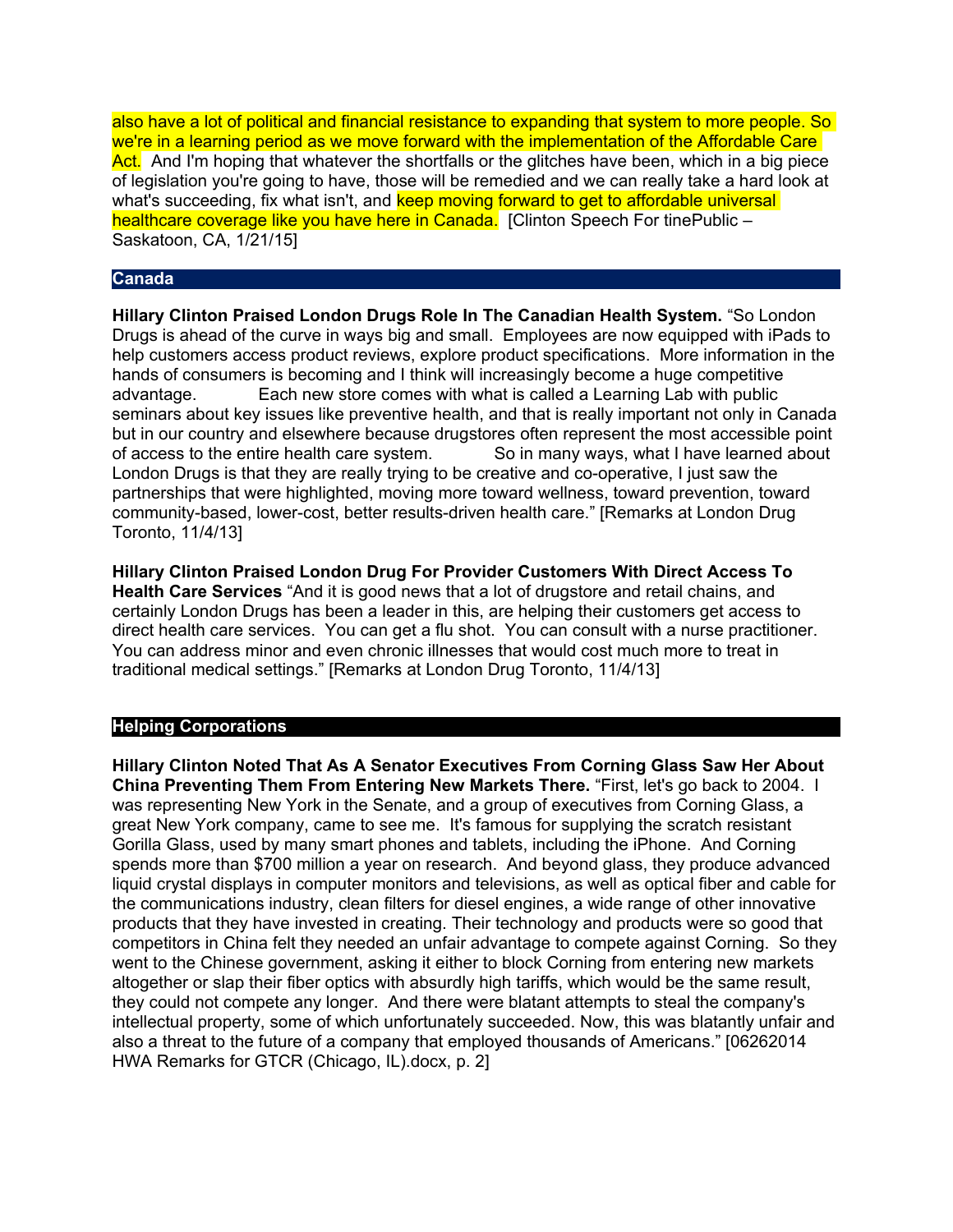**Hillary Clinton Said She Raised The Corning Matter To President Bush When He Came To The Opening Of Bill Clinton's Library In Little Rock In 2004.** "So, hearing about the situation, I invited the Chinese ambassador to my Senate office, sent a pointed letter to the Chinese minister of trade, made every attempt I could to enlist the Bush administration to back me up. But that turned out to be harder than it sounds because of a philosophical difference about what our government should do, if anything, to support American businesses competing and operating in foreign markets. We're having that debate again over the Export Import Bank. You know, it's ideological. There are a lot of members of Congress who say, the U.S. government should not try to help an American business be competitive in a foreign market, the way our competitors help their businesses. Let the markets work.Well, now, that's great and we know that would be ideal, but that's not the world in which we live today. In this case it would mean leaving an American company at the mercy of unfair competition, on a playing field that was anything but level. So after striking out with members of the administration, I raised the Corning matter directly with President Bush in 2004 when he came to Little Rock for the opening of my husband's presidential library." [06262014 HWA Remarks for GTCR (Chicago, IL).docx, p. 2-3]

**Hillary Clinton Said After President Bush Intervened, China Dropped The Discriminatory Tariffs And Corning's Business Thrived.** "And I told him, this is a great American company, it's being threatened, and, Mr. President, your administration needs to help me help them. And to his credit, President Bush agreed to look into the problem and he did. And that December, China dropped the discriminatory tariffs. And when it was allowed to compete on a level playing field, Corning's business thrived." [06262014 HWA Remarks for GTCR (Chicago, IL).docx,, p. 3]

**Hillary Clinton Said As Secretary Of State, She Helped Open New Markets And Boosted Exports.** "And so when I left the Senate, became Secretary of State, I focused on two big questions: Could we sustain and create good jobs at home, and help speed our recovery by opening new markets and boosting exports, and were we going to let China and other relatively closed markets in which state-owned enterprises dominated rewrite the rules of the global economy in a way that would disadvantage American workers and companies." [06262014 HWA Remarks for GTCR (Chicago, IL).docx,, p. 4]

**Hillary Clinton Said She Went To Bat For FedEx When China Wouldn't Issue Them Licenses For Delivery Companies To Operate.** "And this is true for long-established businesses. I got a call one day in the State Department from Fred Smith, the founder and still driving force behind FedEx. FedEx had been in China for years, and it was in hundreds of markets in China. Where there was an airport they could land their planes, FedEx was operating. And all of a sudden, the state had said to FedEx, "Sorry, we're changing the way we give licenses for delivery companies to operate. So you will have to apply for new licenses for your more than 400 sites, no guarantee you will get any." By the time Fred called me, they had about eight, with no potential that they could count on that they would get the remaining licenses. And again I went to bat for them, had our ambassador also intervene, and began to push as hard as we could. And the only reason we made any progress is because America's standing, working with the United States as part of a strategic relationship, was important enough to the Chinese to give the orders to open the doors to make sure FedEx still had enough licenses to operate." [06262014 HWA Remarks for GTCR (Chicago, IL).docx,, p. 4]

#### **Hillary Clinton Discussed Her Work Helping Corning Deal With Chinese Trade Barriers.**

"I'll give you a quick example from my senate years. Corning is a great upstate company in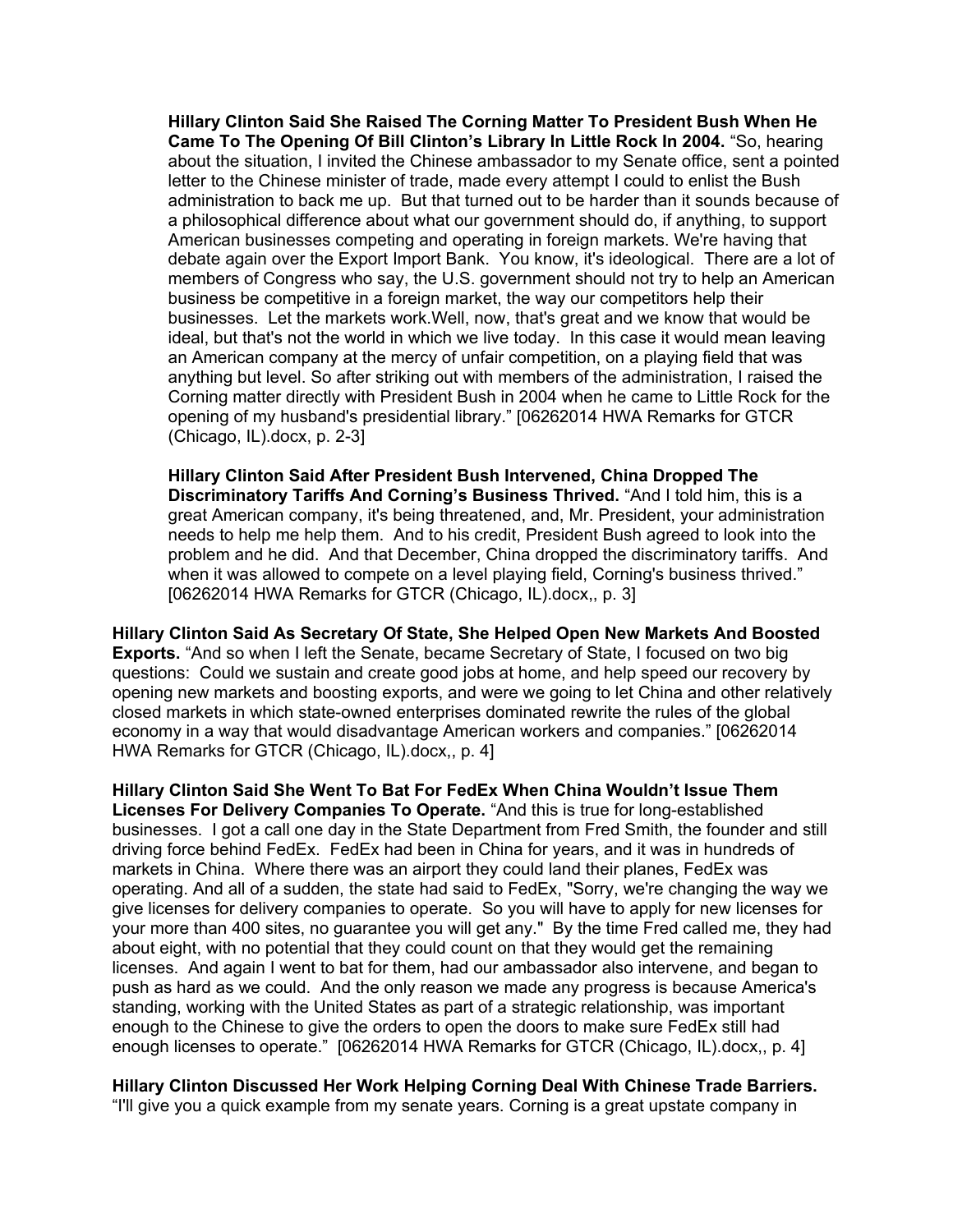Corning, New York, and they sell very sophisticated glass products and they've spent a lot of money, you know, researching and developing those products in fiberoptics and all the rest, and they've done business in China for a long time. And, you know, as China develops their own indigenous industries, they often put increasing barriers in front of other companies, most certainly American. So Corning came to me and said, you know, we -- we've got a real problem because they're putting these tariffs on us. And this is was during the Bush Administration. […] So I personally raised this with President Bush, and I said, you know, I'm trying to help a New York company fight against unfair burdens with these tariffs and I need help from the administration. And to his credit, he said, you know, I'll find out what we can do. And we worked together and solved that problem. Fast forward: So I'm in the State Department. And, you know, about five, six years have passed and now, once again, they're facing real, real burdens from the Chinese government. And once again, now I'm Secretary of State. We raise it, we keep raising it." [Hamilton College Speech, 10/4/13]

**Clinton Praised Bob Hormats For His Role In Spurring Economic Development From Private Corporations To Either Supplement Or "Replace Government Dollars Eventually."** HILLARY CLINTON: Now, JPMorgan is not in the agricultural business, but you have clients and customers around the world who are. Creating sustainable markets that can begin to address the different needs that you would find in dry land farming compared to rainy season farming, and then how we get seeds and fertilizer and other inputs, that ultimately has to be a private sector initiative. But the private sector is not going to go in there on its own, because they don't know who they're supposed to talk to. Sometimes you have to open doors of governments to get them in the door. And so working with private sector partners like JPMorgan and trying to find ways to leverage those private dollars enables us to do more in the public sector and then see it transform into the business sector that then gives more opportunities for businesses in those areas and gives better support to farmers. PETER SCHER: It's a great partnership. It's a great example -- HILLARY CLINTON: Yeah, and **Bob** Hormats is sitting there. He was -- PETER SCHER: I know he is. HILLARY CLINTON: He was an instrumental partner in a lot of what we did in the economic area to try to begin to think differently about how to use dollars that weren't government dollars, either to supplement government dollars or to replace government dollars eventually. And that's what we aimed at. PETER SCHER: It's a great to leverage for your dollars. [Clinton Speech For JP Morgan, 4/22/14]

**Clinton Regaled Story Of How She Fought For Private Express Delivery Service Companies' Access To Chinese Market As Secretary Of State.** "Now, let me share a story that Secretary John Bryson knows well. For many years both FedEx and UPS have done profitable business in China. By 2009, FedEx was operating in nearly 60 locations across China, and UPS in 30. But then China imposed new postal laws that required domestic operating permits for express delivery service companies. And the move was widely seen, I think correctly, as a way for Beijing to put its thumb on the scales for the state-controlled China Post. Both FedEx and UPS rightly worried they would receive severely restrictive licenses that would curtail where and how they could do business. And they kept doing their best to make the argument in Beijing to anybody they could buttonhole, but they weren't making much progress. They were finding it very difficult to fight city hall, or in this case fight the Chinese government. So Fred Smith picked up the phone, somebody I've known since Arkansas days, and called me at the State Department to explain the dilemma and ask for help. It was one of many times that American businesses came looking for assistance in competing on a level playing field, and, in fact, where they were competing was anything but level. So our diplomats in Beijing raised the issue at the highest levels of the Chinese government but to no avail. I brought the matter up directly with then Vice Premier Wang Qishan. Secretary Bryson and I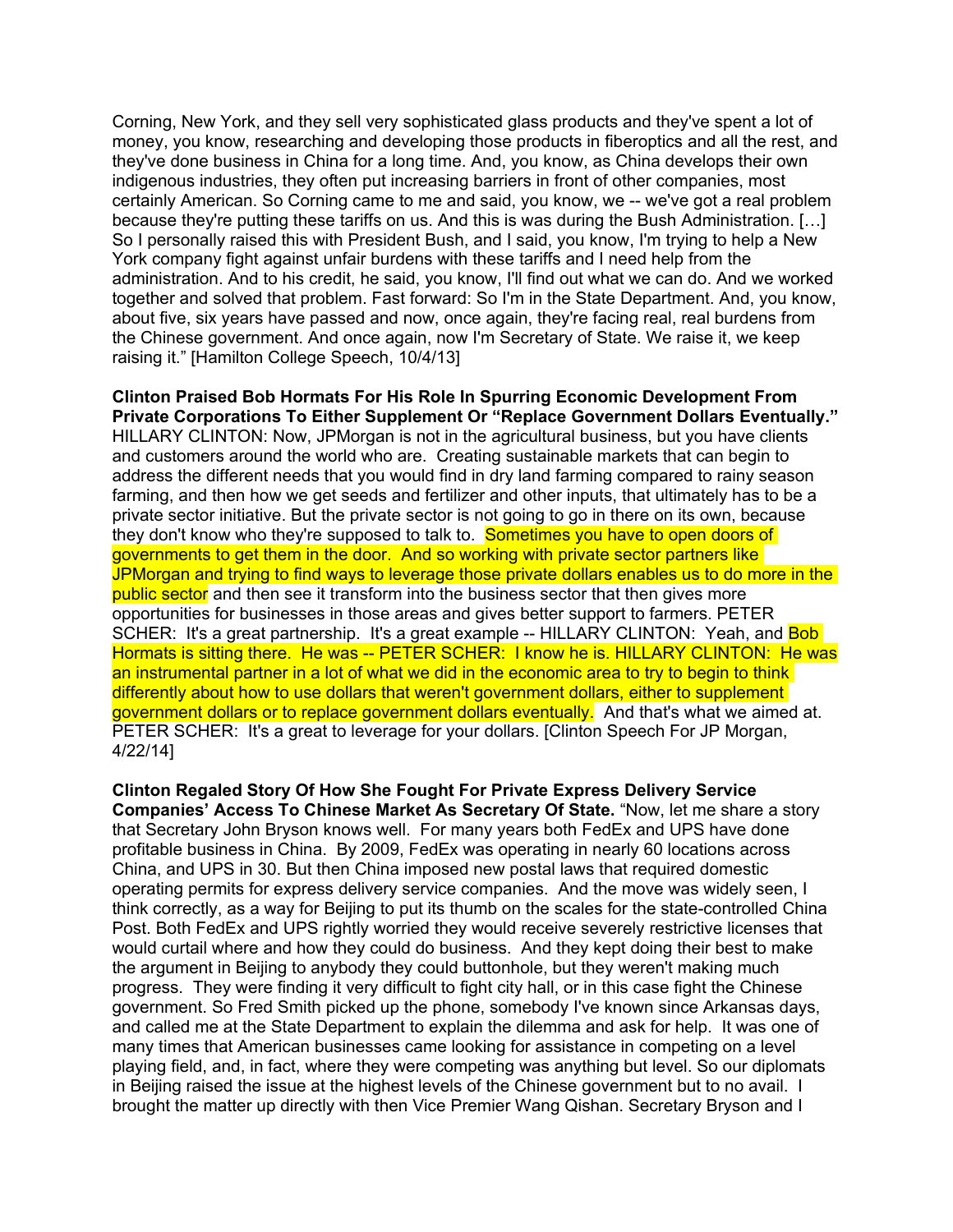followed up with a joint letter, and we kept the pressure on. We made it clear that the U.S. government was not going to sit on the sidelines in the face of unfair competition to two of our important companies. That caught the Chinese by surprise, as they later admitted, because they were used to a much more laissez faire attitude. Well, that was then and this is now. The new tone began to get results, and eventually the Chinese pledged that over the course of a three-year period they would grant more permits. And although the issue is far from settled, both FedEx and UPS are still operating in China and have a base that they still expect to be able to expand from." [Clinton Remarks to Deutsche Bank, 10/7/14]

**Jeff Immelt Cited His Relationship With Bob Hormats As A Positive From Clinton's Time At State.** "The State Department I would say and the aspect of selling completely changed when Secretary Clinton came in office. For those of us that have been leveraging or trying to get involved with selling our goods around the world, I think it was the sense of okay, do the best you can, and then we're right behind you if you get in trouble. The government will be there at some point. And when Secretary Clinton and a guy named Bob Hormats who was a Goldman Sachs guy that we all knew for a long time, it all changed where we were on offense all the time. State was in the lead frequently when we were trying to do that, and I think it helped the business context for the company massively, and that's really what I think the Secretary did on our behalf, so fantastic." [Clinton Speech For General Electric's Global Leadership Meeting – Boca Raton, FL, 1/6/14]

**Clinton Thanked Jeff Immelt For His Advice On Exports And Said Bob Hormats Was Her Partner.** "You know, let me say that, first of all, I want to thank you personally for sharing the counsel on exports because I thought we needed to be more competitive and more on the offense after '08. So when I came in that was a major effort of mine, which we call economic skin graft, and Bob Hormats was my partner, and we worked very hard to do two things: One to try to clear the way of companies that were competing and out there trying to do the right thing like GE, but, secondly, trying to get more companies to go compete." [Clinton Speech For General Electric's Global Leadership Meeting – Boca Raton, FL, 1/6/14]

**Hillary Clinton: "I Visited The Boeing Design Center In Moscow… I Made The Case That Boeing's Jet Set The Global Gold Standard."** "In 2010, President Obama set a target of doubling America's exports over five years, and at the State Department I made export promotions a personal mission. So as I traveled the world on behalf of our country, I did everything I could to go to bat for American companies trying to break into new markets and compete on a level playing field. It took me to some really interesting places, particularly now with all the problems we're seeing with Russia and President Putin. Back in 2009, when Dmitri Medvedev was actually president, I visited the Boeing Design Center in Moscow, because Boeing had been trying to secure a contract for new planes with the Russians. And I made the case that Boeing's jet set the global gold standard. And after I left, our embassy kept at it, and in 2010 Russians agreed to buy 50 737s for almost \$4 billion, which translates into thousands of American jobs." [Hillary Clinton Remarks at the Institute of Scrap Recycling Industries Convention, 4/10/14]

## **Housing**

**Clinton Said Of Debate Around How To Avoid Another Housing Crisis: "I Really Don't Want To See Decisions Made That Restrict The Opportunities For People To Own Either Commercial Or Residential Real Estate."** "So now there's all these policy debates about what to do to avoid ever having happen what did happen back in '07, '08, which I think is absolutely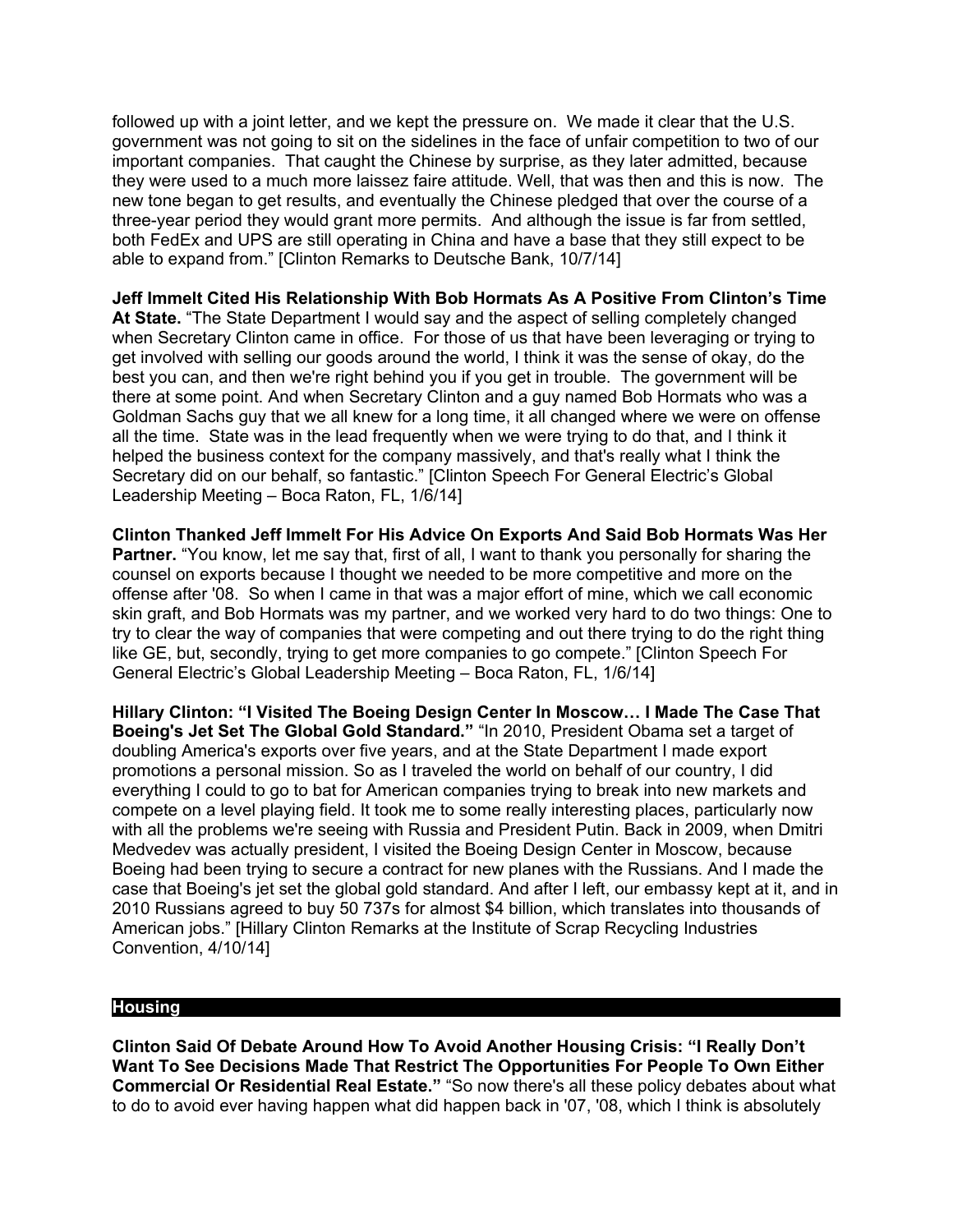fair and necessary, but I really don't want to see decisions made that constrict the opportunities for people to own either commercial or residential real estate." [Remarks to New York Tri-State Of The Market, 11/14/13]

**Clinton Said There Are Changes That Need to Be Made To Protect Buyers And Sellers In Real Estate But "It's Very Important We Keep Our Head On Straight."** "I think it's very important that we keep our head on straight. That, yes, if there are changes that have to be made to protect the market, to protect buyers and sellers, to avoid the kind of sequence of events that we all live through, absolutely. But we need to get back to the kind of fulfillment of people's ambitions to own real estate that has been a hallmark of this country." [Remarks to New York Tri-State Of The Market, 11/14/13]

**Clinton Said She Worked Closely With The National Association Of Realtors In The Senate To "Keep The Big Banks Out Of Real Estate."** "And in talking with the National Association of Realtors last week in San Francisco, it was one of their highest priorities. When I was senator, I worked closely with the National Association on a piece of legislation to keep the big banks out of real estate, because if you remember back in, like, '02, '03, '04, there was this big move for banks to have total vertical integration that they would own the real estate companies, they would run the brokerage outfits, they would take it from, you know, beginning to end. I thought that was a terrible idea then. I think it's a terrible idea now." [Remarks to New York Tri-State Of The Market, 11/14/13]

**Clinton Said On Real Estate Reforms She Is "In The Camp That Says Do No Harm."** "If we do Fannie and Freddie reforms, you still have to have some kind of backstop for mortgages. So I'm just in the camp that says do no harm. You know, let's figure out how we avoid the mistakes that we all suffered from, but let's not, you know, undermine the ability of people to buy and sell real estate." [Remarks to New York Tri-State Of The Market, 11/14/13]

**Hillary Clinton Said She Was Proud Of Her Work With Realtors "To Advance Legislation To Keep The Big Banks From Moving Into Real Estate Brokerages."** "I still have fond memories from the last visit that I made to the National Association of REALTORS back in 2006. And all work we did together during my time representing New York in the Senate. We worked together to advance legislation to keep the big banks from moving into real estate brokerages (applause) (inaudible) -- which have made the financial crisis even more devastating. We also worked together to expand the federal housing shortage and to look for ways to help families facing foreclosure with concrete steps. You have been good partners, not only to me, but I think to the American people. "[2013 National Association Of Realtors Conference And Expo, 11/9/13]

**Hillary Clinton: "I Just Tell You What I Believe, And It's Not A Comment On Anybody's Legislation Or Lack Thereof, But, I Think We're Still Living In Too Uncertain A World To Make Radical Changes Right Now"** "I just tell you what I believe, and it's not a comment on anybody's legislation or lack thereof, but, I think we're still living in too uncertain a world to make radical changes right now. (Applause) I think there are too many people who still don't have their head above water or their house still underwater, and they're trying to get to stabler ground. So, I think the first rule has to be do no harm. (Applause.)" [2013 National Association Of Realtors Conference And Expo, 11/9/13]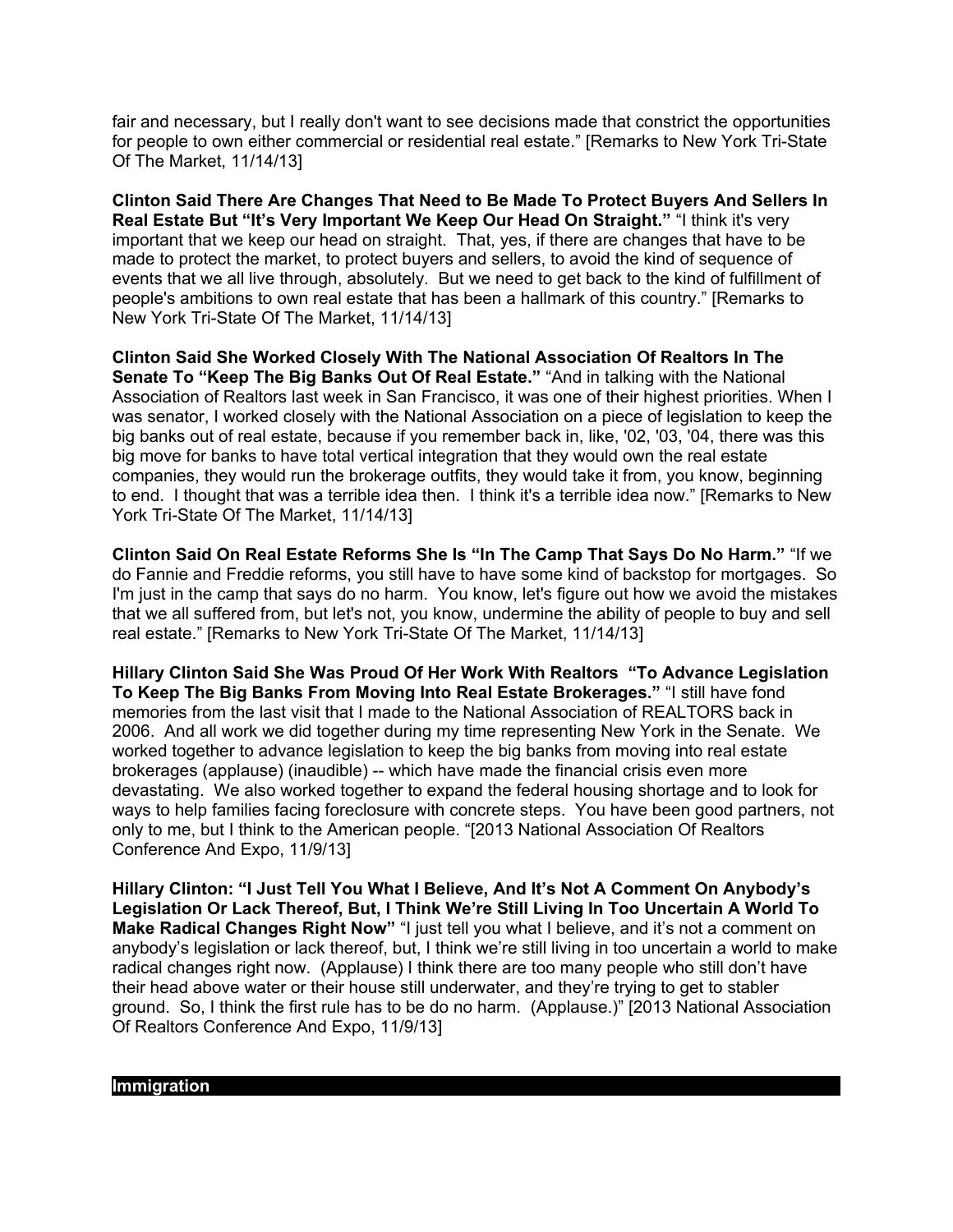#### **American Jobs**

**Hillary Clinton: "There Has To Be An Extra Effort Made To Try To Fill Jobs With People Who Are Already Here."** "But given the great recession and the fact that so many people lost jobs across the economy including in the tech field, there has to be an extra effort made to try to fill jobs with people who are already here. They can be either native born or immigrants, but already here, so that then if that's not possible you have a good faith argument that you tried, because too many people like the H1B visas are, instead of an opportunity to get good, strong talent, a way of avoiding hiring American workers. So I do think there has to be some sensitivity to that, but I believe that's doable. I don't think that's an overwhelming task." [Hillary Clinton Remarks at Nexenta, 8/28/14]

#### **Security**

**Clinton: "We've Done A Lot On Border Security, But We Haven't Maybe Done Enough About How We Apply Technology…"** "We've done a lot on border security, but we haven't maybe done enough about how we apply technology so we don't interfere with commerce and recreation and tourism and going back and forth. And representing New York there were a lot of people who lived in New York who were crossing the border all the time." [Remarks for CIBC, 1/22/15]

#### **Visas**

**Hillary Clinton Supported H1B Visas.** "But if you look at the evidence, I think the figures are pretty impressive that I think it's like 40 percent of Fortune 500 companies have been started by immigrants. I think obviously the role that immigrants in technology play as evidenced by your hands is just unparalleled. I think that we are hurting ourselves by failing to do comprehensive immigration reform. And I know politically it's difficult because there are a lot of people in public office who hear only the loud voices that are on the negative side, and oftentimes it is out of a place of fear, not a place of understanding or as I'd say evidence. So I think that what we've got to do is keep making the case, but we need more voices. And the only point I would make for the tech community is on the H1B visas, I support them. When I was a Senator from New York I supported them." [Hillary Clinton Remarks at Nexenta, 8/28/14]

**Hillary Clinton Said It Was "Essential to Keep Focused On the Visa Issue" When H1B Visas Were Brought Up.** "PHIL FERNANDEZ: Thank you […] 40 CEOs said like to a person, H1B, you know, we need more H1Bs. HILLARY CLINTON: Right. […] So let me just make three quick points. One, I think it's essential to keep focused on the visa issue, because that's a discrete problem that even though I'd like to see it be part of an overall, comprehensive reform, you have to keep pushing to open the aperture, you know, get more and more opportunities." [Hillary Clinton Remarks at Marketo, 4/8/14]

**Hillary Clinton Joked "Don't Give" Putin An H1B Visa.** "PHIL FERNANDEZ: I'm just amazed at your ability to talk from income disparity to H-1Bs, to Vladmir Putin and everything inbetween. HILLARY CLINTON: Don't give him an H-1B." [Hillary Clinton Remarks at Marketo, 4/8/14]

**Calling For More H-1B Visas, Clinton Noted "We Educate People In Our Institutions, And Then We Don't Let Them Stay."** "PRESIDENT JACKSON: Thank you. You know, at SHRM, as HR professionals, we are actively engaged in this debate over comprehensive immigration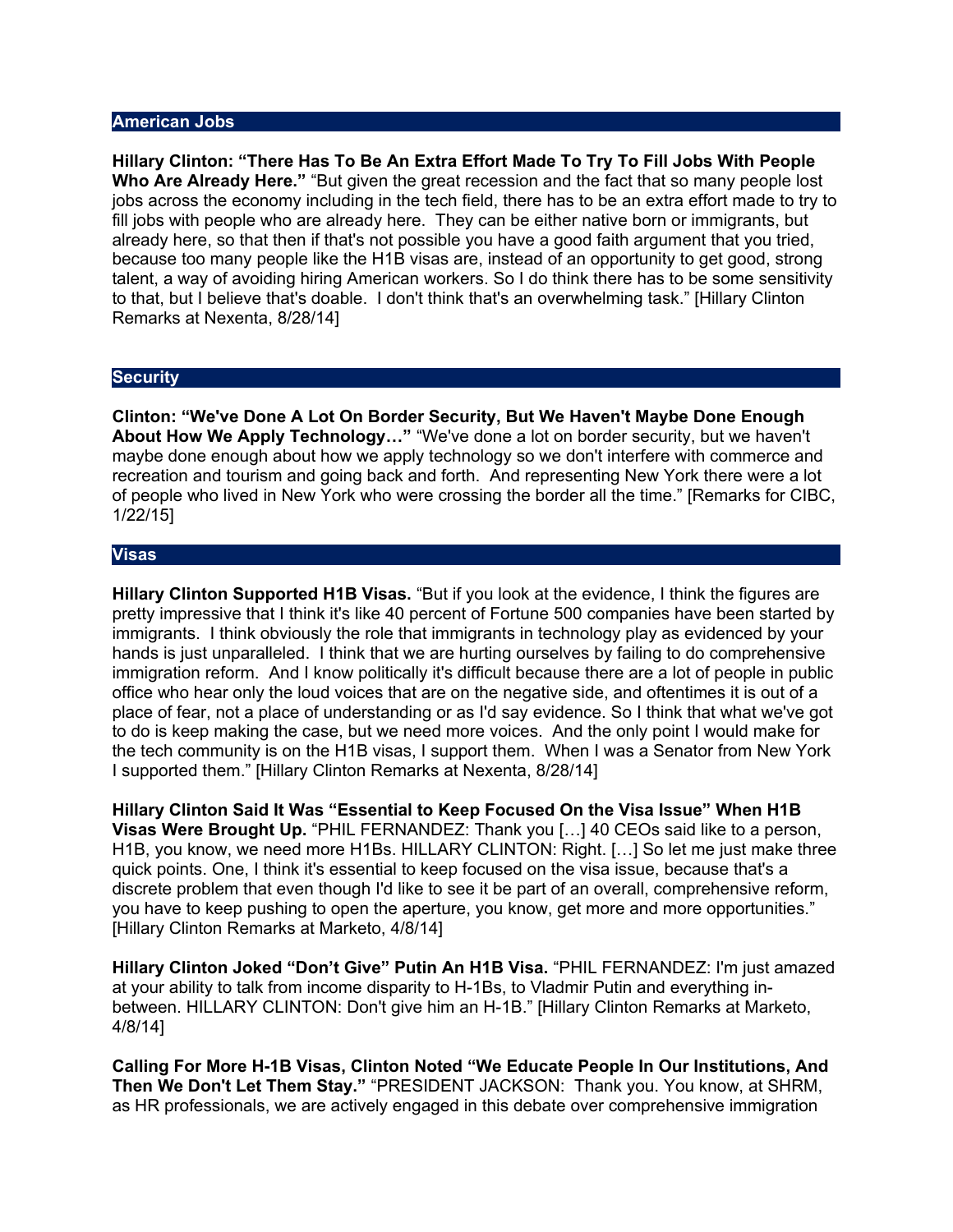reform. We see reform as a way to address the projected skills gap that we see in the U.S. Now, your voting record in the Senate indicates a strong support for expanding the H-1B Guest Worker Visa Program. What are your thoughts on the immigration reform debate, and where do you think it's headed? MS. HILLARY CLINTON: Well, I hope it's heading toward a new law that will resolve a lot of these hard issues about comprehensive immigration reform. I'm very hopeful that the debate now going on in the Senate that they'll reach a bipartisan agreement, pass a bill and then send it to the House to consider it, and hopefully, the House will pass a comparable bill and then we can work out the differences. It's way overdue. I mean, if you look at what the core of the debate is, yes, we need to make sure we have border security. That's not only about immigration. That's about terrorism, criminal activities, trafficking drugs, people, guns. I mean, there's many reasons to have effective border security in addition to the immigration reasons. We have to do more to bring people out of the shadows, hold employers accountable if they continue to employ people that they know are illegal and put people who are willing to pay their dues literally and figuratively in line for legal status. So I think the bill that the four Republicans and four Democrats came up with has the core principles that we need to enact. I'm sure there will be a lot of variations on amendments, but if the core stays the same, I think that's important. Now, specifically about H-1B visas, you know, we give so many more student visas than we give H-1B visas. We educate people in our institutions, and then we don't let them stay in our country and work for you and work on behalf of improving our productivity and dealing with our problems. So I know you have advocated strongly for a lot of these reforms. I support what you're trying to do because I think our economic recovery is to some extent fueled by a steady stream of well-qualified, productive workers coming out of our own institutions, native born, legally here and those who have something to contribute who are going to help us continue to grow our economy." [Hillary Clinton remarks at SHRRM Chicago, 6/15/13]

### **Income Inequality**

**Clinton: "Even If It May Not Be 100 Percent True, If The Perception Is That Somehow The Game Is Rigged, That Should Be A Problem For All Of Us."** "Now, it's important to recognize the vital role that the financial markets play in our economy and that so many of you are contributing to. To function effectively those markets and the men and women who shape them have to command trust and confidence, because we all rely on the market's transparency and integrity. So even if it may not be 100 percent true, if the perception is that somehow the game is rigged, that should be a problem for all of us, and we have to be willing to make that absolutely clear. And if there are issues, if there's wrongdoing, people have to be held accountable and we have to try to deter future bad behavior, because the public trust is at the core of both a free market economy and a democracy." [Clinton Remarks to Deutsche Bank, 10/7/14]

**Clinton: "It Is In Everyone's Interest, Most Of All Those Of You Who Play Such A Vital Role In The Global Economy, To Make Sure That We Maintain And Where Necessary Rebuild Trust."** "So it is in everyone's interest, most of all those of you who play such a vital role in the global economy, to make sure that we maintain and where necessary rebuild trust that goes beyond correcting specific instances of abuse of fraud." [Clinton Remarks to Deutsche Bank, 10/7/14]

**When Asking About "Wealth Discrepancy" Clinton Discussed The Need To Extend Unemployment Benefits.** MR. IMMELT: Touching again on something you mentioned earlier, this notion of just the wealth discrepancy in the United States, how deep does that run today, and how much of it, you know, do you think can get resolved or be part of a common goal instead of a political divide? MRS. CLINTON: Well, I hope it does because -- you know, I'll just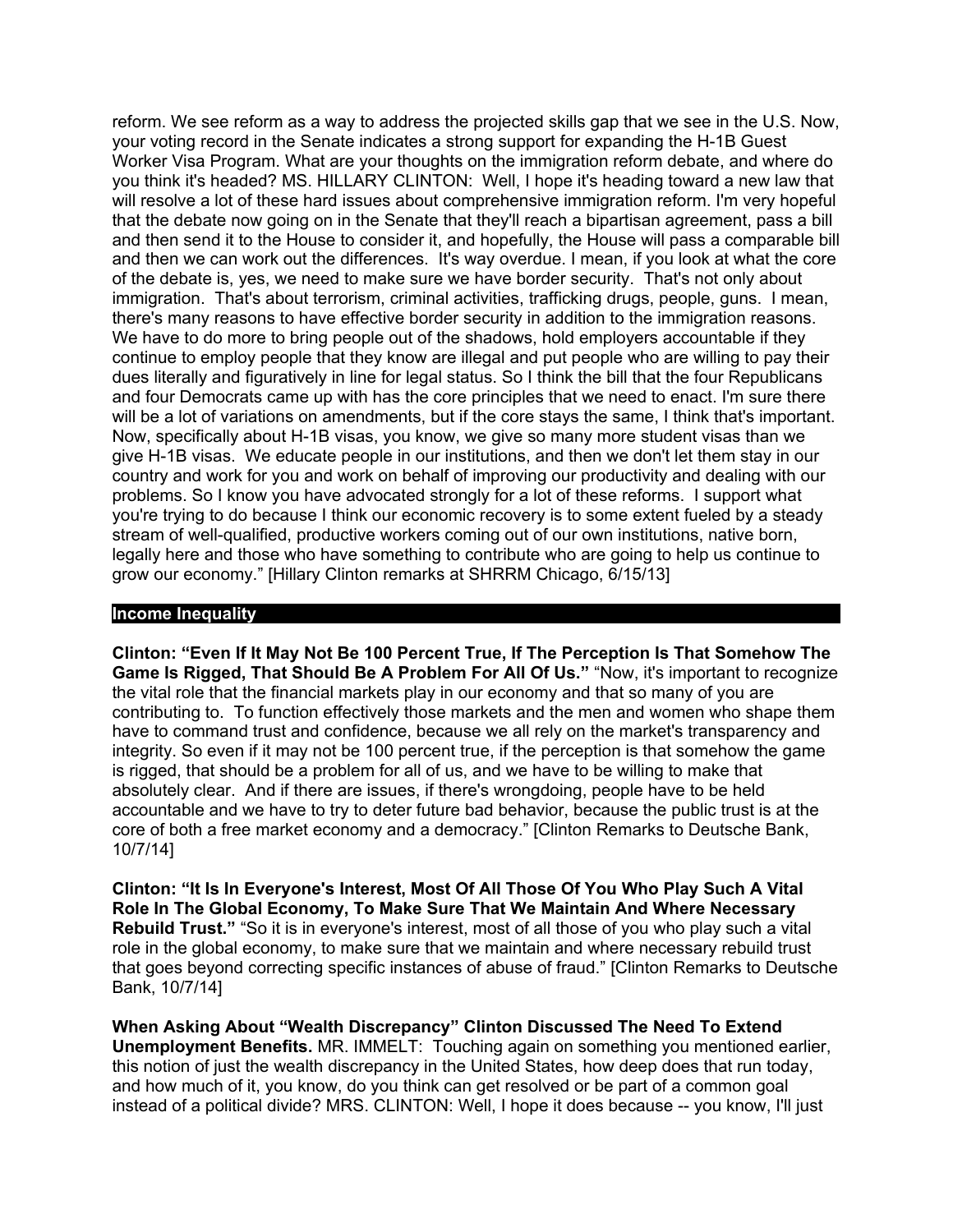take two examples: You know a lot of people who lost their jobs have not been able to find jobs. Now, there's an argument that for some of them their skills are not transferrable, their educational levels are not sufficient, but for many of them there just aren't the jobs yet because a lot of companies have not made the decision to start hiring, which I hope to see, but that's not yet there. So you've got people on long-term unemployment, and it ran out, and the argument for extending it is people have to be kept, number 1, afloat because they have obligations. You know, you don't want to see a cascade where people get behind in house payments and medical payments and school payments or whatever else their obligations might be, but also they have to stay in the job search if they are on long-term unemployment, and I personally think it should be extended. The argument against it is that it creates dependency. Well, I think you can make that argument more effectively when you have 5 percent unemployment instead of over 7 percent and the real figure, if you counted people who dropped and are no longer seeking work is, you know, above 9 percent. So I think that's just bad economics, and I'd like to see it extended. [Clinton Speech For General Electric's Global Leadership Meeting – Boca Raton, FL, 1/6/14]

 **Clinton Also Cited The Need To Extend Food Stamp Eligibility.** "The second thing is, you know, cutting food stamps while continuing rather significant payments to certain agricultural interests that produce certain crops. So -- you see the articles, you know, billionaire farmer gets crop payments. Food stamps is part of our overall agricultural aid program. So when we cut off food stamps -- and the biggest percentage of people on food stamps are children, and what are we proving by doing that? You know, there's always the instance where they find one guy somewhere who misused food stamps. Well, come with me. Come with me into, you know, even neighbors near where I live in Westchester County north of New York City where a lot of immigrants, a lot of, you know, people down on their luck use those food stamps just to try to get through the month, and the House of Representatives is cutting them off. That says a lot to me about what people are actually seeing and feeling. Are we so separate from each other that we don't know that there are people who have a really tough time? Have we just walled ourselves off from those people and have no reason to understand or care about them? Well, I think that's unfortunate because, you know, we need to get back to Henry Ford paying his workers a high wage because he wanted people to buy his cars. You know, economic growth will take off when people in the middle feel more secure again and start spending again." [Clinton Speech For General Electric's Global Leadership Meeting – Boca Raton, FL, 1/6/14]

**Clinton Said \$51,000 Was "Hard To Live On" In New York City.** "And, so, to me inequality is a morale issue. It certainly is a humanitarian issue, but it's also an economic political issue. And, you know, we just elected a new Mayor in New York City, a lot of controversy because he ran on the tail or two cities. Well, the median income in New York City is \$51,000. That's hard to live on, and a lot of people, millions do it, and we ought to be sort of supporting efforts to make sure that people have those ladders of opportunity that somebody like me took advantage of. And, so, inequality to me is the other side of the coin of growth, and we need to do -- we need to take care of both" [Clinton Speech For General Electric's Global Leadership Meeting – Boca Raton, FL, 1/6/14]

**Clinton Said Problems Like A Stalled Standard Of Living Had "Crept Up On Us" And "We're All Wondering Around Saying, What's Going On, Why Is It Happening?"** CLINTON: So if you look at a recent study that just actually was posted today, if you're in the middle class in Canada, you're better off in general than if you're in the middle class in the United States today. And if you're poorer in the United States, you are worse off than the poor in Canada and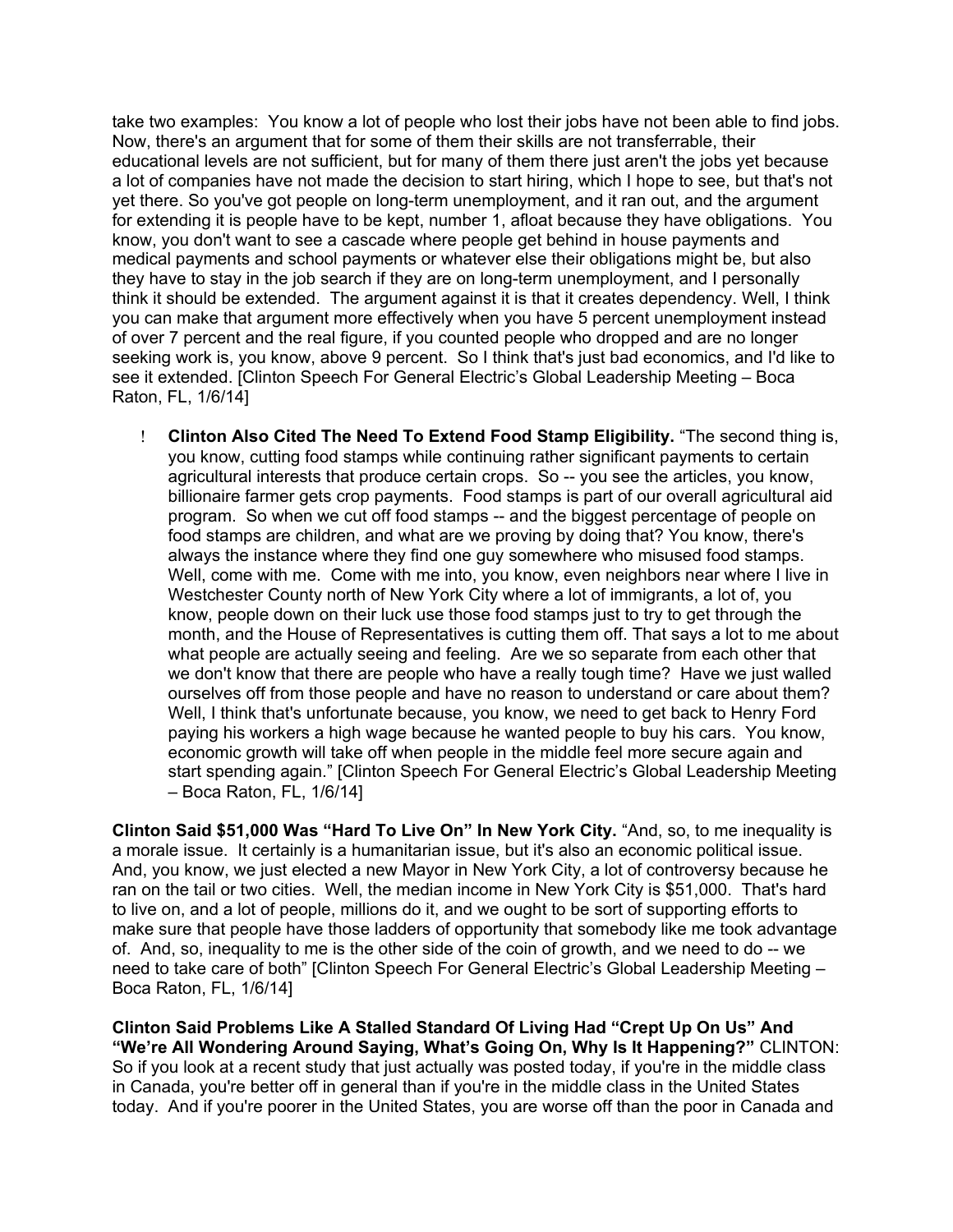Europe. […] So yeah, we've done some very necessary and good things but we've also, in my view, not adequately addressed the challenges that have come in the last 20, 25 years. They've slowly crept up on us like all of us are the frogs in the giant pot and the heat's been slowly turned up and we haven't jumped out, and if we even started to thinking about it, we weren't sure what we'd find if we did. So we're all wondering around saying, what's going on, why is it happening? And it has certainly economic effects because as people's standard of living stalls, if they believe that their children are not going to be better off -- and remember, ever since we have done polling in this country, back to the Great Depression, no matter how poor the vast majority of Americans were, they believed it would be better in the future and they believed it would be better for their children. That no longer is the case. People are quite concerned that their livelihoods, their lives are not going to get any better, and they're even now worried that neither will their children. So this deserves the kind of thoughtful discussion, not the us versus them, finger pointing, blame placing, because that's not going to get us anywhere, but if we do not address and figure out how we're going to revitalize the middle class and begin the process of once again encouraging more people to rise up, then what I fear is that our politics and our social fabric are going to be dramatically altered. [Clinton Speech For JP Morgan, 4/22/14]

**Hillary Clinton Called Rising Inequality A "Troubling Trend Line" And Cited Robert Putnam's Bowling Alone.** "But there's a troubling trend line. The rise of inequality, the decline in recent decades of community organizations and associations memorably documented by Robert Putnam in his book, Bowling Alone, has caused considerable concern about our fraying social fabric, whether or not we still believe in and practice those habits of the heart that were such a hallmark that set us apart from any other part of humanity. Now, this goes way beyond social clubs and certainly beyond bowling teams because in places that are hollowed out by unemployment and economic dislocation, the community networks that provided crucial support to Americans in previous generations are weaker than ever." [Jewish United Fund Of Metropolitan Chicago Vanguard Luncheon, 10/28/13]

**Hillary Clinton: "There Are Rich People Everywhere. That's Just A Matter Of Human Nature. Some People Are Going To Figure Out A Way To Make A Lot Of Money, Sometimes Legally, Sometimes Through Corruption Or Illegal Activities, But There Are Rich People Everywhere."** "And what we need to do is inject some dynamism and some of good solid economic policies into helping to stabilize the American middle class, because that's really the core of who we are. You know, as I traveled to all those 112 countries, what a big difference that you see in the vast majority of them, there are rich people everywhere. That's just a matter of human nature. Some people are going to figure out a way to make a lot of money, sometimes legally, sometimes through corruption or illegal activities, but there are rich people everywhere. And there are poor people everywhere." [2013 National Association Of Realtors Conference And Expo, 11/9/13]

### **Iran**

**Hillary Clinton Said If Iran Developed A Nuclear Weapon, The Saudis, Emirates, And Egypt Would Try To As Well.** "I have a very simple definition. If they can produce the pieces of it and quickly assemble it, that's a nuclear weapon, even if they keep three different parts of it in different containers somewhere. If they do that it goes back to Lloyd's first point. The Saudis are not going to stand by. They're already trying to figure out how they will get their own nuclear weapons. Then the Emirates are not going to let the Saudis have their own nuclear weapons,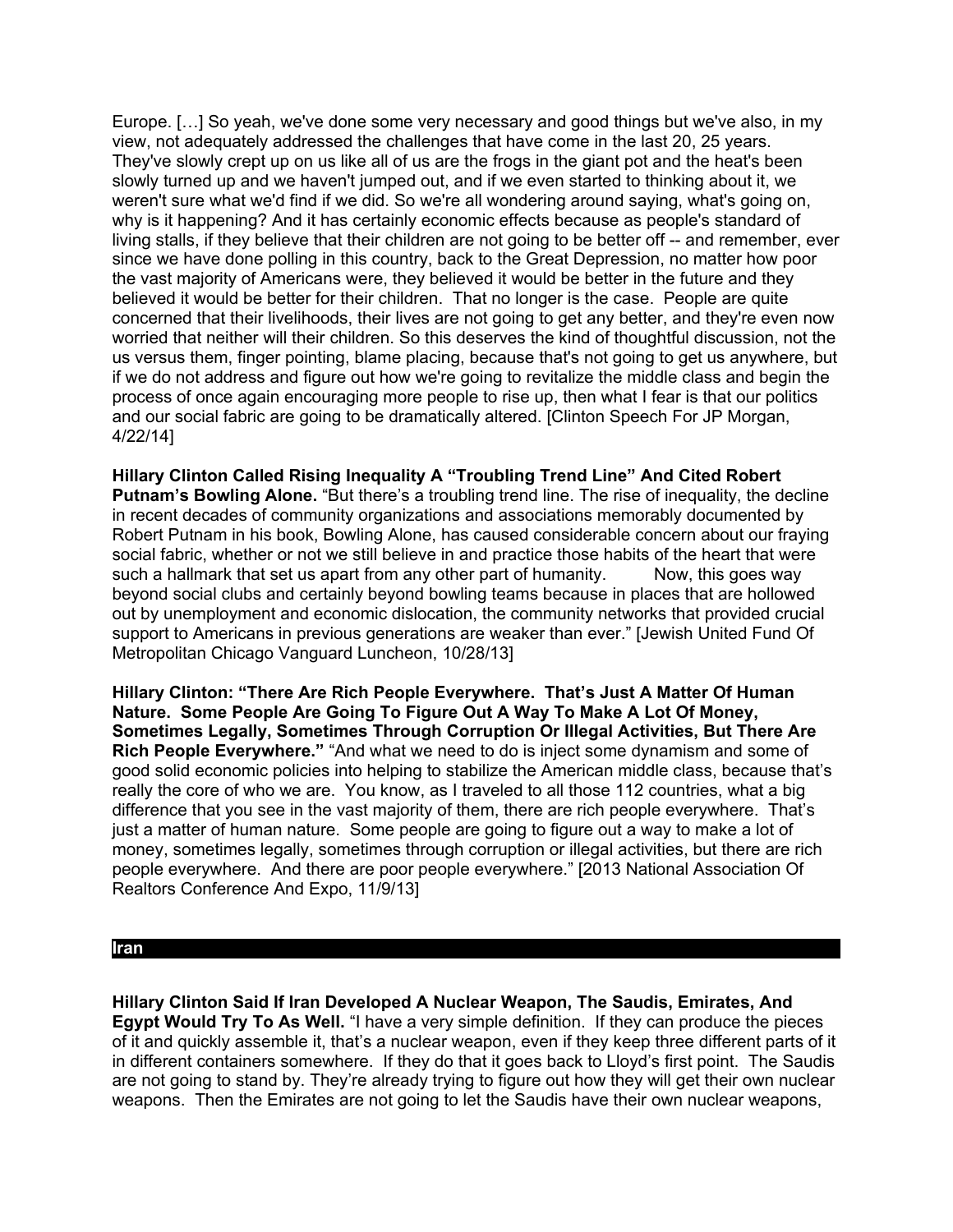and then the Egyptians are going to say: What are we? We're the most important Arab country in the world. We're going to have to have our own nuclear weapons. And then the race is off and we are going to face even worse problems in the region than we currently do today." [ Speech to Goldman Sachs, 2013 IBD Ceo Annual Conference, 6/4/13]

**Hillary Clinton Said The Military Option Was Bombing Iranian Facilities, Not Occupation Or Invasion.** "MS. CLINTON: Well, you up the pain that they have to endure by not in any way occupying or invading them but by bombing their facilities. I mean, that is the option. It is not as, we like to say these days, boots on the ground." [ Speech to Goldman Sachs, 2013 IBD Ceo Annual Conference, 6/4/13]

**Hillary Clinton Said There Would Be Unpredictable Consequences To Bombing Iran, Noting It Was A Global Sponsor Of Terror.** "MS. CLINTON: They wanted—yeah. But I mean, people will fight for themselves. They will fight for themselves, but this is fighting for a program. I mean, the calculation is exactly as you described it. It's a very hard one, which is why when people just pontificate that, you know, we have no choice. We have to bomb the facilities. They act as though there would be no consequences either predicted or unpredicted. Of course there would be, and you already are dealing with a regime that is the principal funder and supplier of terrorism in the world today" [ Speech to Goldman Sachs, 2013 IBD Ceo Annual Conference, 6/4/13]

**Hillary Clinton Said Iran Has Been Caught Connecting To Terrorism In Bulgaria, Thailand, Cyprus, Kenya, And Even A Plot To Murder The Saudi Ambassador To The US.** "If we had a map up behind us you would be able to see Iranian sponsored terrorism directly delivered by Iranians themselves, mostly through the Revolutionary Guard Corps, the operatives, or through Islah or other proxies from to Latin American to Southeast Asia. They were caught in Bulgaria. They were caught in Cyprus. They were caught in Thailand. They were caught in Kenya. So it's not just against the United States, although they did have that ridiculous plot of finding what they thought was a drug dealer to murder the Saudi ambassador." [ Speech to Goldman Sachs, 2013 IBD Ceo Annual Conference, 6/4/13]

**Hillary Clinton Said Mutually Assured Destruction Did Not Work In The Middle East Because The Gulf States Were Unwilling To Accept A Shared Missile Defense System.** 

"They really are after the sort of targets of anyone they believe they can terrorize or sort of make pay a price because of policies. So the fact is that there is no good alternative. I mean, people will say, as you do, mutually assured destruction, but that will require the gulf states doing something that so far they've been unwilling to do, which is being part of a missile defense umbrella and being willing to share their defense so that if the best place for radar is somewhere that can then protect the Saudis and the Emirates, the Saudis would have to accept that. That is not likely to happen." [ Speech to Goldman Sachs, 2013 IBD Ceo Annual Conference, 6/4/13]

**Hillary Clinton Said The "Saudis In Particular Are Not Necessarily The Stablest Regimes That You Can Find On The Planet."** "So mutually assured destruction as we had with Europe in the '40s, '50s, '60s, '70s, '80s until the fall of the Soviet Union is much harder to do with the gulf states and it will be unlikely to occur because they will think that they have to defend themselves. And they will get into the business of nuclear weapons, and these are—the Saudis in particular are not necessarily the stablest regimes that you can find on the planet. So it's fraught with all kinds of problems." [ Speech to Goldman Sachs, 2013 IBD Ceo Annual Conference, 6/4/13]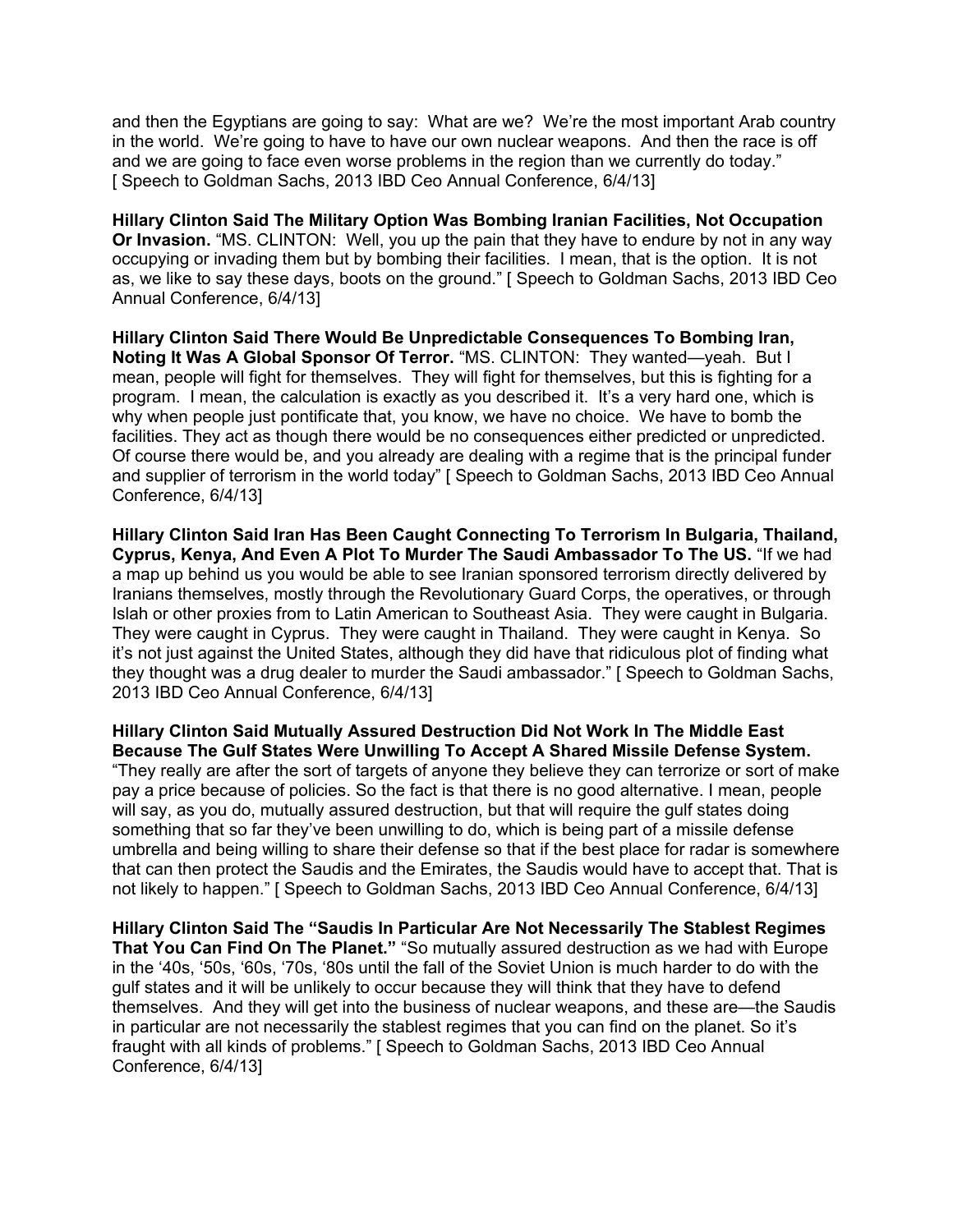**Hillary Clinton Said People "Get Paid All These Big Bucks For Being In Positions Like I Was Just In Trying To Sort It Out And Figure Out What Is The Smartest Approach For The United States."** "So that's what you get paid all these big bucks for being in positions like I was just in trying to sort it out and figure out what is the smartest approach for the United States and our allies can take that would result in the least amount of danger to ourselves and our allies going forward, a contained Iran or an attacked Iran in the name of prevention? And if it were easy somebody else would have figured it out, but it's not. It's a very tough question." [ Speech to Goldman Sachs, 2013 IBD Ceo Annual Conference, 6/4/13]

**Hillary Clinton Said She Believed Rouhani Was Allowed To Be Elected Due To Sanctions But "What They Really Want To Do Is Get Sanction Relief And Give As Little As Possible For That Sanction Relief."** "With respect to the nuclear program, I believe that Rouhani was allowed to be elected by the two major power sources in Iran, the Supreme Leader and the clerics and the Revolutionary Guard led by Suleimani, in part because the sanctions were having a quite damaging effect on the economy, and because of that, there was growing dissatisfaction among the so-called merchant class as well as ordinary consumers and that some action was being demanded. I don't think anyone should have any illusions as to the motives of the Iranian leadership. What they really want to do is get sanction relief and give as little as possible for that sanction relief." [Jewish United Fund Of Metropolitan Chicago Vanguard Luncheon, 10/28/13]

**Hillary Clinton Said A Major Issue Was Iran's Missile Program And "If They Are Not Going To Allow The Missile Program To Be Put Under International Control In Some Way, That's A Big Sign Of Their Lack Of Seriousness, No Matter What They Might Agree To On The Centrifuges." "**And the third issue is their missile program. It doesn't get a lot of discussion. I was with Shimon Peres in the Ukraine a few weeks ago. And he and I were talking about that because the missile program is the delivery vehicle, and if they are not going to allow the missile program to be put under international control in some way, that's a big sign of their lack of seriousness, no matter what they might agree to on the centrifuges." [2014 Jewish United Fund Advance & Major Gifts Dinner, 10/28/13]

**Hillary Clinton Said Some Forces In Iran Would Welcome A Military Strike Because It Would Bring Legitimacy To The Regime.** "MS. HILLARY CLINTON: Well, here's the problem because I'm not speaking out of school, but there are forces in Iran that would welcome a military strike because, No. 1, they think a targeted military strike on the facilities that would be known would set back the program maybe a year, maybe two years, but would rally the Iranian people, providing additional legitimacy for the continued rule by the Supreme Leader and the clerics. So, certainly, in the many, many briefings and conversations that I was part of over four years, it's not so clear that there is an absolute fear of a military strike among certain elements within Iran." [2014 Jewish United Fund Advance & Major Gifts Dinner, 10/28/13]

**Hillary Clinton Said A Military Strikes Could Cause An "Uncontrollable" Reaction And "Could Be A Signal To A Lot Of The Neighbors To Take Action Against Iranian Assets."** "Now, on the other side, there are those who certainly think it would be very bad. It might cause a reaction on the part of certain elements within Iran that could become uncontrollable. It could be a signal to a lot of the neighbors to take action against Iranian assets. So this is not a very easy message to convey in a way that it causes the kind of reaction that one would want from inside Iran." [2014 Jewish United Fund Advance & Major Gifts Dinner, 10/28/13]

**Hillary Clinton Said Sanctions From Congress Weren't Useful Outside Of International Consensus.** "You know, as somebody who spent a lot of time the first two years putting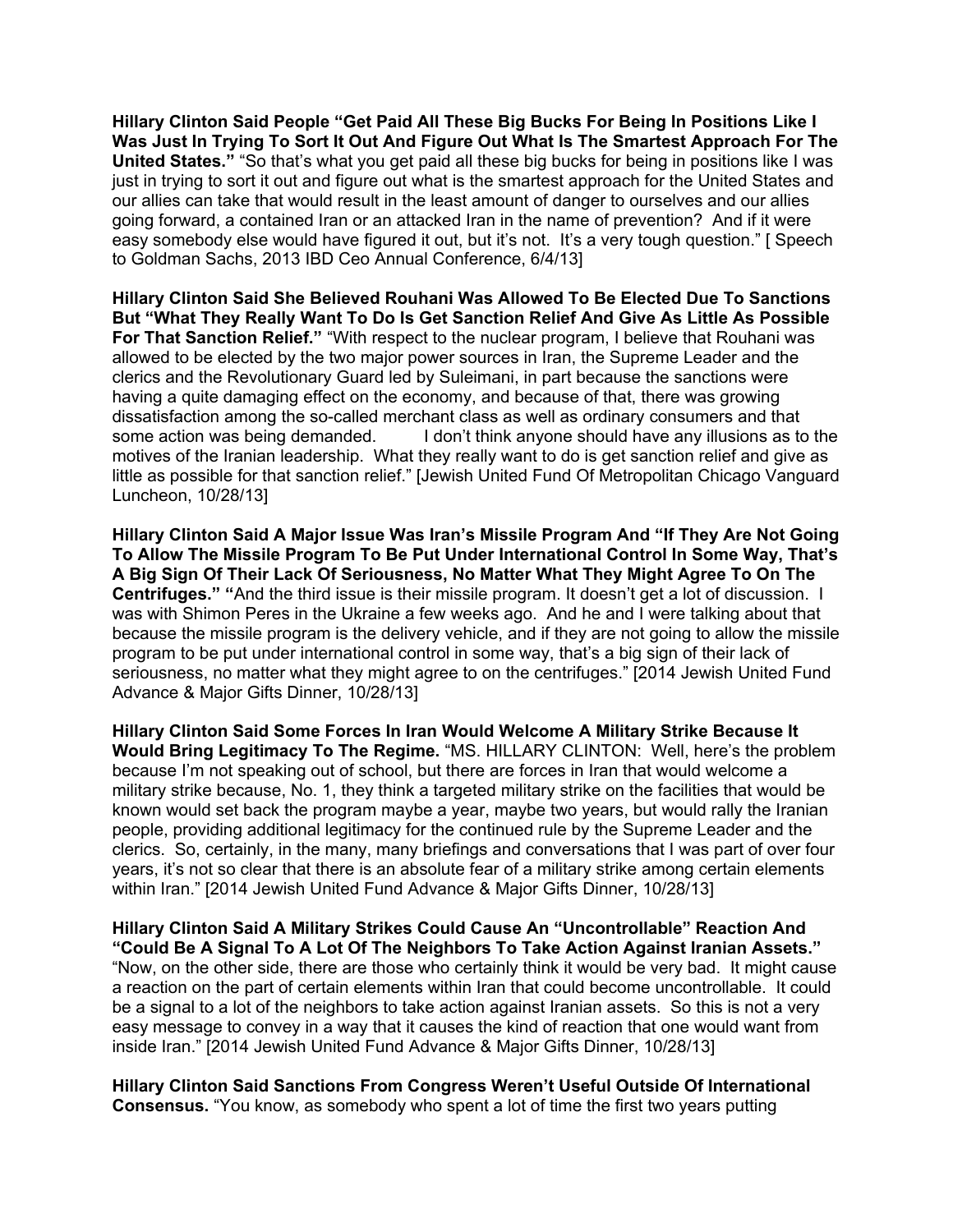together those international sanctions, those were very difficult. I mean, we could pass, you know, a million sanctions in the United States Congress. I voted for them when I was a senator. But if you don't have an international consensus on sanctions, you cannot hurt the Iranians the way you need to to get their attention to determine whether or not there is any potential negotiated outcome." [Jewish United Fund Of Metropolitan Chicago Vanguard Luncheon, 10/28/13]

**Hillary Clinton Said The US Had To Negotiate With Iran On Its Nuclear Program After Rouhani's "Charm Offensive" Because They Had To Maintain The International Consensus On Sanctions.** "So along comes Rouhani who was a nuclear negotiator about ten or so years ago for Iran. He's on a big charm offensive, the new foreign minister is on a big charm offensive. How far he will be able to go given the Supreme Leader and the Revolutionary Guard is not clear yet, but it's very important for us to test that. It's very important for us to engage in the diplomacy that was created by the coercive sanctions for two reasons: First, to really explore in depth what they are willing to do and in return for what; and second, to keep our International Sanctions Coalition together because if the Iranians are on their charm offensive, it's not just with us, it's with the Europeans, it's with the Asians, it's certainly with the Russians and the Chinese. And if they are in a position to be able to say, 'Look, we were prepared to answer a lot of the concerns of the United States and the West, but, of course, the United States wouldn't negotiate with us so we feel like we've done our part so why don't you buy some more oil and gas,' I mean, that's what we have to try to avoid to try to keep them in as tight a position as possible while we test the diplomacy." [Jewish United Fund Of Metropolitan Chicago Vanguard Luncheon, 10/28/13]

## **Islam**

**Clinton Said Most Muslims Were Peaceful, But "We Can't Close Our Eyes To The Fact That There Is A Distorted And Dangerous Strain Of Extremism" Spreading Within The Muslim World.** "And I want to be clear, Islam itself is not the adversary. The vast majority of Muslims living here in Canada and the United States are peaceful and tolerant people. We see that every day in our neighborhoods, among those with whom we go to school or work or trade. But we can't close our eyes to the fact that there is a distorted and dangerous strain of extremism within the Muslim world that continues to spread." [Hillary Clinton Remarks for tinePublic – Saskatoon, Canada, 1/21/14]

# **Israel**

**Clinton: "There's That Wonderful Abba Eban Line About How The Palestinians Never Miss An Opportunity To Miss An Opportunity? That Still Seems To Be The Case…"** "The final thing I would say is that within the year that my husband left office, I came home one day and he said, 'You're not going to believe what happened.' And I said, 'What happened?' He said, 'Yasser Arafat called me today, and he said, "You know that deal that you offered us? We've ready to take it now."' And Bill said, 'You know, that president who offered it is not longer president.' So, you know, there's that wonderful Abba Eban line about how the Palestinians never miss an opportunity to miss an opportunity? That still seems to be the case, and the security challenges on all sides now facing Israel are much more acute. So I think it's a heavy lift, but I am very pleased that Secretary Kerry is giving it all he's got to try to get something done." [Clinton Speech For Morgan Stanley, 4/18/13]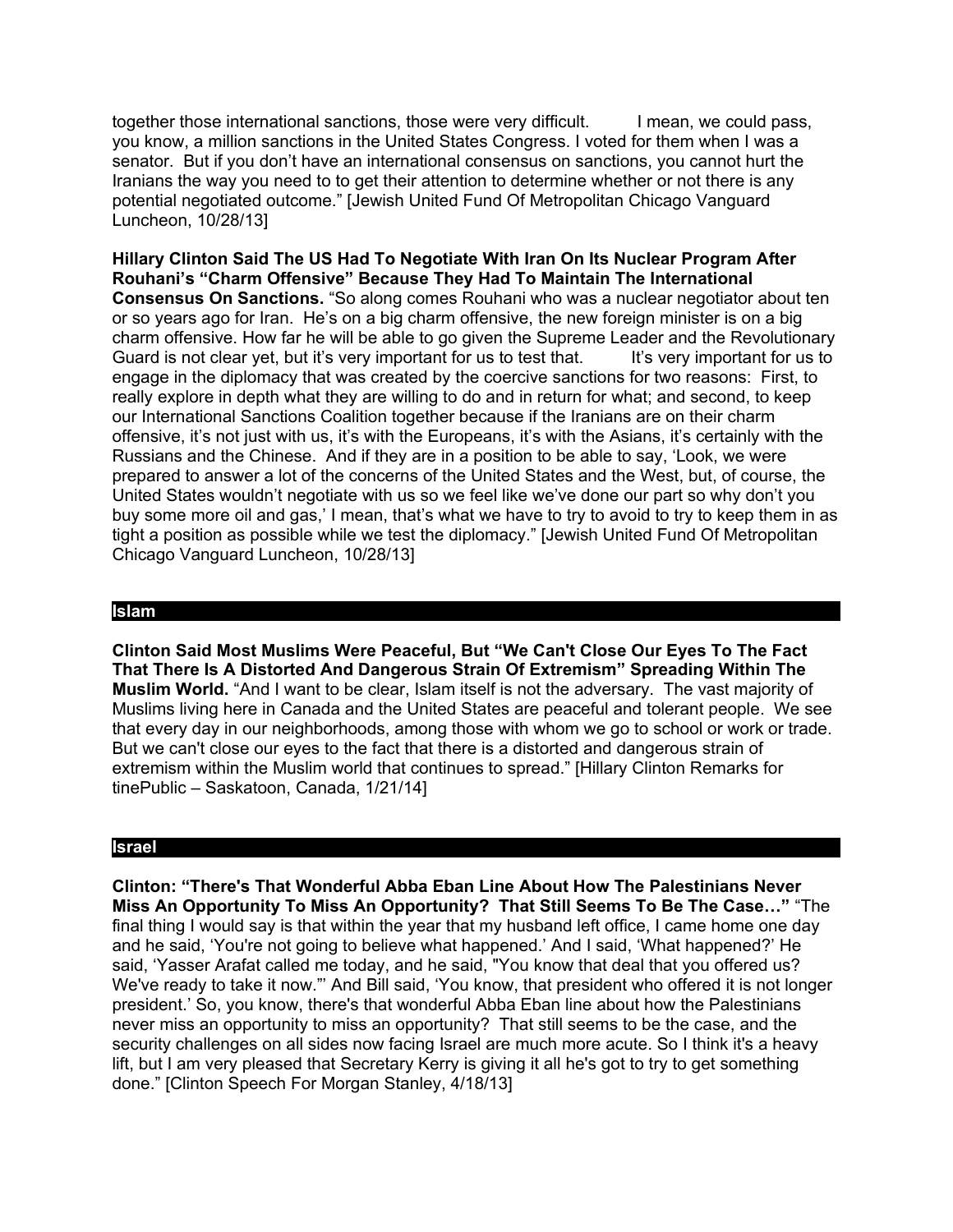**Hillary Clinton Said Israel Was Working With Military Government In Egypt And With The Jordanians To Shore Up King Abdullah.** "So this is a country in turmoil. In my continuing contact with my, you know, counterparts, my former counterparts, in Israel, I think that they are working hard on the relationship with the new military government in Egypt which is something that's essential for the maintenance of the Camp David Accords and just the day-to-day safety of Israel. They are working closely with the Jordanians because we want to keep, you know, shoring up King Abdullah. And they have, you know, conversations at certain levels going on with others in the region to try to insofar as possible have some coordinated approaches and actions." [Jewish United Fund Of Metropolitan Chicago Vanguard Luncheon, 10/28/13]

**Hillary Clinton: "One Of The Developments Of The Arab Spring Is That You Now Have Israel And Saudi Arabia More Closely Aligned In Their Foreign Policy."** "So I think that there's a—and there's a constant effort on the part of the leadership of Israel to make it clear that, you know, they are not going to abide the nuclear program or the terrorist program and to send those messages every day in every way, publicly and privately, to try to influence not just the behavior inside Iran, but increasingly, the larger gulf. I mean, one of the—one of the developments of the Arab spring is that you now have Israel and Saudi Arabia more closely aligned in their foreign policy. MR. ELLIOTT BADZIN: Who would have thunk it? SECRETARY HILLARY CLINTON: Who would have? And not only about Iran, which they —they both put at the top of their list of concerns, but about Egypt and about Syria and about a lot of other things." [Beth El Synagogue's 13th National Speaker Series, 10/27/13]

### **Japan**

**Hillary Clinton Said Japan "Don't Have A Military," And Were Unlikely To Develop Nuclear Weapons Capacity Even In Reaction TO North Korea.** "MR. BLANKFEIN: Wouldn't Japan—I mean, isn't the thinking now what is going to happen? But why wouldn't Japan at that point want to have a nuclear capability? MS. CLINTON: Well, that's the problem with these arms races. MR. BLANKFEIN: Nuclear technology -- MS. CLINTON: But they don't have a military. They have a currently somewhat questionable and partially defunct civilian nuclear industry. So they would have to make a huge investment, which based on our assessments they don't want to have to make "[ Speech to Goldman Sachs, 2013 IBD Ceo Annual Conference, 6/4/13]

**Hillary Clinton Said The "Mess On The Senkakians" Was Caused By Nationalist Forces In Japan Forcing The Federal Government To Act.** "But there are nationalistic pressures and leaders under the surface in governship and mayor positions who are quite far out there in what they're saying about what Japan should be doing. And part of the reason we're in the mess on the Senkakians is because it had been privately owned. And then the governor of Tokyo wanted to buy them, which would have been a direct provocation to China because it was kind of like: You don't do anything. We don't do anything. Just leave them where they are and don't pay much attention to them. And the prior government in Japan decided: Oh, my gosh. We can't let the governor of Tokyo do this, so we should buy them as the national government." [ Speech to Goldman Sachs, 2013 IBD Ceo Annual Conference, 6/4/13]

#### **Marijuana**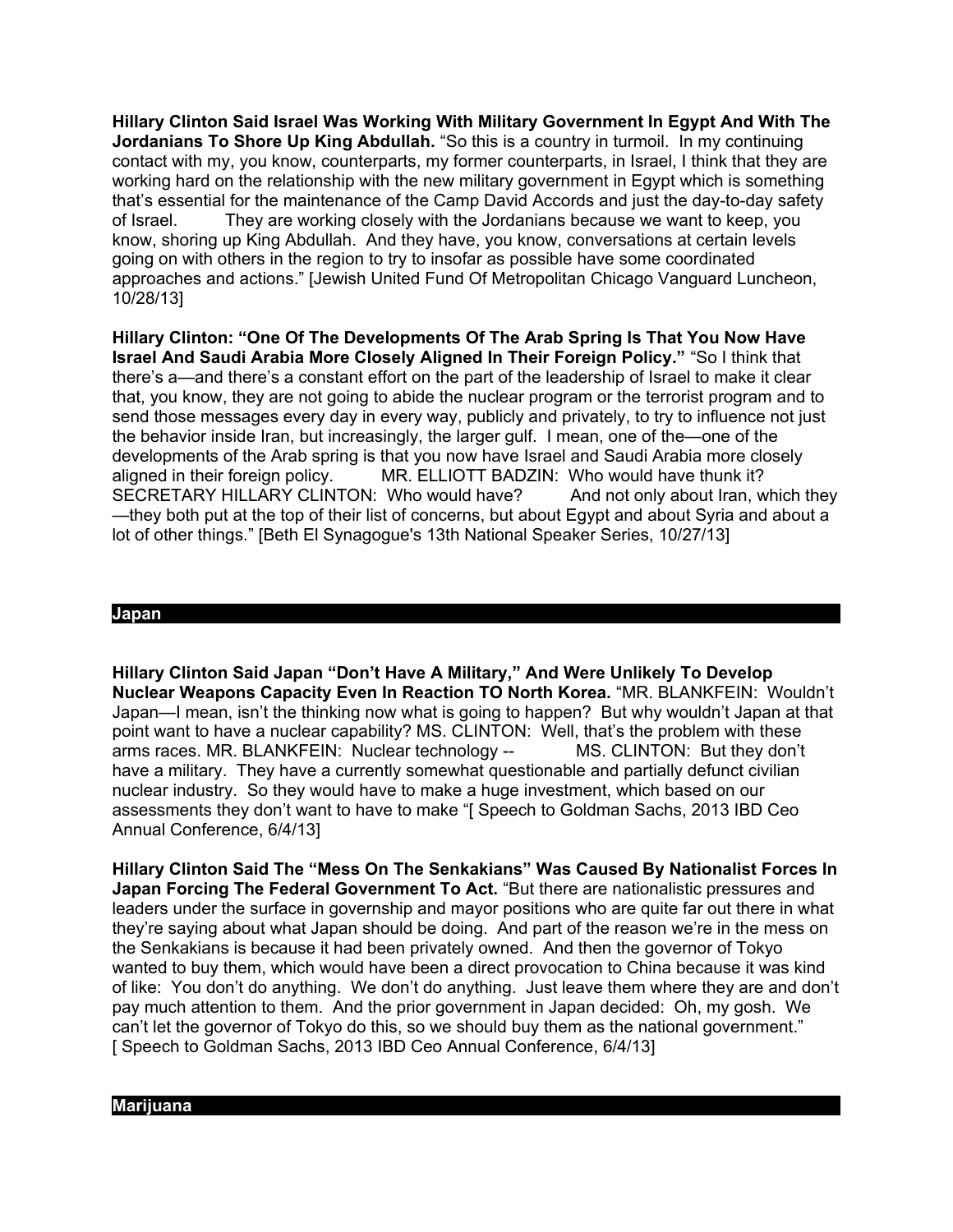**Clinton Said She Was Strongly Against Legalizing Marijuana.** "URSULA BURNS: So long means thumbs up, short means thumbs down; or long means I support, short means I don't. I'm going to start with -- I'm going to give you about ten long-shorts. SECRETARY CLINTON: Even if you could make money on a short, you can't answer short. URSULA BURNS: You can answer short, but you got to be careful about letting anybody else know that. They will bet against you. So legalization of pot? SECRETARY CLINTON: Short in all senses of the word." [Hillary Clinton Remarks, Remarks at Xerox, 3/18/14]

## **Mexico**

**Clinton Said She Was Impressed With Enrique Peña Nieto And His Reforms.** "The new leader of Mexico who I didn't have a chance to work with but I'm very impressed by with all of the reforms that he's been able to get through the Mexican legislature he's really done things like reforming the constitution to permit new investments in the Mexican oil company that was previously closed to outside investment, changing education system, doing things that really go hand in hand with what his predecessor was also trying to do." [1/27/14, HWA Remarks at Premier Health]

# **Media**

**Hillary Clinton Praised The Press That Covered Her In The State Department For Being Interested In The Issues.** "So I mean, I am constantly amazed at how attention deficit disordered the political punditry is. Because there is a lot to cover. There is so much that you could actually be educating people about. The difference that I experienced from running for the Senate, being in the Senate, running for president and being Secretary of State is that the press which covered me in the state department were really interested in the issues. I mean, they would drill them. They would have asked a hundred more questions about everything Lloyd has asked in the time that they had with me because they really cared about what I thought, what the US government was doing in these issues." [ Speech to Goldman Sachs, 2013 IBD Ceo Annual Conference, 6/4/13]

**Hillary Clinton: "Our Political Press Has Just Been Captured By Trivia. I Mean, To Me. And So You Don't Want To Give Them Any More Time To Trivialize The Importance Of The Issues Than You Have To Give Them."** "Our political press has just been captured by trivia. I mean, to me. And so you don't want to give them any more time to trivialize the importance of the issues than you have to give them. You want to be able to wait as long as possible, because hopefully we will actually see some progress on immigration, for example. Maybe circumstances will force some kind of budget deal. It doesn't look too promising, but stranger things have happened." [ Speech to Goldman Sachs, 2013 IBD Ceo Annual Conference, 6/4/13]

## **North Korea**

**Clinton On North Korea: "Right Now, It's Not A Direct Threat To The United States."** MR. BOZZUTO: Well, and -- to leave the Middle East but talk about another sponsor of terrorism, my question is really simple. How -- how afraid should we be of North Korea? SECRETARY CLINTON: You know, right now, it's not a direct threat to the United States. It is, however, a threat to our treaty allies in South Korea and Japan. It is also a source of instability on the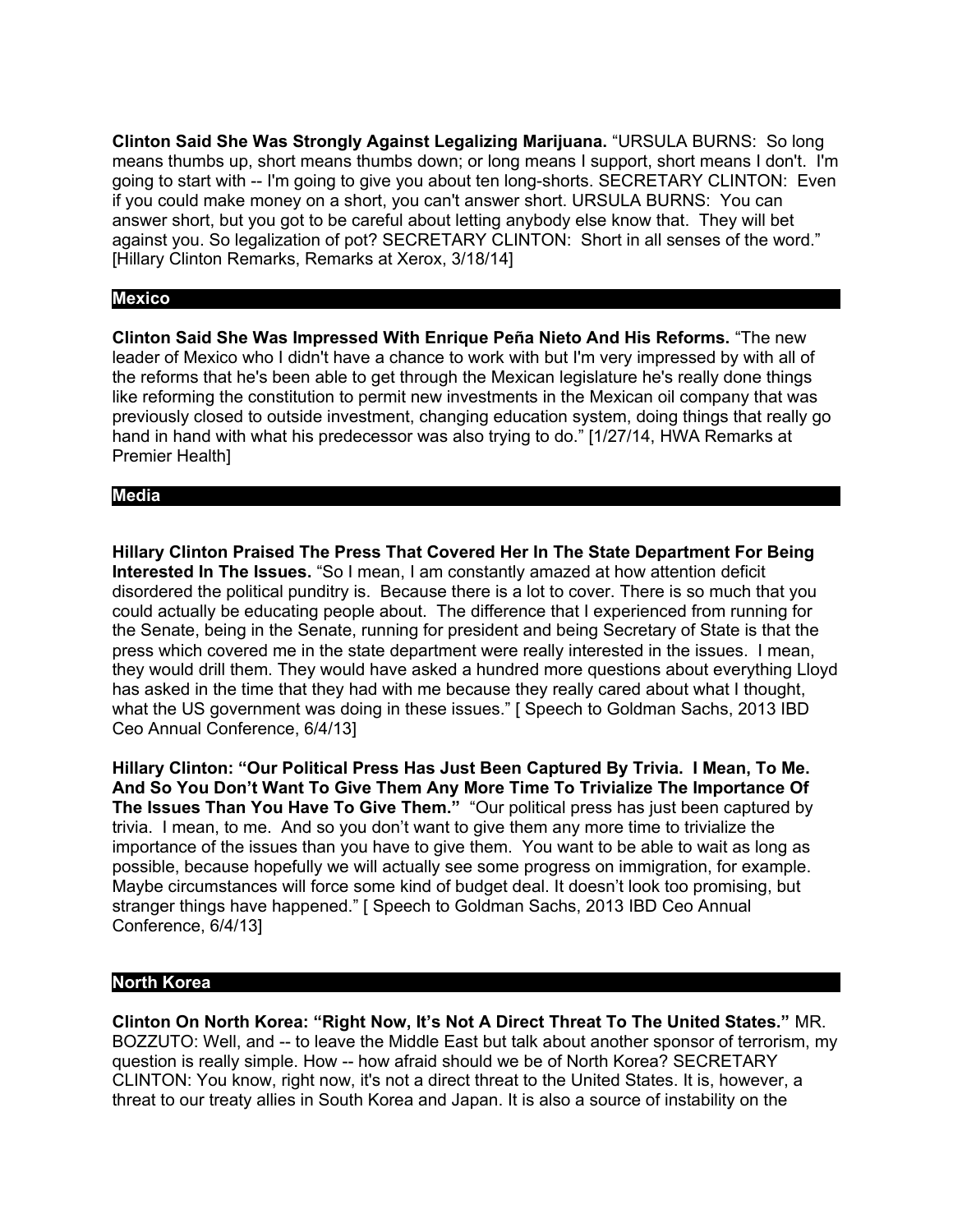Korean peninsula that could have, you know, ramifications for the region and our interests in the region. [Clinton Speech For National Multi-Housing Council, 4/24/13]

# **Personal Stories**

## **Marine Recruiters**

**When Asked If In 1975 She Was Rejected From The Marines Because She Was Female, Clinton Said "No" And Explained That They Rejected Her Because She Was "Too Old."** "MR. HOLLADAY: Is it true that until 1975 you applied for the Marines and they told you no because you were a female? MS. HILLARY CLINTON: No. Here is what did happen: It was actually -- there was a recruiting station, and I thought, you know, maybe I should consider serving my country by joining the military. So I walked into the recruiting station, and the person on duty was a Marine. And I think I was 26, maybe 27, so, an older potential recruit. I said to the young Marine, I said, 'Well, you know, I'd be interested in getting some information to see whether I could maybe serve. I'm a lawyer. Maybe I could help in some way.' He says, 'Well, I think you are too old for the Marines but maybe the dogs will take you.' I said, 'The dogs?' He goes, 'Yeah, you know, the Army.' I said, 'Well, it doesn't sound like I'm going to be welcome so...'" [American Society for Clinical Pathology Annual Meeting, 9/18/13]

## **Immigrant Grandparents**

**Hillary Clinton Said Her Grandfather Rodham "Came As A Young Boy With His Family To The United States."** "You know, as I briefly described, my father, he, you know, he grew up in Scranton, Pennsylvania. His father came as a young boy with his family to the United States and had two babies and worked in the mills, starting when he was eleven and went until he retired at 65." [Hillary Clinton remarks to ECGR Grand Rapids, 6/17/13]

## **Father's Football Scholarship**

**Hillary Clinton Said Her Father Received A College Football Scholarship.** "And my father played football, so he got a football scholarship to go to college, which was a very good deal, but then he came out of college in the middle of the Depression and there were no jobs. And he heard about a job in Chicago, so he hopped a freight train down to Chicago and got this job, and it was serving as a representative selling drapery fabrics around the Upper Midwest, probably came to Grand Rapids back then." [Hillary Clinton remarks to ECGR Grand Rapids, 6/17/13]

**Hillary Clinton Stated Her Father Made It To College On A Football Scholarship.** "My father made it to college on a football scholarship, started a small business, my mother overcame a childhood of abandonment to help build a middle class life for me and my brothers and I knew I was a beneficiary not only of their love and hard work, but their aspirations for us and a larger community that believed as they did in America's promise." [0224015 HWA Remarks for Watermark (Santa Clara CA).docx, p. 8]

## **Personal Wealth**

**Hillary Clinton: "I'm Kind Of Far Removed" From The Struggles Of The Middle Class "Because The Life I've Lived And The Economic, You Know, Fortunes That My Husband And I Now Enjoy."** "And I am not taking a position on any policy, but I do think there is a growing sense of anxiety and even anger in the country over the feeling that the game is rigged.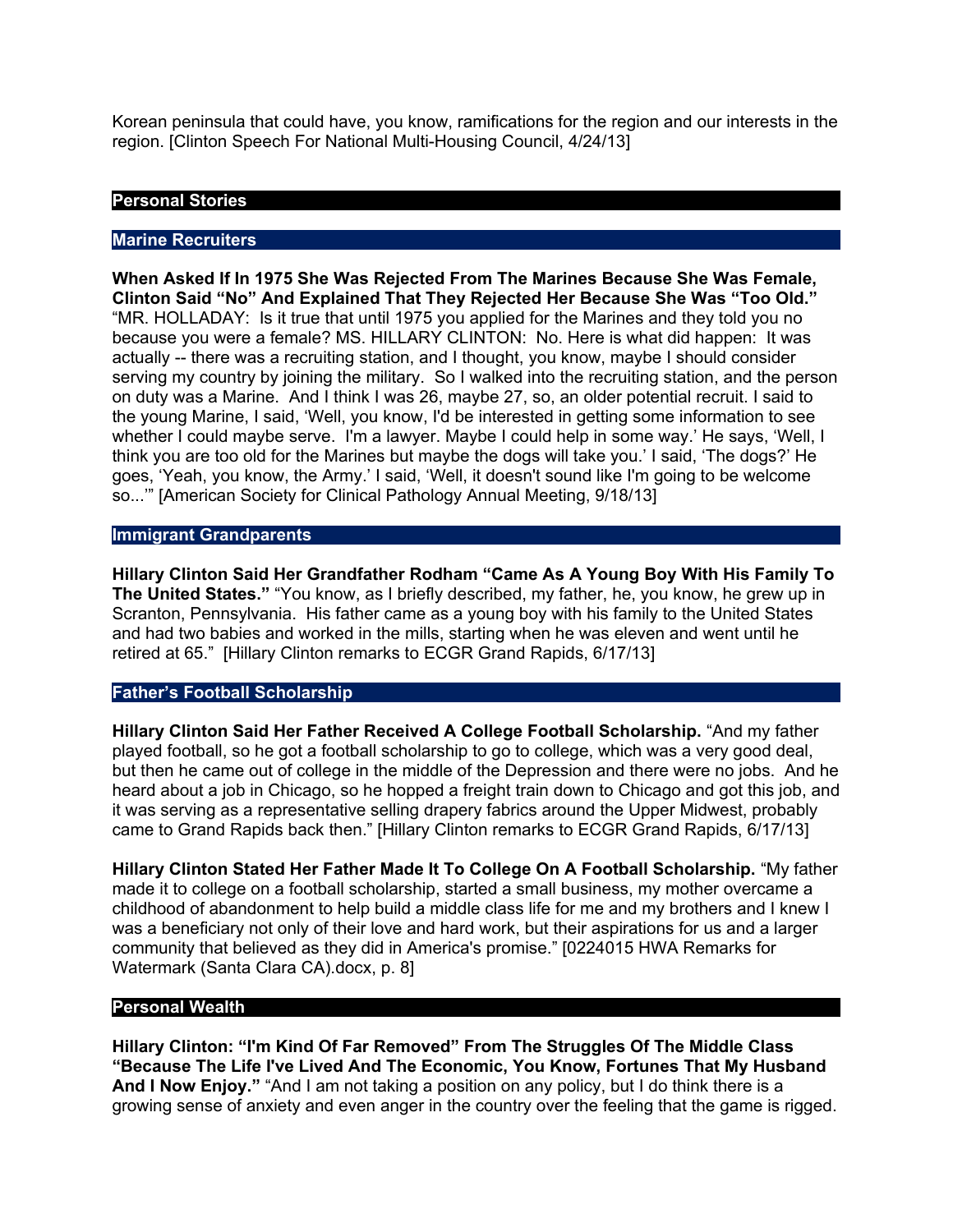And I never had that feeling when I was growing up. Never. I mean, were there really rich people, of course there were. My father loved to complain about big business and big government, but we had a solid middle class upbringing. We had good public schools. We had accessible health care. We had our little, you know, one-family house that, you know, he saved up his money, didn't believe in mortgages. So I lived that. And now, obviously, I'm kind of far removed because the life I've lived and the economic, you know, fortunes that my husband and I now enjoy, but I haven't forgotten it." [Hillary Clinton Remarks at Goldman-Black Rock, 2/4/14]

**The Moderator Joked That It Was Said Hillary Clinton Was Going To Do A Lot Of Speeches When She Left The State Department.** "JIM GREENWOOD: All right. The day is young. So when you left State, it was said that you were going to do beaches and speeches. SEC. HILLARY CLINTON: Right. JIM GREENWOOD: I've been watching television. You've been doing a lot of speeches. Doing any beaches? SEC. HILLARY CLINTON: Not yet. Not yet." [06252014 HWA Remarks at BIO (San Diego, CA).docx, p. 1]

# **Pivot to Asia**

**Clinton Said She Worried That The United States Would Not "Maintain That Continuity Of Attention And Support That Is Needed In Asia And Elsewhere," As They Had To Build South Korean Democracy After The Korean War.** "And think about what they went through. I mean, South Korea has coups, have assassinations, have, you know, really terrible politics for a very long time. They didn't become what we would consider a functional democracy overnight, but we never gave up. We had troops there, we had aid there, we had a presence of American business there. We were there for the long run. And what I worry about is that in a time of shrinking resources and well-deserved demands that we pay attention here at home to what's happening to the American people, that we're not going to maintain that continuity of attention and support that is needed in Asia and elsewhere. So I'm hoping that it, you know, certainly is maintained despite the hiccups, but it takes time and resources to do that." [Goldman Sachs AIMS Alternative Investments Symposium, 10/24/13]

## **Politics**

**Hillary Clinton Noted The Gang Of 8, Which Included Marco Rubio, As How The Legislative Process Is Supposed To Work On Immigration.** "This is the way the legislative process is supposed to work on immigration. You have four republicans, four democrats, they worked very hard to reach consensus. There was an actual markup of the bill. The judiciary committee, they actually proposed amendments and voted on them, but they had made a deal that they would stick with their basic outlines of their proposal and now they're debating it on the floor of the senate." [06242013 Remarks at KKR Los Angeles.doc, p. 28]

**Clinton: "If You're On The Left, The Best Way To Get Rid Of You Is By Having Somebody Even Further Left Run Against You In A Primary, And The Same If You're On The Right, Having Somebody Even Further Right."** CLINTON: I mean, one of our great problems right now is nobody wants to be around people they disagree with. They just kind of write them off. Everybody watches TV that reinforces your already existing prejudices, and, you know, that's how we're kind of dividing ourselves up, and so we've created a House of Representatives where, if you're on the left, the best way to get rid of you is by having somebody even further left run against you in a primary, and the same if you're on the right, having somebody even further right. So there's no incentive in so many of our districts for people to compromise because they're afraid that if they disappoint or anger their supporters that they'll put in somebody to run against them in a primary. But that's our fault. I mean, we let that happen because, you know,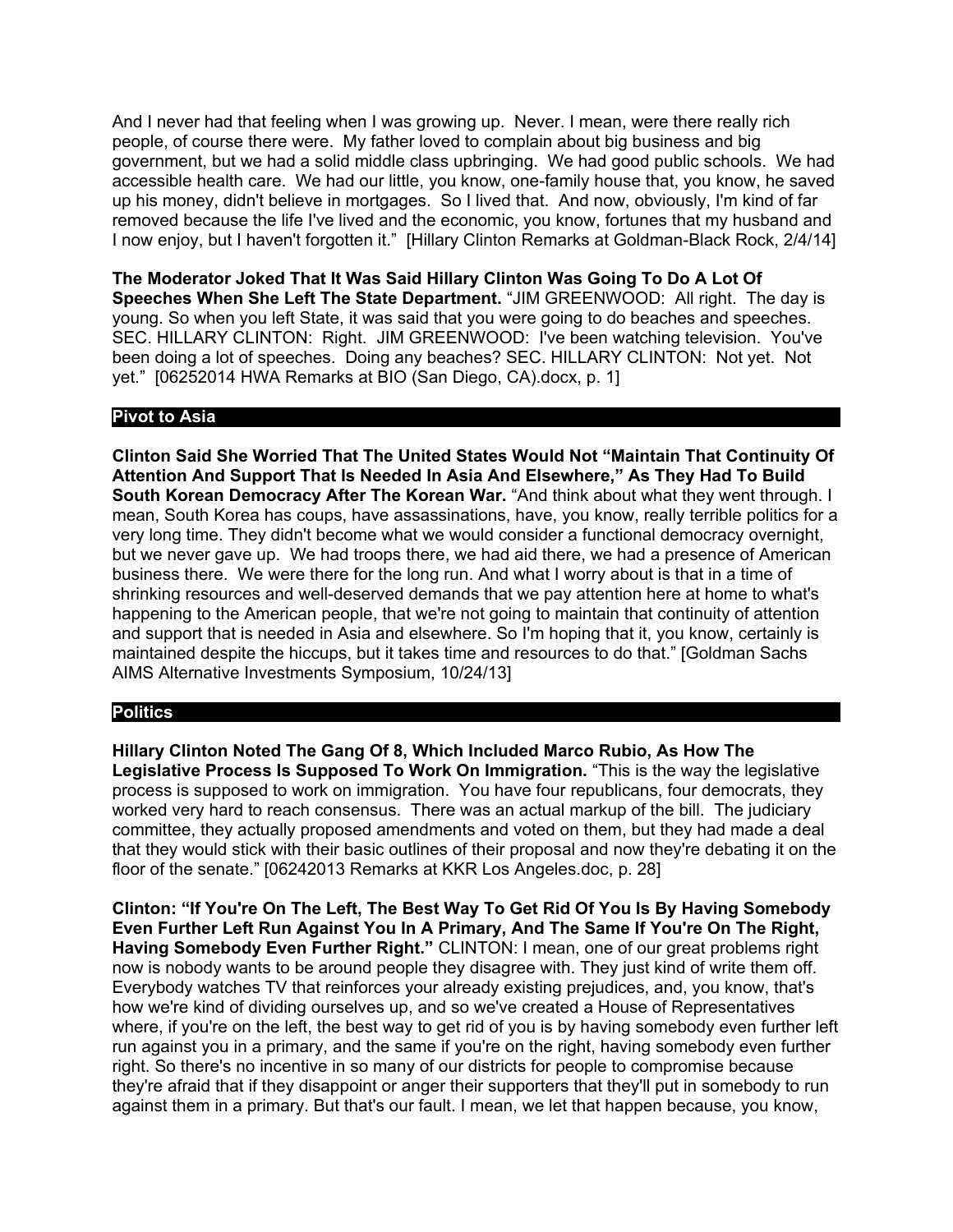we don't really stand up and say, wait a minute, that's not in the interests of the whole. [Clinton Speech For National Multi-Housing Council, 4/24/13]

**Clinton: "I'm A Big Believer In Balance On Nearly Any Issue..."** MR. BOZZUTO: The -- you and I and Doug talked briefly in the hallway about how apartments are becoming increasingly attractive to young people and older people, and yet we have a housing policy that I will say discriminates against renters through the mortgage interest deduction. How -- how should we create a more balanced housing policy that doesn't discriminate against one group of people? SECRETARY CLINTON: Well, "balanced" is the right word. I think that, you know -- from the, you know, the little bit that I know -- you all are the experts -- we're going to need even more rental housing. It is, as you say, sort of the, you know, the Boomers plus the Echo Boomers plus people who have been priced out of or forced out of home ownership, and there has to be a balance. I'm -- I'm a big believer in balance on nearly any issue, and I guess I would say just three things. [Clinton Speech For National Multi-Housing Council, 4/24/13]

**Clinton: "But If Everybody's Watching, You Know, All Of The Back Room Discussions And The Deals, You Know, Then People Get A Little Nervous, To Say The Least. So, You Need Both A Public And A Private Position."** CLINTON: You just have to sort of figure out how to -- getting back to that word, "balance" -- how to balance the public and the private efforts that are necessary to be successful, politically, and that's not just a comment about today. That, I think, has probably been true for all of our history, and if you saw the Spielberg movie, Lincoln, and how he was maneuvering and working to get the 13th Amendment passed, and he called one of my favorite predecessors, Secretary Seward, who had been the governor and senator from New York, ran against Lincoln for president, and he told Seward, I need your help to get this done. And Seward called some of his lobbyist friends who knew how to make a deal, and they just kept going at it. I mean, politics is like sausage being made. It is unsavory, and it always has been that way, but we usually end up where we need to be. But if everybody's watching, you know, all of the back room discussions and the deals, you know, then people get a little nervous, to say the least. So, you need both a public and a private position. And finally, I think -- I believe in evidence-based decision making. I want to know what the facts are. I mean, it's like when you guys go into some kind of a deal, you know, are you going to do that development or not, are you going to do that renovation or not, you know, you look at the numbers. You try to figure out what's going to work and what's not going to work. [Clinton Speech For National Multi-Housing Council, 4/24/13]

**Clinton Criticized Those Who Run For Office As "Kind Of Above That Political Process, The Democratic Process."** "So when somebody runs for and asks for your vote who tries to set him or herself kind of above that political process, the democratic process, that person should not earn your vote. And in addition, they should not earn your contribution." [Remarks to CME Group, 11/18/13]

**Hillary Clinton Said Moderate Voices In Congress Need More Support, Citing Eight-Senator Immigration Compromise.** "So we got to make sure that we begin listening to each other, we begin to reward people who try to make the tough decisions in the middle like these eight senators on immigration for republicans and for democrats. You know, they've got to be given support because they're trying to solve a real problem, and then we have to keep looking for more and more ways to do that as well." [Hillary Clinton remarks to Apollo Global Management, 5/13/13]

**Clinton Compared The Retail Industry To Politics: "We Have To Know What's On People's Minds If You're Going To Sell Them Something Or Get Their Vote."** "You know, it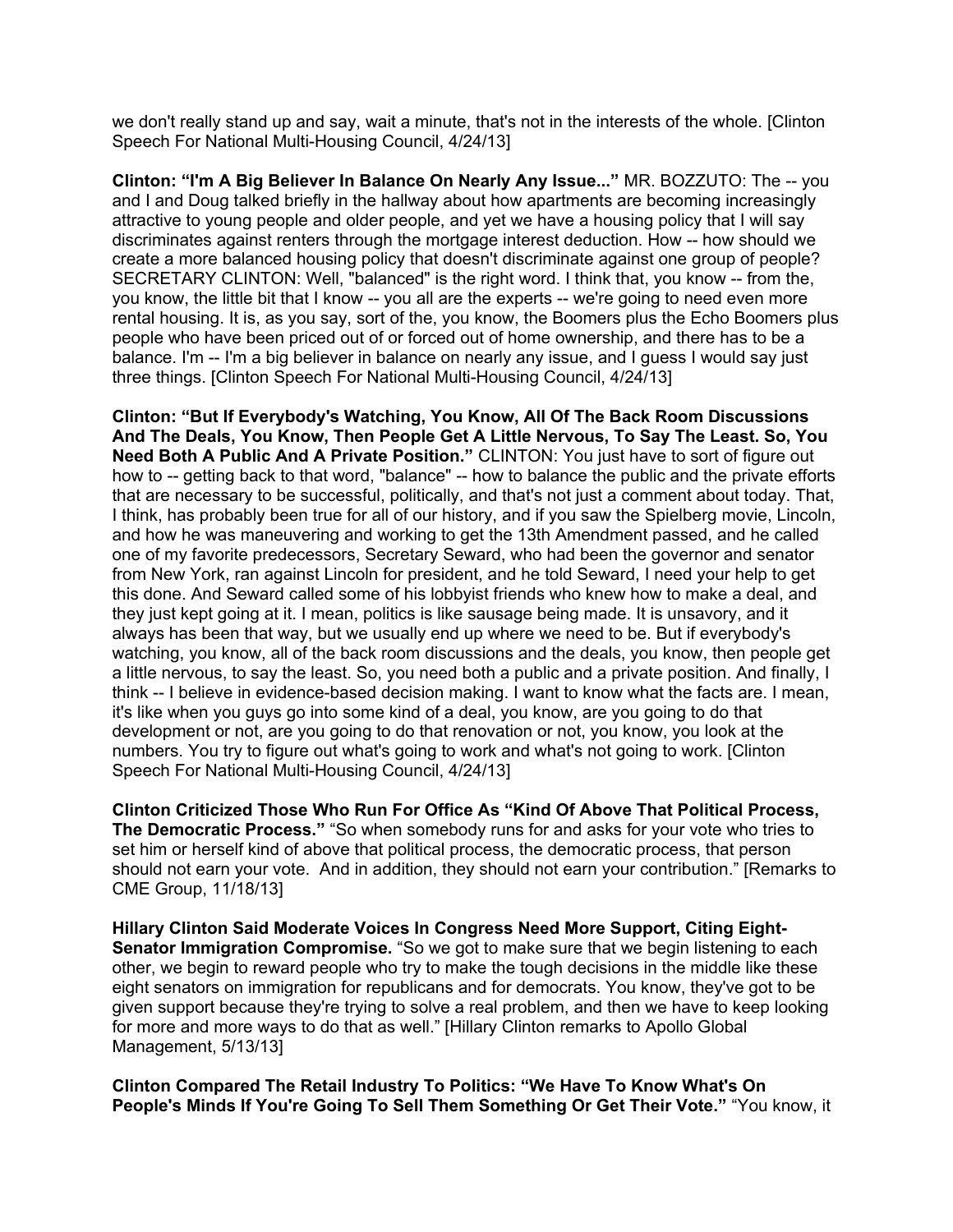was a retail business obviously, and retailing is a lot like politics, you have very direct relationships with your customers or with your voters, we have to know what's on people's minds if you're going to sell them something or get their vote. And I learned a lot from, you know, watching how he managed this growing company, how he dealt with his associates, you know, they would have the annual meeting in the field house of the University of Arkansas basketball arena, so you have tens of thousands of people, you'd have entertainment and they'd bus in, you know, these men and women who worked at Walmarts from all over the country and build camaraderie and basically kind of you're on the Walmart team." [Hillary Clinton remarks at Sanford Bernstein, 5/29/13]

**Clinton Said That Both The Democratic And Republican Parties Should Be "Moderate."**  "URSULA BURNS: Interesting. Democrats? SECRETARY CLINTON: Oh, long, definitely. URSULA BURNS: Republicans? SECRETARY CLINTON: Unfortunately, at the time, short. URSULA BURNS: Okay. We'll go back to questions. SECRETARY CLINTON: We need two parties. URSULA BURNS: Yeah, we do need two parties. SECRETARY CLINTON: Two sensible, moderate, pragmatic parties." [Hillary Clinton Remarks, Remarks at Xerox, 3/18/14]

**Hillary Clinton Blamed Gerrymandering For Rewarding Partisanship.** "Secondly, you know, people get rewarded for being partisan, and that's on both sides. The biggest threat that Democrats and Republicans face today, largely because of gerrymandering in the House, is getting a primary opponent from either the far right or the far left." [ Speech to Goldman Sachs, 2013 IBD Ceo Annual Conference, 6/4/13]

**Hillary Clinton Said There Was A State Senator Who Had an A Rating From The NRA Who Still Lost Their Support Because She Didn't Support One Gun Rights Bill.** "You know, there is no reason you would have noticed this, but there was a woman in the Senate—and I think it was Kentucky—recently who had an A plus rating from the NRA. A plus rating. She was a country legislator, highly regarded, and she was a chairman of a committee in the state legislature. And somebody introduced a bill with—you know, it's not too much exaggeration to say that you should have your gun in your car at all times and it should be visible. And she said: Let's table it for a minute and think about the consequences. So the NRA recruited an opponent for her who beat her. They put a lot of money into it and basically: You couldn't be reasonable. You couldn't say let's try to reason this out together. You had to tow the line, and whether it's a financial line or gun control line or whatever the line might be. But people let that happen. Voters let that happen." [ Speech to Goldman Sachs, 2013 IBD Ceo Annual Conference, 6/4/13]

**Hillary Clinton Said In Hong Kong Business Leaders Asked Her If The US Would Default On Its Debt.** "And I was in Hong Kong in the summer of 2011 and I had a preexisting program with a big business group there, and before we had a reception and there were about a hundred business leaders, many of them based in Hong Kong, some of them from mainland China, some of them from Singapore and elsewhere. They were lining up and saying to me: Is it true that the American Congress might default on America's full faith and credit, their standing, that you won't pay your bills? And you know I'm sitting there I'm representing all of you. I said: Oh, no. No. 26 No. That's just politics. We'll work it through. And I'm sitting there: Oh, boy. I hope that is the case." [ Speech to Goldman Sachs, 2013 IBD Ceo Annual Conference, 6/4/13]

**Hillary Clinton Pointed To The Gang Of Eight Senators On Immigration As An Example Of Productive Compromise.** "I've been an elected official, an appointed official. There is nothing easy about working toward a compromise. I give a lot of credit to the eight senators, four Republicans and four Democrats in the Senate. You go from very conservative to what we would call very liberal. And they have sat down and they hammered out a compromise, and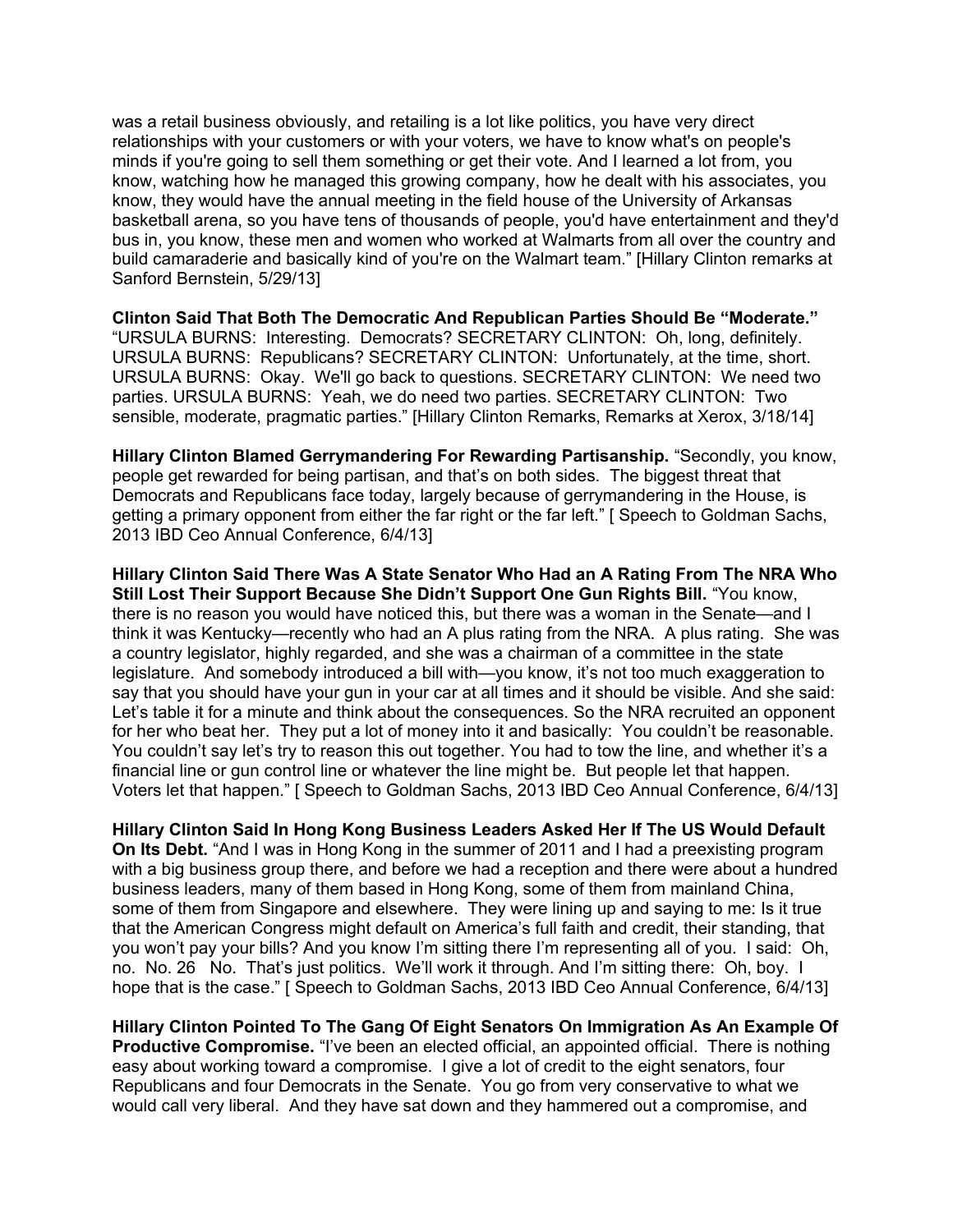then they made a pledge they would stick to it as it went through the regular order of the committee hearing. How unusual. "[ Speech to Goldman Sachs, 2013 IBD Ceo Annual Conference, 6/4/13]

**Hillary Clinton: "If You Are Not Willing To Be Active In Your Democracy And Do What Is Necessary To Deal With Our Problems, I Think You Should Be Voted Out."** " "And I don't care if you're a liberal icon or a conservative icon. If you are not willing to be active in your democracy and do what is necessary to deal with our problems, I think you should be voted out. I think you should just be voted out, and I would like to see more people saying that." [ Speech to Goldman Sachs, 2013 IBD Ceo Annual Conference, 6/4/13]

**Hillary Clinton Said Gerrymandering Gives Politicians "No Incentive To Try To Make The Tough Decisions."** "So I do think that the positions have hardened in the last years; that a number of the districts in the House that were gerrymandered to be safe districts for incumbents or for at least parties are filled with people who have nothing to fear from taking a reasonable, responsible position and everything to fear from somebody being put in with a lot of money to their right and having a primary against them. So they get no incentive to try to make the tough decisions." [2014 Jewish United Fund Advance & Major Gifts Dinner, 10/28/13]

**Hillary Clinton Said The Country Was In A "Worse Position Than We Were In The '90s."**  "We'll see whether we can get to a resolution just on the budget and then see whether there is any appetite that permits a broader negotiation like what we had in Bill's second term that—you know, look, I can't help saying it. If we had stuck with that economic policy, we wouldn't have deficits, and we would have considerably paid down our debt, but we had two wars, 9-11 and a very significant double tax cut at a time when we couldn't really afford the tax cut because of what other obligations we had. So now we are in a worse position than we were in the '90s. So it's going to be even more important to have a very clear path set forward that people not only follow internally but begin to make the external cases to leaders in business and other institutional influencers across the country to put pressure on the Congress to get to do exactly what you said, try to negotiate a more comprehensive agreement that will be good for the economy and good for our global leadership." [2014 Jewish United Fund Advance & Major Gifts Dinner, 10/28/13]

**Hillary Clinton Called For Reform Of Senate Rules To Allow More up And Down Votes.**  "You know, I really have come to believe that we need to change the rules in the Senate, having served there for eight years. It's only gotten more difficult to do anything. And I think nominees deserve a vote up or down. Policies deserve a vote up or down. And I don't think that a small handful of senators should stand in the way of that, because, you know, a lot of those senators are really obstructionist. They should get out. They should make their case. They should go ahead and debate. But they shouldn't be able to stop the action of the United States Senate. So I think there does have to be some reworking of the rules, particularly in the Senate." [Goldman Sachs Builders And Innovators Summit, 10/29/13]

**Hillary Clinton Praised California's Adoption Of Non Partisan Redistricting.** "I think that, as has been discussed many times, the partisan drawing of lines in Congressional districts gives people—gives incumbents certainly a lot more protection than an election should offer. And then they're only concerned about getting a challenge from the left of the Democratic Party or a challenge from the right in the Republican Party. And they're not representing really the full interests of the people in the area that they're supposed to be. California moved toward this non-partisan board, and I think there should be more efforts in states to do that and get out of the ridiculous gerrymandering that has given us so many members who don't really care what is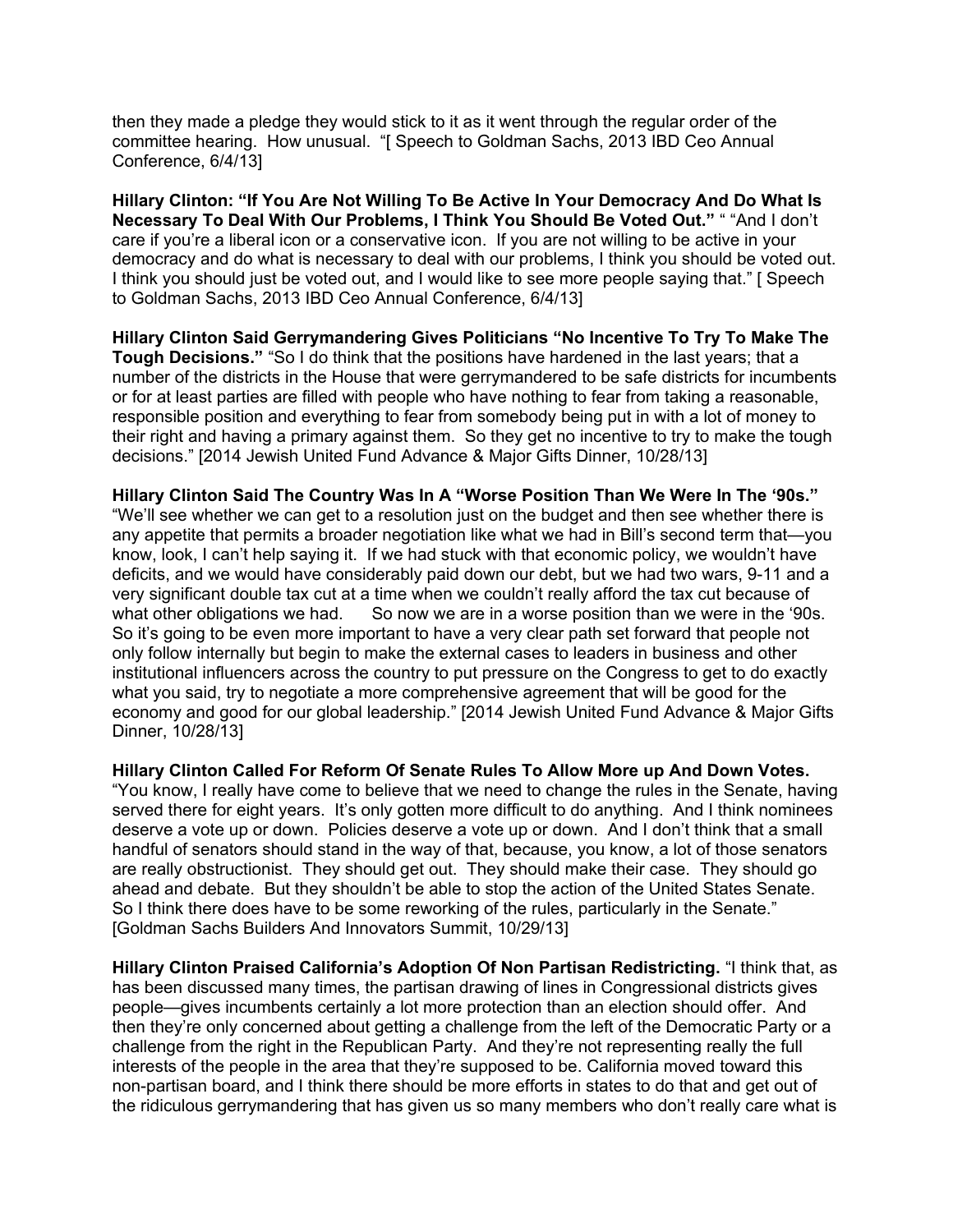happening in the country, don't really care what the facts are. They just care whether they get a primary opponent." [Goldman Sachs Builders And Innovators Summit, 10/29/13]

**Hillary Clinton Praised Lamar Alexander For Standing Against Tea Party Extremism.**  "SECRETARY CLINTON: Yeah. You want them to prove it by saying, you know, we're going to act differently in our voting and our giving. And it could make a very big difference. Now, some of the Republicans are also fighting back. I mean, somebody like Lamar Alexander, who's been a governor and a senator of Tennessee, and they're mounting a Tea Party challenge against him. He's going right at it. He is not afraid to take them on. And more moderate Republicans have to do that as well. Take back their party from the extremists and the obstructionists." [Goldman Sachs Builders And Innovators Summit, 10/29/13]

**Lloyd Blankfein Joked "I'm Proud That The Financial Services Industry Has Been The One Unifying Theme That Binds Everybody Together In Common." "**So it's important that people speak out and stand up against it, and especially people who are Republicans, who say, look, that's not the party that I'm part of. I want to get back to having a two-party system that can have an adult conversation and a real debate about the future. MR. BLANKFEIN: Yeah, and one thing, I'm glad—I'm proud that the financial services industry has been the one unifying theme that binds everybody together in common. (Laughter.)" [Goldman Sachs Builders And Innovators Summit, 10/29/13]

**Hillary Clinton Said She Would Like To "See More Successful Business People Run For Office" Because The Have A "Certain Level Of Freedom." "**"SECRETARY CLINTON: That's a really interesting question. You know, I would like to see more successful business people run for office. I really would like to see that because I do think, you know, you don't have to have 30 billion, but you have a certain level of freedom. And there's that memorable phrase from a former member of the Senate: You can be maybe rented but never bought. And I think it's important to have people with those experiences. And especially now, because many of you in this room are on the cutting edge of technology or health care or some other segment of the economy, so you are people who look over the horizon. And coming into public life and bringing that perspective as well as the success and the insulation that success gives you could really help in a lot of our political situations right now." [Goldman Sachs Builders And Innovators Summit, 10/29/13]

**Hillary Clinton Said There Was "A Bias Against People Who Have Led Successful And/Or Complicated Lives," Citing The Need To Divese Of Assets, Positions, And Stocks.**  "SECRETARY CLINTON: Yeah. Well, you know what Bob Rubin said about that. He said, you know, when he came to Washington, he had a fortune. And when he left Washington, he had a small -- MR. BLANKFEIN: That's how you have a small fortune, is you go to Washington. SECRETARY CLINTON: You go to Washington. Right. But, you know, part of the problem with the political situation, too, is that there is such a bias against people who have led successful and/or complicated lives. You know, the divestment of assets, the stripping of all kinds of positions, the sale of stocks. It just becomes very onerous and unnecessary." [Goldman Sachs Builders And Innovators Summit, 10/29/13]

**Hillary Clinton Called The Confirmation Process "Absurd."** "MR. BLANKFEIN:

Confirmation. SECRETARY CLINTON: The confirmation process is absurd. And it drives out a lot of people. So, yes, we would like to see people, but it's a heavy price for many to pay and maybe not one that they're ready to pay." [Goldman Sachs Builders And Innovators Summit, 10/29/13]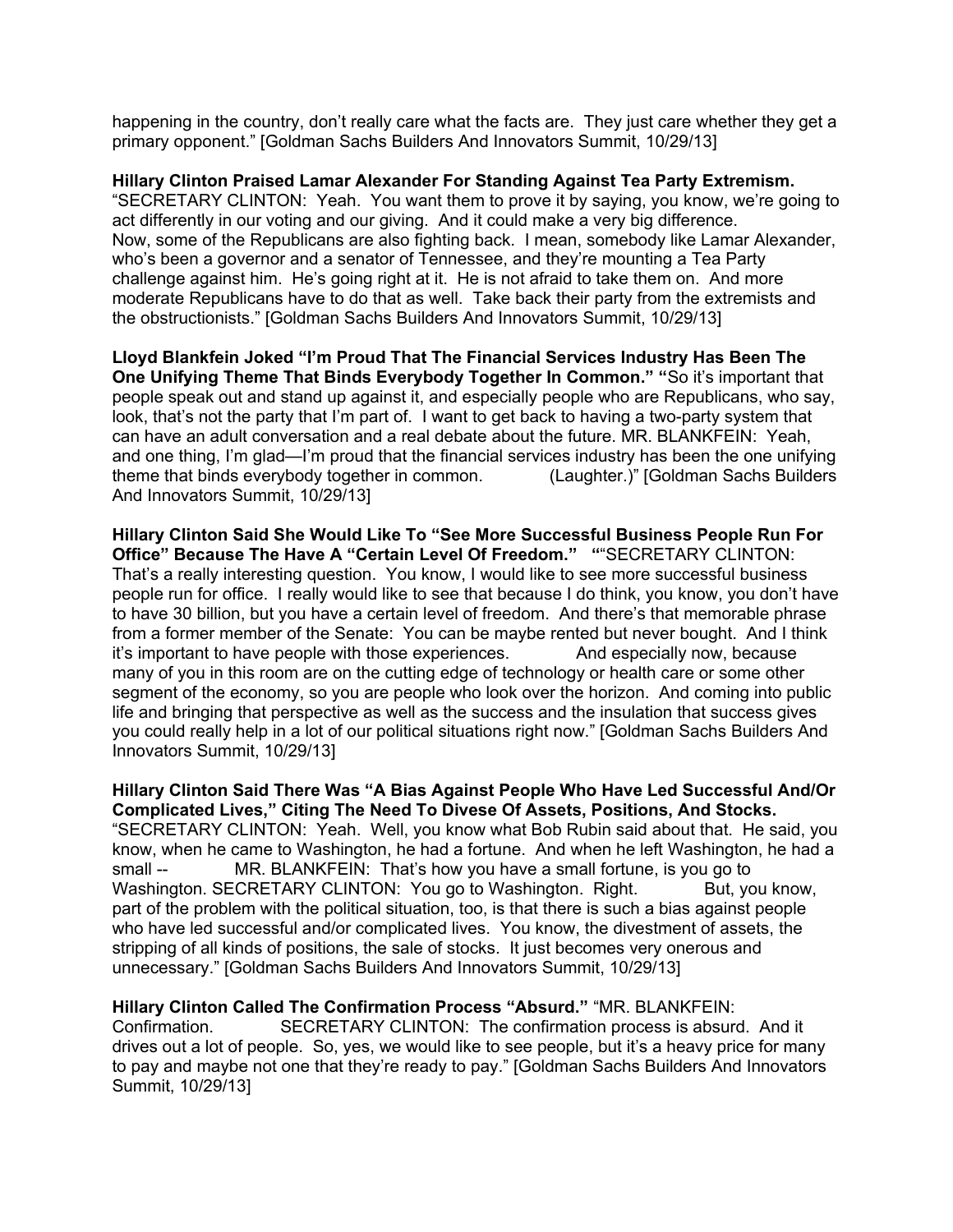#### **Pro-Free Trade**

**Hillary Clinton Said The United States Believes In An Open And Free System In The Global Economy.** "Now, these policies run directly counter to the values and principles that the United States has worked for many decades to embed in the global economy. We believe in an open, free, transparent and fair system, with clear rules of the road, that benefit everybody, a real competition. But I have to say that not just the Chinese and the Russians, but others believe in something else altogether. So faced with this challenge, we could choose to continue fighting for individual American companies like Corning and FedEx, and I certainly did that throughout my time as secretary, but given the scope of the threats to the global economy I thought we needed to think bigger." [06262014 HWA Remarks for GTCR (Chicago, IL).docx, p. 4]

**Hillary Clinton Said She Made The Argument For Openness In Trade Since American And Foreign Manufacturers Wanted Access To Markets Oversees.** "I thought I was doing pretty well. I'm making the case, making the argument for openness, fairness, transparency, claiming, look, Malaysia manufacturers want access to markets overseas as much as American manufacturers, Indian firms want fair treatment when they invest abroad, just as we do, Chinese artists want to protect their creations from piracy, every society seeking to develop a strong research and technology sector needs intellectual property protection to make trade fair as well as freer. Developing countries have to do a better job of improving productivity, raising labor conditions, and protecting the environment, on and on." [06262014 HWA Remarks for GTCR (Chicago, IL).docx, p. 5]

**Hillary Clinton Said That The United States Saw Fewer Jobs With Greater Competition With Free Trade But Thoughtful Policies In The 1990s Saw An Economic Boom.** "But certainly increasing productivity, fewer jobs is the simplest, greater competition from abroad as the world began to really open up and I think there was a reversal to some extent fueled by technology but also fueled by thoughtful policies in the 90's where there was this, you know, economic boom that created 22 million new jobs and lots of people, you know, took advantage of that." [05162013 Remarks to Banco Itau.doc, p. 44-45]

**Hillary Clinton Said That She's All For Free Trade, But She's Also For Reciprocity.**  "Now I'm all for trade, I'm all for free trade but I'm also all for a reciprocity and a lot of times that is not coming back at us, you know, probably the single biggest source of complaints that I began fielding from American businesses the last year was how they were being squeezed in countries like China, you know, companies that had been there ten, 20 years even, pioneering companies, you know, they were coming to me and saying, you know, I had these deals and now all of a sudden state enterprise X is telling me, you know, we're not going to renew your license for that. So, if you are going to have the rules of the free market it's really in American interest to make sure that everybody follows those rules. So, yes, does trade sometimes get distorted, to the detriment of a country like ours, yes. In general we remain the most open market but in particular we may have to send some messages and I think that's smart, you know, strategic planning and messaging." [05162013 Remarks to Banco Itau.doc, p. 46-47]

**Hillary Clinton Said Her Dream Is A Hemispheric Common Market, With Open Trade And Open Markets.** "My dream is a hemispheric common market, with open trade and open borders, some time in the future with energy that is as green and sustainable as we can get it, powering growth and opportunity for every person in the hemisphere." [05162013 Remarks to Banco Itau.doc, p. 28]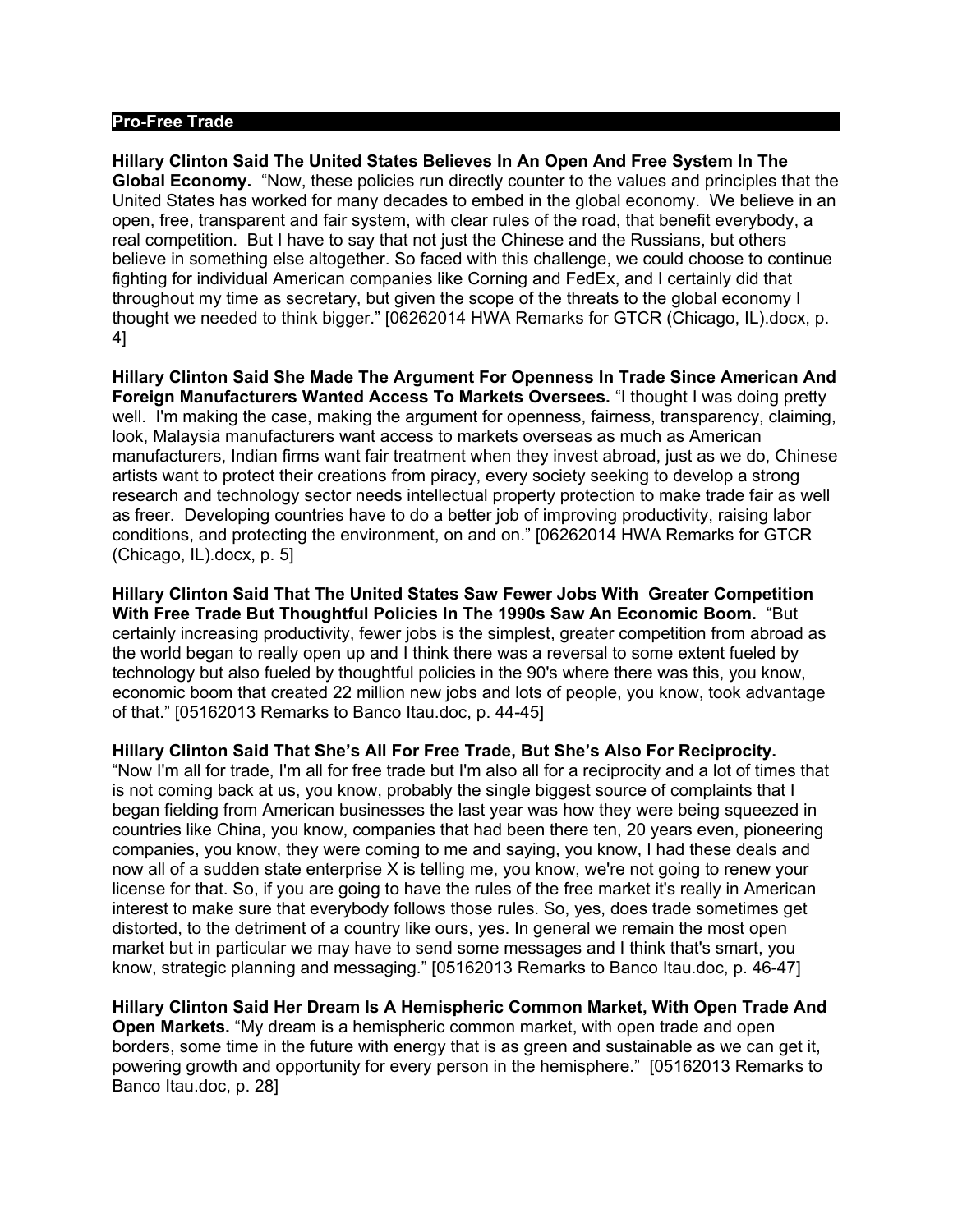**Hillary Clinton Said We Have To Have A Concerted Plan To Increase Trade; We Have To Resist Protectionism And Other Kinds Of Barriers To Trade.** "Secondly, I think we have to have a concerted plan to increase trade already under the current circumstances, you know, that Inter-American Development Bank figure is pretty surprising. There is so much more we can do, there is a lot of low hanging fruit but businesses on both sides have to make it a priority and it's not for governments to do but governments can either make it easy or make it hard and we have to resist, protectionism, other kinds of barriers to market access and to trade and I would like to see this get much more attention and be not just a policy for a year under president X or president Y but a consistent one." [05162013 Remarks to Banco Itau.doc, p. 32]

**Hillary Clinton Said Just Think Of What Doubling The Trade Between The United States And Latin America Would Mean For Everyone in This Room.** "Just think of what doubling the trade between the United States and Latin America would mean for everybody in this room and it doesn't happen by accident, it happens because people get up every day and decide they're going to make an effort." [05162013 Remarks to Banco Itau.doc, p. 14]

**Hillary Clinton Praised TPP.** "Greater connections in our own hemisphere hold such promise. The United States and Canada are working together with a group of open market democracies along the Pacific Rim, Mexico, Colombia, Peru, Chile, to expand responsible trade and economic cooperation." [Canada 2020 Speech, 10/6/14]

**Clinton: "People At The Heart Of The Private Sector Need To Keep Making The Argument That A More Open, Resilient Economic System Will Create More Broadly Shared Prosperity."** "I think we all, not just public officials or outside analysts, but people at the heart of the private sector need to keep making the argument that a more open, resilient economic system will create more broadly shared prosperity than state capitalism, petro-capitalism or crony capitalism ever will." [Clinton Remarks to Deutsche Bank, 10/7/14]

**Hillary Clinton: "We Could Do A Whole Lot More Business With Our Neighbors To The North And The South."** "And I want to underscore that point. We could do a whole lot more business with our neighbors to the north and the south. They are our biggest customers right now. And we need to be paying more attention as to how we build economic relationships in this hemisphere, a hemisphere that is now is largely -- not completely -- but largely democratic, largely free-market economies where we actually now export more and import more from than most people, most Americans know." [Hillary Clinton Remarks at the International Dairy-Deli-Bakery Association, 6/2/14]

**Clinton Noted Unfair Chinese Trade Practices Against Corning By Imposing A 17% Tariff On Their Products.** "Corning, a company in Upstate New York was the inventor of Gorilla Glass, which supplies not only fiber optics, but other important products all over the world to Apple, to Samsung, to so many, had been in China in the fiber optics business for a long time and basically the Chinese showed up and said we think you're dumping, we're imposing a 17 percent tariff, which would have effectively put them out of business, unless you go into a joint agreement with company X over here. And that was the surest way to lose your intellectual property and your trade secrets and all the rest." [Remarks to eBay, 3/11/15]

**Clinton Touted The Importance Of Trade With Asia, Said "I Led The Way On This, That We Were Going To Be A Major Presence" In Asia**. "One, we created the Asia-Pacific Economic Community where a lot of economic issues are hashed out, you know, tariffs and the like. And the other which we joined during the first term of the Obama Administration, something called the East Asia Summit. Now, why do I tell you that? Because 40 percent of all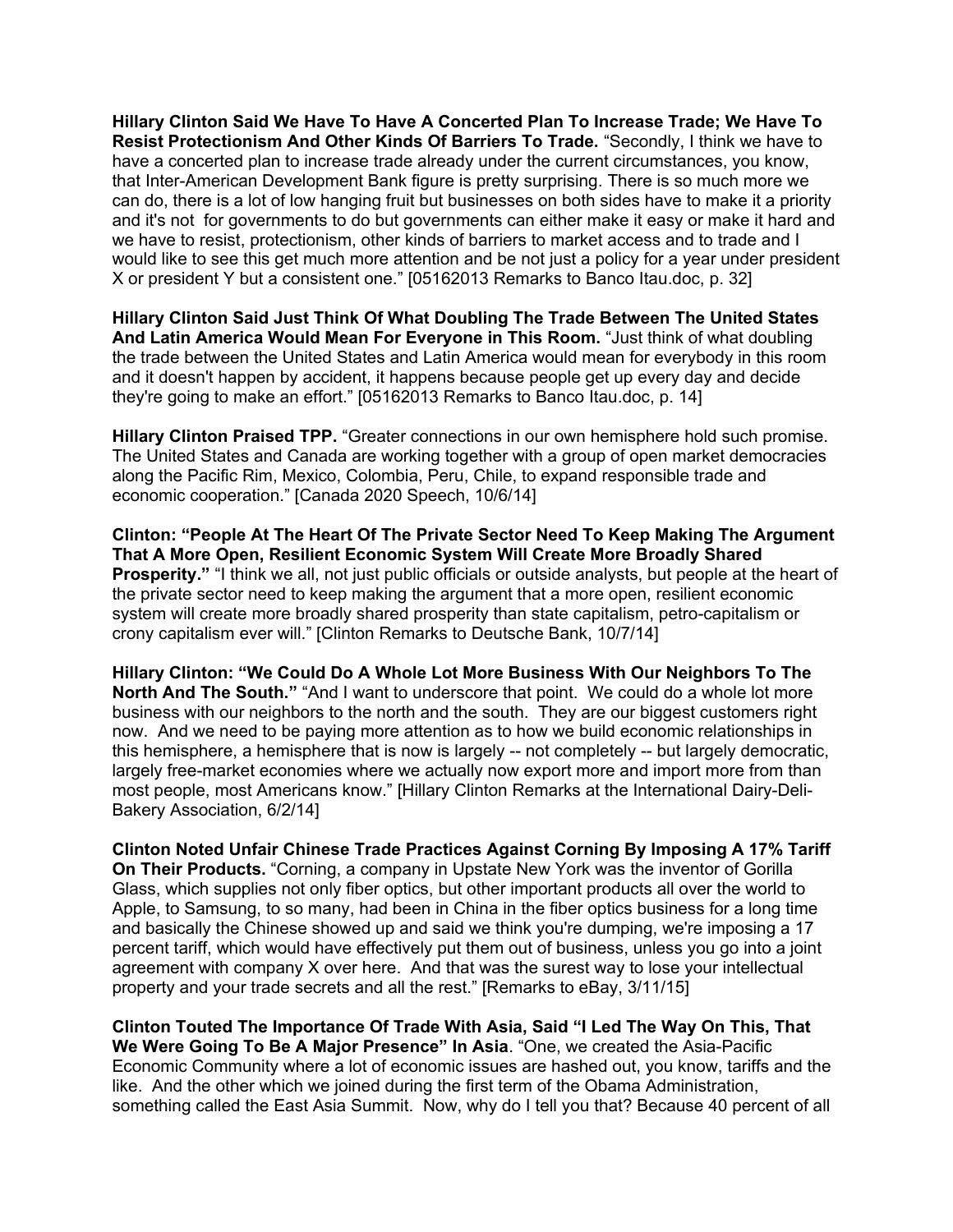of America's and the world's trade goes through the South China Sea; because we have defense treaties with five nations, Japan, Korea, Thailand, the Philippines, Australia; because we are in a competition for the future and we need more partners and fewer adversaries. So we decided, and I led the way on this, that we were going to be a major presence, because for the previous eight years, understandably we've been focused on South Asia and the Middle East, almost to the exclusion of Asia." [Remarks to New York Tri-State Of The Market, 11/14/13]

**Hillary Clinton Said Scrap Recycling Demand From Asia Was Helping Improve Our Trade Balance And Fuel Our Economic Recovery.** "I'm also delighted to learn that scrap products are a key export for the United States. By helping meet the demands for raw materials from emerging economies in Asia and elsewhere, you're improving our trade balance and fueling our economic recovery. We're talking about 20 to 30 billion in exports every year. And I looked at the program for this conference and was fascinated by all of the different issues that that leads you to study and learn about." [Hillary Clinton Remarks at the Institute of Scrap Recycling Industries Convention, 4/10/14]

**Hillary Clinton: "Our Future Growth Will Get a Real Shot In the Arm If We Reach Farther Into the Burgeoning Consumer Markets Across" Asia-Pacific Region.** "More than half the world's population lives in the vast region from the Indian Ocean to the Island Nations. Here we find some of our most trusted allies and valuable trading partners, many of the world's most dynamic trade and energy routes. A few years ago, when our country was struggling through the worst economic downturn since the Great Depression, American exports to the Asia-Pacific helped spur our recovery. Our future growth will get a real shot in the arm if we reach farther into the burgeoning consumer markets across the region. […] And you are on track here in this state, in this city to take full advantage of a 21st century economy, and to help make sure that the United States remains a strong presence and a power in the Pacific." [Hillary Clinton Remarks at the World Affairs Council of Oregon, 4/8/14]

**Clinton: "The United States And Canada Are Working Together With A Group Of Open Market Democracies Along The Pacific Rim […] To Expand Responsible Trade And Economic Cooperation."** "The middle class in Latin America has roughly doubled since 2000, including big increases in Brazil and Mexico. That translates into increased prosperity for them and more than 50 million new middle class consumers eager to buy U.S. and Canadian goods and services. That's why the United States and Canada are working together with a group of open market democracies along the Pacific Rim -- Mexico, Colombia, Peru and Chile -- to expand responsible trade and economic cooperation." [Remarks for CIBC, 1/22/15]

**Clinton: "The North American Future That I Imagine Is One That Would […] Give Us A Much More Open Border Where Goods And Services More Easily Flowed…"** "The North American future that I imagine is one that would give us energy connectivity, give us a much more open border where goods and services more easily flowed, would give us the chance to put our heads together about what else we can do together, bringing Mexico in to continue the work we have started on health care like early warning systems for epidemic diseases. We saw that in 2009 with the spread of a particularly virulent form of the flu that first came to our part of the world and Mexico, and because of the cooperation, because of the investments we made, were able to stop it in its tracks." [Remarks for CIBC, 1/22/15]

**Clinton: "When My Husband Was Elected In His First Two Years He Made A Lot Of Changes. […] He Passed NAFTA, Alienating A Lot Of The Democratic Base."** "But, I think it's important to go back just for another historic minute. When my husband was elected in his first two years he made a lot of changes. And he passed a tax program to try to get us out of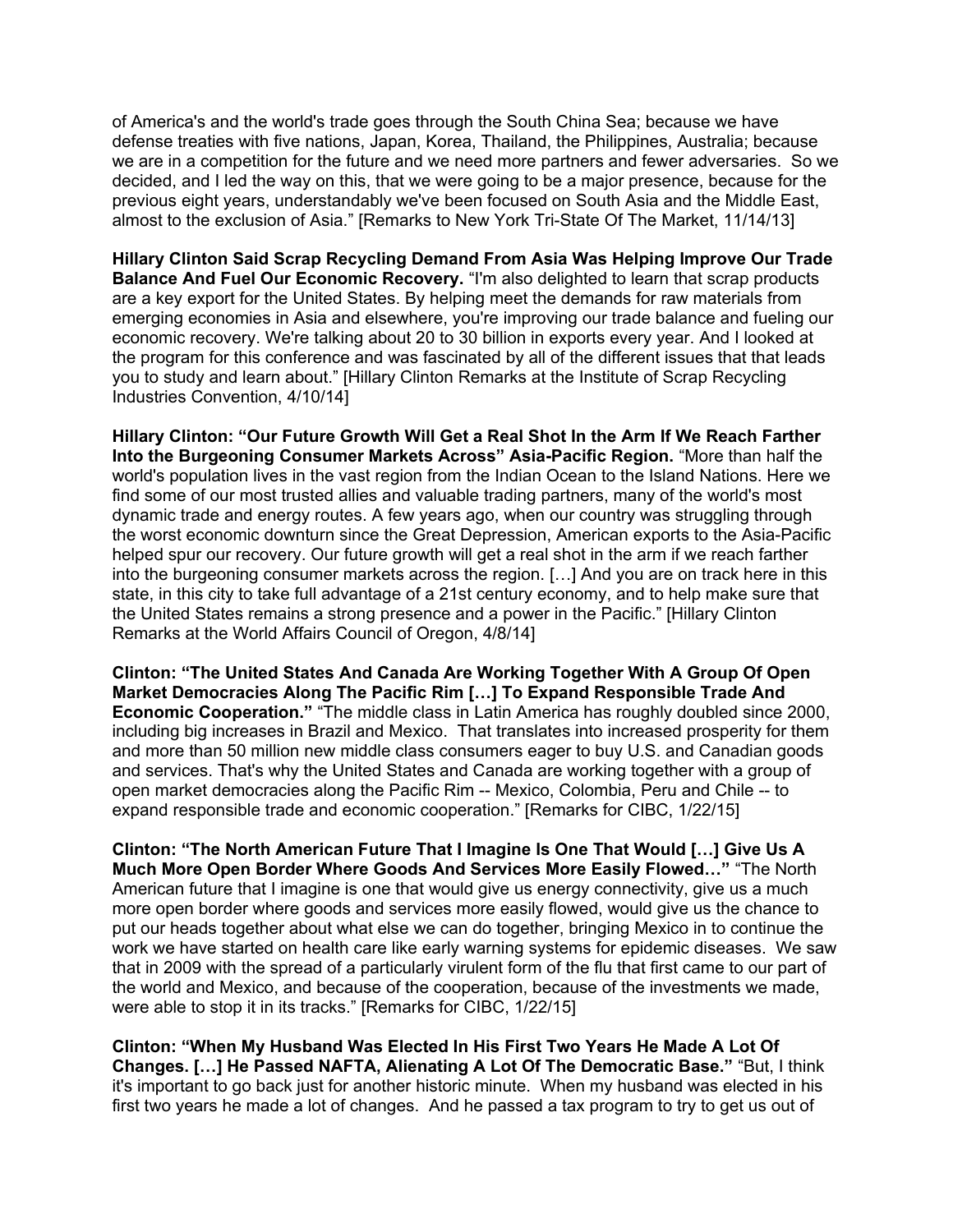the deficit and debt situation that we were mired in after 12 years of quadrupling the debt. He passed really strong gun control laws, taking on the NRA, no easy matter to do in American politics. He passed NAFTA, alienating a lot of the Democratic base. We fought for healthcare reform unsuccessfully." [Remarks for CIBC, 1/22/15]

**Clinton: "It Was A Good Sign When Prime Minister Abe Said That Japan Would Negotiate On The Transpacific Partnership."** "And some of you are experts, which I certainly am not, on the Japanese economy, if the prime minister and his government will now willing to open up the internal market and incentivizing these changes and taking on the tough political hurdles, I think you could see sustainable growth. At what level, I can't predict, but it was a good sign when Prime Minister Abe said that Japan would negotiate on the Transpacific partnership, that is something that we tried to get prior prime ministers to commit to, and they were under pressure from the car industry and from the rice farmers and others, but he did say Japan wants to be part of the TPP. If they follow through on that, that will be a good sign." [Hillary Clinton remarks at Sanford Bernstein, 5/29/13]

**Hillary Clinton Said She "Strongly Supported" Trade And Regulatory Harmonization With Europe, Pointing To French Agriculture As A Stumbling Block.** "But on the trade and regulatory harmonization, we are very serious about that and something that I strongly supported. The discussions are ongoing. It will come down, as it often does, to agriculture, particularly French agriculture, and we'll just have to see how much we can get done by that process. And there is no doubt that if we can make progress on the trade regulatory front it would be good for the Europeans. It would be good for us. And I would like to see us go as far as we possibly can with a real agreement, not a phony agreement. You know, the EU signs agreements all the time with nearly everybody, but they don't change anything. They just kind of sign them and see what comes of it" [ Speech to Goldman Sachs, 2013 IBD Ceo Annual Conference, 6/4/13]

**Hillary Clinton Said We Had "An Opportunity To Really Actually Save Money In Our Respective Regulatory Schemes, Increase Trade" "With The TPC.** I think we have an opportunity to really actually save money in our respective regulatory schemes, increase trade not only between ourselves but also be more effective in helping to keep the world on a better track for a rural spaced global trading system by having us kind of set the standards for that, along with the TPC, which we didn't mention when we talked about Asia, which I think is also still proceeding." [ Speech to Goldman Sachs, 2013 IBD Ceo Annual Conference, 6/4/13]

## **Reducing Regulations**

**Clinton: "How Do We Strengthen And Improve Our Financial Systems To Promote Responsible Investments While Preventing Irresponsible Risk-Taking? I'm A Huge Supporter Of Risk-Taking."** "How do we strengthen and improve our financial systems to promote responsible investments while preventing irresponsible risk-taking? I'm a huge supporter of risk-taking. I've kind of done a little bit of that in my life. And there are lots of ways of doing it. But I don't believe that risk-taking should be subsidized. I think we have to figure out how we strike the right balance." [Remarks for CIBC, 1/22/15]

**Hillary Clinton: "You Know, I'm Not In The Pro- Or Anti-Regulation Camp, I'm In The Smart Regulation Camp."** HILLARY CLINTON: "And we need to do more to be sensible about regulation. You know, I'm not in the pro- or anti-regulation camp, I'm in the smart regulation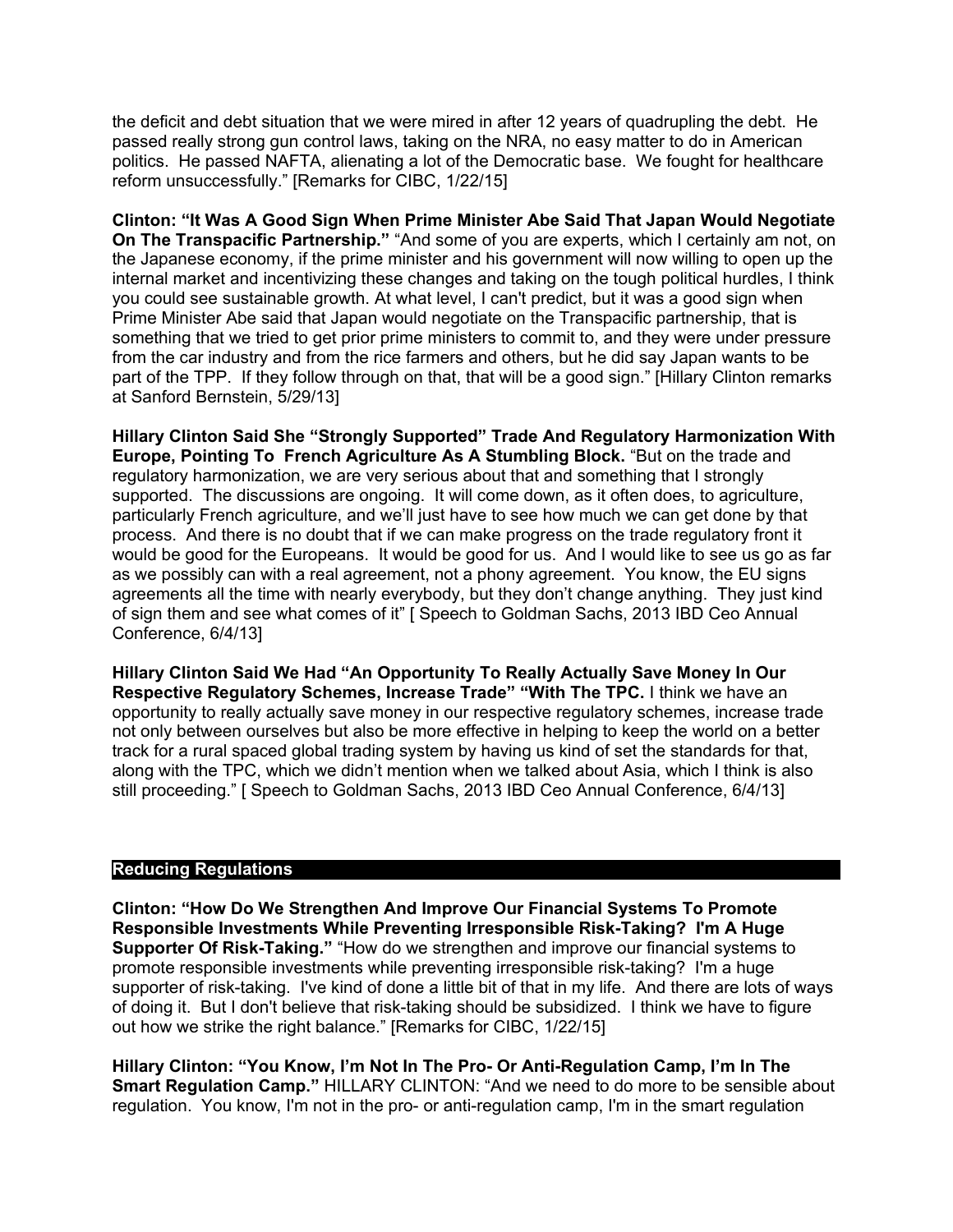camp. I mean, what works, what doesn't work, get rid of what doesn't work and be willing to work with businesses on that. You know, obviously, when I was a senator, I had great working relationships with, you know, most of the businesses and their associations in New York because I listened. And I think there is a perception that maybe that is not as common as it needs to be in our party." [Hillary Clinton Remarks at Council of Insurance Agents and Brokers, 10/13/14]

**Clinton Said She Had "Great Working Relationships With […] Most Of The Businesses And Their Associations In New York."** HILLARY CLINTON: "You know, obviously, when I was a senator, I had great working relationships with, you know, most of the businesses and their associations in New York because I listened. And I think there is a perception that maybe that is not as common as it needs to be in our party." [Hillary Clinton Remarks at Council of Insurance Agents and Brokers, 10/13/14]

## **Refugees**

**Hillary Clinton Used The Experience Of Cuban Prisoners In Fort Smith Arkansas To Illustrate The Complexity Of Civilian Vs Military Rule.** "I think that the civilian rule has served us well, and I don't want to do anything that upsets it even though I have a very personal experience. You remember when Castro opened the prisons and sent all the criminals to the United States? MR. BLANKFEIN: The -- MS. CLINTON: A lot of those prisoners were ordered to go to a fort in Ft. Smith, Arkansas, Ft. Chaffee, and my husband was governor of Arkansas at the time. It was a military fort, so the United States military ran it. So if you were on the fort you were under US military authority, but if you stepped off the fort you were not. And the result was there was a riot where prisoners were breaking through the gates, and the US military would not stop them." [ Speech to Goldman Sachs, 2013 IBD Ceo Annual Conference, 6/4/13]

 **Hillary Clinton: "We Do Not Ever Want To Turn Over To Our Military The Kind Of Civilian Authority That Should Be Exercised By Elected Officials."** "So my husband as governor had to call out the state police. So you had the military inside basically saying under the law we can't do anything even to stop prisoners from Cuba. So it is complicated, but it's complicated in part for a reason, because we do not ever want to turn over to our military the kind of civilian authority that should be exercised by elected officials. So I think that's the explanation." [ Speech to Goldman Sachs, 2013 IBD Ceo Annual Conference, 6/4/13]

## **Russia**

**Hillary Clinton Stated What She Said Yesterday Is That Claims By Putin And Other Russians That They Had To Go Into Crimea Was Reminiscent Of Germany In The 1930s.**  "What I said yesterday is that the claims by President Putin and other Russians that they had to go into Crimea and maybe further into Eastern Ukraine because they had to protect the Russian minorities. And that is reminiscent of claims that were made back in the 1930s when Germany under the Nazis kept talking about how they had to protect German minorities in Poland, in Czechoslovakia, and elsewhere throughout Europe. So I just want everybody to have a little historic perspective. I'm not making a comparison, certainly, but I am recommending that we, perhaps, can learn from this tactic that has been used before." [03052014 HWA Remarks at UCLA.DOC, p. 19]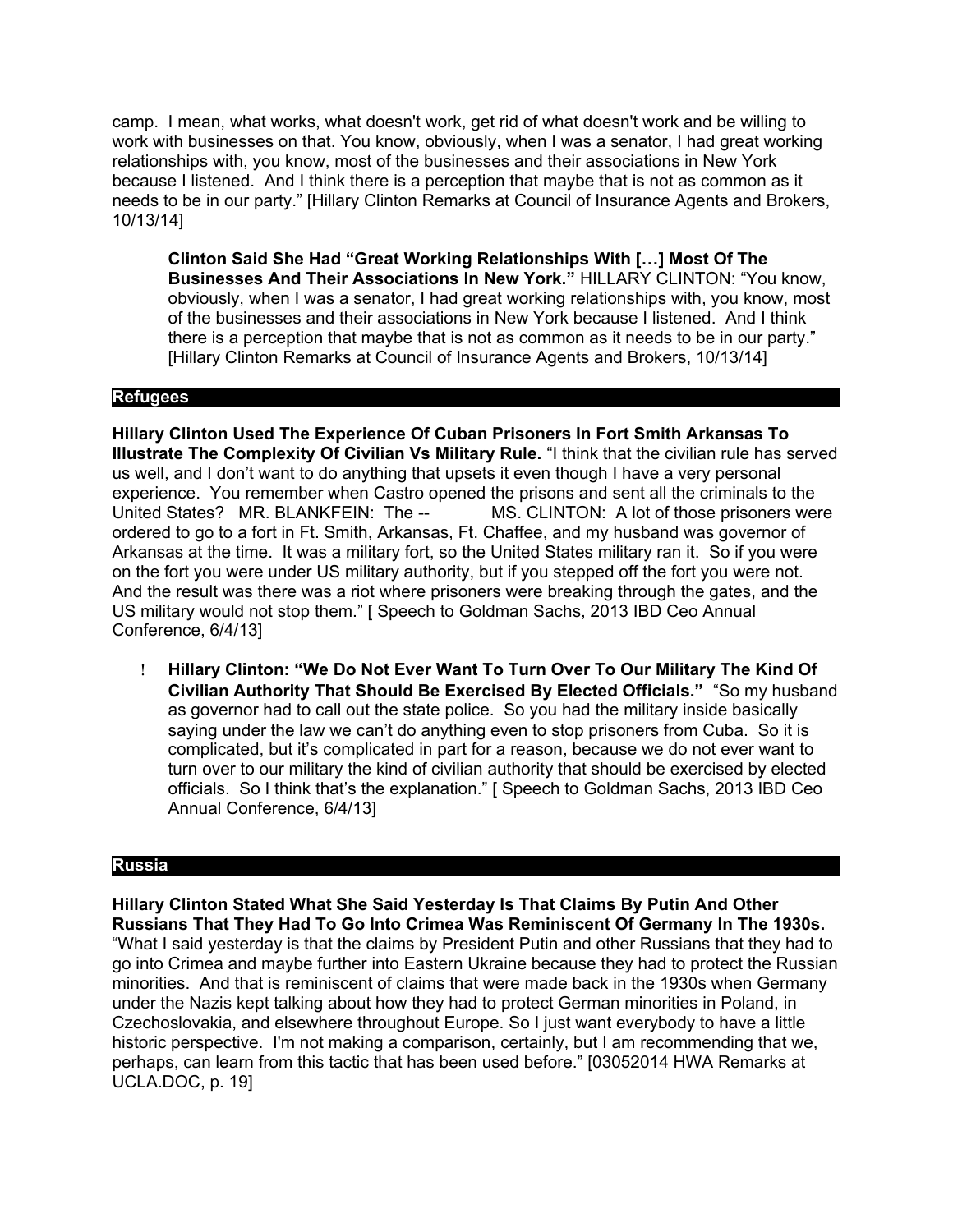**On Missile Defense, Clinton Said, "We Don't Believe That There Will Be A Threat From Russia."** "I last saw [Putin] in Vladivostok where I represented President Obama in September for the Asia Pacific economic community. I sat next to him. He's an engaging and, you know, very interesting conversationalist. We talked about a lot of issues that were not the hot-button issues between us, you know, his view on missile defense, which we think is misplaced because, you know, we don't believe that there will be a threat from Russia, but we think that both Russia and the United States are going to face threats from their perimeter, either from rogue states like Iran or from terrorist groups, that's not the way he sees it." [Hillary Clinton remarks at Sanford Bernstein, 5/29/13]

**Clinton: "But Nobody Doubted, Or At Least I'll Speak For Myself, I Never Doubted That Putin Still Basically Made The Decisions."** CLINTON: So when President Obama took office and I became Secretary of State, the President at the time was Dmitry Medvedev, who was installed by Putin, and he was much easier to get along with. He had a more modern view of what Russia could become. But nobody doubted, or at least I'll speak for myself, I never doubted that Putin still basically made the decisions. So when Putin decided he wanted to be president again in the fall of 2011, it was this awkward thing, where big rally, Medvedev gets up and says, oh, I'm so happy Putin wants to come back as president. I'll be prime minister. The whole thing was staged. It was pretty much of a charade. And then they had parliamentary elections in December 2011. In the meantime, we knew that they had that brutal crackdown in Chechnya. They were beginning to really pressure the press and dissidents, and anyone who considered themselves an opposition leader. So there was a lot going on internally in Russia. But then in December 2011, they had parliamentary elections, which were fraudulent, and clearly illegitimate. And I was Secretary, so I said, you know, we're concerned by what we see as irregularities in the voting in Russia, et cetera. And then he attacked me personally, and people were pouring into the streets in Moscow and St. Petersburg to protest, and Putin was attacking me. And he basically said I had made them go out and protest against him. [Clinton Speech At UConn, 4/23/14]

**Hillary Clinton Said She "Would Love It If We Could Continue To Build A More Positive Relationship With Russia."** "And finally on Afghanistan and Russia. Look, I would love it if we could continue to build a more positive relationship with Russia. I worked very hard on that when I was Secretary, and we made some progress with Medvedev, who was president in name but was obviously beholden to Putin, but Putin kind of let him go and we helped them get into the WTO for several years, and they were helpful to us in shipping equipment, even lethal equipment, in and out of out of Afghanistan." [ Speech to Goldman Sachs, 2013 IBD Ceo Annual Conference, 6/4/13]

**Hillary Clinton: "We Would Very Much Like To Have A Positive Relationship With Russia And We Would Like To See Putin Be Less Defensive Toward A Relationship With The United States."** "So we were making progress, and I think Putin has a different view. Certainly he's asserted himself in a way now that is going to take some management on our side, but obviously we would very much like to have a positive relationship with Russia and we would like to see Putin be less defensive toward a relationship with the United States so that we could work together on some issues." [ Speech to Goldman Sachs, 2013 IBD Ceo Annual Conference, 6/4/13]

**Hillary Clinton Called Vladimir Putin "Interesting" But Said He Was Too Powerful Not to Try To Find Common Ground.** "In terms of interesting, Vladimir Putin is always interesting. You're never quite sure what he's going to do or say next, and he's always—he walks around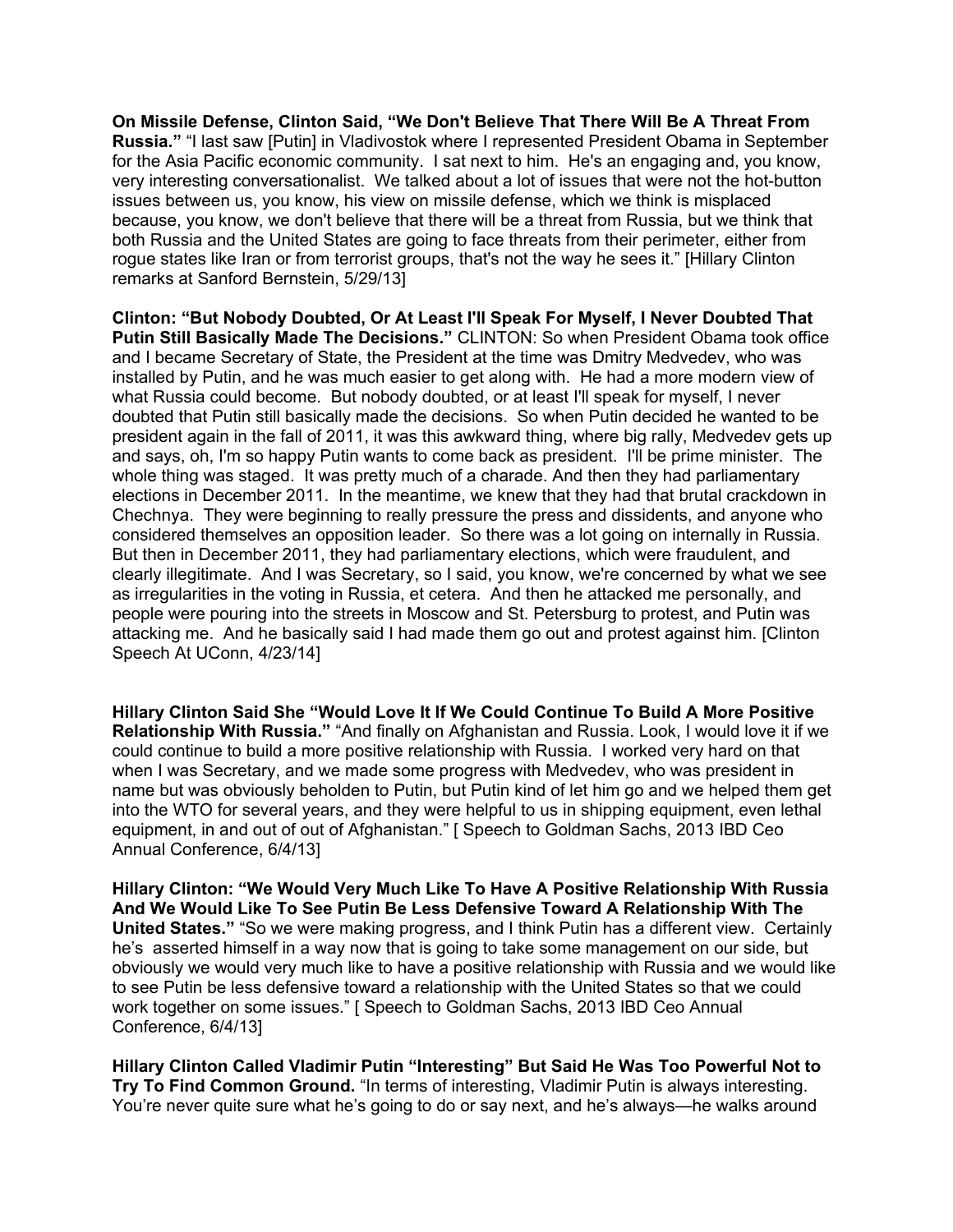with, you know, a redwood chip on his shoulder defending and promoting, you know, Mother Russia. So he and I have had our interesting moments. He accused me of personally causing all the riots after the contested election two years ago, but he is someone who you have to deal with. You can't, you know, just wish he would go away. He has a huge country and huge potential for causing problems for many people so I always tried to figure out some way to connect with him, what we could talk about that maybe we had some common ground" [Jewish United Fund Of Metropolitan Chicago Vanguard Luncheon, 10/28/13]

**Hillary Clinton Said One Time She Visited Putin And Bonded With Him Over Protecting The Habitat Of Tigers.** "One time, I was visiting with him in his dacha outside of Moscow, and he was going on and on, you know, just listing all of the problems that he thinks are caused by the United States. And I said, 'Well, you know, Mr.'—at that time, he was still prime minister. I said, 'You know, Mr. Prime Minister, we actually have some things in common. We both want to protect wildlife, and I know how committed you are to protecting the tiger.' I mean, all of a sudden, he sat up straight and his eyes got big and he goes, 'You care about the tiger? I said, 'I care about the tiger, I care about the elephant, I care about the rhinoceros, I care about the whale. I mean, yeah, I think we have a duty. You know, it's an obligation that we as human beings have to protect God's creation.' He goes, 'Come with me.' So we go down the stairs, we go down this long hall, we go into this private inner sanctum. All of his, you know, very beefy security guys are there, they all jump up at attention, you know, they punch a code, he goes through a heavily-armed door. And then we're in an inner, inner sanctum with, you know, just this long, wooden table, and then further back, there's a desk and the biggest map of Russia I ever saw. And he starts talking to me about, you know, the habitat of the tigers and the habitat of the seals and the whales. And it was quite something." [Jewish United Fund Of Metropolitan Chicago Vanguard Luncheon, 10/28/13]

## **Shanghai Expo**

**Hillary Clinton Looked Into the Shanghai Expo After Being Asked About It On Her First Trip As Secretary To China In 2009.** "On my first trip to China in February of 2009, we had a very long agenda on all of the issues that you can imagine, from North Korea to Tibet. And as I was in the midst of the meeting, the Chinese foreign minister said, 'We are so sorry that the United States will not be participating in our international expo in Shanghai in 2010,' the next year. I'd been really well briefed. Nobody had said anything to me about the expo in Shanghai. And you learn in these positions, you know, to look like, oh yes, of course, the expo. (Laughter.) And I said, 'Well, what is it that really concerns you about that?' (Laughter.) And he said, 'Well, the only two countries not building pavilions are Andorra and the United States.' (Laughter.) I said, 'Well, let me look into that.'" [Hillary Clinton Remarks at the World Affairs Council of Oregon, 4/8/14]

**Hillary Clinton: "We Have To Have A Pavilion. So We Hustled Around And We Got One Built, Finally."** "I raced back to the hotel and started calling people, 'What is the Shanghai expo?' Oh, it was something that the prior administration delegated to a group that is out of money and they didn't really pull together the corporate sponsors and it's too late. I said, it can't be too late. I mean, I keep picking up all of these translated articles from the Chinese press talking about the decline of the United States. We can't not be there, just us and Andorra, for heaven's sakes. (Laughter.) We have to have a pavilion. So we hustled around and we got one built, finally. I actually went back to Shanghai to make sure that it was being built, stood in the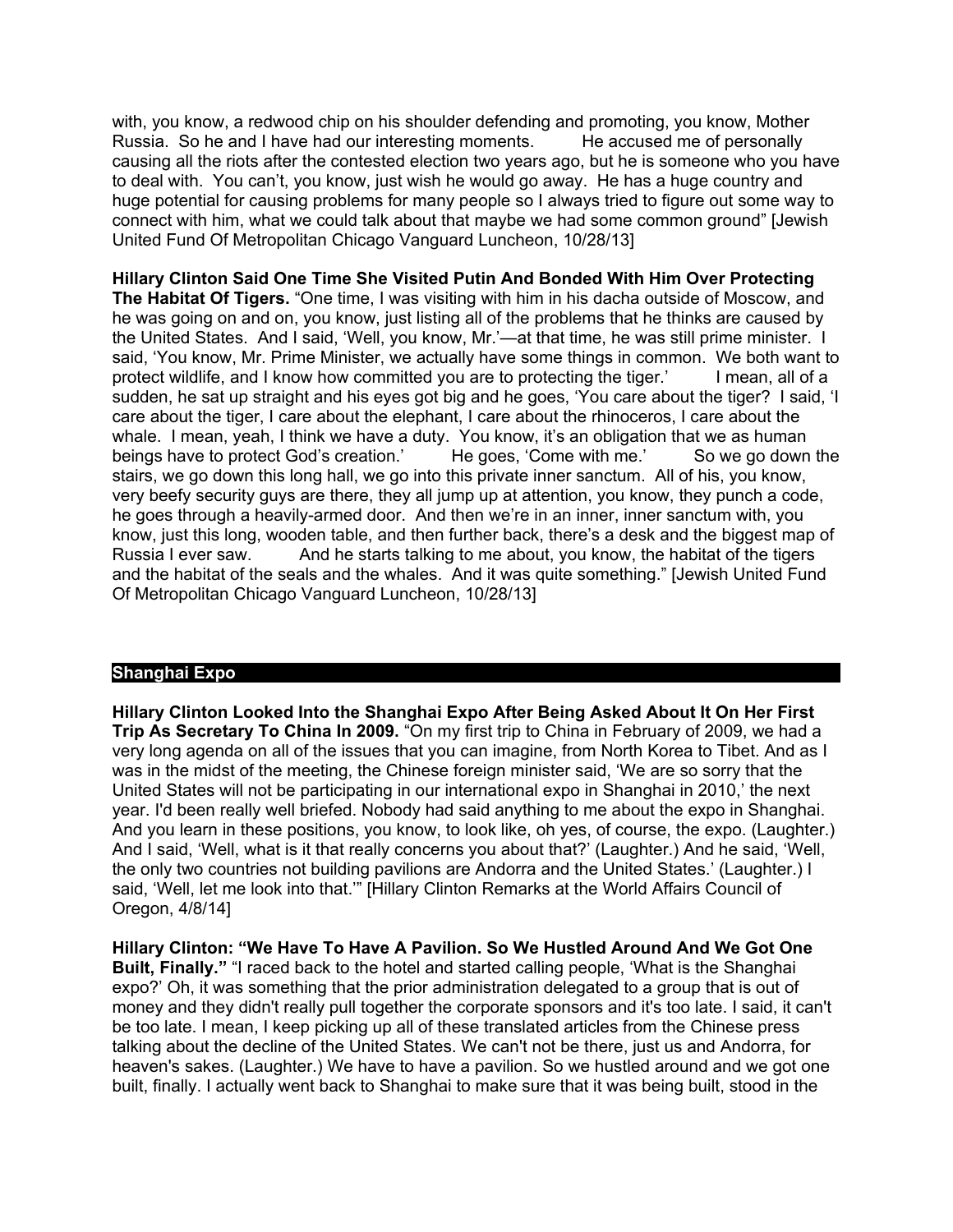rain, an umbrella over my head and talked about how wonderful it was going to be when it actually was finished." [Hillary Clinton Remarks at the World Affairs Council of Oregon, 4/8/14]

#### **Simpson-Bowles**

**Clinton: "Simpson-Bowles… Put Forth The Right Framework. Namely, We Have To Restrain Spending, We Have To Have Adequate Revenues, And We Have To Incentivize Growth. It's A Three-Part Formula… And They Reached An Agreement. But What Is Very Hard To Do Is To Then Take That Agreement If You Don't Believe That You're Going To Be Able To Move The Other Side."** SECRETARY CLINTON: Well, this may be borne more out of hope than experience in the last few years. But Simpson-Bowles -- and I know you heard from Erskine earlier today -- put forth the right framework. Namely, we have to restrain spending, we have to have adequate revenues, and we have to incentivize growth. It's a threepart formula. The specifics can be negotiated depending upon whether we're acting in good faith or not. And what Senator Simpson and Erskine did was to bring Republicans and Democrats alike to the table, and you had the full range of ideological views from I think Tom Coburn to Dick Durbin. And they reached an agreement. But what is very hard to do is to then take that agreement if you don't believe that you're going to be able to move the other side. And where we are now is in this gridlocked dysfunction. So you've got Democrats saying that, you know, you have to have more revenues; that's the sine qua non of any kind of agreement. You have Republicans saying no, no, no on revenues; you have to cut much more deeply into spending. Well, looks what's happened. We are slowly returning to growth. It's not as much or as fast as many of us would like to see, but, you know, we're certainly better off than our European friends, and we're beginning to, I believe, kind of come out of the long aftermath of the '08 crisis. [Clinton Speech For Morgan Stanley, 4/18/13]

**Clinton: "The Simpson-Bowles Framework And The Big Elements Of It Were Right… You Have To Restrain Spending, You Have To Have Adequate Revenues, And You Have To Have Growth."** CLINTON: So, you know, the Simpson-Bowles framework and the big elements of it were right. The specifics can be negotiated and argued over. But you got to do all three. You have to restrain spending, you have to have adequate revenues, and you have to have growth. And I think we are smart enough to figure out how to do that. [Clinton Speech For Morgan Stanley, 4/18/13]

**Clinton On Bowles-Simpson: "I'm Not Going To Sort Of Piecemeal All Their Recommendations, But Their Overall Approach Is Right, Because Here's What They Basically Say. They Say We Need To Constrain Spending, We Need To Have Adequate Revenues, And We've Got To Incentivize Growth."** MR. BOZZUTO: Well, that's a great segway to the next question. We had Alan Simpson of Erskine Bowles here in January speaking to us about the economy. They've now come out with a second set of recommendations. What -- putting aside their recommendation, what do you think we need to do as a country to deal with the deficit? SECRETARY CLINTON: Well, both of them are friends. Erskine is a very close friend, and Alan Simpson is someone who you can't help but like. And I really think they're great patriots. I mean, what they've done because they just love this country really is deserving of our respect. Now, I'm not going to sort of piecemeal all their recommendations, but their overall approach is right, because here's what they basically say. They say we need to constrain spending, we need to have adequate revenues, and we've got to incentivize growth. I mean, that's pretty much the framework for Simpson-Bowles. [Clinton Speech For National Multi-Housing Council, 4/24/13]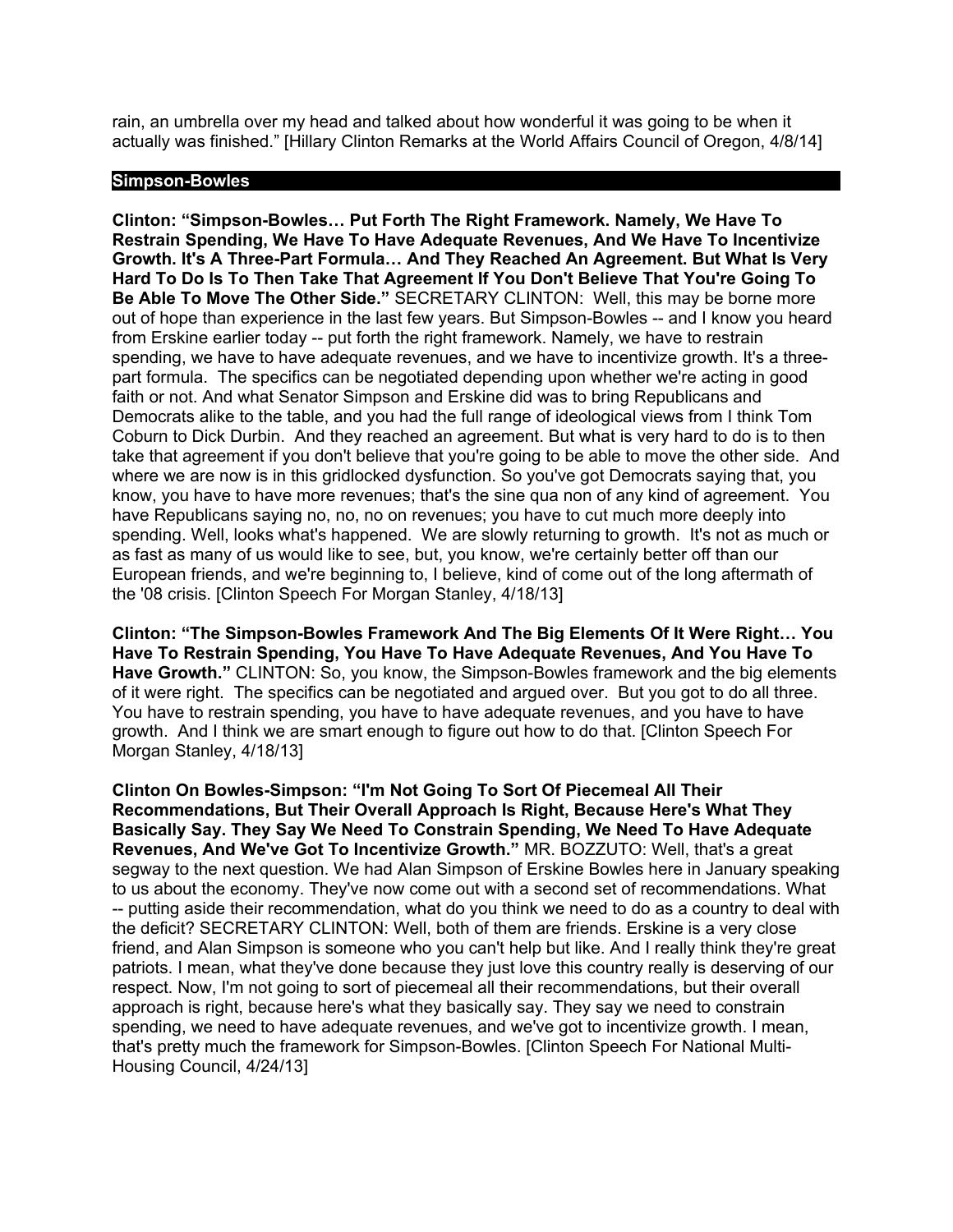**Clinton On Budget Politics: "We Need Reasonable, Rational, Moderate Voices On Both Sides Of The Aisle… Do We Have To Do Something About Entitlements? Yes. Do We Have To Figure Out What We Want To Be As A Nation And Then Pay For It? Yes. Do We Have To Restrain Spending So That We Don't Bankrupt Ourselves And Undermine Our Position At Home And Abroad? Yes."** CLINTON: The devil, as is usually the case, is in the details, because everybody has their own particular idea of what each of those goals mean and the tactics and strategies that we should deploy to get there. Now, Erskine was in the White House, working for my husband, he was Chief of Staff when the budget deal of the late '90s was reached. It was not easy by any means. There was a lot of stray voltage about. You know, we can't compromise, you have to hold your ground, we can't give in, this is sacred, that is sacred. But it was an intensive effort that my husband and Erskine and the team in that administration were engaged in with their congressional counterparts, and they just kept at it, and they just kept sort of burrowing in and making the case and finally reaching an agreement that led to balanced budgets. And, I might add, if we had stayed with the trajectory for the budget that came out of the Clinton Administration, we actually would have paid off the debt. So it wasn't only eliminating, over time, the deficit, but it would have actually paid off the debt. So, I think the -- the formula's easy to say, but the politics are very hard. And I guess, you know, Tom, I would say that, in my family, we always say you got to get caught trying, and you have to keep trying. There's too much at stake. The idea that we put the creditworthiness of the gold-plated economy, the U.S. economy, at risk over the fiscal cliff debate -- I was in Hong Kong during that debate in the summer of 2011, and it was embarrassing. It was even a little painful for me because I was speaking to a big Hong Kong business group, and they were multinational executives there, a lot of Chinese were there, both mainland and Hong Kong, and they were just incredulous. They kept saying, now, explain to me, your Congress may let -- may say you cannot pay your debts? I mean, explain that to me. And I said, oh, no, that'll never happen. We'll figure it out. We're -- you know, we often cause these problems. Like Winston Churchill said, you know, the Americans try everything first before they finally get to the right decision. So, I guess I'm of the school that we will, by necessity, have to get to the right decision. But I think that's where a lot of you come in. Really, we need -- we need reasonable, rational, moderate voices on both sides of the aisle to say, you know, we've spent, you know, 230-plus years building up this economy, you know, settling this great country, doing everything we're so proud of as Americans. We're smart enough to figure this out, but it requires compromise on both sides, you know? Nobody in a democracy -- it's part of the DNA of a democracy -- has all the answers, and so let's just keep at it. Do we have to do something about entitlements? Yes. Do we have to figure out what we want to be as a nation and then pay for it? Yes. Do we have to restrain spending so that we don't bankrupt ourselves and undermine our position at home and abroad? Yes. We all know those things. So, I really think that we have to get back into the business of democracy and listening to each other, working with each other, and quit drawing lines and taking positions that are against compromise of any kind, because, I don't know, maybe I've just lived long enough. I think usually, you know, you try to come to the table and figure out how to make it as close to a win-win as you can, and I think that's what we've got to do, and the whole world is watching us. [Clinton Speech For National Multi-Housing Council, 4/24/13]

## **Syria**

**Hillary Clinton Said There Has Not Been The Level Of Cooperation And Deportation Of The Chemical Weapons Out Of Syria That We Expected At This Time.** "SECRETARY CLINTON: Well, this is an issue I certainly spent a lot of time working on and worrying about both when I was in the government and in the time since. Taking your last question first the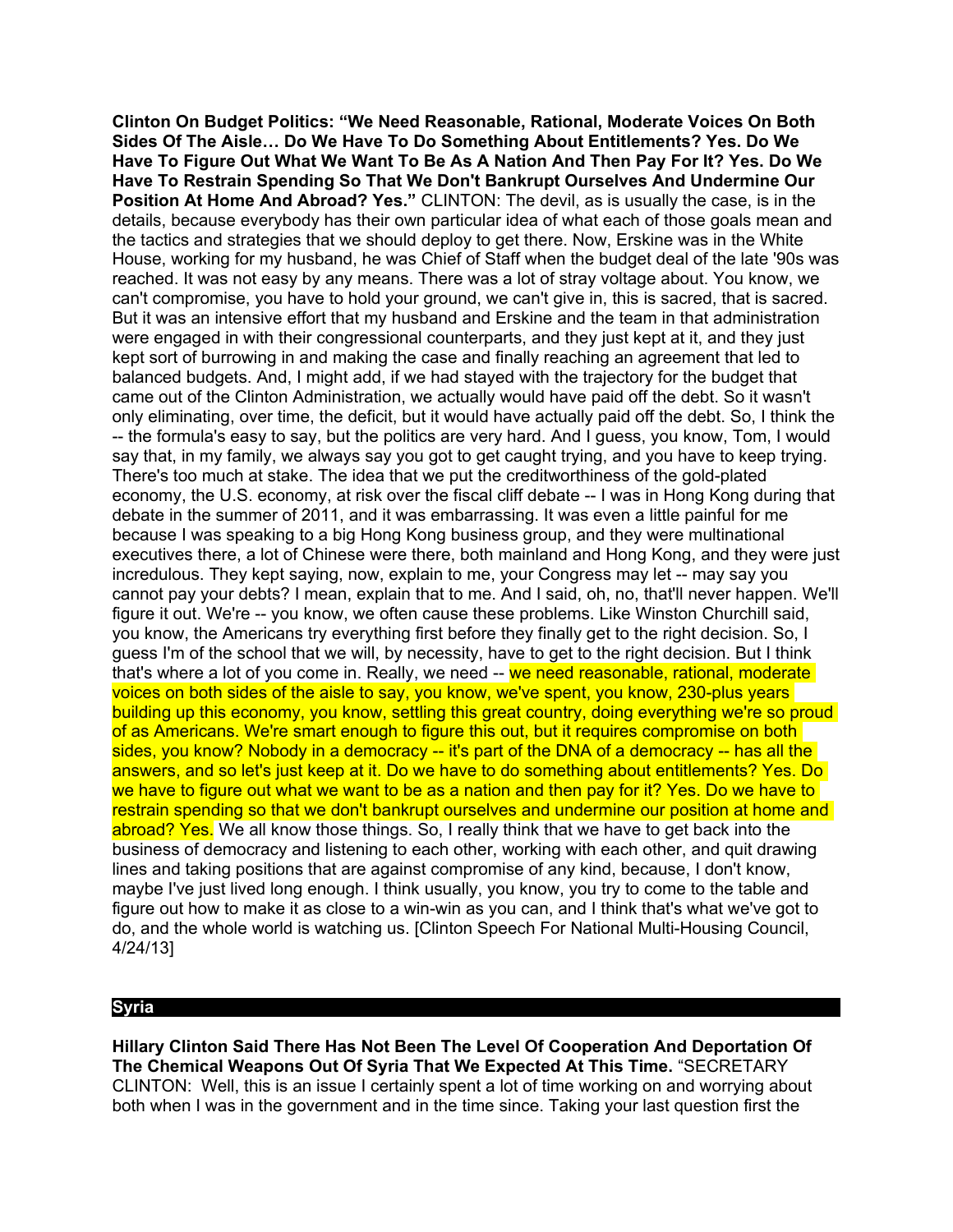agreement that the Asad regime entered into to disable and remove the chemical weapon stocks was a positive step but it has not been fulfilled. There has not been the level of cooperation and deportation of the chemical precursors and weapon stocks that we had expected by this time. Now, is that because Asad and his government are making it very difficult if not impossible to do that? Is it because in a war, an active conflict like what is happening in Syria it is very difficult to do? It's a hard question to answer but the fact is indisputable, we have not done yet what Asad promised would be done and so we have to stay focused on getting the chemical weapon stocks out of Syria." [02262014 HWA Remarks at UMiami.DOC, p.18]

**Hillary Clinton On Syria: A "Singular Accomplishment" Was Removing The Chemical Weapons Out Of Syria.** "So the predictions about all of the dangers that could happen have happened. And we never got a chance to try any different approach. However, it is a singular accomplishment to be removing the chemical weapons out of Syria. They are now up to over half of the weapons, the stockpiles, the precursors, being taken out, and they will be destroyed. So that is a positive." [Hillary Clinton Remarks at the World Affairs Council of Oregon, 4/8/14]

**Clinton Said She Negotiated Syria Transition Plan To Remove Al-Assad As Outcome Instead Of Condition.** "I negotiated an agreement in Geneva last year for a transition plan; and to get the Russians on board we said, you know, we are not going to say that al-Assad has to go as a condition but as an outcome. I mean we really tried to fashion it to get the Russians on board. We thought we had them on board and then that we would go to the Security Council, now, what is called Article 7, no authority to do anything militarily, but to create a framework that could possibly move us forward. And this is obviously my biased view, but the Russians reneged." [Clinton Remarks At Boston Consulting Group, 6/20/13]

**Discussing Syria, Clinton Mentioned Boots On The Ground As A Tool To Help Eliminate Chemical And Biological Weapons.** AUDIENCE MEMBER: Secretary Clinton -- Madam Secretary, if there was indisputable evidence that the Syrian government used chemical weapons on its people, would you be in favor of armed American intervention in the form of air strikes or boots on the ground? SECRETARY CLINTON: Well, you've asked a very, very difficult question, because we obviously talked about this at great length, and both the United States and Europe, as well as Israel, have said that's a red line. And if there is indisputable evidence, then there is the stated commitment to take action. What that action is and what would work is extremely difficult to plan and execute. You mentioned air strikes. If you -- it depends on who you're trying to strike. If you strike those who are transporting chemical or biological weapons that they have taken from storage depots, you could create an environmental and health catastrophe. If you strike the locations themselves, you have the same problems. When we go in and try to eliminate the danger posed by chemical and biological weapons, it is a very intense, long effort. You have highly trained people who have to handle this material. We've been working -- "we" meaning the United States government, along with other contributing nations, have been working in some places for a long period of time. That requires not just boots on the ground, it requires, you know, being able to, in effect, liberate such a depot or such a convoy from those who are currently in charge of it. And then it requires managing the material so it doesn't have disastrous consequences. And then it requires bringing in and protecting the experts long enough that they can take hold of and, in effect, disarm the weaponry. Now, some of it is in storage, it's not prepared at the moment to be immediately used. But we think, and there's a current analysis going on as you're probably aware based on information the Europeans, Israelis and we have, that some of it has been moved, and maybe some in a relatively minor but still very dangerous way has been used. I don't think the analysis is completed on that, and obviously I can't speak to it. So yes, in order to -- we have to know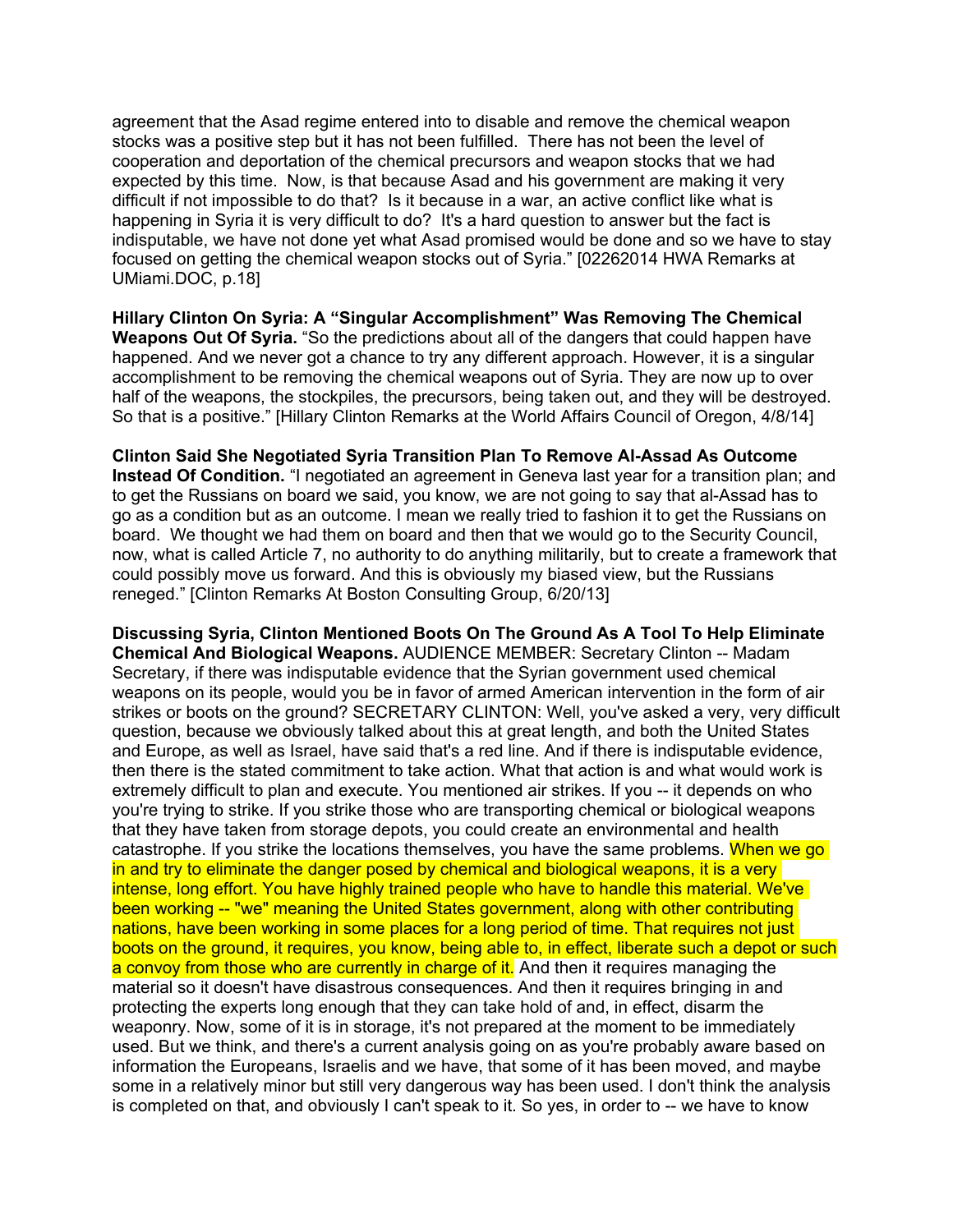which are the most vulnerable sites. There's been a lot of discussion with the Russians. This was something that was very much on my agenda, because they still have channels into the Syrian military. There's a special department within the Syrian military charged with the responsibility of safeguarding chemical and biological stockpiles. The Russians have been communicating with those groups. And all I can tell you is it will have to be stopped if there is evidence that it has been used. It will also have to be stopped if it appears that al-Qaeda's affiliate and/or Hezbollah is moving to take control over it. But that's a lot easier said than done. And given -- in a conflict situation like this where you have no idea the loyalties or the mixed interests of those who might be in charge of whatever the sites are. So there's a lot more that could be discussed about this, but it is a very serious problem that our military and our intelligence people have been analyzing and working on for some time. [Clinton Speech For Deutsche Bank, 4/24/13]

**On The Initial Syrian Uprising, Hillary Clinton Said Assad Could Have "Bought Them Off With Some Cosmetic Changes" That Would Not Have Resulted In The Ongoing Chaos.**  "So let's just take a step back and look at the situation that we currently have in Syria. When before the uprising started in Syria it was clear that you had a minority government running with the Alawites in lead with mostly the other minority groups—Christians, the Druze, some significant Sunni business leaders. But it was clearly a minority that sat on top of a majority. And the uprisings when they began were fairly mild in terms of what they were asking for, and Assad very well could have in my view bought them off with some cosmetic changes that would not have resulted in what we have seen over the now two years and the hundred thousand deaths and the destabilization that is going on in Lebanon, in Jordan, even in Turkey, and the threat throwing to Israel and the kind of pitched battle in Iran well supported by Russia, Saudi, Jordanians and others trying to equip the majority Sunni fighters." [ Speech to Goldman Sachs, 2013 IBD Ceo Annual Conference, 6/4/13]

**Hillary Clinton Said The Russia See Syria Like the See Chechnya And Support "Absolutely Merciless Reactions To Drive Down The Opposition To Be Strangled."** "The Russian's view of this is very different. I mean, who conceives Syria as the same way he sees Chechnya? You know, you have to support toughness and absolute merciless reactions in order to drive the opposition down to be strangled, and you can't give an inch to them and you have to be willing to do what Assad basically has been willing to do." [Speech to Goldman Sachs, 2013 IBD Ceo Annual Conference, 6/4/13]

**Hillary Clinton Said The Russians Wanted To Provide Assad With Enough Weapons To Maintain Control Over Most Of The Country And Protect Their Naval Base.** "The Russians' view is that if we provide enough weapons to Assad and if Assad is able to maintain control over most of the country, including the coastal areas where our naval base is, that's fine with us. Because you will have internal fighting still with the Kurds and with the Sunnis on the spectrum of extremism. But if we can keep our base and we can keep Assad in the titular position of running the country, that reflects well on us because we will demonstrate that we are back in the Middle East. Maybe in a ruthless way, but a way that from their perspective, the Russian perspective, Arabs will understand." [ Speech to Goldman Sachs, 2013 IBD Ceo Annual Conference, 6/4/13]

**Hillary Clinton Said Her View Personally Was For The West To Develop Covert Connections With The Syrian Opposition To Gain Insight.** "So the problem for the US and the Europeans has been from the very beginning: What is it you—who is it you are going to try to arm? And you probably read in the papers my view was we should try to find some of the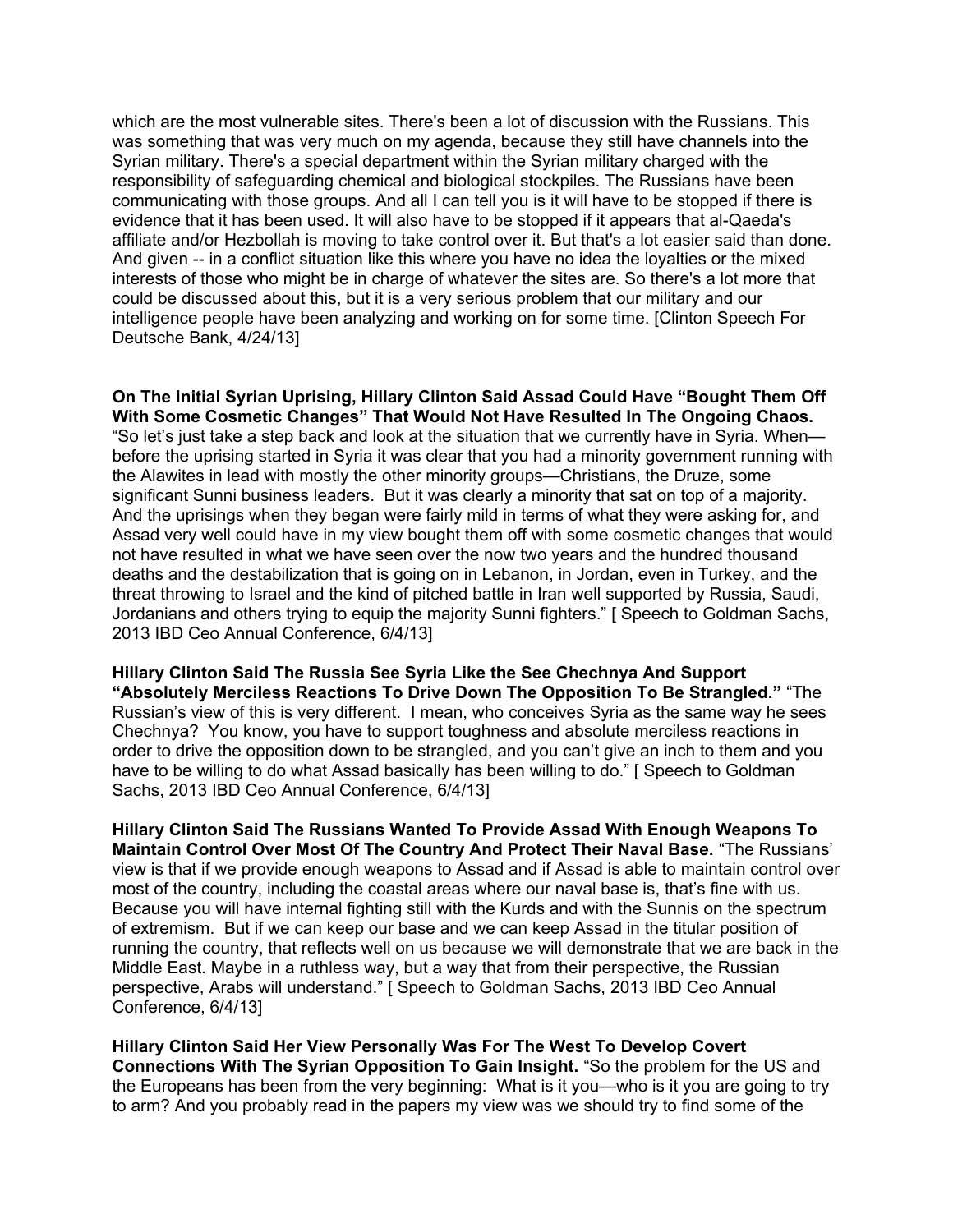groups that were there that we thought we could build relationships with and develop some covert connections that might then at least give us some insight into what is going on inside Syria." [ Speech to Goldman Sachs, 2013 IBD Ceo Annual Conference, 6/4/13]

**Hillary Clinton Said It Was Fair To Argue "We Don't Know What Will Happen" And Said The Big Problem Was That Iran Was Heavily Invested In Sustaining Assad.** "But the other side of the argument was a very—it was a very good one, which is we don't know what will happen. We can't see down the road. We just need to stay out of it. The problem now is that you've got Iran in heavily. You've got probably at least 50,000 fighters inside working to support, protect and sustain Assad. And like any war, at least the wars that I have followed, the hard guys who are the best fighters move to the forefront." [[ Speech to Goldman Sachs, 2013 IBD Ceo Annual Conference, 6/4/13]

**Hillary Clinton Said The Free Syrian Army Was No Matched For "These Imported Toughened Iraqi, Jordanian, Libyan, Indonesian, Egyptian, Chechen, Uzbek, Pakistani Fighters That Are Now In There."** "So the free Syrian Army and a lot of the local rebel militias that were made up of pharmacists and business people and attorneys and teachers—they're no match for these imported toughened Iraqi, Jordanian, Libyan, Indonesian, Egyptian, Chechen, Uzbek, Pakistani fighters that are now in there and have learned through more than a decade of very firsthand experience what it takes in terms of ruthlessness and military capacity." [ Speech to Goldman Sachs, 2013 IBD Ceo Annual Conference, 6/4/13]

**Hillary Clinton: "My View Was You Intervene As Covertly As Is Possible For Americans To Intervene. We Used To Be Much Better At This Than We Are Now."** "So we now have what everybody warned we would have, and I am very concerned about the spillover effects. And there is still an argument that goes on inside the administration and inside our friends at NATO and the Europeans. How do intervene—my view was you intervene as covertly as is possible for Americans to intervene. We used to be much better at this than we are now. Now, you know, everybody can't help themselves. They have to go out and tell their friendly reporters and somebody else: Look what we're doing and I want credit for it, and all the rest of it" [ Speech to Goldman Sachs, 2013 IBD Ceo Annual Conference, 6/4/13]

**Hillary Clinton Said One Of The Problems With A No Fly Zone Would Be The Need To Take Out Syria's Air Defense, And "You're Going To Kill A Lot Of Syrians."** "So we're not as good as we used to be, but we still—we can still deliver, and we should have in my view been trying to do that so we would have better insight. But the idea that we would have like a no fly zone—Syria, of course, did have when it started the fourth biggest Army in the world. It had very sophisticated air defense systems. They're getting more sophisticated thanks to Russian imports. To have a no fly zone you have to take out all of the air defense, many of which are located in populated areas. So our missiles, even if they are standoff missiles so we're not putting our pilots at risk—you're going to kill a lot of Syrians. So all of a sudden this intervention that people talk about so glibly becomes an American and NATO involvement where you take a lot of civilians." [ Speech to Goldman Sachs, 2013 IBD Ceo Annual Conference, 6/4/13]

 **Hillary Clinton Said Libya Was Simpler Because Their Air Defense Was Not Sophisticated And "There Were Very Few Civilian Casualties."** "In Libya we didn't have that problem. It's a huge place. The air defenses were not that sophisticated and there wasn't very—in fact, there were very few civilian casualties. That wouldn't be the case. And then you add on to it a lot of the air defenses are not only in civilian population centers but near some of their chemical stockpiles. You do not want a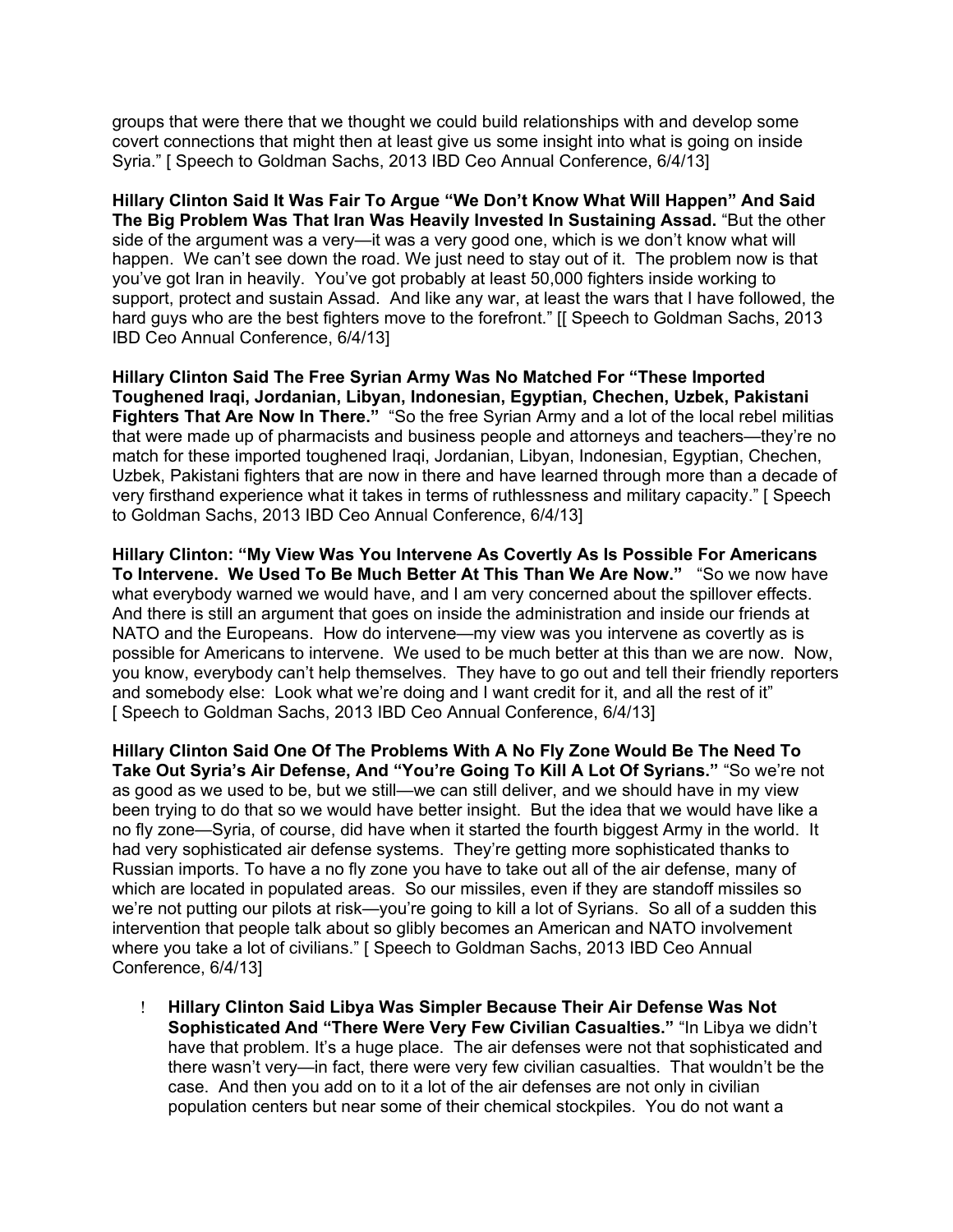missile hitting a chemical stockpile." [ Speech to Goldman Sachs, 2013 IBD Ceo Annual Conference, 6/4/13]

**Hillary Clinton Said The Israelis Carried Out Two Raids Targeted Weapons Convoys In Syria.** "MS. CLINTON: Israel cares a lot about it. Israel, as you know, carried out two raids that were aimed at convoys of weapons and maybe some other stuff, but there was clearly weapons. Part of the tradeoff that the Iranians negotiated with Assad. So I mean, I've described the problem. I haven't given you a solution for it, but I think that the complexity of it speaks to what we're going to be facing in this region, and that leads me to Iran." [ Speech to Goldman Sachs, 2013 IBD Ceo Annual Conference, 6/4/13]

**Hillary Clinton Said The Rejection Of Military Strikes To Enforce The Red Line In Syria Was More About Domestic Politics.** "SECRETARY CLINTON: Well, I'm an optimist, so I think the trend line continues to be positive, but I think you have highlighted one of the issues that, you know, concerns me on the—you know, if you look at the—the Syria vote is a bit of a challenging one to draw large conclusions from because it is a wicked problem. There are so many factors at play there. But the underlying rejection of a military strike to enforce the red line on chemical weapons spoke more about, you know, the country's preoccupation with our own domestic situation, the feeling that we need to get our own house in order, that we need to get that economy that everybody here is so deeply involved in producing more, getting back to growth, dealing with the unemployment figures that are still unacceptably high in too many places." [Goldman Sachs Builders And Innovators Summit, 10/29/13]

 **Hillary Clinton Said "You Can't Squander Your Reputation And Your Leadership Capital. You Have To Do What You Say You're Going To Do."** "So it was both a rejection of any military action in the Middle East right now and a conclusion that, you know, people of considerable analytical understanding of the region could also reach that, you know, you—we're in—we're in a time in Syria where they're not finished killing each other, where it's very difficult for anybody to predict a good outcome and maybe you just have to wait and watch it. But on the other side of it, you can't squander your reputation and your leadership capital. You have to do what you say you're going to do. You have to be smart about executing on your strategies. And you've got to be careful not to send the wrong message to others, such as Iran." [Goldman Sachs Builders And Innovators Summit, 10/29/13]

**Hillary Clinton Said Jordan Was Threatened Because "They Can't Possibly Vet All Those Refugees So They Don't Know If, You Know, Jihadists Are Coming In Along With Legitimate Refugees." "**"So I think you're right to have gone to the places that you visited because there's a discussion going on now across the region to try to see where there might be common ground to deal with the threat posed by extremism and particularly with Syria which has everyone quite worried, Jordan because it's on their border and they have hundreds of thousands of refugees and they can't possibly vet all those refugees so they don't know if, you know, jihadists are coming in along with legitimate refugees. Turkey for the same reason." [Jewish United Fund Of Metropolitan Chicago Vanguard Luncheon, 10/28/13]

**Hillary Clinton Said Some Advise In Syria To "Let Them Kill Themselves Until They Get Exhausted, And Then We'll Figure Out How To Deal With What The Remnants Are."** "One way is a very hands off, step back, we don't have a dog in this hunt, let them kill themselves until they get exhausted, and then we'll figure out how to deal with what the remnants are. That's a position held by people who believe that there is no way, not just for the United States but others, to stop the killing before the people doing the killing and the return killing are tired of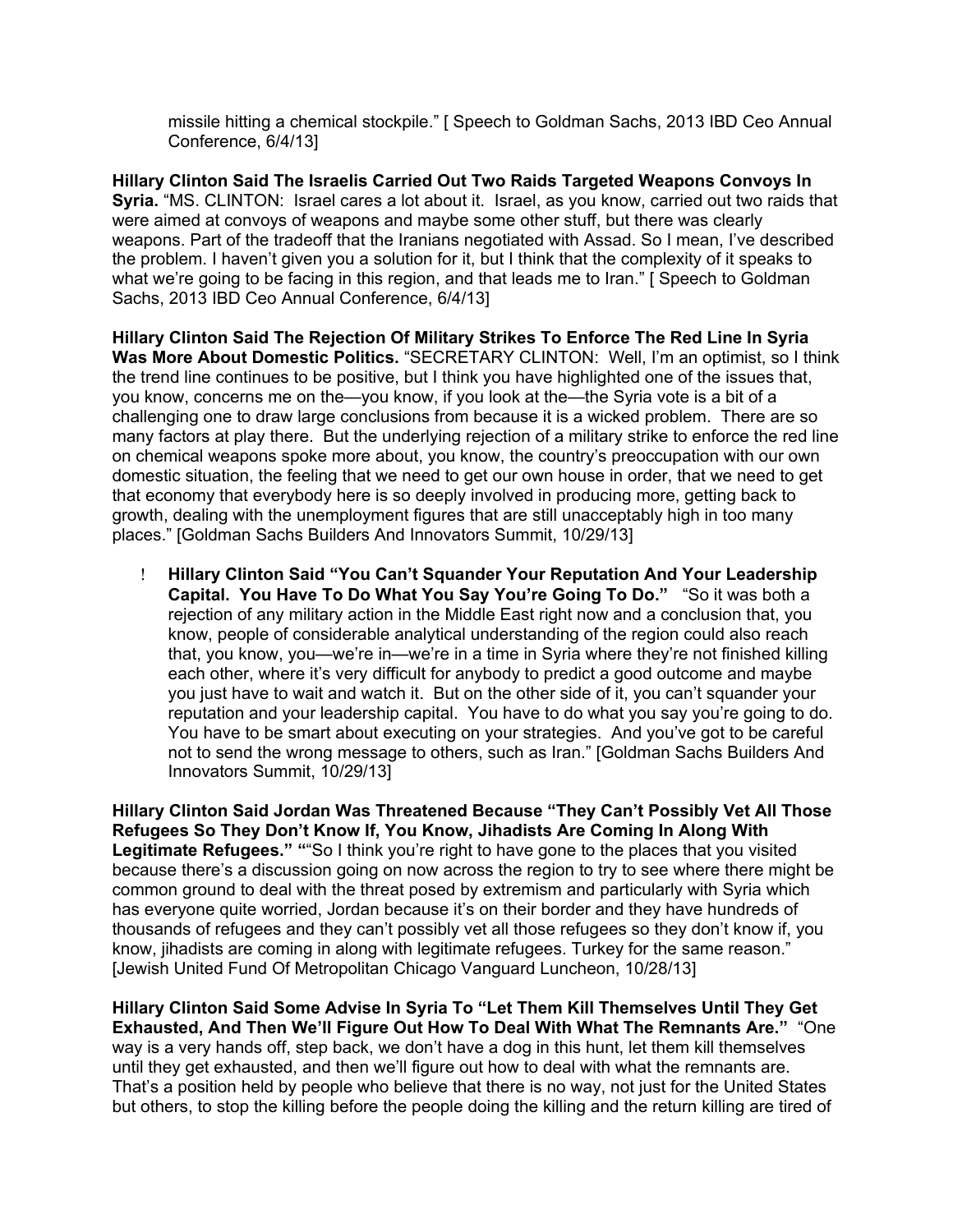killing each other. So it's a very hands-off approach." [2014 Jewish United Fund Advance & Major Gifts Dinner, 10/28/13]

**Hillary Clinton Called The Removal Of Syria's Chemical Weapons A "Net Positive."** "So that happens to be moving forward, which in and of itself is a positive. It doesn't stop the civil war. It doesn't stop the continued abuses and murders and everything that goes with it, but it is a net positive for the world and our national interest if we can disable Syria's large chemical stockpiles, begin to actually ship it out of the country, get it away from terrorist networks and others." [2014 Jewish United Fund Advance & Major Gifts Dinner, 10/28/13]

**Hillary Clinton Said She Favored "More Robust, Covert Action" In Syria But Said Things Have Been "Complicated By The Fact That The Saudis And Others Are Shipping Large Amounts Of Weapons—And Pretty Indiscriminately."** "Now, there is another group, which basically argued we do have a national interest in this because refugee flows, jihadist recruitment, giving of large parts of Syria over to uncontrollable groups that threaten Israel, Jordan and others, through conventional means is very much against our interests, and the debate has been can you really influence that? Some of us thought, perhaps, we could, with a more robust, covert action trying to vet, identify, train and arm cadres of rebels that would at least have the firepower to be able to protect themselves against both Assad and the Al-Qaedarelated jihadist groups that have, unfortunately, been attracted to Syria. That's been complicated by the fact that the Saudis and others are shipping large amounts of weapons and pretty indiscriminately—not at all targeted toward the people that we think would be the more moderate, least likely, to cause problems in the future, but this is another one of those very tough analytical problems." [2014 Jewish United Fund Advance & Major Gifts Dinner, 10/28/13]

**Hillary Clinton Said The US Had "Potential National Interests" In Syria.** "It depends upon how you define national interest. We certainly do with chemical weapons. We certainly would if Syria became even, in part, like the FATA between Pakistan and Afghanistan, a training ground for extremists, a launching pad for attacks on Turkey, Jordan, the non-tetarian elements in Lebanon and, eventually, even in Israel. So that would certainly be a national interest and how we would cope with that, if that were to come to pass. So it's—it is a particularly tough issue because I think we have national interests right now. I think we have potential future national interests but trying to figure out the best way for us to pursue those interests has been quite challenging." [2014 Jewish United Fund Advance & Major Gifts Dinner, 10/28/13]

**Hillary Clinton: "I Was Among The President's Advisors Who Favored A More Robust, Covert Effort To Try To Figure Out Who, If Anybody, We Could Know More About And Possibly Partner With."** "MS. HILLARY CLINTON: Well, that's where we are right now. I mean I was among the President's advisors who favored a more robust, covert effort to try to figure out who, if anybody, we could know more about and possibly partner with, but for all kinds of reasons that didn't come to pass. So the chemical weapons piece is something that we need to carry through on, and getting the chemical weapons out of there while we actually have an Assad regime to work with is a very important development. It helps remove one of the fears and, frankly, one of the—one of the issues on our checklist as to what would happen with all of these chemical weapons that may make whatever we do next somewhat more understandable." [2014 Jewish United Fund Advance & Major Gifts Dinner, 10/28/13]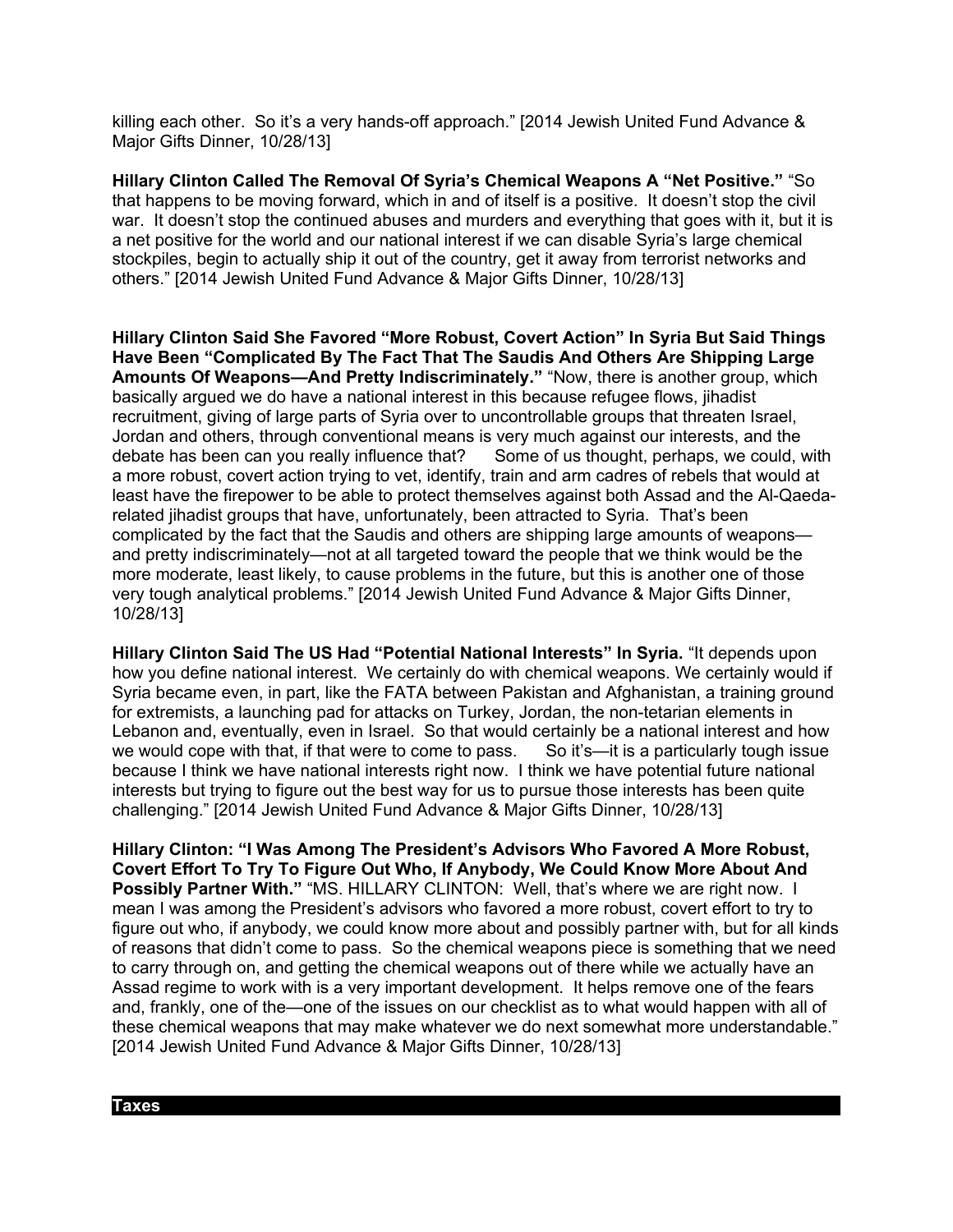#### **Corporate Taxes**

**Hillary Clinton Said We Have To Rationalize Our Tax System Because She Doesn't Want To See Biotech And Pharma Companies Moving Out Of The Country.** "The tax issue is something else. Clearly, I believe we've got to rationalize our tax system, because I don't want to see biotech companies or pharma companies moving out of our country simply because of some kind of tax -- perceived tax disadvantage and potential tax advantage somewhere else. (Applause.)" [06252014 HWA Remarks at BIO (San Diego, CA).docx, p. 6]

**Hillary Clinton On Tax On Foreign Earnings: "I Would Like To Figure Out Ways Of Getting It Back And Figuring Out Some Creative Ways."** HILLARY CLINTON: "Well, I would like to find a way to repatriate the overseas earnings and I've read a really interesting proposal. I haven't vetted it, so I don't know all the details of it. But, John Chambers and others, of big companies like you're saying, they basically have said they would be willing to invest a percentage of their repatriated profits in an infrastructure bank that would be doing what we need to be doing, increasing our infrastructure, everything from repairing airports and ports, and broadband access being increased dramatically and a long list of what we're not doing. And I thought that was a really intriguing idea, because it doesn't do us – it doesn't do our economy any good to have this money parked somewhere else in the world and it's not really being put to use there either. So I would like to figure out ways of getting it back and figuring out some creative ways." [Hillary Clinton Remarks at Nexenta, 8/28/14]

**In Fielding Question About U.S. Corporate Tax Reform, Hillary Clinton Mentioned Her Frequent Meetings With Corporate Executives And "Groups All Across The Private Sector."** HILLARY CLINTON: "This time around, a number of business leaders have been talking to my husband and me about an idea that would allow the repatriation of the couple trillion dollars that are out there. And you would get a lower rate -- a really low rate -- if you were willing to invest a percentage in an infrastructure bank. Because it's so interesting to me, I meet with lots of corporate executives, I talk to groups from all across the private sector, and they all complain about our infrastructure. Complain about our bad rail systems, and particularly with the increased burden that the rails are carrying because of oil and gas tankers. They complain about our airports, they complain about our ports, they complain about our roads." [Hillary Clinton Remarks at Council of Insurance Agents and Brokers, 10/13/14]

**Clinton Said Lowering The Corporate Tax Rate Could "Be On the Table And To Be Looked At As Part Of A Broader Package" To Make America More Competitive.** "JACK LEWIN: Very good. Thank you. Some of the questions came from this audience. We had a whole lot of them. But a parallel to this question was one about the corporate tax rate. The U.S. corporate tax rate is higher than most of our developed nation colleagues. And so I think without kind of a real sincere just what if we looked at that one area as a means of improving our international ability to compete in the global economy? Is that something, have you thought about that at all? SEC. HILLARY CLINTON: Well, you know, I think that there are a number of reforms that we should consider to make ourselves more competitive. That certainly could be on the table and to be looked at as part of a broader package, because if all you do is lower the rates and you don't have some path forward as to what you're trying to achieve and what the loss revenues might mean for pick your favorite subject, basic science or whatever it might be. Then there's a price to pay. You have to be prepared to pay that price." [Remarks to Cardiovascular Research Foundation, 9/15/14]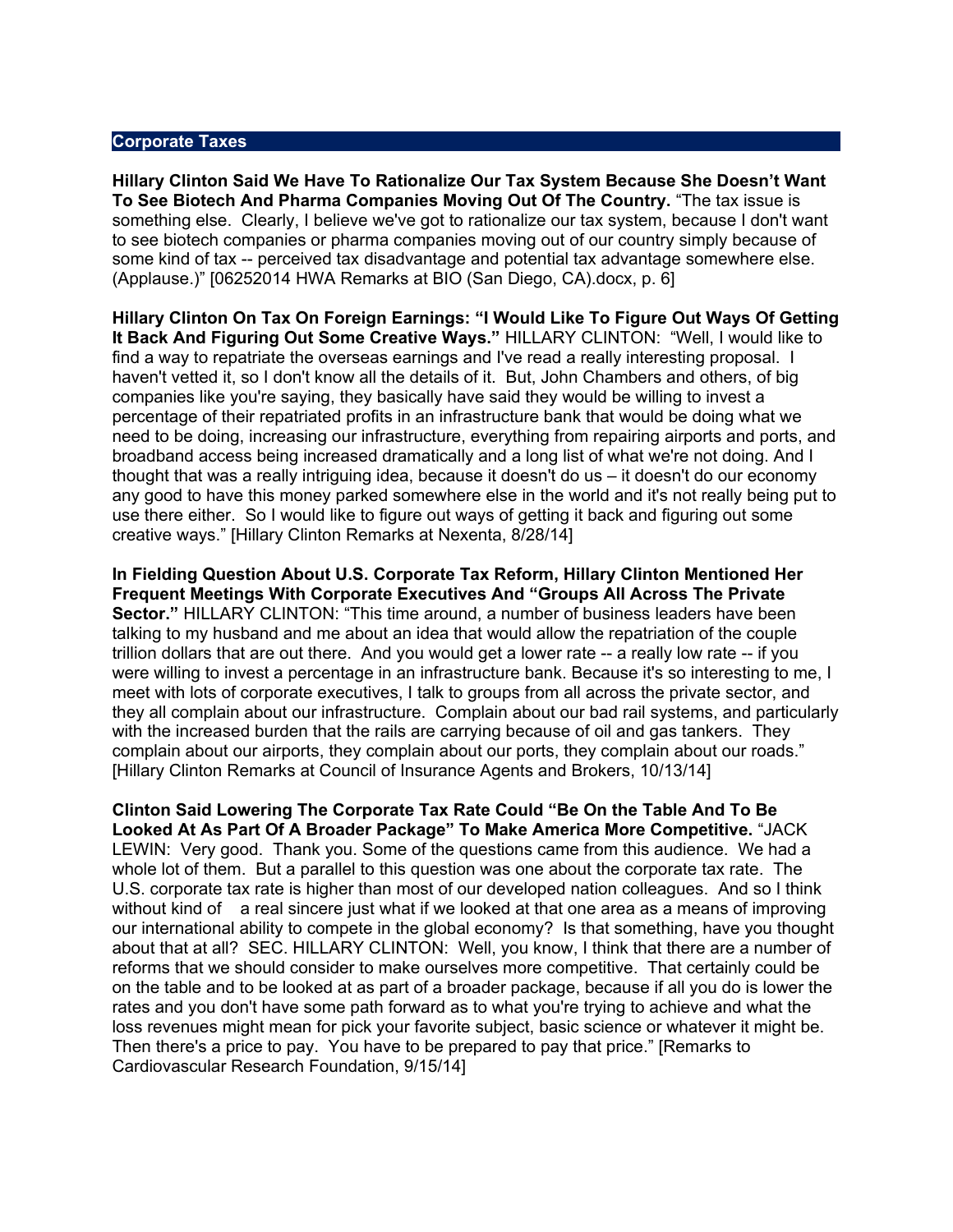**Hillary Clinton Said "The Corporate Tax Code Is, You Know, An Impediment And Kind Of A Dinosaur Waiting To Be Changed."** "MODERATOR KRUEGER: Speaking about remaining competitive to do business on a global basis, our tax code; there may be one or two humans who can understand it, I'm not sure anymore. There seems -- you know, we have the highest corporate tax rate in the world. In one sense we've made this country the most non-competitive place to be headquartered and do business directly. There seems to be a growing consensus we need tax reform. There seems to be two camps. One, let's nibble around the edges, let's adjust a few provisions. The other camp seems to be, trash it, go big, go bold, and go simple. Do you have any inclinations, one way or the other? SECRETARY CLINTON: Well, I think we should go smart. I mean, I think that part of our challenge is to do what we have to do, which is to take a hard look at our tax code and connect it to what our national goals are, you know, what is it we need to be collecting taxes to do, and what is it we need to make it, in essence, so we become more competitive in the future, and that requires the kind of thoughtful discussion that we haven't had enough of in recent years. I think there are very good arguments that need to be aired. I agree with you, the corporate tax code is, you know, an impediment and kind of a dinosaur waiting to be changed." [Hillary Clinton remarks to ECGR Grand Rapids, 6/17/13]

# **Simplifying Tax Code**

**Clinton: "We Can Save Money And Become More Competitive With A Simpler Tax Code Related To What We Are Trying To Achieve."** "How it fits into an overall tax code is something that has to be given close consideration, but I believe we can save money and become more competitive with a simpler tax code related to what we are trying to achieve." [Hillary Clinton remarks to ECGR Grand Rapids, 6/17/13]

### **Technology/New Economy**

**Hillary Clinton Said Technological Change "Can Empower Corporations That Are Trying To Help Build A Middle Class And Spread Prosperity."** "We see the important role of economies even more than militaries in helping to shape foreign affairs, and the political and technological changes are also empowering non-state actors. That is both good and bad because they can empower activists who are fighting corruption or are fighting for environmental sustainability or fighting for education for girls. They can empower corporations that are trying to help build a middle lass and spread prosperity. And they can also empower terrorist networks and criminal cartels." [Remarks at London Drug Toronto, 11/4/13]

## **Terrorism**

**Hillary Clinton: Terrorism "Not A Threat To Us As A Nation," But Remains "A Real Threat."** "But make no mistake, as the recent travel alert underscores, we still face terrorism. It's not a threat to us as a nation. It is not going to endanger our economy or our society, but it is a real threat. It is a danger to our citizens here at home, and as we tragically saw in Boston, and to those living, working, and traveling abroad." [Hillary Clinton remarks to Global Business Travelers Association, 8/7/13]

**Clinton: "We Used To Have A Kind Of Top Ten List Of Targets, And When We'd Kill One, We'd Move The Next Most Important Guy Into The Line-Up."** CLILNTON: Secondly, we did really, both in the Bush Administration and in the Obama Administration, go right at core Al Qaeda. You know, we have, you know, killed and captured so many of their leaders. We used to have a kind of top ten list of targets, and when we'd kill one, we'd move the next most important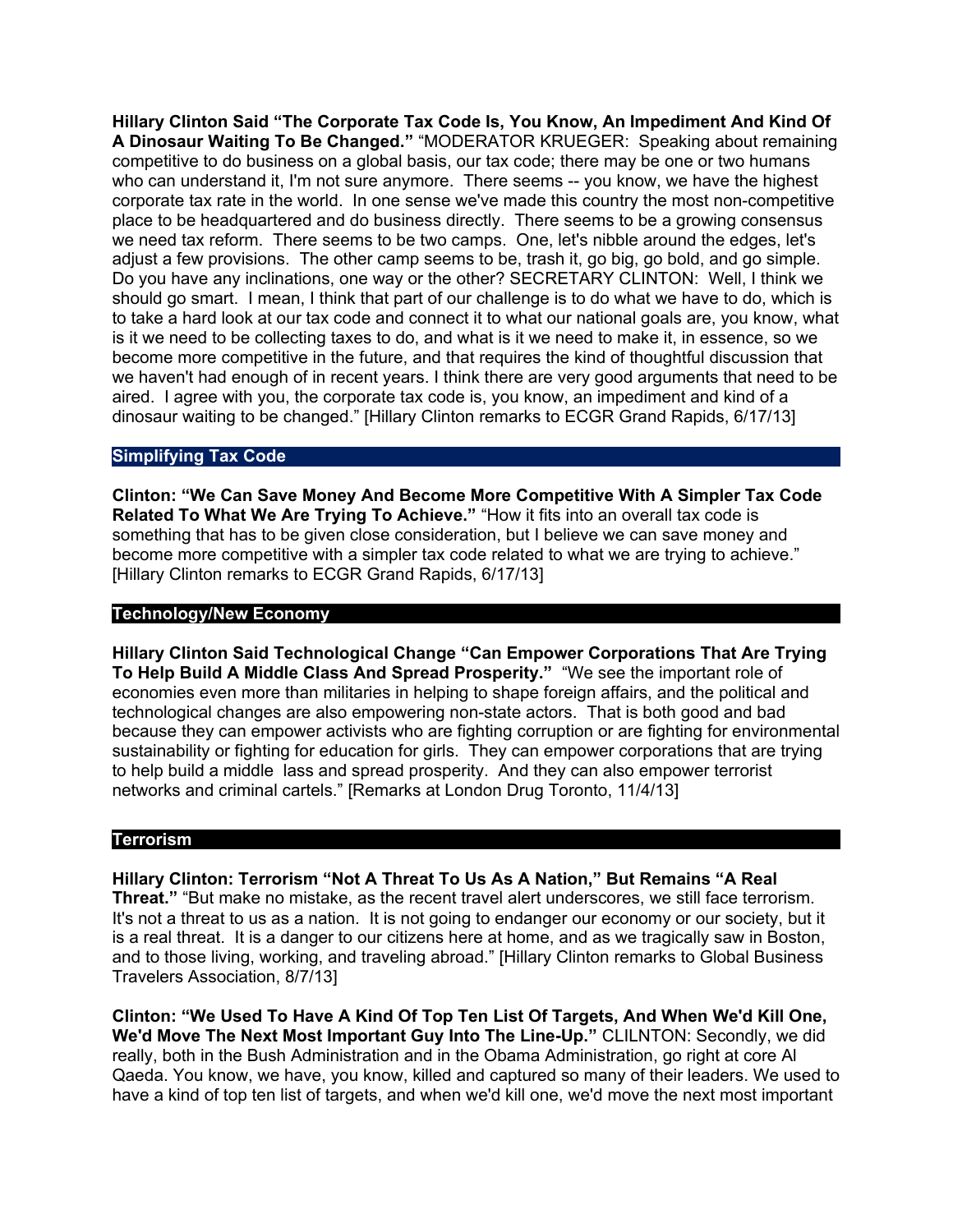guy into the line-up. So, we really took out their command and control, and, of course, getting bin Laden was an essential, necessary act of our own self-defense because even in that compound in Abbottabad, he was still communicating, he was still plotting, he was still trying to inspire more attacks against us. [Clinton Speech For National Multi-Housing Council, 4/24/13]

**Hillary Clinton Said "There Are People Like" Nuclear Terrorists From James Bonds Movies.** "And you know, it is like these terrible plots in James Bond movies where you have got some really creepy guy sitting around saying, I want to get a hold of some nuclear material, and I can bring the west to their knees and they will have to give me a hundred billion dollars in my private account. Well, unfortunately, there are people like that. And we saw what happened with the Pakistani scientist, Mr. Khan, who basically proliferated nuclear knowledge to as many countries as he could. He thought that was part of his religious mission to give the bomb to as many Muslim countries as he possibly could reach." [Remarks at London Drug Toronto, 11/4/13]

## **Unpaid Internships**

**Hillary Clinton Said Businesses Have Taken Advantage Of Unpaid Internships To That Extent That It Prevents Young People To Move To Paid Employment.** "Too often when training is available or when education is consumed, it's for jobs that don't actually exist or for industries that are shrinking. There are not enough opportunities for young people to get paid for on-the-job experience outside of the classroom, which is what businesses look for. But also, let's be honest, businesses have taken advantage of unpaid internships to an extent that it is blocking the opportunities for young people to move on into paid employment. So, yes, internships are great and provide a valuable experience, but that is not a job. And more businesses need to move their so-called interns to employees. And we have to do more to seek out those people with workforce training programs and employers looking to hire." [03052014 HWA Remarks at UCLA.DOC, p. 13]

## **Wall Street**

## **Blame for Financial Crisis**

**Clinton Said That The Blame Placed On The United States Banking System For The Crisis "Could Have Been Avoided In Terms Of Both Misunderstanding And Really Politicizing What Happened."** "That was one of the reasons that I started traveling in February of '09, so people could, you know, literally yell at me for the United States and our banking system causing this everywhere. Now, that's an oversimplification we know, but it was the conventional wisdom. And I think that there's a lot that could have been avoided in terms of both misunderstanding and really politicizing what happened with greater transparency, with greater openness on all sides, you know, what happened, how did it happen, how do we prevent it from happening? You guys help us figure it out and let's make sure that we do it right this time. And I think that everybody was desperately trying to fend off the worst effects institutionally, governmentally, and there just wasn't that opportunity to try to sort this out, and that came later." [Goldman Sachs AIMS Alternative Investments Symposium, 10/24/13]

#### **Futures Markets**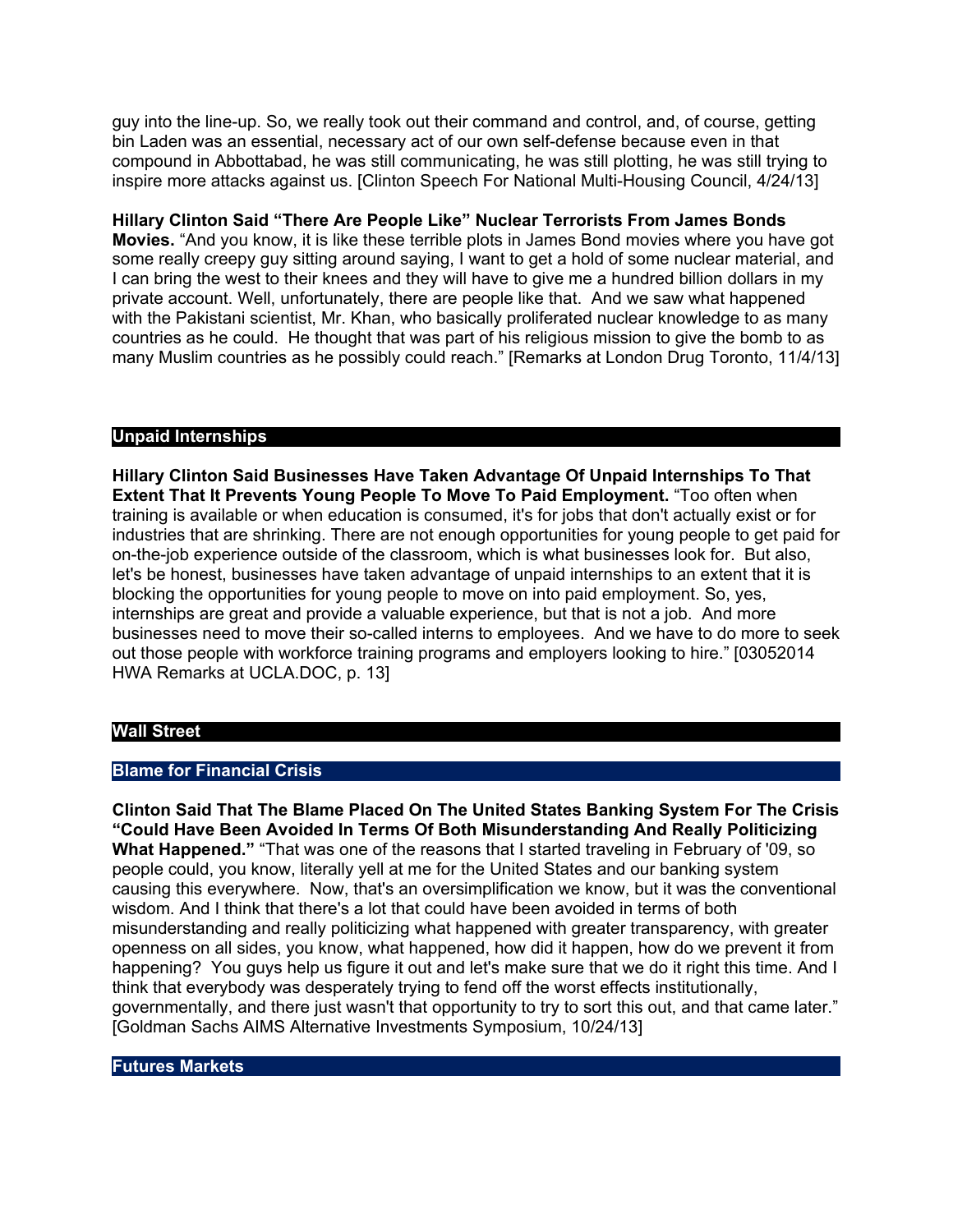**Clinton Joked It's "Risky" For Her To Speak To A Group Committed To Futures Markets Given Her Past Whitewater Scandal.** "Now, it's always a little bit risky for me to come speak to a group that is committed to the futures markets because -- there's a few knowing laughs - many years ago, I actually traded in the futures markets. I mean, this was so long ago, it was before computers were invented, I think. And I worked with a group of like-minded friends and associates who traded in pork bellies and cotton and other such things, and I did pretty well. I invested about a thousand dollars and traded up to about a hundred thousand. And then my daughter was born, and I just didn't think I had enough time or mental space to figure out anything having to do with trading other than trading time with my daughter for time with the rest of my life. So I got out, and I thought that would be the end of it." [Remarks to CME Group, 11/18/13]

**Clinton Noted That Republican Leo Melamed, In The Audience, Reviewed Her And President Clinton's Trades During Whitewater And "Concluded I Hadn't Done Anything Wrong."** "Fast forward to the '90s. My husband is president, and all of a sudden everything we did, whether we made money or lost money, was considered fodder for political opposition and media scrutiny. So people were saying, "How could you make that much money in the futures market back in the late '70s?" And we were -- we'd been audited. It wasn't like we were hiding anything, but, no, they wanted an independent assessment. So we said, "Well, who can we get that is totally independent and nobody will say he's, you know, in cahoots with Bill and me?" And so somebody said, "Well, Leo Melamed. Have him take a look at your trades. He's a Republican. He doesn't -- has never supported your husband. But if you ask him to do it, he will, in characteristic fashion, say whatever he finds." I thought, "Well, okay." And sure enough, that's what Leo, who's here today, did. He looked at all my little pathetic trades and concluded I hadn't done anything wrong, said it was a tempest in a teapot. That took all of the air out of the balloons, but I've been a little nervous about coming around futures markets ever since." [Remarks to CME Group, 11/18/13]

## **Goals of Wall Street**

**Clinton Said Of Wall Street, "You Have To Keep Looking Over The Horizon To Make Choices That Are Not Only Going To Benefit You But…The Larger Economy."** "I was struck by an op-ed that Terry had in the Wall Street Journal about two months ago. It was titled "Wall Street is Losing the Best and the Brightest," but it was really about the disconnect that is growing between our financial markets and our economy between, as Terry said, Wall Street and Main Street. Now, one thing that came through to me loudly and clearly as Secretary of State for four years is that you have to keep looking to the future. That's what you do, and you do it extremely well. You have to keep looking over the horizon to make choices that are going to not only benefit you but your institutions and, I would hope, the larger economy." [Remarks to CME Group, 11/18/13]

# **Praising Wall Street**

**At A Goldman Summit, Hillary Clinton Said "Many Of You In This Room Are Masters Of The Trend Lines. You See Over The Horizon, You Think About Products That Nobody Has Invented, And You Go About The Business Of Trying To Do That."** "And, you know, let me just briefly say that one of the ways I look at domestic as well as international issues is by trying to focus not just on the headlines, although those are insistent and demand your attention, but to keep an eye on the trend lines. And many of you in this room are masters of the trend lines. You see over the horizon, you think about products that nobody has invented,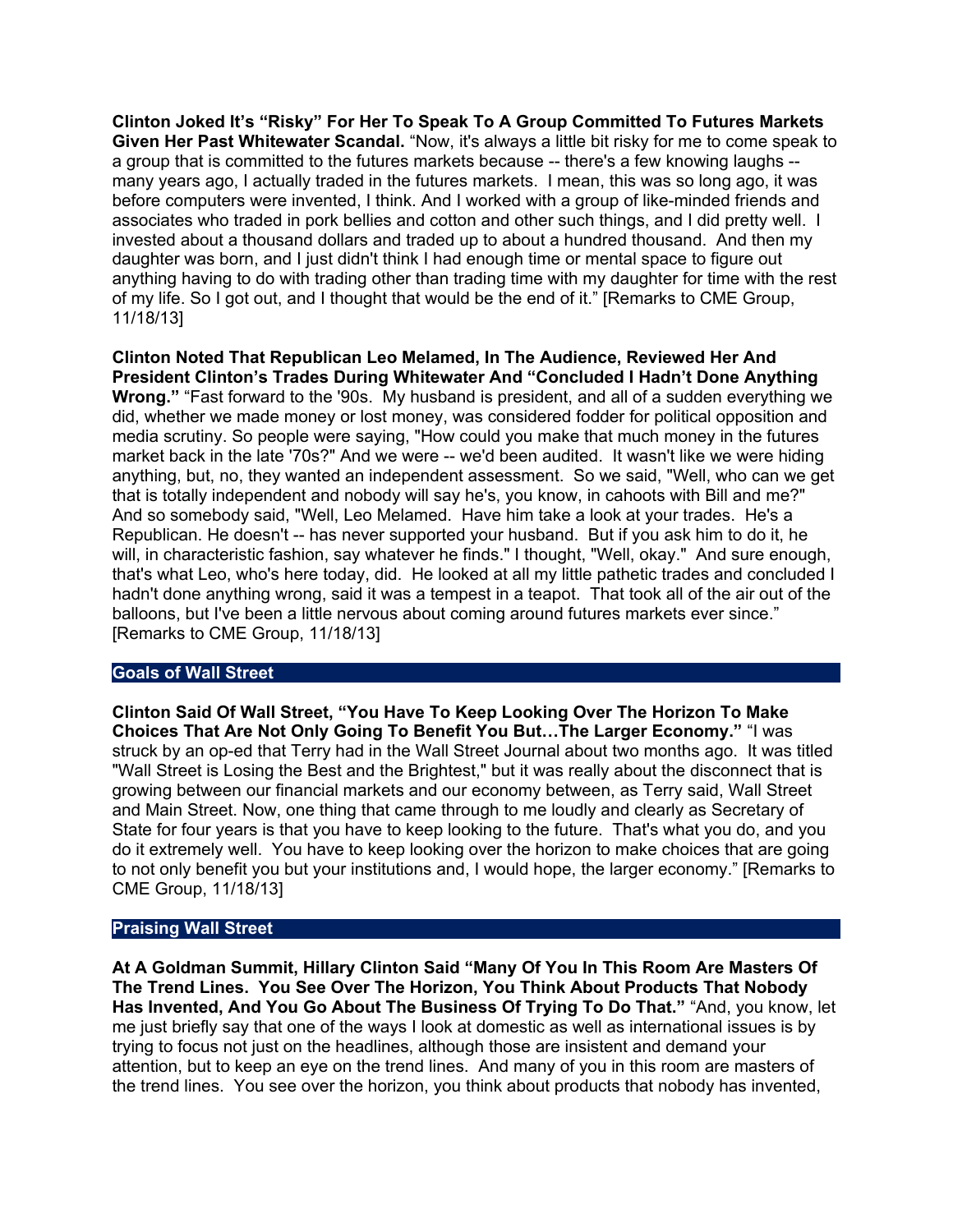and you go about the business of trying to do that." [Goldman Sachs Builders And Innovators Summit, 10/29/13]

**Hillary Clinton Praised "Continuing Movements Towards Open Markets" And "Toward The Development Of A Middle Class That Can Buy The Products."** "But the trend lines are both positive and troubling. There is a still continuing movement toward open markets, toward greater innovation, toward the development of a middle class that can buy the products. As Lloyd was talking in his intro about the work that you do creating products and then making sure there's markets by fostering the kind of inclusive prosperity that includes consumers is a positive trend in many parts of the world now. Democracy is holding its own, so people are still largely living under governments of their own choosing. The possibilities of technology increasing lifespan and access to education and so many other benefits that will redound to not only the advantage of the individual but larger society." [Goldman Sachs Builders And Innovators Summit, 10/29/13]

**Clinton Thanked Deutsche Bank For Their Work On Affordable Housing, Economic Development, Clean Energy, Clean Water, Their Work For CGI And Other Good Works.** CLINTON: I want to begin by recognizing the many contributions that everyone here at Deutsche Bank has made to our communities and our world. We'll get into the serious stuff and the story telling later on in the Q&A. But I just want to pause for a very short recognition of the work that the Bank has done in New York City on affordable housing, on economic development, on education and the arts; the contributions to global efforts on clean energy, clean water and helping to build markets in developing countries for clean, safe and affordable cook stoves that could literally save millions of lives and also diminish the contribution of climate forcers like carbon and black soot and methane. But perhaps most notable has been your ongoing support for microloans for both men and women, but mostly women, because they are the primary borrowers under microloan programs: women with no access to credit, no financial tools, few opportunities for employment or advancement, but, you know, with ideas, with energy and with ambition. And research from the World Bank shows what you obviously know, which is that when women participate in the economy, the benefits ripple across communities and societies. And since 1997 Deutsche Bank has dedicated more than \$215 million in empowering 2.8 million emerging entrepreneurs in 50 countries. And I also want to thank you for the announcement at last September's meeting of the Clinton Global Initiative in New York that the bank launched a new \$50 million fund to support this kind of socially-responsible impact investing. I greatly appreciate all of your efforts, and microfinance is something I've worked on for nearly 30 years. [Clinton Speech For Deutsche Bank, 4/24/13]

**Clinton Thanked Morgan Stanley For "Lending" Her Tom Nides.** "And I want to say to James and everyone at Morgan Stanley, thank you for lending me Tom Nides for the past two years. There was a bit of a culture shock at first. When I sent him to Baghdad and Kabul and other such places, he had to spend the night in containers that served as the housing for visiting diplomats, even deputy secretaries. You should have seen his face when he learned there were no stock options at the State Department. But he soon not only settled in very nicely, he became positively enthusiastic when I told him we did have our own plane. So Tom, once again, I'm in your most capable hands." [Clinton Speech For Morgan Stanley, 4/18/13]

**Clinton Joked Tom Nides Went Through Culture Shock When He Realized The Housing Conditions For Visiting Diplomats In Baghdad And Kabul And That There Were No Stock Options.** "And I want to say to James and everyone at Morgan Stanley, thank you for lending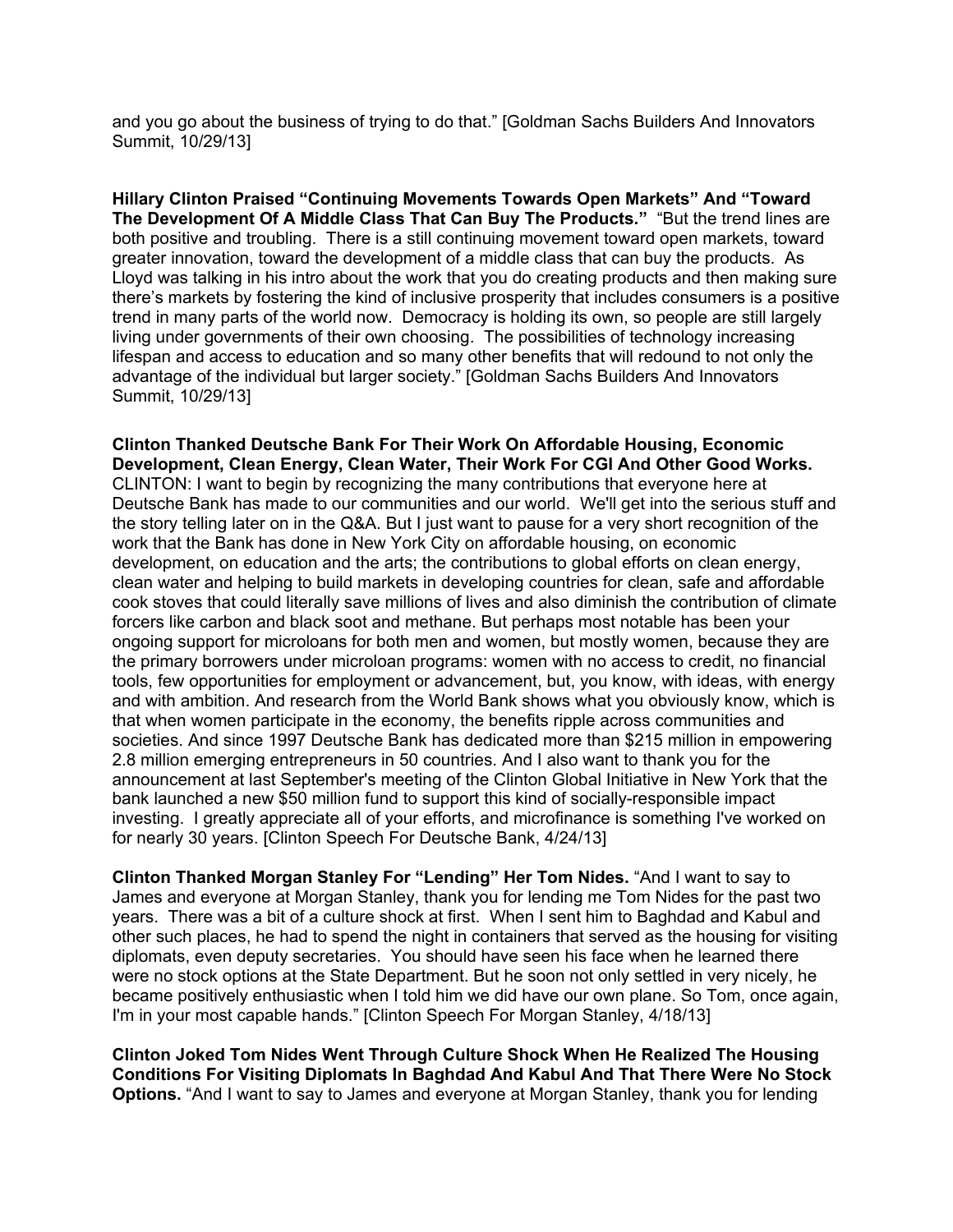me Tom Nides for the past two years. There was a bit of a culture shock at first. When I sent him to Baghdad and Kabul and other such places, he had to spend the night in containers that served as the housing for visiting diplomats, even deputy secretaries. You should have seen his face when he learned there were no stock options at the State Department. But he soon not only settled in very nicely, he became positively enthusiastic when I told him we did have our own plane. So Tom, once again, I'm in your most capable hands." [Clinton Speech For Morgan Stanley, 4/18/13]

**Tom Nides Thanked Clinton For Making Morgan Stanley Her First Business Audience After Leaving State.** "Well, Madam Secretary, thank you. I don't think the stock options were [inaudible] but the container was. And there is no Four Seasons in Baghdad, I assure you. Let me just -- first of all, thank you for doing this. As you all know, this is one of the Secretary's first business groups that she has spoken to since she's left the State Department, so we're honored that you would choose Morgan Stanley, and more importantly I'm honored that you'd choose our clients to come and spend a few minutes with." [Clinton Speech For Morgan Stanley, 4/18/13]

**Clinton: "I Greatly Appreciate When Companies, Like Morgan Stanley, Do Work In Communities Here And Around The World That Makes A Difference."** "But fundamentally, we have a system that has survived and flourished for so long because we recognize that beyond the contest, the competition, the moment, there are larger values and stakes that we have to keep our eyes on. I think businesses thrive when communities and countries thrive. And I greatly appreciate when companies, like Morgan Stanley, do work in communities here and around the world that makes a difference." [Clinton Speech For Morgan Stanley, 4/18/13]

**Clinton Praised Fidelity For Contributing In Communities Across America.** "I also know that Fidelity makes important contributions in many communities across America where you do business, and I particularly want to applaud your efforts to help low-income and at-risk students complete middle school and move on to high school with the strongest possible preparation. People don't realize that many dropouts happen as early as ninth grade, and Fidelity got that and is intervening at this crucial time in young people's lives." [Remarks to Fidelity, 4/30/13]

**Clinton Said Ameriprise Helped Families "Live The American Dream."** In her remarks at Ameriprise, Hillary Clinton said, "So I thank you. I thank you for the work you do across our country. You contribute to Americans' financial success and security in so many ways. You help families, literally, live the American dream. And I would just ask you to think about what more we could do together. Putting aside partisan differences and trying to get back to good, old-fashioned decision-making based on the best evidence we can get. And realizing that we're all in this together. That how we solve our problems at home will determine the strength of our leadership abroad as well as the strength of our economy. I always tell people, and as I traveled, there were lots of wrinkled brows as Asians in particular would say to me, 'What does it mean that you have people who want to default on the American debt?' And I would say, 'Oh, that won't happen.' And then I'd kind of cross my fingers and hold my breath." [Hillary Clinton's Remarks at Ameriprise, 7/26/14]

## **Dodd-Frank**

**Clinton Said Dodd-Frank Was Something That Needed To Pass "For Political Reasons."**  "And with political people, again, I would say the same thing, you know, there was a lot of complaining about Dodd-Frank, but there was also a need to do something because for political reasons, if you were an elected member of Congress and people in your constituency were losing jobs and shutting businesses and everybody in the press is saying it's all the fault of Wall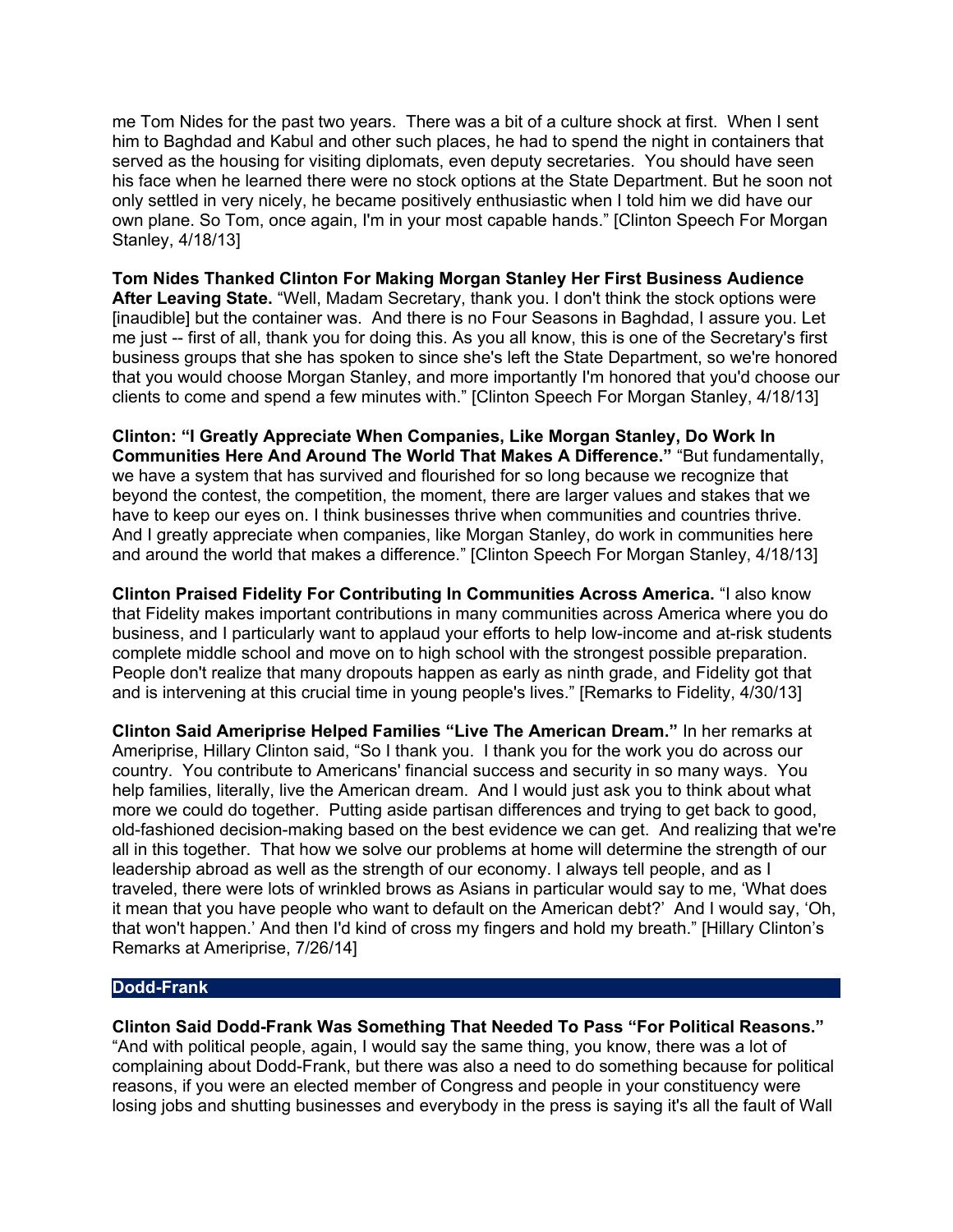Street, you can't sit idly by and do nothing, but what you do is really important. And I think the jury is still out on that because it was very difficult to sort of sort through it all." [Goldman Sachs AIMS Alternative Investments Symposium, 10/24/13]

# **Regulators from Wall Street**

## **Clinton Said Financial Reform "Really Has To Come From The Industry Itself."**

"Remember what Teddy Roosevelt did. Yes, he took on what he saw as the excesses in the economy, but he also stood against the excesses in politics. He didn't want to unleash a lot of nationalist, populistic reaction. He wanted to try to figure out how to get back into that balance that has served America so well over our entire nationhood. Today, there's more that can and should be done that really has to come from the industry itself, and how we can strengthen our economy, create more jobs at a time where that's increasingly challenging, to get back to Teddy Roosevelt's square deal. And I really believe that our country and all of you are up to that job." [Clinton Remarks to Deutsche Bank, 10/7/14]

**Speaking About The Importance Of Proper Regulation, Clinton Said "The People That Know The Industry Better Than Anybody Are The People Who Work In The Industry."** "I mean, it's still happening, as you know. People are looking back and trying to, you know, get compensation for bad mortgages and all the rest of it in some of the agreements that are being reached. There's nothing magic about regulations, too much is bad, too little is bad. How do you get to the golden key, how do we figure out what works? And the people that know the industry better than anybody are the people who work in the industry. And I think there has to be a recognition that, you know, there's so much at stake now, I mean, the business has changed so much and decisions are made so quickly, in nano seconds basically. We spend trillions of dollars to travel around the world, but it's in everybody's interest that we have a better framework, and not just for the United States but for the entire world, in which to operate and trade." [Goldman Sachs AIMS Alternative Investments Symposium, 10/24/13]

#### **Representing Wall Street**

**Hillary Clinton Said That After The 9/11 Attacks, She Told President Bush, "We Need \$20 Billion. We've Got To Quickly Get The Stock Market Up, We've Got To Quickly Start To… Rebuild Lower Manhattan."** In her remarks at Ameriprise, Hillary Clinton said, "I'll tell you a quick story about President George W. Bush. So we're attacked in 9/11. I go with my colleague, Chuck Schumer, to New York to meet with Governor Pataki, Mayor Giuliani, and other officials, and to go see the horror that had been inflicted on us. The next day, we're in the Oval Office. And we had done some back-of-the-envelope calculations. And we asked President Bush -- we were in the Oval Office with the two senators from Virginia because of the attack on the Pentagon, and Schumer and me. And President Bush said, 'What do I need to do?' And I said, 'We need \$20 billion. We've got to quickly get the stock market up, we've got to quickly start spending money in order to rebuild lower Manhattan.' 'Done.' He said, 'You got it.'" [Hillary Clinton's Remarks at Ameriprise, 7/26/14]

# **Clinton: When I Was A Senator, "A Lot Of My Support Came From Those Working In Finance, But That Didn't Stop Me From Calling For Closing The Carried Interest**

**Loophole."** In her remarks at Ameriprise, Hillary Clinton said, "When I was a senator from New York, I represented and worked with so many talented and principled people. And a lot of my support came from those working in finance, but that didn't stop me from calling for closing the carried interest loophole, addressing skyrocketing CEO pay, or today, calling for an end to socalled inversion. Because I saw every day how important a well-functioning financial system is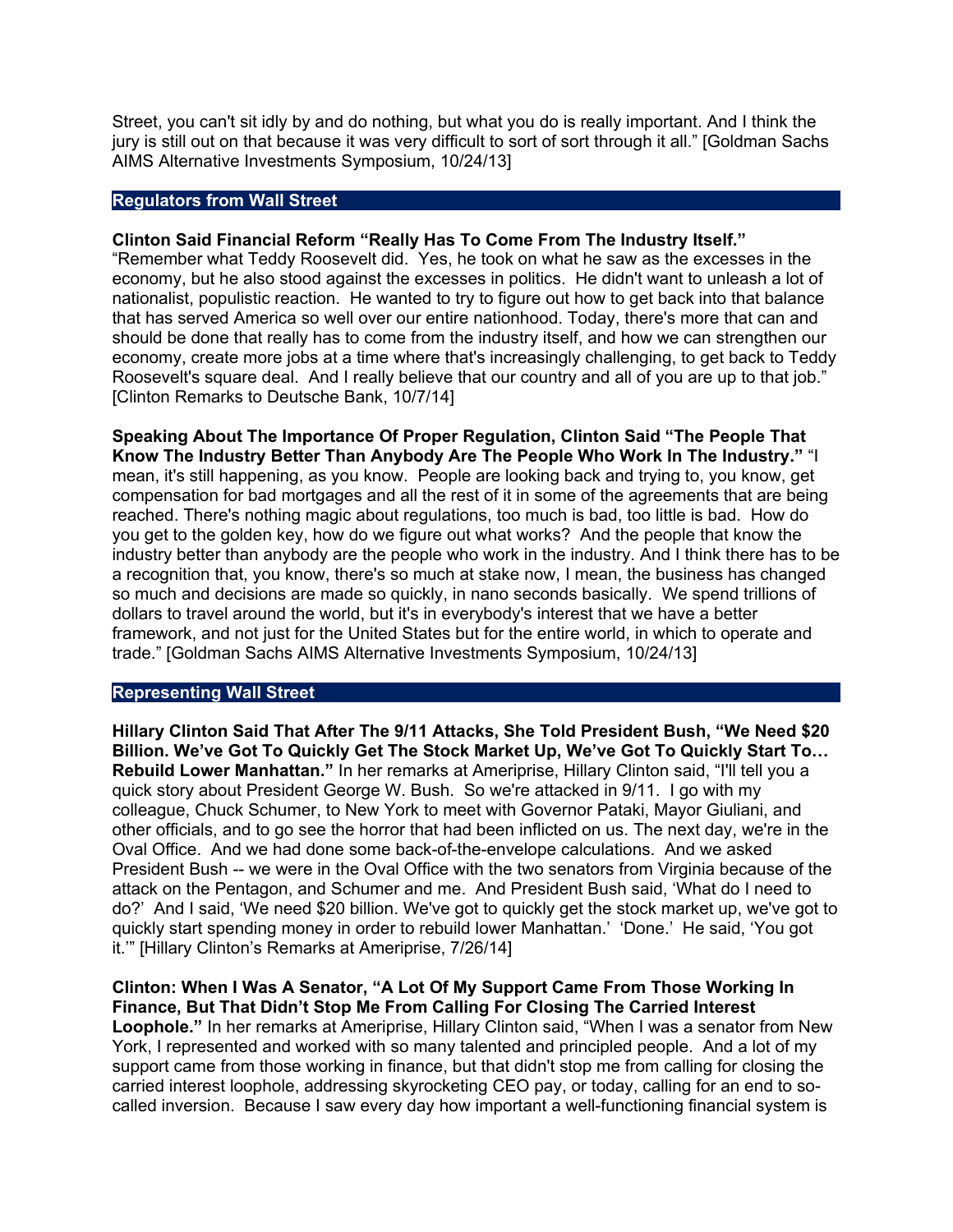to our economy and to people's wellbeing. That's why I raised early warnings about the subprime mortgage market and called for regulating derivatives and other complex financial products that hardly anybody could explain." [Hillary Clinton's Remarks at Ameriprise, 7/26/14]

**Clinton: As Senator, "I Represented And Worked With" So Many On Wall Street And "Did All I Could To Make Sure They Continued To Prosper" But Still Called For Closing Carried Interest Loophole.** In remarks at Robbins, Gellar, Rudman & Dowd in San Diego, Hillary Clinton said, "When I was a Senator from New York, I represented and worked with so many talented principled people who made their living in finance. But even thought I represented them and did all I could to make sure they continued to prosper, I called for closing the carried interest loophole and addressing skyrocketing CEO pay. I also was calling in '06, '07 for doing something about the mortgage crisis, because I saw every day from Wall Street literally to main streets across New York how a well-functioning financial system is essential. So when I raised early warnings about early warnings about subprime mortgages and called for regulating derivatives and over complex financial products, I didn't get some big arguments, because people sort of said, no, that makes sense. But boy, have we had fights about it ever since." [Hillary Clinton's Remarks at Robbins Geller Rudman & Dowd in San Diego, 9/04/14]

**Clinton On Wall Street: "I Had Great Relations And Worked So Close Together After 9/11 To Rebuild Downtown, And A Lot Of Respect For The Work You Do And The People Who Do It."** "Now, without going over how we got to where we are right now, what would be your advice to the Wall Street community and the big banks as to the way forward with those two important decisions? SECRETARY CLINTON: Well, I represented all of you for eight years. I had great relations and worked so close together after 9/11 to rebuild downtown, and a lot of respect for the work you do and the people who do it, but I do -- I think that when we talk about the regulators and the politicians, the economic consequences of bad decisions back in '08, you know, were devastating, and they had repercussions throughout the world." [Goldman Sachs AIMS Alternative Investments Symposium, 10/24/13]

**Goldman Sachs Representative Thanked Clinton For Her Courage In Continuing To Associate Herself With Wall Street After Crisis.** "MR. O'NEILL: By the way, we really did appreciate when you were the senator from New York and your continued involvement in the issues (inaudible) to be courageous in some respects to associated with Wall Street and this environment. Thank you very much. SECRETARY CLINTON: Well, I don't feel particularly courageous. I mean, if we're going to be an effective, efficient economy, we need to have all part of that engine running well, and that includes Wall Street and Main Street." [Goldman Sachs AIMS Alternative Investments Symposium, 10/24/13]

## **Wal-Mart**

**Clinton Recalled Serving On Wal-Mart Board Because Sam Walton Couldn't Think Of Anyone Else**. "And, you know, I've served on three public boards. And the first board I ever served on was Walmart. And I had gotten to know Sam Walton because I worked with him on education reform in Arkansas, and one day out of the blue he calls me up. He goes, Hillary Clinton, my wife and my daughter think we need a woman on the board, and I can't think of anybody else. I said, well, that's really flattering, but -- but, you know, I think that we've made some progress but not enough progress, and so people need to work on ending those discriminatory thought patterns and stereotyping." [Remarks at Beaumont Society Dinner, 11/6/13]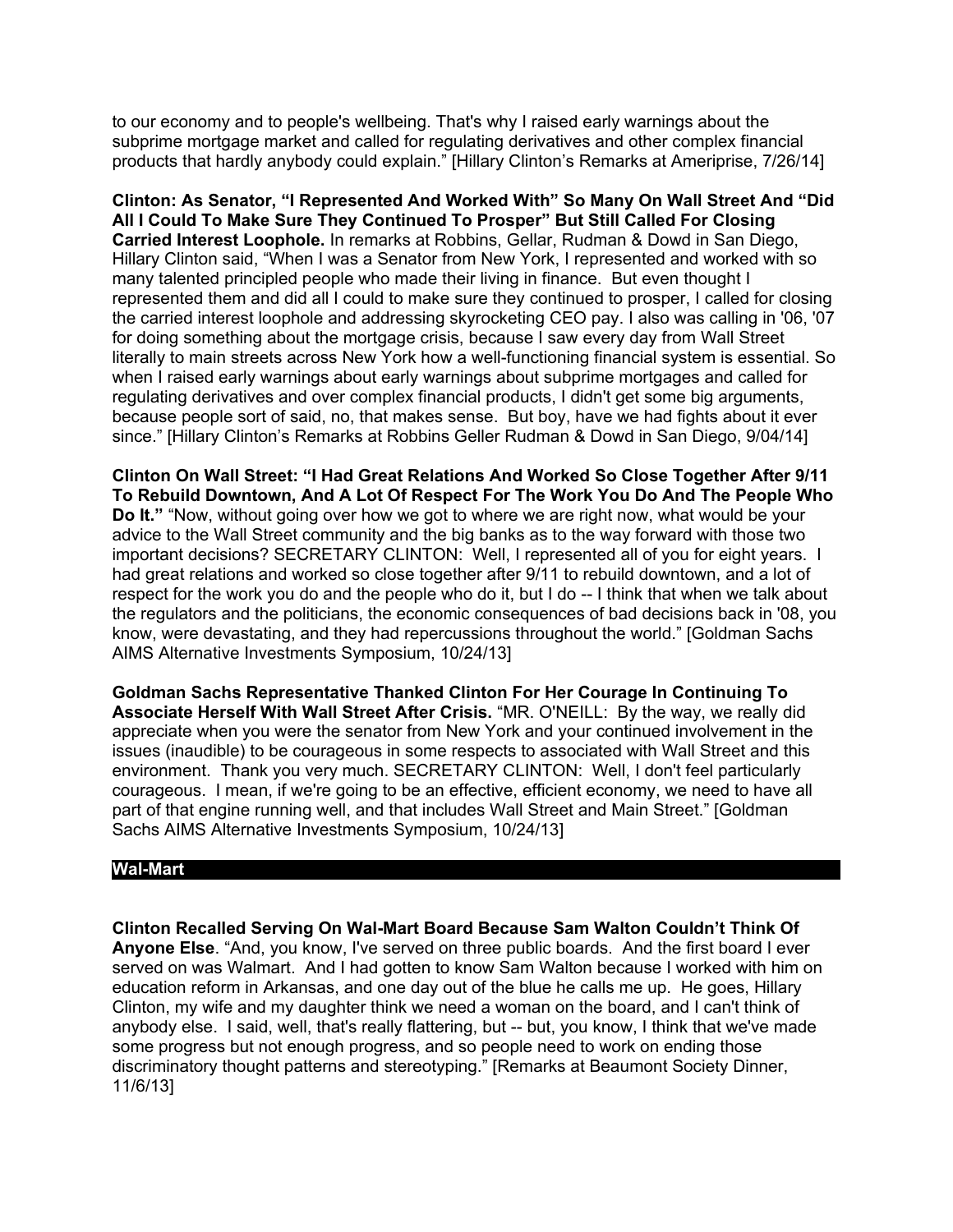**Clinton Discussed Being On Board Of Walmart And Convincing Sam Walton To Raise Corporate Taxes To Pay For Education.** "I was on the board of Wal-Mart back in the late 1980s, and I had done some work on education reform, and I had actually convinced the leading businessmen in Arkansas to agree to raise the corporate income tax to pay for educational improvement. And Sam Walton kept shaking his head saying, I don't understand how you convinced me to do that. And I said, well, because you became convinced that you need an educated workforce, you need more people in the middle class to buy more of your goods." [International Leaders' Series, Palais des Congrès de Montréal, 3/18/14]

**Clinton Discussed Walmart Board Meeting Where She Supported Environmentally Conscious Stores And She Started An Environment Subcommittee.** "So he calls me up one day and he goes, Hillary Clinton, my wife and daughter think we need a woman on the board and we can't think of anybody else besides you. I said, well, you have a way with words, Sam. That's really flattering. But, sure, I'll be on the board of Wal-Mart. And we would go to the board meeting. I was the only woman at the time. And what was such genius about Sam Walton is that he started every board meeting by going around to the outside directors and say, tell me something I don't know. What do you see happening in the world that I don't see happening in the world. And I remember one of those meetings saying, well, I think people are starting to get concerned about the environment. And I think we should do a better job in this company in trying to figure out how to have more energy efficient stores, how to deliver goods more efficiently with less use of fossil fuels as possible, and so I chaired the first little environment subcommittee. And where did I get that idea? I got it from my daughter, who came home from school because in school they'd been talking about the environment. And I listened and then I brought it to another setting. So I think there's evidence that having women in those positions makes a difference." [International Leaders' Series, Palais des Congrès de Montréal, 3/18/14]

**Clinton Said Sam Walton Was "A Great Patriot."** "Well, what I was saying in my opening remarks is, you know, it really made a big impression on me that despite your partisan differences or your political ambitions or whatever you think of about how our democracy does or doesn't work, we're all on the American team. And Sam Walton was a cheerleader for Walmart but also a great patriot, because he knew that he was able to build this company in this country, and it might not, if ever, have been possible anywhere else." [Hillary Clinton remarks at Sanford Bernstein, 5/29/13]

**Hillary Clinton Talked About Working With Wal-Mart And Other Leading Companies To Reform Arkansas' Education System.** "MR. ZLOTNIKOV: Unfortunately we're running out of time, so I'll ask one last question, and you obviously devoted your life to public service, but you also served on some corporate boards. As you reflect between the sort of two entities, what are the most stark differences in how decisions get made between corporations and governments? SECRETARY CLINTON: Well, I did serve on corporate boards back in the '80's. Probably the experience I learned the most from was Walmart. I had worked, when Bill was governor of Arkansas, to help reform the education system in Arkansas, which back in the early '80's was afflicted by all kinds of problems, including the second lowest paid teachers in the country. And I came up with some specific recommendations that Bill and I then took around to the business leadership in Arkansas, Don Tysen and Witt Stephens of Stephens, Inc., and others and, of course, Sam Walton, and we had this rather interesting and somewhat challenging idea that we needed to pay teachers more in Arkansas. So we'd have a small increase in the sales tax and a small increase in the corporate tax. So I met with Sam Walton and I kind of laid that all out for him and told him why we needed to do it. And he said, well, you know, that makes sense. You've got a good plan. I'll see what I can do. And he actually supported, if you can imagine, a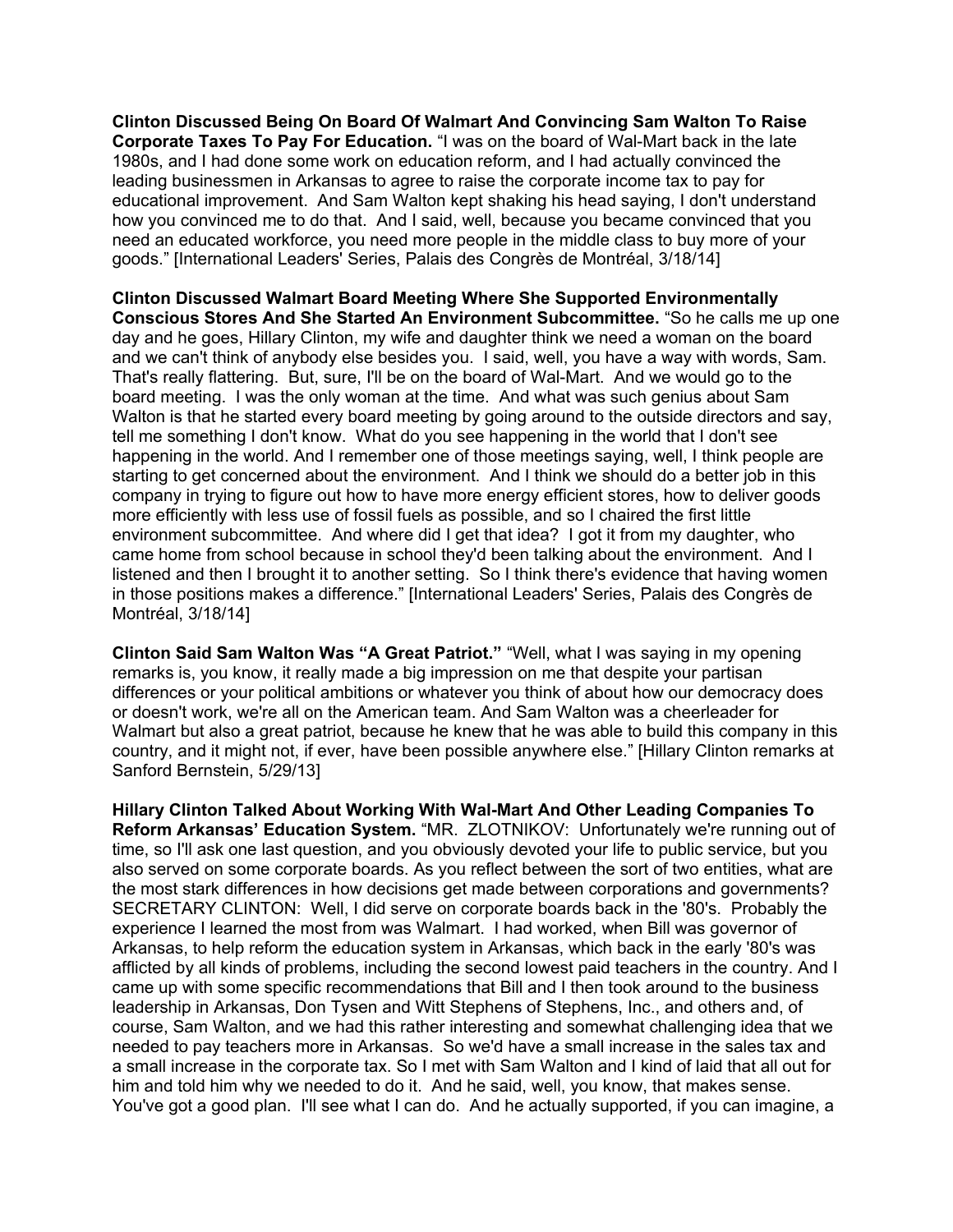small increase in the corporate tax that would go into education in Arkansas. That was in 1983 and '84." [Hillary Clinton remarks at Sanford Bernstein, 5/29/13]

**Hillary Clinton Recounted Sam Walton Asking Her To Join The Board Of Wal-Mart.** "About four years later, he called me up one day, said to me, Hillary Clinton, my wife and my daughter say we need a woman on the board and I can't think of anybody else but you. So what'd ya say? I say, well, you know, boy, Sam, that's quite a flattering request. I said, sure, why not, right. So I joined the Walmart board really at the jumping-off point of it becoming not just a national and North American company, but an international company. And what I found, at least the way Sam Walton ran a board, was that it was very much an interactive experience. He would start every board meeting by looking at all the outside directors and saying, okay, tell me something I don't know, tell me something you think is going on in the world, tell me something that is affecting your business or your perspective. And we would spend about an hour, and it would be, well, you know, here's what I think is happening politically or here's what I see as an opportunity or I'm worried about X, Y or Z. He was always, always curious. He was always in a learning mode." [Hillary Clinton remarks at Sanford Bernstein, 5/29/13]

**Hillary Clinton Praised Sam Walton As "One Of The First American Business Executives To Really Embrace Technology."** "You know, he used to fly his little airplane around driving the FAA crazy. He would land on dirt roads and parking lots, and he would go into a K-Mart and walk up and down the aisles and pigeonhole customers and employees and say, what do you like about working here? What do you like about what you'd buy here? And then he'd go back and he'd say, I learned something over at the K-Mart in the next county, and I want us to try that. He was one of the first American business executives to really embrace technology, and that's a kind of untold story, but he began building up Walmart's technological foundation in the '80's and was prepared with, you know, all of the, you know, the slogans we now do, you know, just in time inventory or whatever it might be before a lot of competitors or even businesses in other sectors." [Hillary Clinton remarks at Sanford Bernstein, 5/29/13]

**Clinton Praised Sam Walton, And Said Her Service On The Walmart Board Was The "Most Intriguing" Of The Three Public Boards She Served On.** "I ended up serving on three public boards in the next couple of years, and probably the service on the Walmart board was the most intriguing. It was at a time when the company was rapidly expanding and utilizing technology in a way that a lot of other companies, not just retail companies, had not yet pioneered. So I could see for myself what this, you know, transition looked like and how somebody who had started as a small town merchant was transforming this company based in Bentonville, Arkansas to be the, you know, global giant that it is today. He knew how to make decisions, but he also knew how to gather information, and he was a just rabid listener wanting to know what you knew, what you thought was going on in order to make the right decision." [Accenture Women's Leadership Forum, 10/24/13]

**Hillary Clinton Talked About Working On Education Reform In Arkansas With Sam Walton, Tyson Foods, "The Oil And Gas Firms," And "The Banks."** "Let me close with two people whose lives and experiences were very different, but who both helped me understand this ethic of shared responsibility, my father and Sam Walton… So when I moved to Arkansas, Sam was already a fixture in the state's business community, and I got to know him and his wonderful family, and Arkansas' education system was in very serious disrepair. The teachers were paid very poorly. Only in the 1980 census about ten percent of the entire state population graduated from college. There was a lot of work to be done. And my husband was governor, and he asked me to work on helping to improve education. And I went to see Sam and talked to him about this, and told him, you know, we had some serious challenges. We had teacher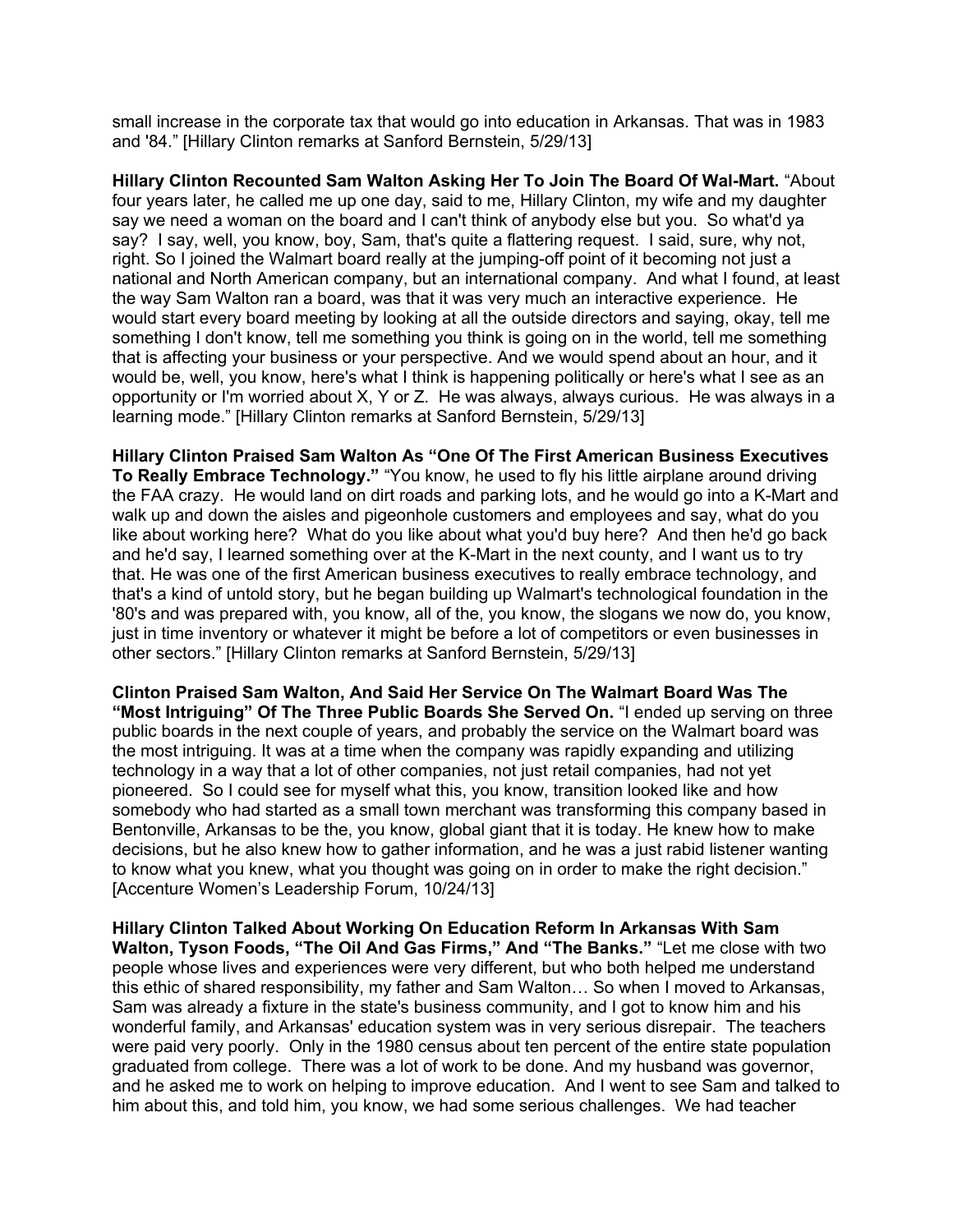salaries that were second to the bottom. We had a lot of curricular problems that needed to be addressed, and I wanted to know what he thought. And he said, "Well, you know, I've got an Arkansas company. This is where my executives and their families live, and I think improving the schools would be good for my business.' Now, I have to hasten to say Sam Walton did not like taxes, not one bit, but he figured that there needed to be an investment, not just for Arkansas, but for all of America. So he called the heads of the other big companies in Arkansas, like Tyson Foods, and the oil and gas firms, the banks, and they got together, people started calling them The Good Soup Club, and they pushed hard for comprehensive overhaul of the state education system, improving both standards, accountability, as well as teacher compensation. And they agreed to a small increase in the corporate income tax rate to fund that. Legislation passed, and we began to see improvements." [Hillary Clinton remarks to ECGR Grand Rapids, 6/17/13]

**Hillary Clinton Said Sam Walton Asked Her To Serve On The Board Of Walmart After She Had Gotten To Know Them Working On Education Reform.**"I served on the Board of Wal-Mart for a couple of years. It was kind of funny how it came about. I had known Sam Walton and had worked with him when my husband was Governor of Arkansas and we were trying to reform education, and he was actually a strong supporter of raising the sales tax and raising a very small percentage of the corporate income tax if it would all go into the schools, a little-told story about Sam Walton. I am sure he is rolling over, sorry that I am telling you. But he and I built up a very close working relationship, and in the late 1980s, probably about '86, he called me one day and he goes, Hillary Clinton, my wife and my daughter think I need a woman on the Board and I can't think of anybody else. I said, Well, you sure know how to flatter me, don't you" [Remarks at London Drug Toronto, 11/4/13]

**Hillary Clinton: "I Had The Most Amazing Experience Serving On The Board And Working With Sam, Because They Were Always Looking Over The Horizon."** "But of course I said yes, and I had the most amazing experience serving on the Board and working with Sam, because they were always looking over the horizon. They were always thinking about what came next. Yes, they may have started in small towns and rural areas, in places like Arkansas, but they were always improving their technology. They were among I think the first, if not the first, of, you know, retailers to go into satellite communication and then whatever came next." [Remarks at London Drug Toronto, 11/4/13]

**Hillary Clinton Said People Can Criticize Wal Mart, But "But Those Stores Served A Real Purpose, Not Only For Employment And Low Cost Goods, But They Did Become A Way For People Who Wanted To See What Else Was Available To Them Could Go And Look."** "I mention that because those stores—you know, you don't have to agree with everything Wal-Mart does, I don't—but those stores served a real purpose, not only for employment and low cost goods, but they did become a way for people who wanted to see what else was available to them could go and look, products that never were readily available in a lot of those places before. So this spirit of community that I think is absolutely essential to the maintenance of our democracy, our freedom, our strength, is alive and well across North America, particularly among young people." [Remarks at London Drug Toronto, 11/4/13]

**Hillary Clinton Said It Was A "Shame" That Wal Mart Withdrew From India Because Of Its Regulatory System.** "I think that if India can ever get its regulatory system straightened out, you know, we have gone back and forth on opening up to retailers, large, multinational retailers. Wal-Mart just withdrew and it is a real shame and because one of the things Wal-Mart promised to do was to help set up the supply chain for agricultural products to actually get to the end user consumer. The harvest in India loses about 40 percent because there is no good storage; there